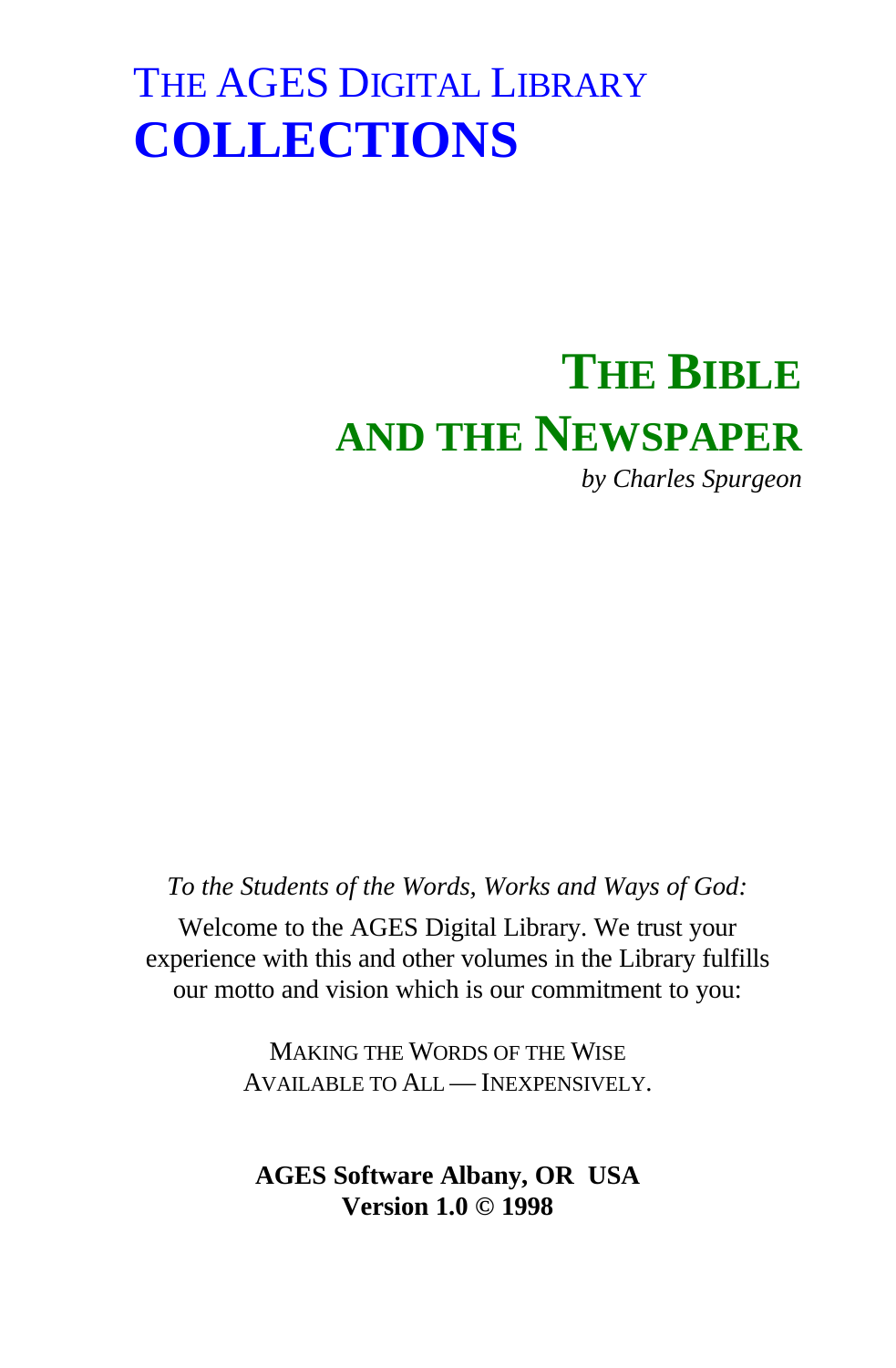#### PREFACE.

"I READ the, newspaper," said John Newton, "that I may see how my heavenly Father governs the world;" a very excellent reason indeed. We have read the newspaper during the last three months that we might find illustrations of the teaching of our heavenly Father's word; and we think we have not read in vain, for we have gathered instances in proof, and facts in explanation, which we have jotted down in these pages. The worlds of nature and of providence are full of parallels to things moral and spiritual, and serve as pictures to make the written book of inspiration more clear to the children of God. The Bible itself abounds in metaphors, type, and symbols; it is a great picture book; there is scarcely a poetical figure, which may not be found in the law and the prophets, or in the words of Jesus and his apostles. The preacher is bidden to speak as the oracles of God, and consequently he should imitate their illustrative method, and abound in emblems and parables. A sermon which is full of "likes" is full of windows to enlighten the mind, and hands to hold it captive. Discourses decked with similes will not only give pleasure to the children, but persons of riper years will be charmed and instructed thereby.

Time does not allow us to read the papers with the searching glance which would readily have discovered hundreds of emblems, we have had to give a hasty look as best we could, and hence our harvest is not so rich as that of a more quiet eye. A sense of leisure and of rest is needed if one is to follow the trails of nature, and listen to all her echoes. Not idleness but amplitude of space for thought is a requisite for the weaving of allegory and the fashioning of similitudes. Lacking these essentials, amid the hum of London and the whirl of the wheel of daily duty, we have produced a little homespun where others might have woven tapestries of golden thread.

The things which we have seen and noted we now give our readers, not merely for their entertainment, but that we may encourage in them the habit of looking for emblems and analogies. It is a mental exercise as profitable as it is pleasant. Sunday-school teachers and all other servants of the great parable-making Master would find it an improving occupation to walk abroad in the garden and the field, and resolve to find some instructive similes before they returned home; and it would be almost as helpful to them if they staid at home and did with the newspaper what we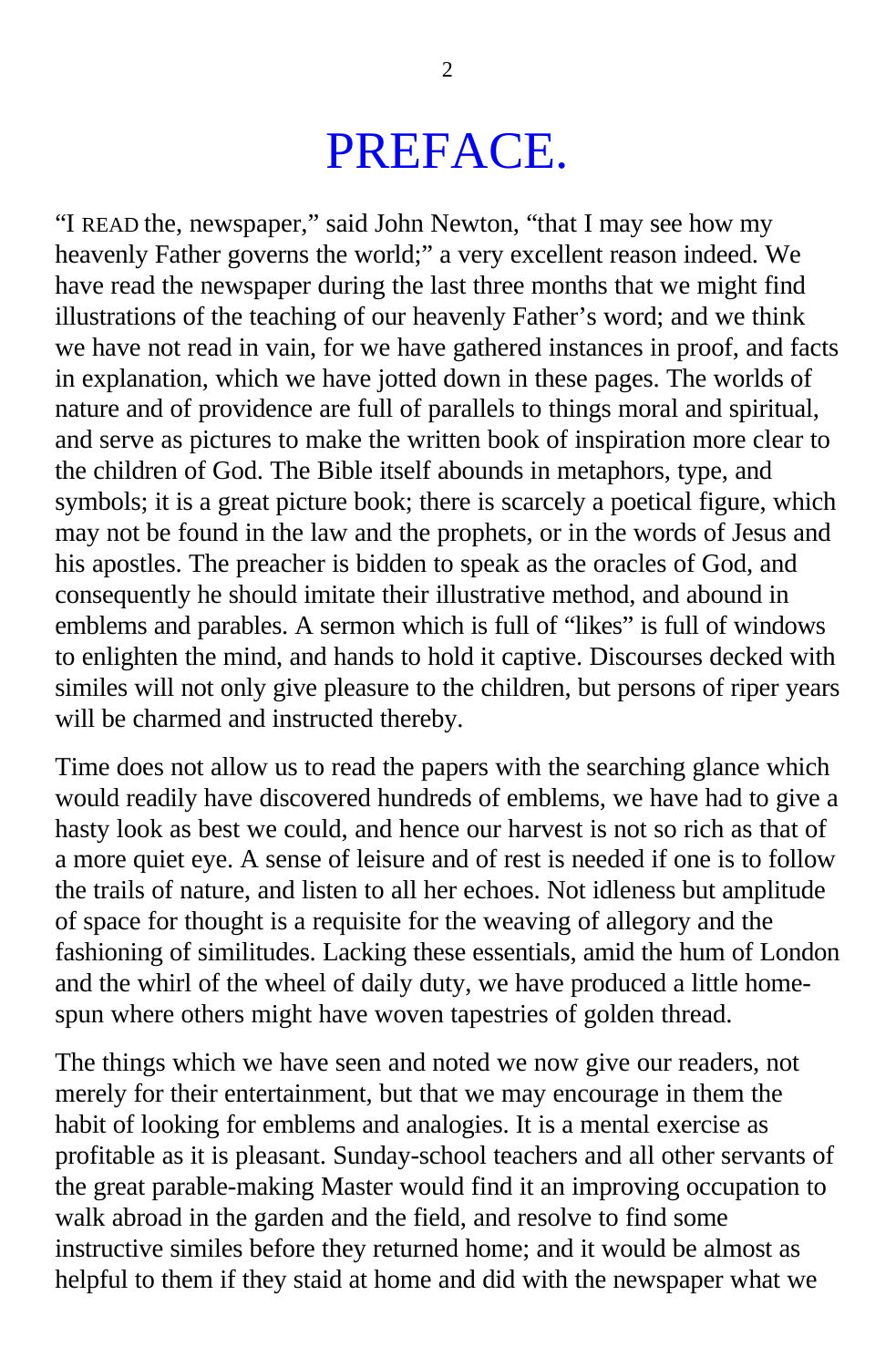have done. This might be done by Bible-classes and other associations of young men, very much to the development of a happy faculty. In a short time they might produce far more excellent specimens than those which are here presented. When they become practiced fishermen their nets would probably draw to shore much more precious fish than we in our haste have been able to capture.

Reader, may the good Lord speed us in this and in every other good design.

Thine to help,

#### **C. H. SPURGEON**

*July,* 1878.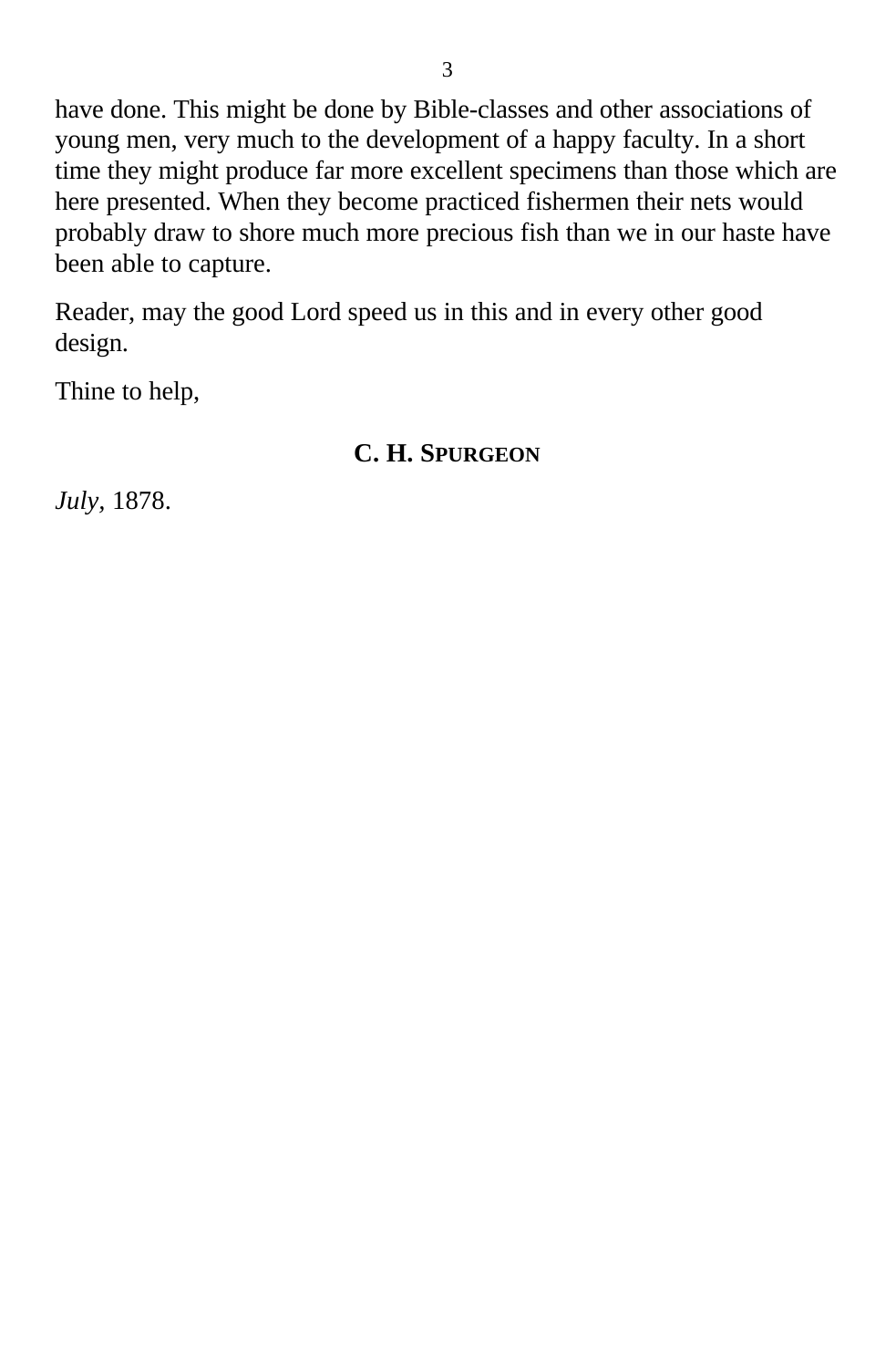### CONTENTS.

A Voice from the Sea Calling out the Reserves Ladies' Dress The Deceiver and the Victim Floods in the Streets The Race and its Spectators Double-Minded A Fox in the Pulpit The Evil wrought by One Man Sympathy Created by Kindred Experience The Morning Drummer and the Preacher Have to Have More Conscientious Separation On Exposing Others to Peril Want of Light Tale-Bearing Tempting Temptation Review at Aldershot "Quis Separabit?" Life *versus:* Machinery Home-Sickness Religious Sluggards The Withering of Unbelief Sympathy Benefit of Trial Watching Moore's Remonstrance H. C. wants Money Sinking of the Ironclad Tests for Diamonds A Path strewn with Blessings The Fickleness of Mankind Pearls Safe — not Saved Diplomacy and Duplicity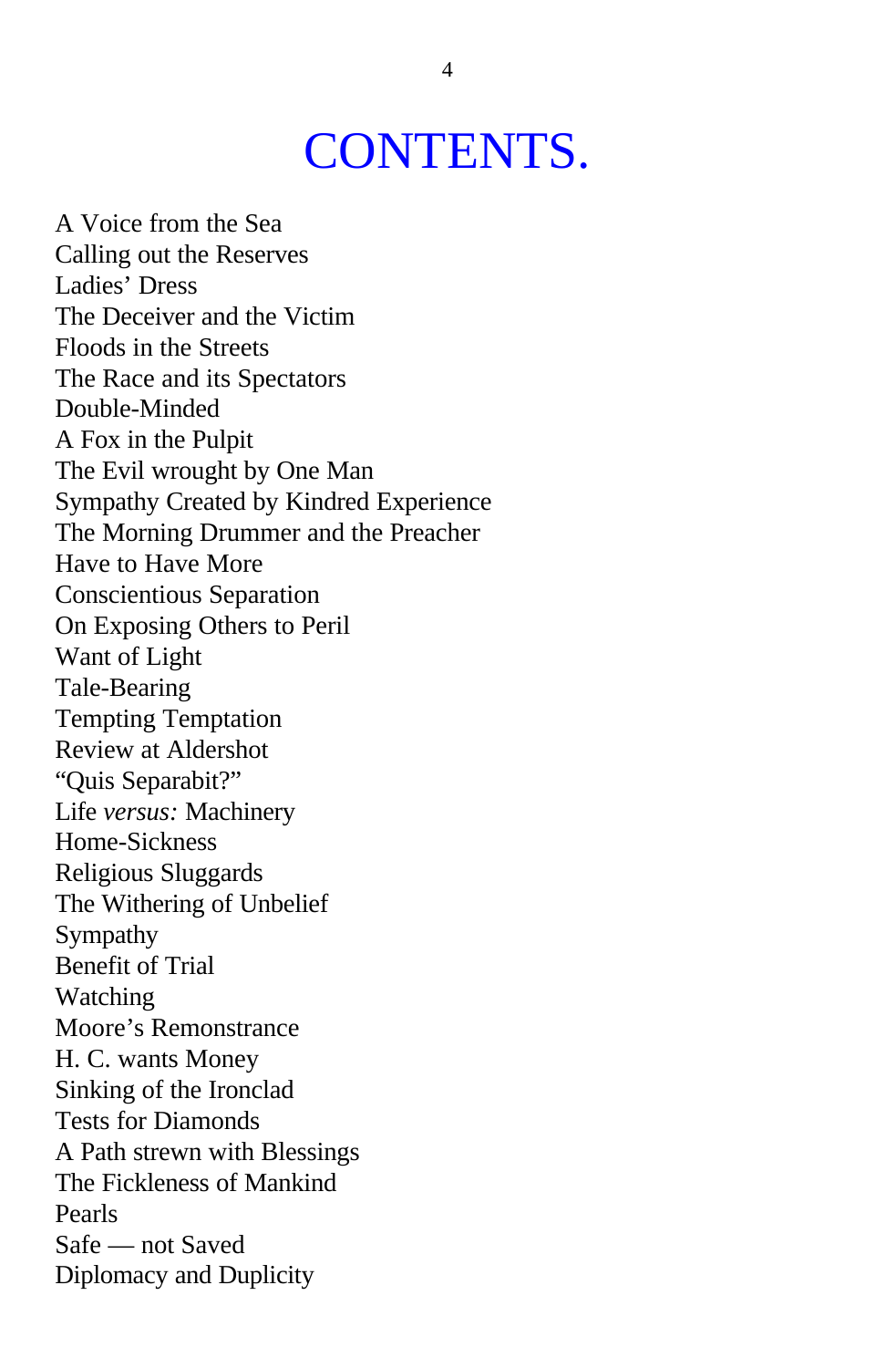Labor in Vain Chaotic Theology Want of Stamina Blasting Prohibited **Deserters** Blame the Scale-maker Spurious Imitations The Watch Tower Battered Scripture The True Wrestler The Best Preparation for the Second Advent.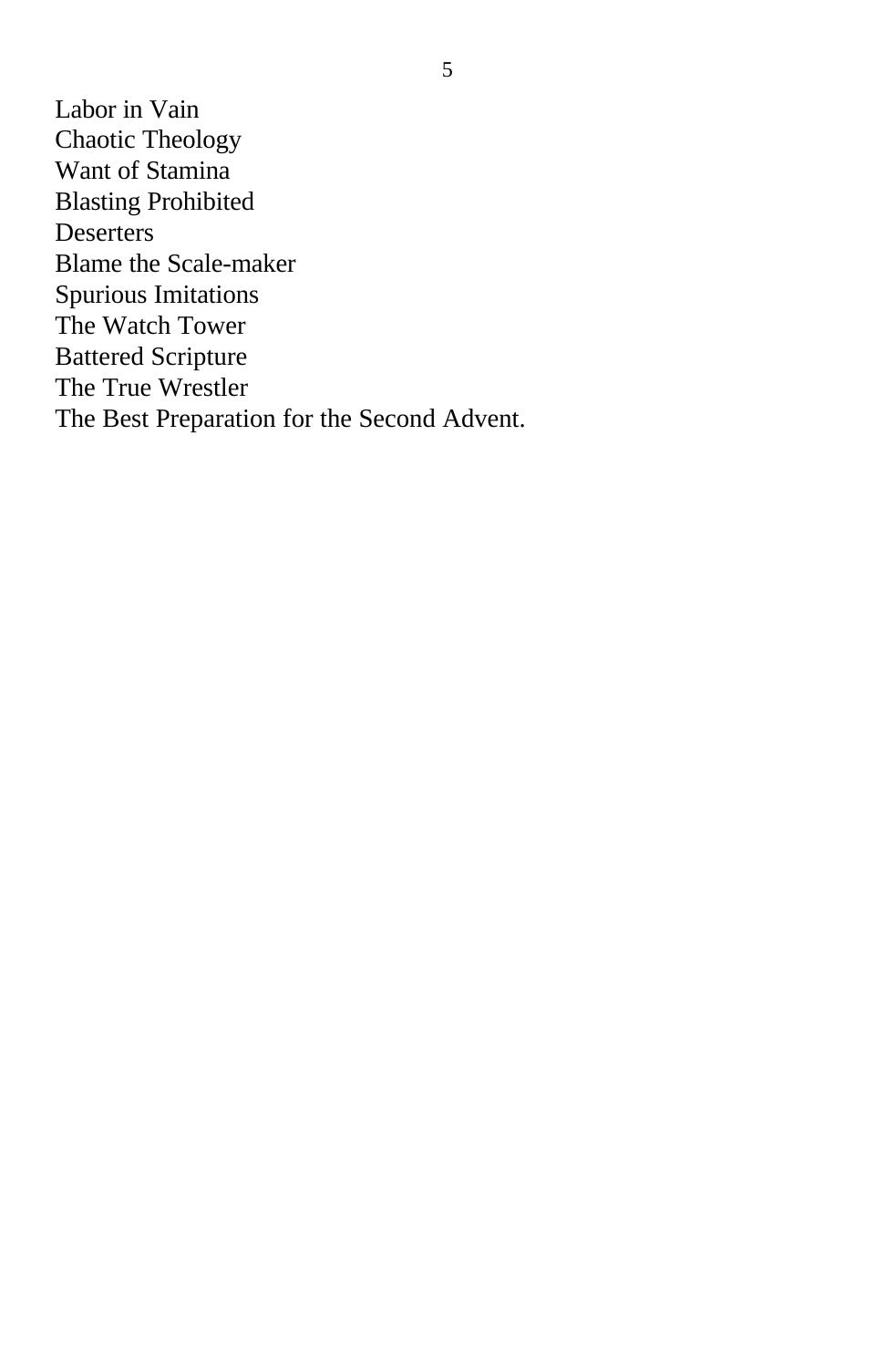## A VOICE FROM THE SEA

"Yea, it shall be at an instant suddenly." — Isaiah 29:5

"The Lord sent out a great wind into the sea." — Jonah 1:4

ABOUT four o'clock in the afternoon of Lord's-day, March 24th, the inhabitants of London were startled by a sudden hurricane which all at once brought with it darkening clouds of dust, and for a short season raged furiously. Sitting in our study in quiet meditation, we were aroused and alarmed by the noise of doors and windows, and the terrible howling of the blast as it swept upon its headlong course. Unhappy were travelers across heath and moor who were overtaken by such an overwhelming gust, for it gave no warning, and allowed no time to seek a shelter. It was soon over, but it was followed by cold and dreary weather, and it would seem to have been a token that winter meant to make another struggle to assume his ancient throne. His Parthian arrow was driven forward with intense force, and left its mark in ruin and death.

Just at the moment when landsmen were terrified by the threatening storm, her Majesty's training ship "Eurydice," which had returned from a cruise to the West Indies, was rounding Dunnose headland, off the Isle of Wight, with all plain sails and also her studding sails set. Those on board were all naturally anxious to reach their homes, and having only to round the coast and to anchor off Spithead, they were making the best of the wind. The noble frigate was plainly seen from the lovely village of Shanklin; but one who was watching the fine vessel suddenly missed it; and wondered why. She was hastening along with all sails set; except her royals, and her ports open, when in a moment the fierce wind pounced upon her. It was in rain that the captain ordered sail to be shortened; the ship lurched till her keel was visible, and, in less time than it takes us to write it, the ship capsized, and more than three hundred brave seamen perished. Well might her Majesty's telegram speak of "the terrible calamity of the 'Eurydice.'" What mourning and lamentation had that one cruel blast scattered over the land! How swift is the swoop of death! How stealthy its step! How terrible its leap! In the midst of life we are on the verge of the sepulcher. This lesson is preached to us by those three hundred men who lie enshrouded in the alldevouring sea, with a gallant ship as their mausoleum.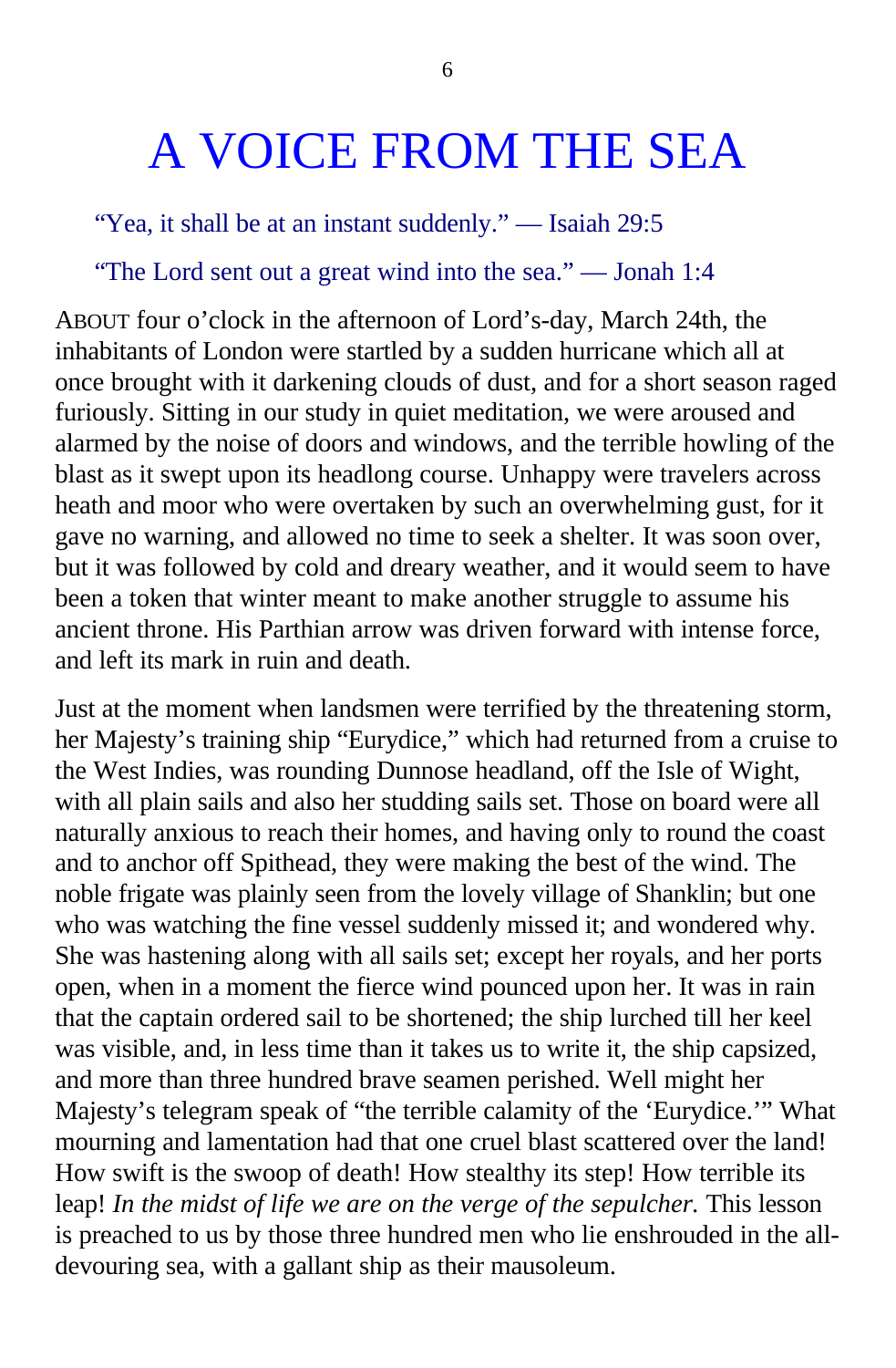*"Toll for the brave! The brave that are no more! All sunk beneath the wave, Fast by their native shore!"*

Great is the peril of the ocean, but there are also dangers on the land, and at any moment we also may be summoned to appear before our God. Since this cannot be questioned, let each prudent man foresee the evil and prepare himself for it.

Another lesson which lies upon the surface of this sad event is this *never feel perfectly safe till you are in port.* Many awakened souls are almost within the haven of peace, and are at this time rounding the headland of thoughtfulness, with the sails of earnest inquiry all displayed to the breeze. Their condition is very hopeful, but it is not satisfactory to those who are anxious about their eternal welfare, nor should it be satisfactory to themselves. They are steering for the harbor, they enjoy favoring winds, they have all sails set, but still they have not quite believed in Jesus, nor surrendered themselves to his grace. We who watch them can see that their ports are open, and we dread lest they should be overtaken by a sudden temptation and should suddenly be overturned at the very moment when our hopes are at their best. Is the reader in such case? Then let us beseech him not to be content till he has found Christ, and so by faith has anchored in the harbor of "eternal salvation." Do not be happy, dear friend, till you are moored to the Rock of Ages, under the lee of the everlasting hills of divine mercy, through the atoning blood. It seems very wonderful that a ship which had been to sea so many times and had just completed a long winter's cruise in safety should at last go down just off the coast in a place where danger seemed out of the question. It is doubly sad that so many men should be within sight of a shore upon which they must never set their foot. To perish in mid ocean seems not so hard a lot as to die with the white cliffs of Albion so near: to die with the gospel ringing in our ears is still more sad. Never reckon the ship safe till it floats in the haven: never reckon a soul safe till it is actually "in Christ." The "almost persuaded" are often the last to be fully persuaded. Aroused, impressed, and moved to good resolutions, to tears, and even to prayers, yet men postpone decision, and by the force of Satan's arts are lost — lost when we all hoped to see them saved. O that seekers were wise enough to be distressed until they are thoroughly renewed. Any position short of regeneration is perilous in the extreme. The manslayer would have been cut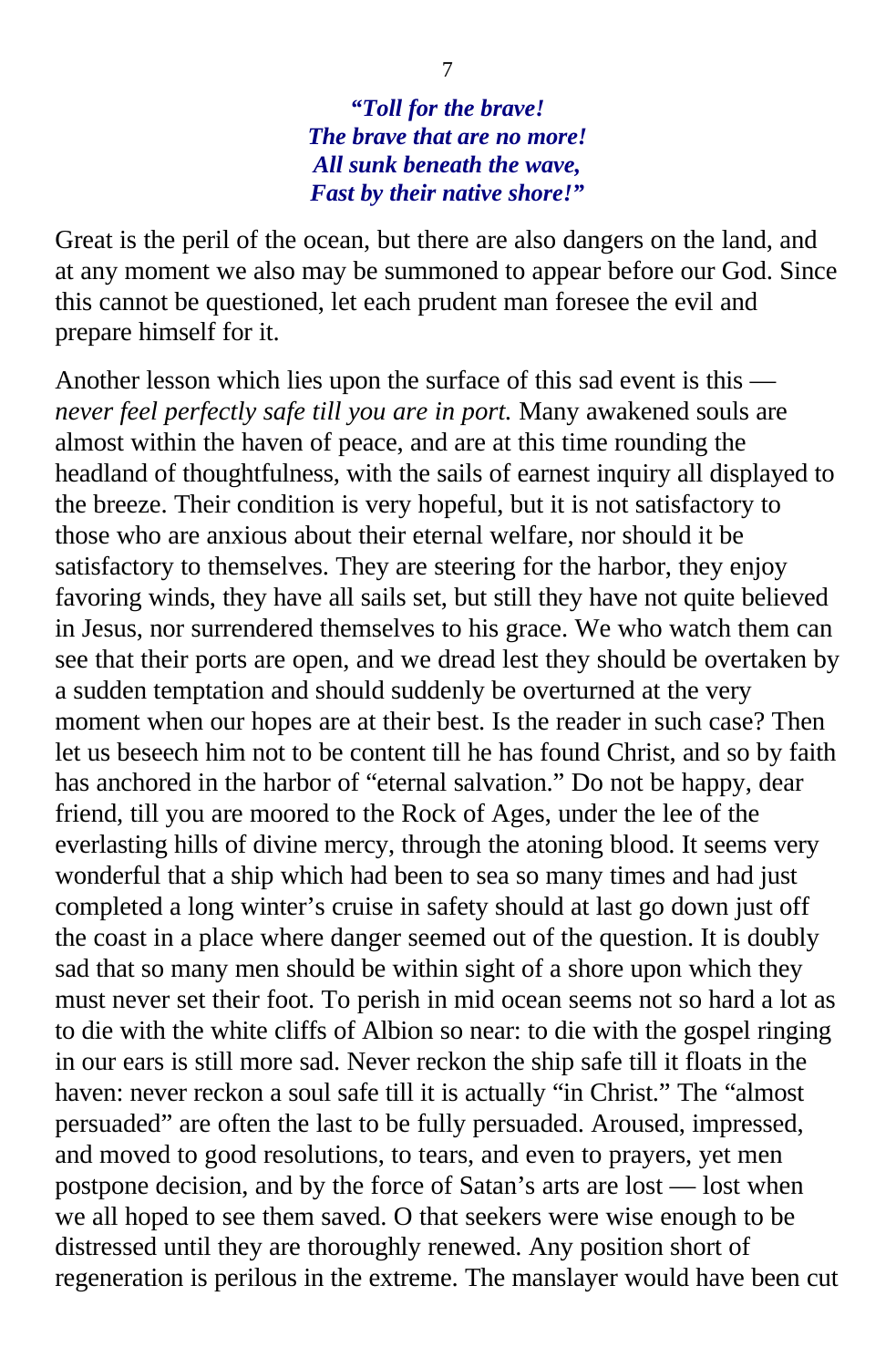down by the avenger had he lingered outside the walls of the refuge-city; it would have been all in vain for him to have touched its stones or sheltered near its towers: he must be within the gates or die. Seekers after salvation, you are not safe till you actually close in with Jesus, place all your confidence in him and become for ever his. Shall it be so now, or will you abide in death? Rest not an hour. Trifle not for another moment; for death may seize you, or a spiritual lethargy may come over your soul from which you may never again be aroused. Give no sleep to your eyes, nor slumber to your eyelids, till your anchor has entered into that within the veil and you are saved in Christ Jesus.

A further lesson should be gleaned from the scant wreckage which as yet has floated up from the sunken vessel. Let us all take warning, and remember that *we cannot tell when fierce temptations may assail us.*

> *"Be watchful, be vigilant, danger may be At an hour when all seemeth securest to thee."*

As the wind bloweth where it listeth, and we cannot tell whence it cometh, our want of foresight keeps us in constant jeopardy, and should therefore induce unceasing watchfulness. The gale may burst upon us either from the north or from the south, and if we make ready for an easterly breeze we may be assailed, from the westward instead. He who has sailed upon the sea never trusts it; he who has been at the mercy of the wind never depends upon it.

Beloved believer, you have had a long stretch of fair sailing; let a brother whisper in your ear, "Keep a good lookout." Those who are familiar with spiritual navigation know that there is never more likelihood of storm than when the barometer stands at "set fair."

> *"Whene'er becalm'd I lie, And storms forbear to toss; Be thou, dear Lord, still nigh, Lest I should suffer loss: Far more the treacherous calm I dread Than tempests bursting o'er my head."*

The danger of a foreseen tempest is comparatively little, for your ship with close-reefed sails, and bare poles, is ready for whatever comes; but the perils of the calm lie in the temptation to security, and the liability that sudden temptation may find us unprepared. "What I say unto you I say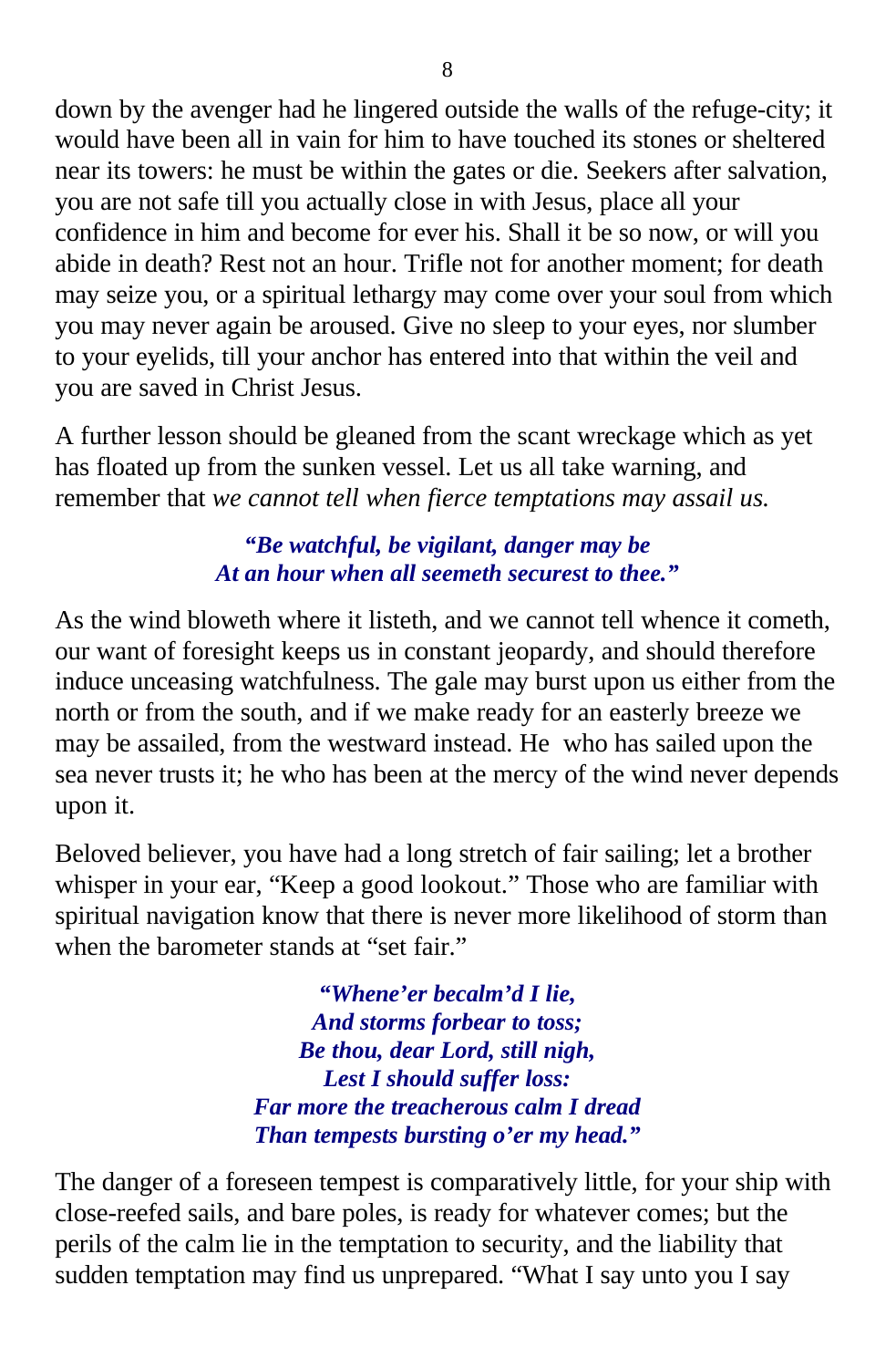unto all, Watch:" for if the good captain of the ship had known at what hour the storm would come he would have lowered all his sails, and have weathered the gale. He did all that a brave man could do, but all was little enough, for the huge ship was tossed over and sucked down, and but two remained to tell the tale. Be ye always ready, for in such an hour as ye think not the danger will be upon you.

One other warning let us collect from the wreck while yet it lies beneath the wave. *Always be most afraid of sudden temptation when all sails are filled with a fair wind.* Personal experience teaches some of us that our gladdest times attract perils to us. The temper of the placid may readily be ruffled when they have newly come from solitary communion with God: the rude shock of the world's rough speech tells most upon a mind which has been bathed in heaven. Even the love of Jesus may lead us in the heal of our spirit to wish that we could invoke fire from heaven on his foes. Great power in prayer, unless we guard ourselves well, may be followed by a fit of depression, even as Elijah fled from Jezebel very soon after his wrestlings upon Carmel. High and rapt enjoyment may be followed by fierce temptation, for the enemy watches for loaded vessels when he allows the empty bark to escape. Even our Lord found but a short interval between the testimony from heaven at his baptism and the temptation from hell which beset him in the wilderness. Our full sails tempt the prince of the power of the air to rage with more than his usual malignity. It is right that all sail should be set when the wind is favorable. Why should we not avail ourselves of everything which may speed us on our way? Still, let us never forget to watch unto prayer, or our happiness may be our danger. Brother, mark well your steps in coming down from the mount of communion, for at the foot of it you may meet mocking Pharisees, dispirited disciples, and perhaps one possessed of an evil spirit of the kind which goeth not out save with prayer and fasting.

Let the self-exalting professor specially beware; but remember, dear brother, that you may soon become such a character. When your sails are big with the wind, and you are flying over the waves, clap your hands if you please, and hope soon to have perfected your voyage; but take care to have all hands ready for an emergency. Perhaps one of the best things that could happen to you would be that when you are sailing along so bravely, confident and at ease, your topsails of pride should be carried away; you would be all the better for losing such lofty gear. Plenty of ballast must be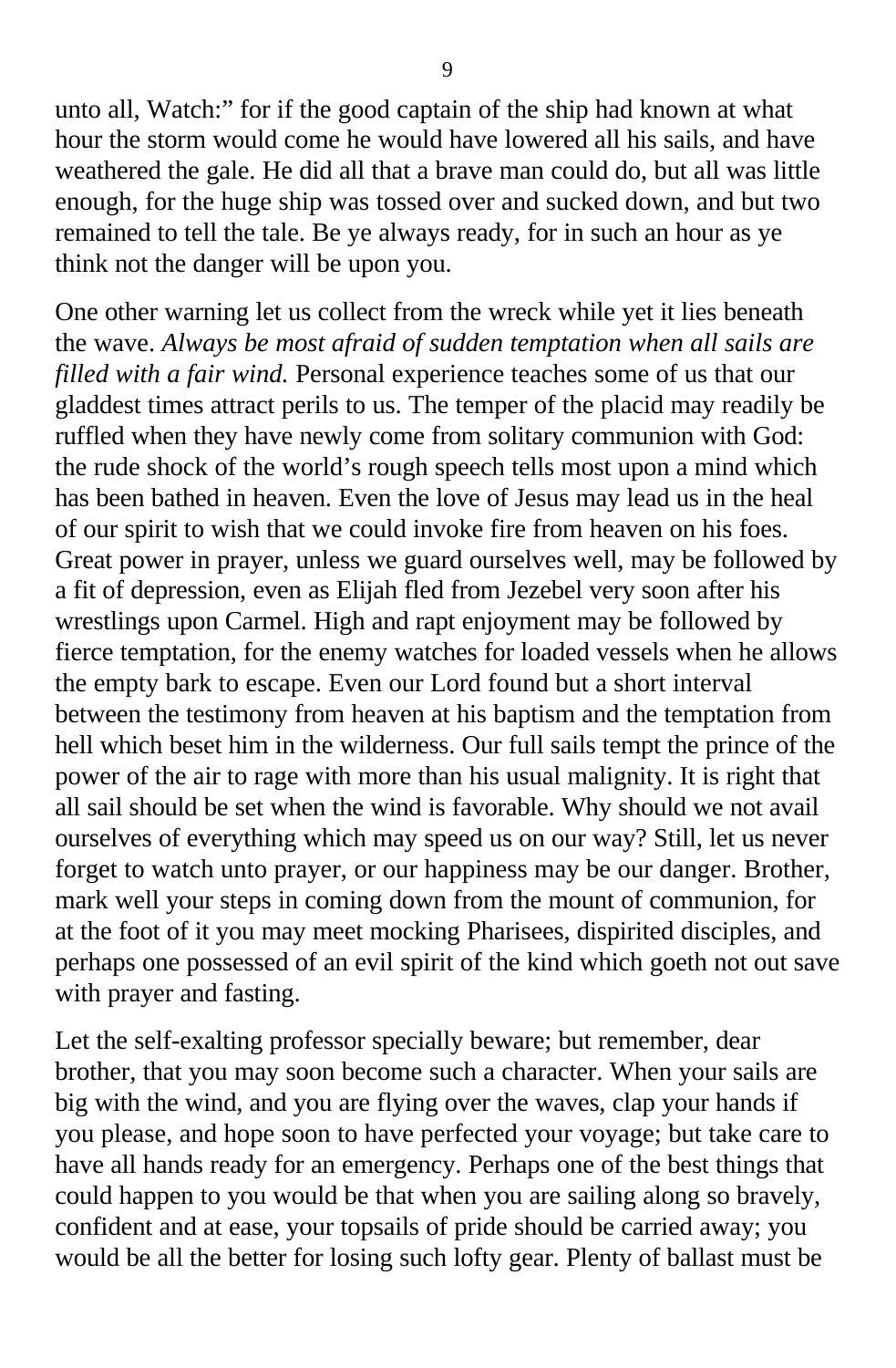stowed away, or our royals may be our ruin. Better have our glory rent to ribbons by the gusts than for the ship itself to be blown over. Mark this.

Are you prospering in business? Keep your eye on the weather, and expect a change. Is all going well with your family? Be grateful, but rejoice with trembling. Is every desire gratified? Thank God, but do not suffer the watch to go below. Are you progressing in the spiritual life? Doubtless Satan has told you that you are somebody now, strong in faith, exceedingly earnest, wonderfully busy, and quite an example to others! Do you not see that the storm-fiend is near you? What a wind he can raise! He slew Job's children by a wind which smote all the four corners of the house, and he reserves those four-cornered hurricanes for men in high estate as Job was; therefore beware. Brother, reef sail, for the weather is dirty, and cannot be relied on for five minutes. As you dread shipwreck, cultivate holy jealousy, maintain godly fear, and evermore look to him that keepeth Israel. He never slumbers, for he knows that his children always need his watchful eye.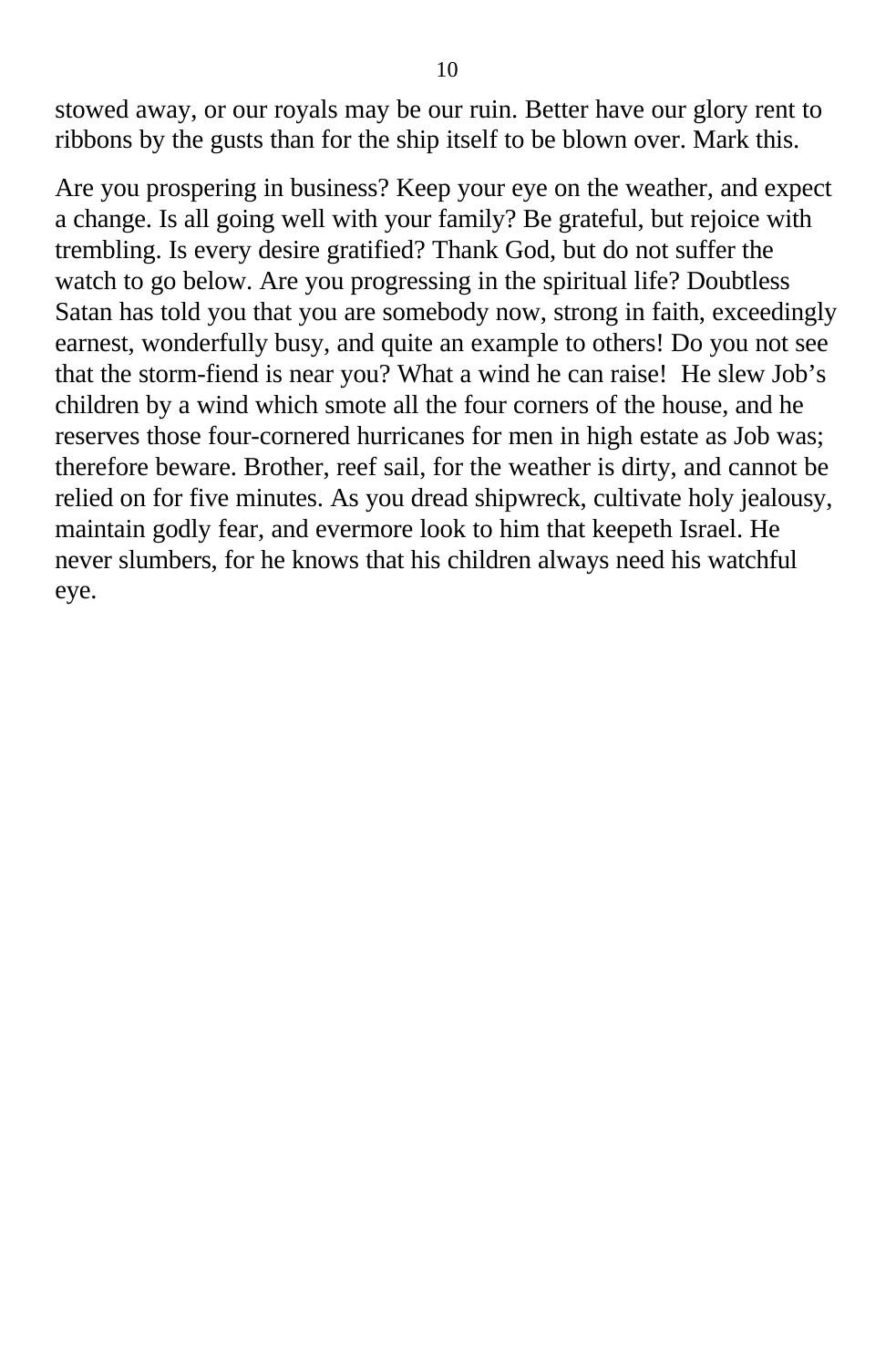## CALLING OUT THE RESERVES.

"Reserved against the time of trouble, against the day of battle and war." — Job 38:23.

"Proclaim ye this among the Gentiles; Prepare war, wake up the mighty men, let all the men of war draw near; let them come up: beat your plowshares into swords, and your pruninghooks into spears: let the weak say I am strong." — Joel 3:9-10.

ON the evening of April 1st, the Lord Chancellor read a message from the Queen, stating that

"Her Majesty has thought it right to communicate to the house of Lords that her Majesty is about to cause her Reserve Force and her Militia Reserve Force, or such part thereof as her Majesty shall think necessary, to be forthwith called out for permanent service."

Might not some such message from the King, who, is in the midst of Zion, be just now very seasonable, if the Holy Spirit should convey it to all the churches? Where should be no reserves in the hosts of the Lord; but alas, through the lukewarm condition of many, *these reserves form a numerous part of our membership,* and need a great many calls from their officers before they will obey. Perhaps if they felt that the King himself ordered that they should be "forthwith called out for permanent service," the love of Christ would constrain them, and we should see them marching forth to war. "I pray thee have me excused" has been upon their lips for a long time, or else they have said, "I go, sir," but they have not gone. The word of Moses to the children of Gad and Reuben is exceedingly needed by many at this time: "Shall your brethren go to war, and shall ye sit still?" The reserved forces are so terribly numerous as compared with the active army of our great King that our holy war is sadly hindered and the Canaanites are not subdued. Among these inactive professors there are many who are commonly known as "very reserved people." These must no longer sit at ease, but must summon up courage enough to come up to the help of the Lord against the mighty, lest the curse of Meroz fall upon them. Others are idle, and allow their armor and their weapons to rust. Many are busy here and there about inferior things, but forget their allegiance to their Lord. Very much time, talent, and opportunity is held in reserve for various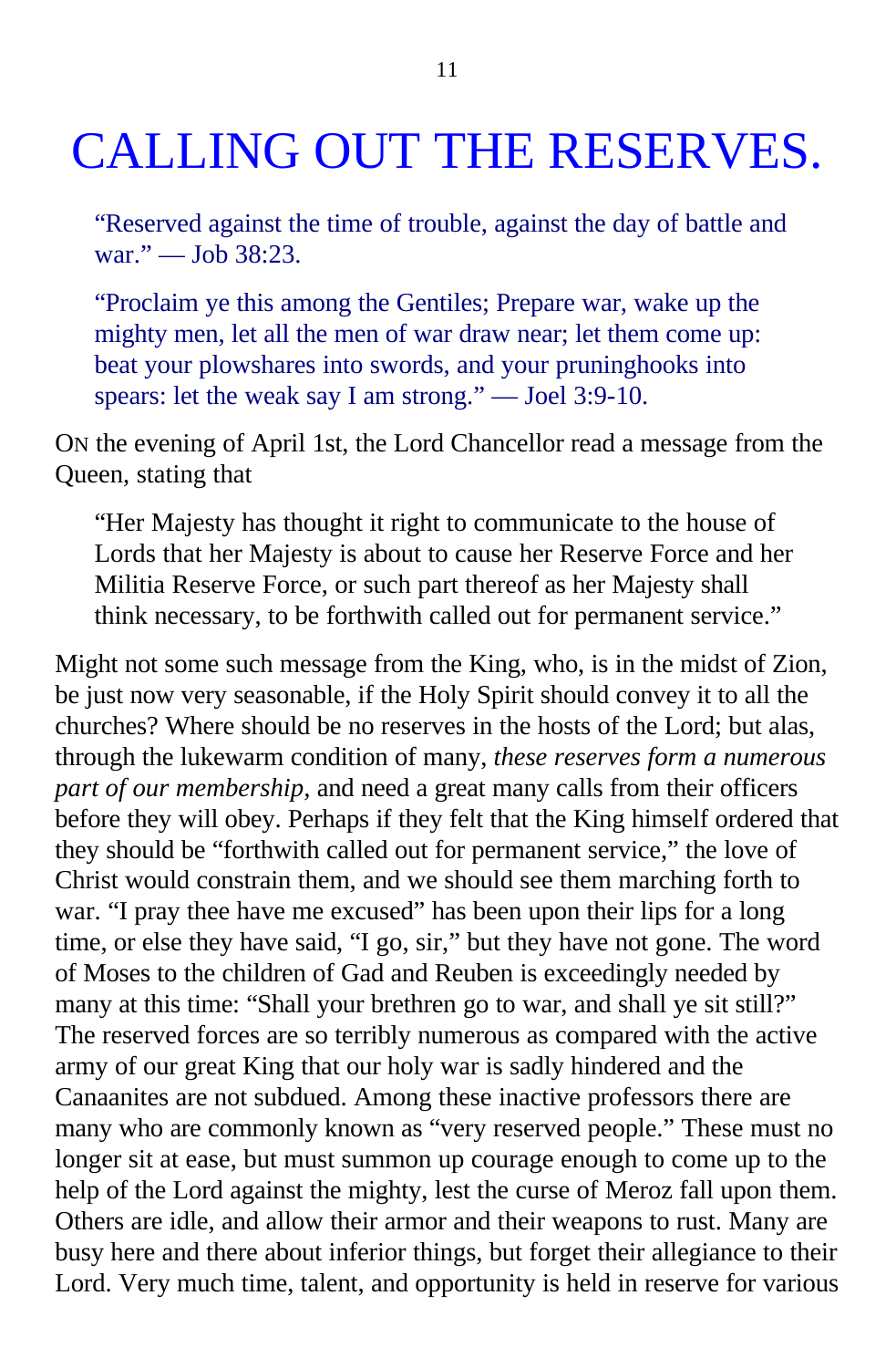reasons, and ought at once to be brought forth and consecrated actively to the Lord. What meanest thou, O sleeper? What aileth thee, O sluggard? There is much to be done; why doest thou not thy part? Every man has a place appointed him in the battle; what excuse can be accepted for those who are at ease in Zion, and stir not a hand for their Master and his cause? Nor is it in men alone that a sinful reserve is made, but great treasures of gold and silver belonging to Christians are laid by to canker, while the Lord hath need of them. Men talk of loving Jesus so as to give him all, and in their hymns they say that if they might make some reserve, and duty did not call, their zeal would lead them to a total sacrifice, and yet the *financial* reserve of the church of God is probably a hundred times as great as that which is expended in the Lord's service. Your own judgments will confirm this statement. The funds actually in the hands of professed believers are immense, for many Christians are enormously rich, and yet we hear daily appeals for money, till one might conclude that all professors of the Christian faith were as poor as Lazarus, and that nowadays no holy women were able to minister to the Lord of their substance, and such persons as Joseph of Arimathaea were no longer disciples of Jesus.

There is a great deal of reserve *time,* and reserve *talent,* and reserve *energy* and *fire,* and we would in the name of Jesus call it out. Why, some men when engaged in the service of God seem to be only the tenth part of men compared with their zeal in their business pursuits. It would take nine of some church members to make one real praying man, and twice that number of some preachers to make a downright earnest minister of the gospel. Is this judgment too severe? Are not some men mere apologies for workers, even when they do pretend to be up and at it? Verily it is so. Oh, if they would but be aroused; if all their manhood, all their heart, and soul, and mind, and strength, were truly engaged, how differently they would act; and if they sought strength from on high, what grand results would follow! I long to see the Holy Spirit filling us all with ardor, and causing every man and woman among us to yield himself or herself fully unto the Lord.

*When the reserves are called out, matters look very serious, and we expect to see war.* Every lover of peace shuddered as he read the Queen's message, for he felt that at last war was really threatened. God grant it may not be so. But with regard to the church of Christ, when the reserves are called out, the world believes that it really means war for Christ. At present the world despises many a church for its inactivity; but when *all* Christians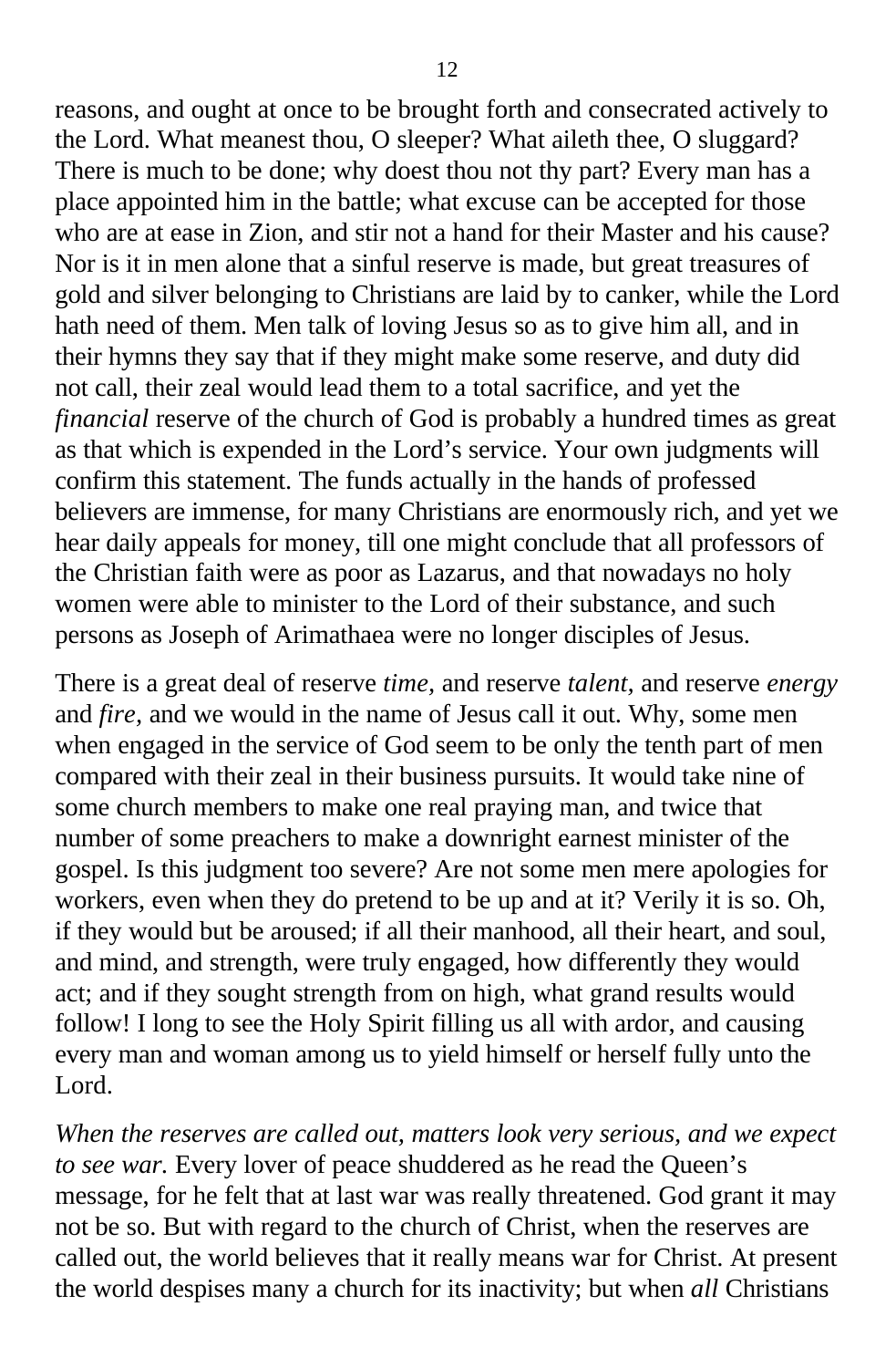come forth it will know that we are in earnest. While the regular workers are marching to and fro like a standing army, going through its regular drill, very little is done beyond mere defense, but when the reserves are called out, it means *defiance,* and the gauntlet is thrown to the foe. Our Lord would have us fight the good fight of faith, and go forth in his name conquering and to conquer; but the elect host is hampered and hindered by the suffers and camp-followers who hang about us and work us serious ill. If all this mixed multitude could be drilled into warriors, what a band. would the Son of David lead to the war! Once get the reserved members of the church praying, working, teaching, giving, and the enemy would soon know that there is a God in Israel. There is too much playing at religion nowadays, and too little of intense, unanimous, enthusiastic hard work. A part of the church is all alive, but a far larger portion is as a body of death, by which the life of the church is held in bondage. Once find the whole body tingling with life from head to foot, from heart to finger, and then you shall have power over the adversary and prevalence with God. When all the people shout for joy and long for the battle, the Philistines will be afraid, and cry out, saying, "God has come into the camp." O that my eyes could once perceive the signal! Zion travailing is the sign by which those who know the times will be able to prophecy concerning Zion triumphant. O for the universal agony, the inward throes of deep compassion, and consuming zeal; for when these are felt by the whole body, the joyous hour is come.

The Queen's message reminds me of a great and comforting truth. *God himself, blessed be his name, has forces in reserve which he will call forth in due time.* Remember the Lord's own language in the book of Job: "Hast thou entered into the treasures of the snow? or hast thou seen the treasures of the hail, which I have reserved against the time of trouble, against the day of battle and war?" He represents himself, in the language of his servant Joel, as calling out innumerable locusts as a part of his host: "The Lord shall utter his voice before his army; for his camp is very great." The hiding of his power we cannot estimate, but we know that nothing is impossible to him. Whatever the church may have seen and experienced of divine power, there is yet more in reserve, and when the fit moment shall come all restraint shalt be withdrawn, and the eternal forces shall be let loose to rout every foeman, and secure an easy victory. For the moment, our great Captain puts his hand into his bosom and allows the enemy to exult; but he is not defeated, nor is he in the least disquieted. "He shall not fail, nor be discouraged." His time is not yet, but when the time comes he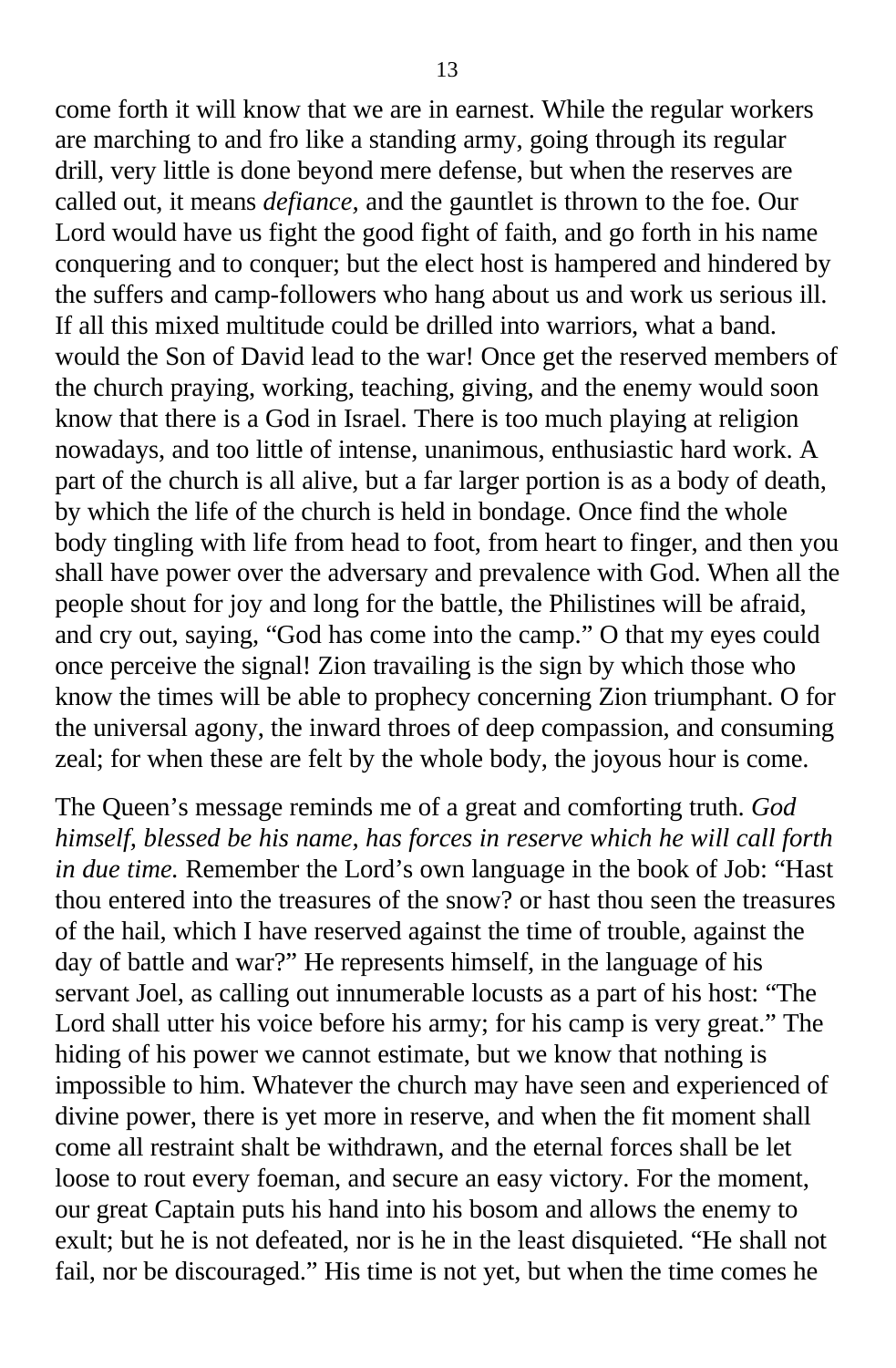will be found to have his reward with him and his work before him. Let us never be daunted by the apparent failures of the cause of God and truth, for these are but the trial of patience, the test of valor, and the means to a grander victory. Pharaoh defies Jehovah while he sees only two Hebrews and a rod, but he will be of another mind when the Lord's reserves shall set themselves in battle array and discharge plague upon plague against him. Even the doubling of the tale of bricks, and the wanton cruelty of the tyrant, all wrought towards the divine end, and were no real hindrances to the grand design; nay, they were reserved forces by which the Lord made his people willing to leave Goshen and the fleshpots.

To-day, also, the immediate present is dark, and there is room for sad forebodings; but if we look a little further, and by faith behold the brilliant future which will arise out of the gloom, we shall be of good cheer. My eye rests at this moment somewhat sorrowfully upon the battle-field of religious opinion; truly, there is much to rivet my gaze. It is a perilous moment. The prince of darkness is bringing up his reserves. The soldiers of the devil's old guard, on whom he places his chief reliance, are now rushing like a whirlwind upon our ranks. They threaten to carry everything before them, deceiving the very elect, if it be possible. Never were foes more cunning and daring. They spare nothing, however sacred, but assail the Lord himself: his book they criticize, his gospel they mutilate, his wrath they deny, his truth they abhor. Of confused noise and vapor of smoke there is more than enough; but it will blow over in due time, and when it is all gone we shall see that the Lord reigneth, and his enemies are broken in pieces.

Let us watch for the coming of recruits divinely prepared. Let us be eager to see the reserves as they come from the unlikeliest quarters. There may be sitting even now by some cottage fireside, all unknown, the man who shall make the world ring again with the gospel, preaching it with apostolic power. The orthodox advocate, born to cope with subtle minds and unravel all their Sophistries, may even now be receiving his training in yonder parish school; yea, and even in the infidel camp, like Moses in the palace of Pharaoh, there may dwell the youth who shall act the iconoclast towards every form of skepticism. Jabin and Sisera may reign, but there shall come a Deborah from mount Ephraim, and a Barak from Kedeshnaphtali. Let the Midianites tremble, for Gideon who threshes wheat in the winepress will yet beat them small. The Ammonites shall be smitten by Jephtha, and the Philistines by Samson: for every enemy there shall be a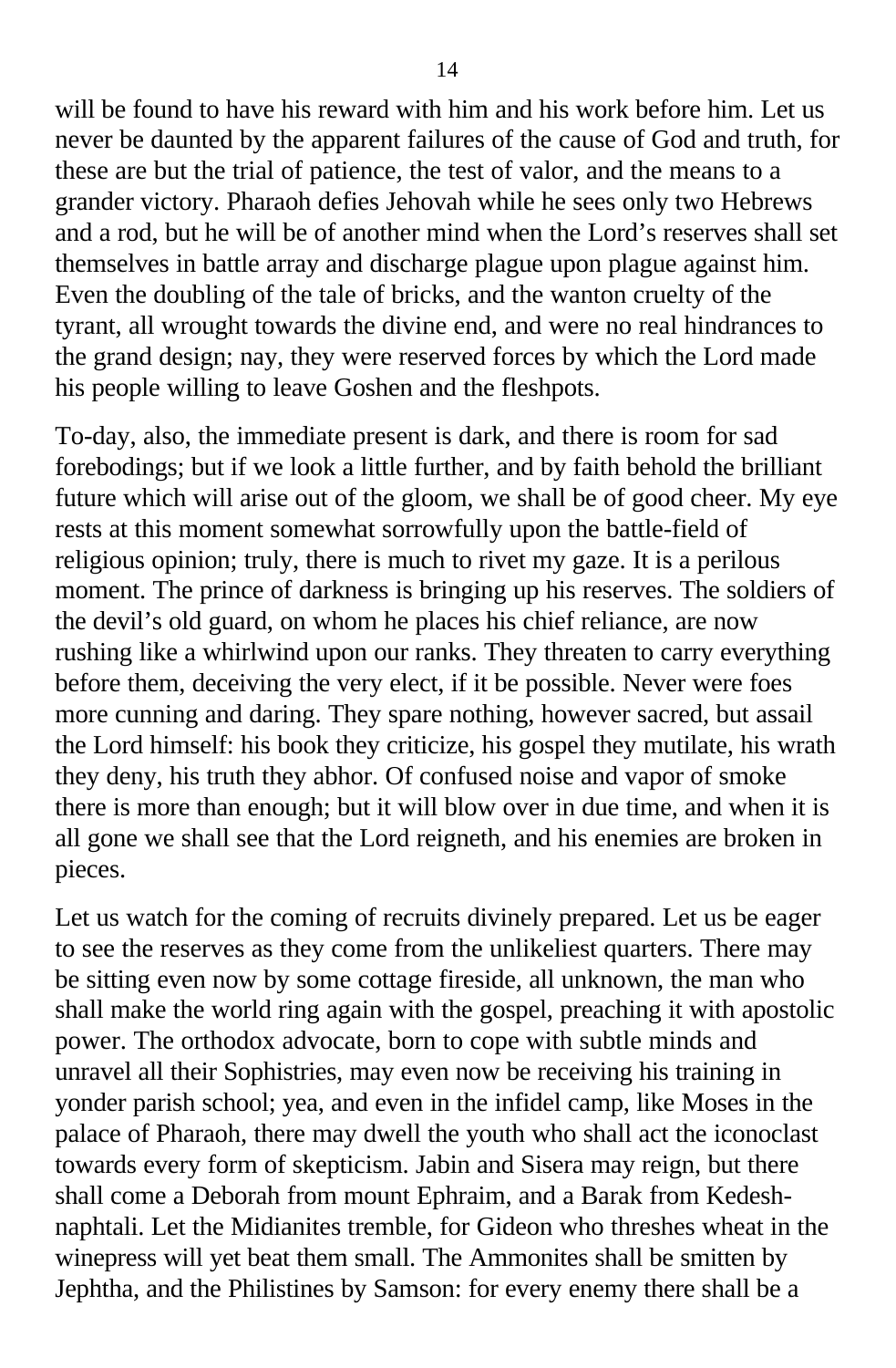champion, and the Lord's people shalt do great exploits. I for one believe in Omnipotence. All other power is weakness; in God alone is there strength. Men are vanity, and their thoughts shall perish; but God is everlasting and everliving, and the truth which hangs upon his arm, like a golden shield, shall endure to all eternity. Hither come we, then, and bow before the face of the Eternal, who reserveth wrath for his enemies and mercy for them that seek him; and as we lie at his feet we look up right hopefully, and watch for the moment when all his reserves of grace, and love, and glory shall be revealed to the adoring eyes of his chosen people world without end.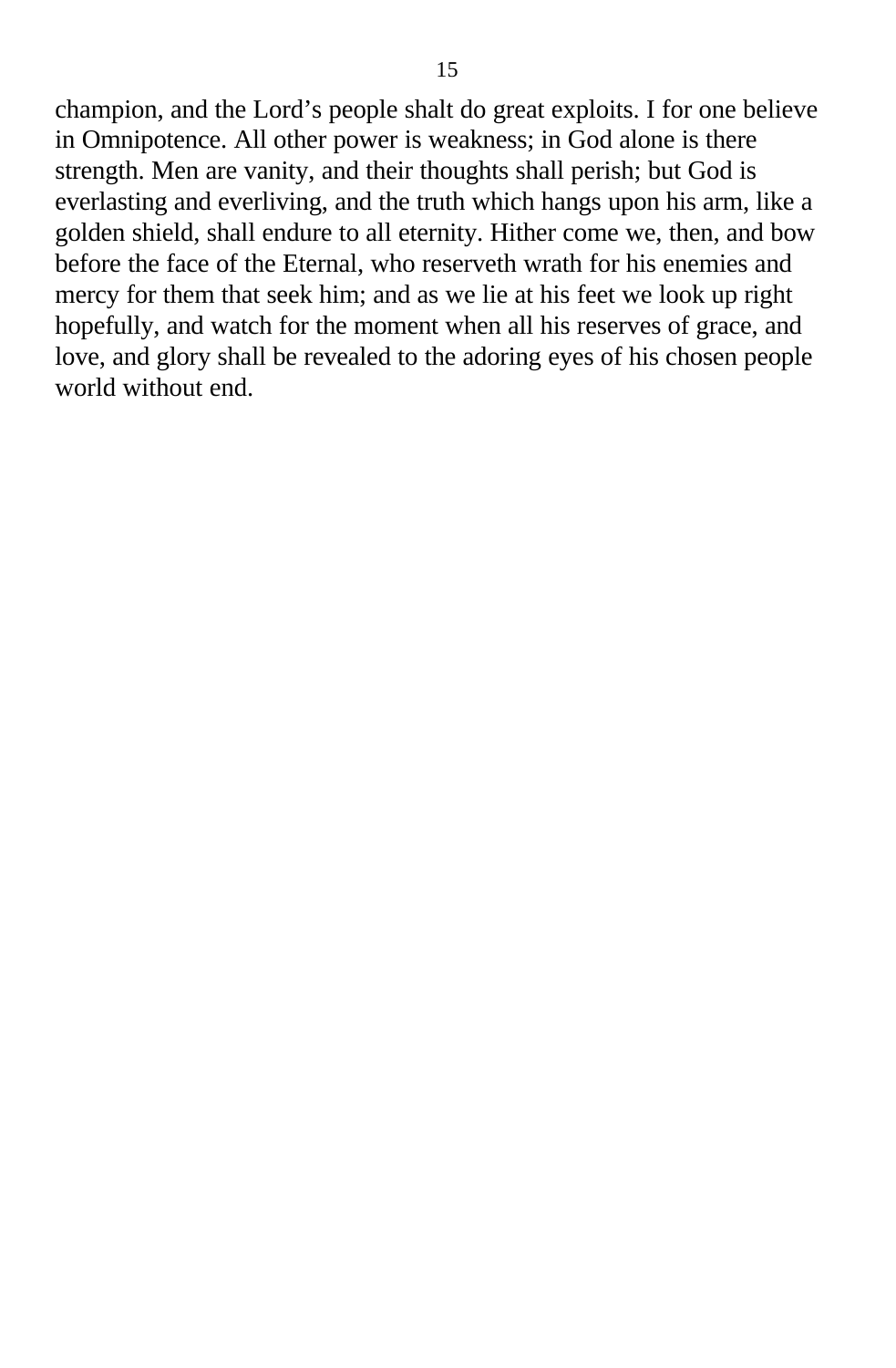## LADIES' DRESS.

"Be clothed with humility." — 1 Peter 5:5

"I will that women adorn themselves in modest apparel, with shamefacedness and sobriety." — 1 Timothy 2:8-9.

ON the 11th of April, in the course of an action brought by the well-known *modiste,* "Madame Rosalie," against a gentleman of property to compel him to pay a debt contracted by his wife, it was stated in evidence that from £500 to £2,000 a-year might be considered a reasonable sum for a lady moving in good society to expend on dress. The gentleman's wife, in the witness-box, repudiated with lofty scorn the idea that the former amount was sufficient. The lady is an invalid, has never been presented at court, and is not called into company, and yet was indebted for millinery to a very large amount.

Is it, then, a fact that so large a sum is considered needful for the clothing of one human form? Surely the luxury of the old Roman Empire is infecting our beloved country: may God grant that it may not, in our case, also be a sign of the decay of the nation. Women should be too considerate of the needs of the sick and suffering to spend their money so wastefully. A blanket placed on the bed of a poor old woman would be a better ornament to a lady's character than all the lace a dukedom could purchase. Yet so it is, but tell it not in Gath, a lady cannot be dressed under £2,000 a-year!

Are we wrong if we place side by side with this modern fact, a description of the follies of women of the olden times?

"Moreover the Lord saith, Because the daughters of Zion are haughty, and walk with stretched forth necks and wanton eyes, walking and mincing as they go, and making a tinkling with their feet: Therefore the Lord will smite with a scab the crown of the head of the daughters of Zion, and the Lord will discover their secret parts. In that day the Lord will take away the bravery of their tinkling ornaments about their feet and their cauls, and their round tires like the moon, The chains, and the bracelets, and the mufflers, The bonnets, and the ornaments of the legs, and the headbands, and the tablets, and the earrings, the rings, and nose jewels, the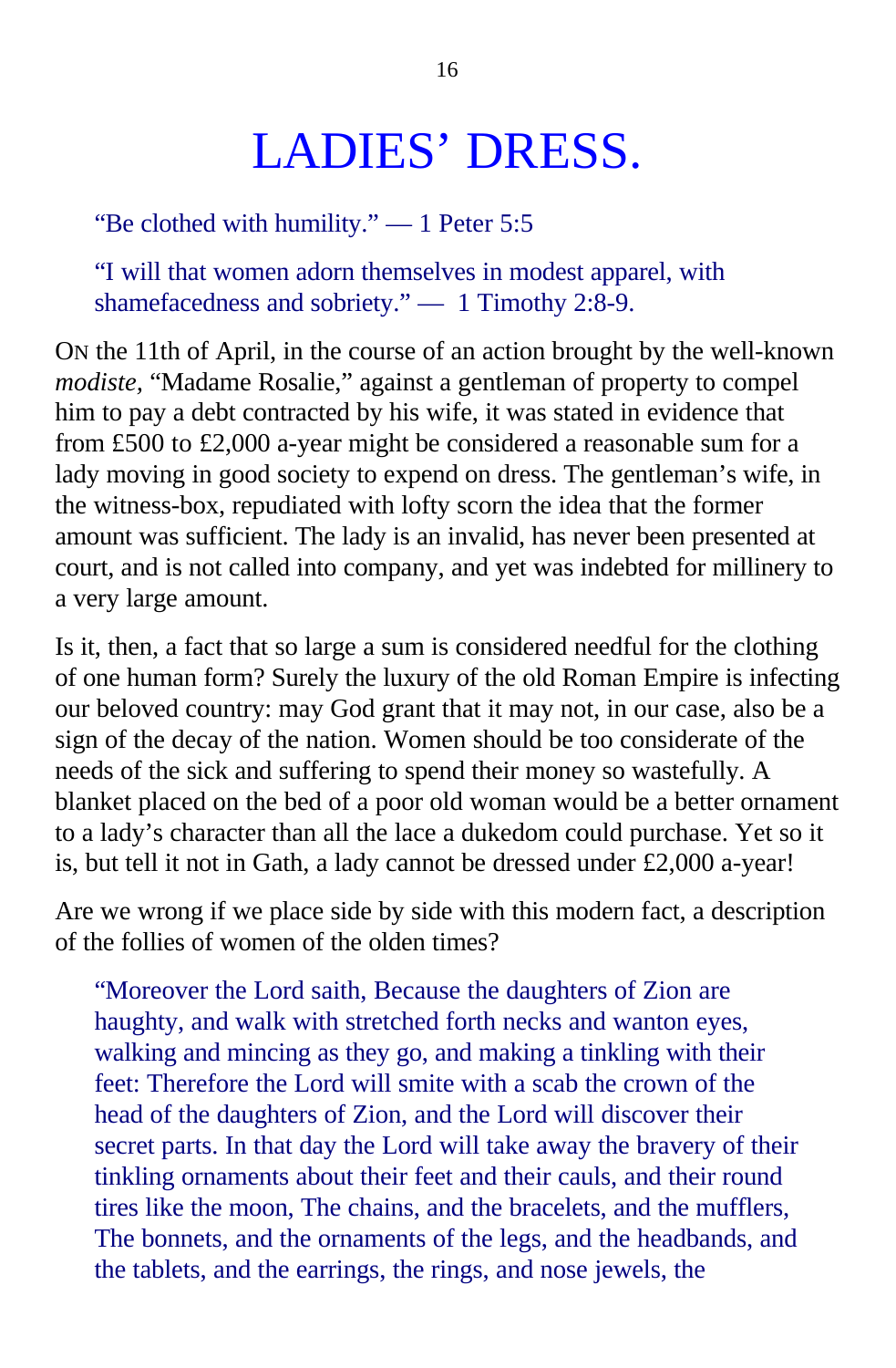changeable suits of apparel, and the mantles, and the wimples, and the crisping pins, the glasses, and the fine linen, and the hoods and the vails." — Isaiah 3:16-23.

What a contrast is the teaching of the apostle Peter, in his First Epistle, at the third chapter.

"Whose adorning let it not be that outward adorning of plaiting the hair, and of wearing of gold, or putting on of apparel; But let it be the hidden man of the heart, in that which is not corruptible, even the ornament of a meek and quiet spirit, which is in the sight of God of great price. For after this manner in the old time the holy women also, who trusted in God, adorned themselves, being in subjection unto their own husbands."

Peter sends the ladies to a wardrobe better than any which the frivolous possess, and to a jewel-case richer than ever belonged to the vain and showy; but, alas, the mass of women do not care to adorn themselves in this right royal fashion. Pride of dress is so childish that one wonders to see it in grown-up people. The old proverb speaks of being twice children; but fops and dandies of either sex are always children. Archbishop Leighton has well said: *—* "It is strange upon how poor things men and women will be vain, and think themselves somebody; not only upon some comeliness in their face or feature, which, though *poor,* is yet a part of themselves, but of things merely without them; that they are well lodged, or well mounted, or well appareled, either richly, or well in fashion. Light, empty minds are like bladders, blown up with any thing."

The only excuse we can think of for some dressy women is that they think themselves very ugly. What deformity must exist if it needs two thousand a-year to cover it. If these persons accurately gauge their lack of personal charms, they must be suffering under a fearful measure of uncomeliness. Why, ten or twenty families could be reared in comparative comfort upon the amount thus expended in wastefulness; and as matters go with the agricultural laborers in many of the shires, forty of the families owned by Hodge and his companions, including all the father Hodges and their wives, could be decently provided for upon two thousand a year. It wilt not bear thinking of! Yet many women professing godliness are shockingly extravagant, and can never be happy till their heads are tricked out with strange gear and their bodies with fashionable millinery. They little think how much they degrade themselves and grieve the Spirit of God. A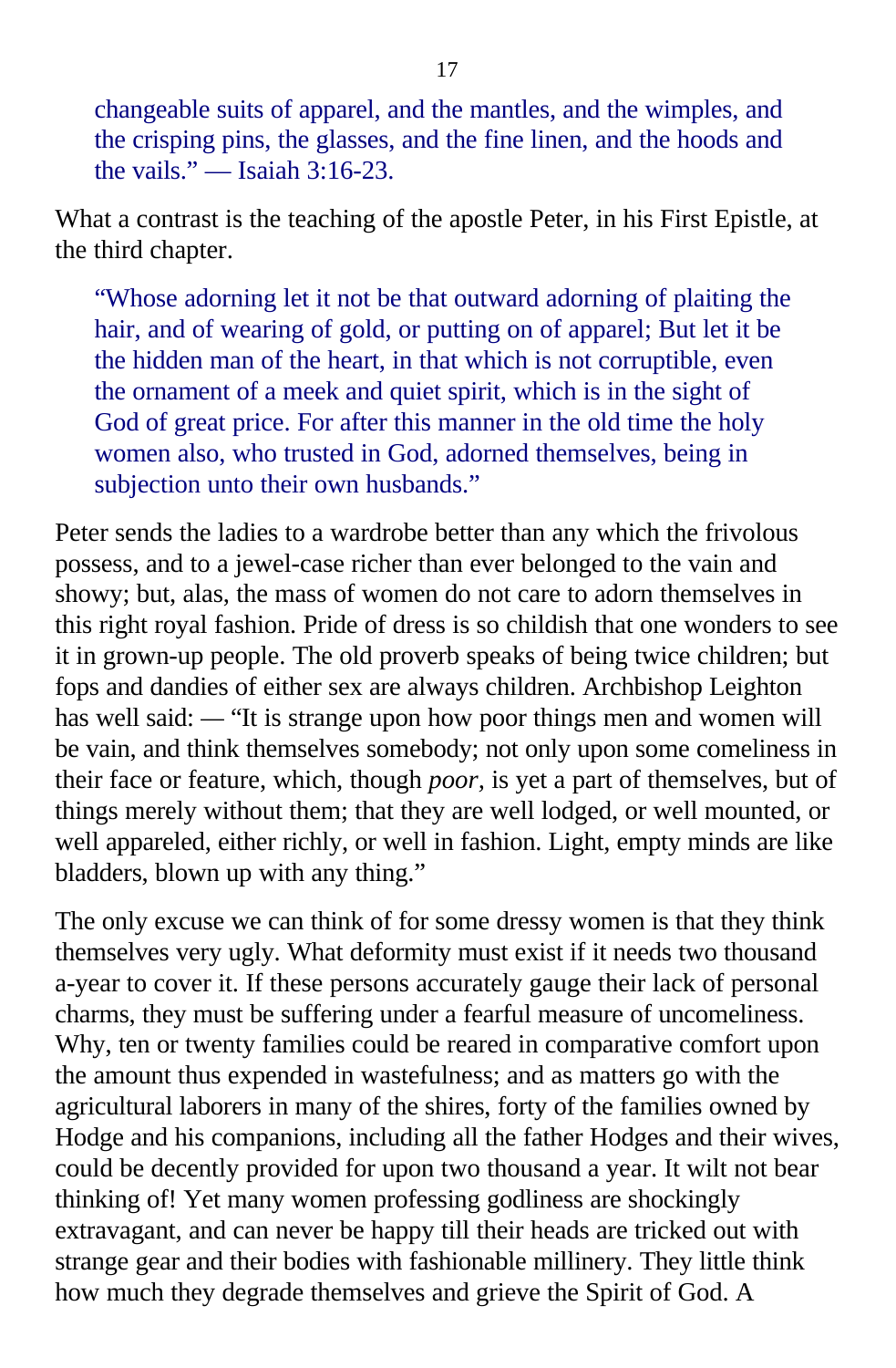forgiven sinner decked out in the flaunting garments of a worldling, casts suspicion upon her own pardon; if she had ever been renewed in heart, would she, could she, adorn herself after the manner of a Jezebel? It is hard to think of a disciple of the Lord wasting her substance upon personal decoration. Does the lowly Jesus keep company with persons who spend hours at the glass, adorning, if not adoring, their own flesh? Can extravagance and fashionableness be pleasing to the Lord? No. Assuredly not.

We are not judging that "neat handsomeness" which George Herbert says: "doth bear the sway," but we are sorrowful when we see those who set themselves up as examples, and move in a position where no outward show is required, going beyond ordinary worldly women in extravagance. It is the bane of society, and the disgrace of religion.

We wonder how much of the extravagance of female dress could be traced to the man-millinery of Anglican priests. Church congresses have been edified by exhibitions of ecclesiastical finery, in which were seen robes and vestments of the costliest material and the gaudiest colors. We have read of altar frontals which have taken years to finish, and are valued at more than £500. All this to deck out a table; no wonder that it costs so much to dress a woman. When men, and even ministers, take to resplendent trappings, who can wonder that the weaker sex exercise a larger liberty? For shame, ye so-called priests, put away your baby garments and quit yourselves like men.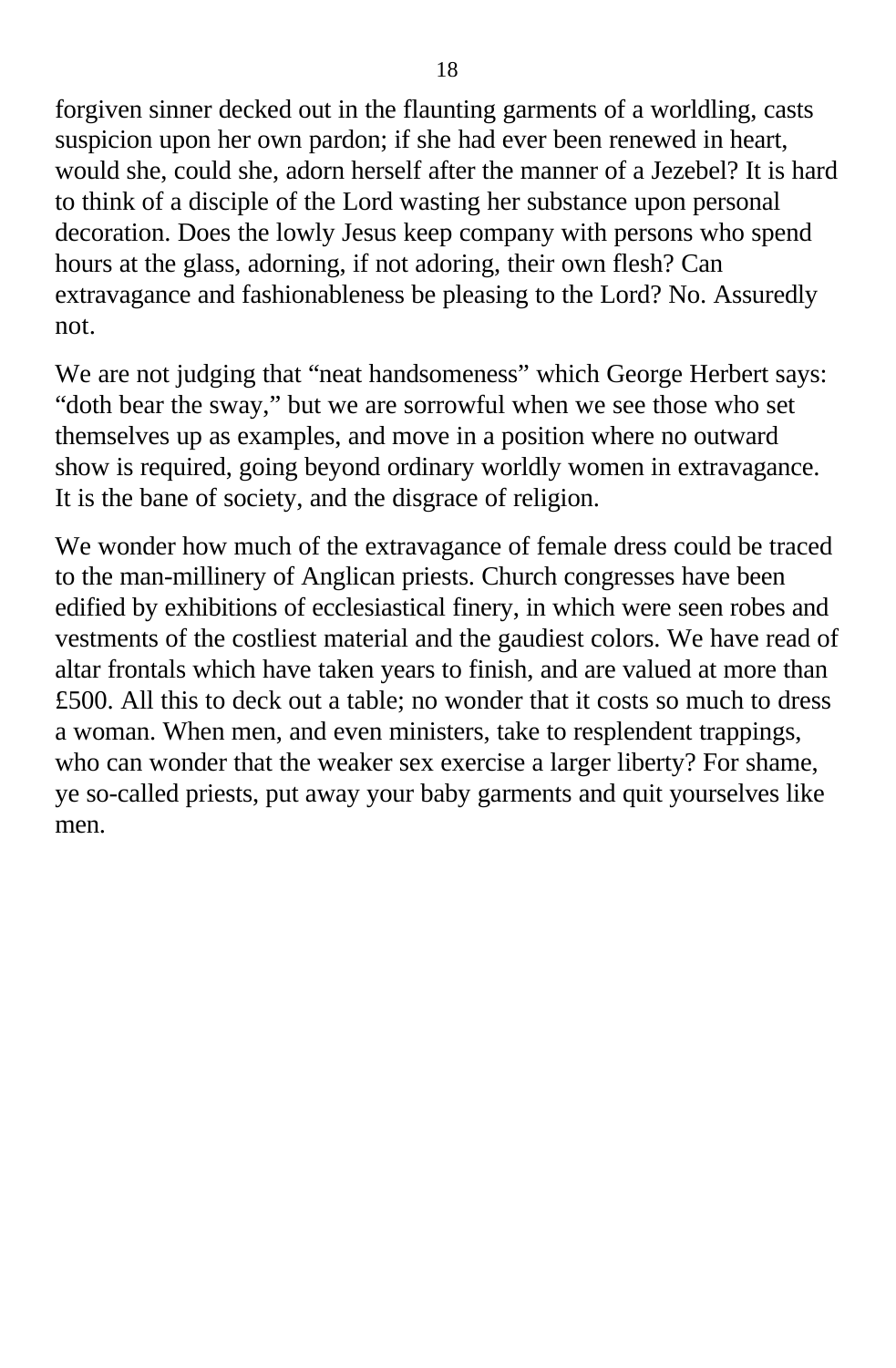# THE DECEIVER AND THE VICTIM.

"Though thou rentest thy face with painting, in rain shalt thou make thyself fair." — Jeremiah 4:30

Behold, ye trust in lying words, that cannot profit." — Jeremiah 7:8.

"After I had used the wash for some time an eruption came on my face. I think it was in December, 1877, that this occurred. At this time I had paid the defendant altogether about £20, and when I found the rash come out on my face I went to the defendant, and she said that I was in a terrible state, all the pores of my skin were opened, and that unless I let her finish me at once I should be disfigured for life."

THESE are reported as the words used in evidence concerning a certain Madame who pretends to make ladies "beautiful for ever." The date was about the same with the last incident. Willing dupes ask for her famous cosmetics, washes, and drugs, and beg to be enameled that their charms may conquer all who gaze upon them, and before long they find themselves in the deceiver's toils, their hopes all disappointed, and themselves compelled to pay continually, lest some worse thing should happen unto them. Now this is an admirable parable, and full of detail which a wise man may work out to edification. We will only use it as a caution. Before we commit ourselves into the hands of any of the fair-speaking generation we had better look about us. Loan-offices profess to help the needy with great generosity and then devour them with unsparing ferocity. Companies inveigle unwary shareholders, and then strip them of every feather. *Beware!* is a warning much needed on all hands.

In spiritual matters we have many flattering deceivers concerning whom we have need to be on our guard. Peter speaking of false teachers says,

"Through covetousness shall they with feigned words make merchandise of you;"

and Paul says,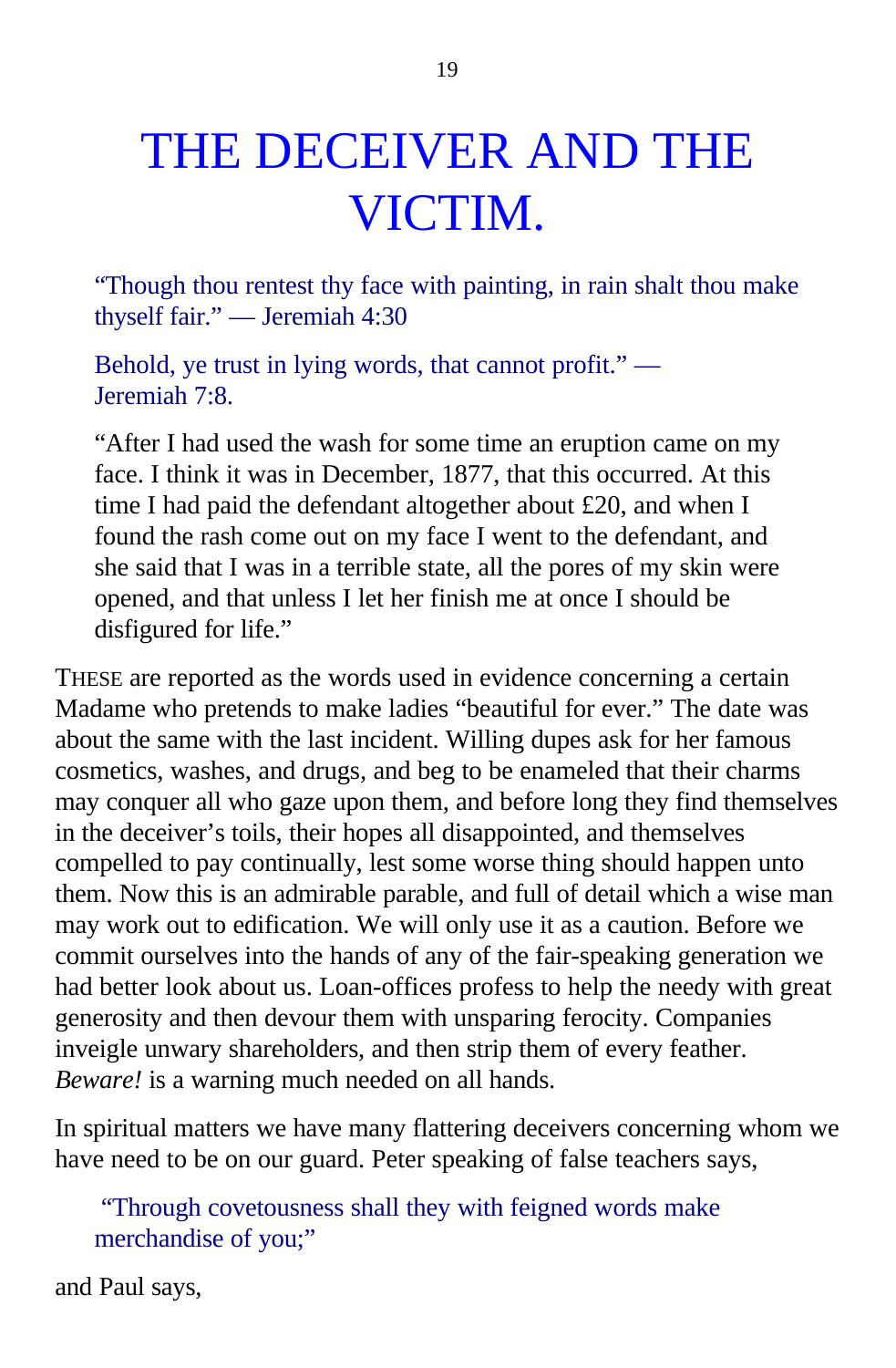"Of this sort are they which creep into houses and lead captive silly women."

These are the people whom the apostle calls "grievous wolves." Woe unto any unsuspecting sheep if they come in their way; for nothing but almighty grace can rescue them from their jaws.

Yet these flattering teachers who are to do such wonders for their dupes are deceivers all. As the aged pretender, mentioned in the newspaper, was not herself preserved in beauty by her own oriental balms, and yet boasted of her power to conserve the radiance of youth in others, so Peter says again,

"While they promise them liberty, they themselves are the servants of corruption."

Still, though the fraud is transparent, custom begets a facility in deception, and there are ungodly men and women of whom again the apostle says that

"they cannot cease from sin; beguiling unstable souls; an heart they have exercised with covetous practices; cursed children."

Satan is an arch-deceiver in the line of the pretended beautifer. He told our mother Eve that if she would follow his directions she should be as God, and when instead thereof she found herself covered with shame, he knew that he had her in his power. Young men are flattered by the promise of pleasure until they follow after the strange woman to the ruin of both body and soul, and to their own bitter disappointment as to the very pleasure which sin had promised them. "With her much fair speech she caused him to yield;" but shall he win the bliss which she has promised? Ah, no! "A wound and dishonor shall he get, and his reproach shall not be wiped away."

Self-righteousness also commends itself to men as a choice beautifier, and they spend their money to be enameled therewith; but ere long it covers them with the purple rash of shame, and their comeliness is turned into corruption. Trust no deceitful word, but seek unto him who is truth itself, who can make us comely with the true comeliness which he alone can put upon us.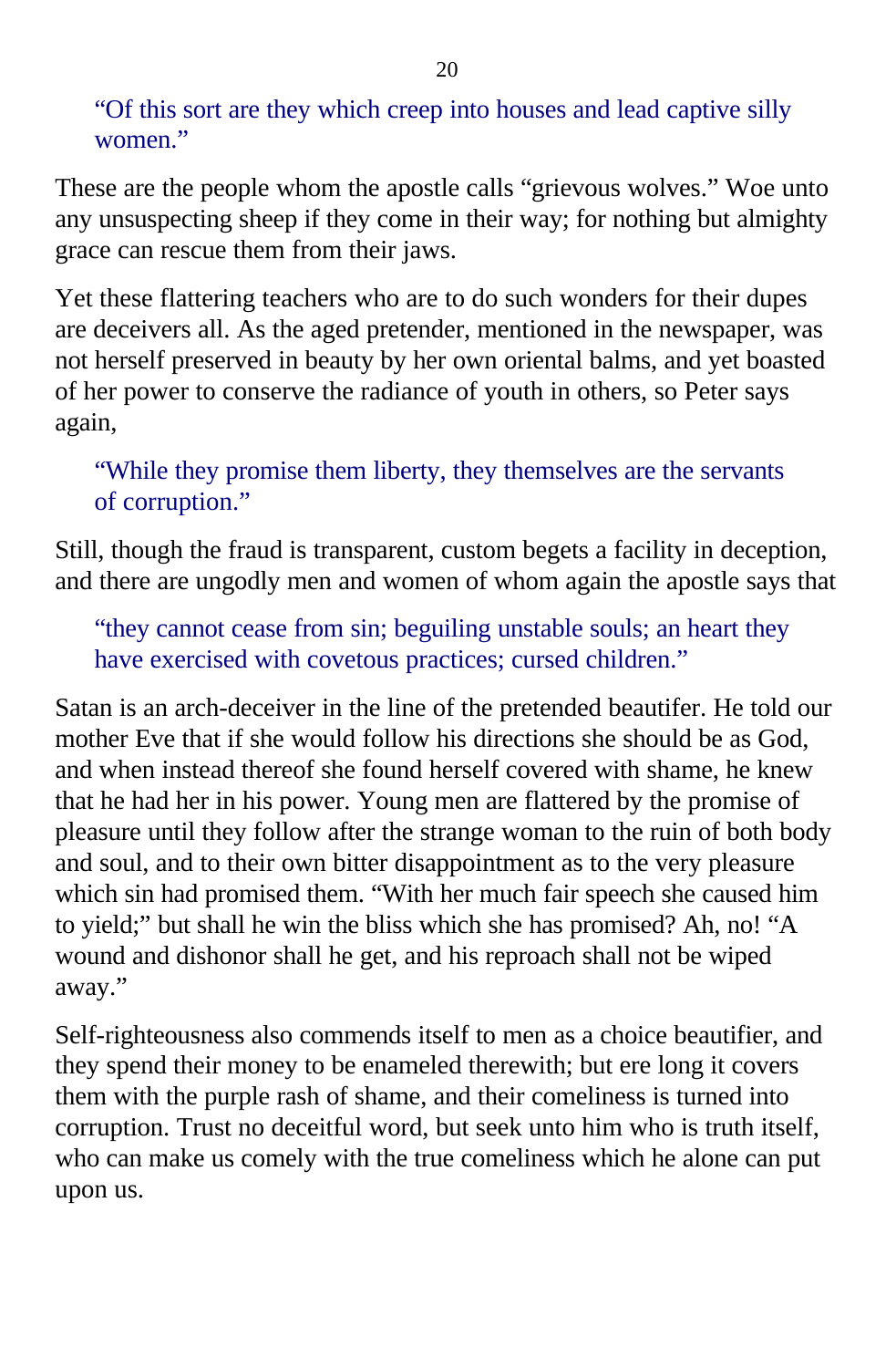### FLOODS IN THE STREETS.

"Rivers of waters in the streets." — Proverbs 5:16.

"Let judgment run down as waters, and righteousness as a mighty stream." — Amos 5:24.

ON Thursday morning, April 11th, when we reached the Tabernacle, at eleven o'clock, we found the rooms of the basement covered with water, so that they could not be occupied. Our Conference was unable to meet for dinner in the schoolroom, and was obliged to adjourn to another building. The papers, among many accounts of the flooded districts, thus speak of our near neighbors in the somewhat aristocratic region of Brixton: "The easterly gale which had been blowing since Sunday morning subsided on Wednesday night, and was followed by such a downpour of rain as seldom occurs in this latitude except in connection with summer thunderstorms. It was very heavy all through the night, and continued yesterday without much abatement through the early hours of the forenoon, until more rain had fallen in a few hours than the average rainfall for a month. At Brixton there was a serious flood, caused by the inability of the Effra river, which is nothing better than a covered sewer, to carry off all the water. It burst forth at all openings, and even forced itself upward in jets which are compared to the spoutings of a whale. The water rising with much rapidity, the inhabitants, who in most cases were sitting down to or preparing for breakfast, had barely time to escape from their breakfast-rooms, when the water was upon them. Snatching up what came first to hand, they made the best of their way upstairs, and finding all efforts to save their property futile, gave up the attempt in despair. In Brixton-road, not alone the carriage-way, but the footpaths were submerged, and in some places the flow of water was so great that the roadway and pavement were broken up by the rushing waters seeking to find an outlet, and in some instances the pavements were actually washed away. The main road itself was like a quickly-flowing river, and many of the side roads were also flooded. The water was in most places upwards of a foot in depth, and in many nearly two feet. Locomotion was exceedingly difficult, vehicles of all descriptions having to be drawn through the flood, with the horses nearly up to their knees in water, while with the tram-cars the water reached up to the steps, and an extra horse was necessary to draw the car."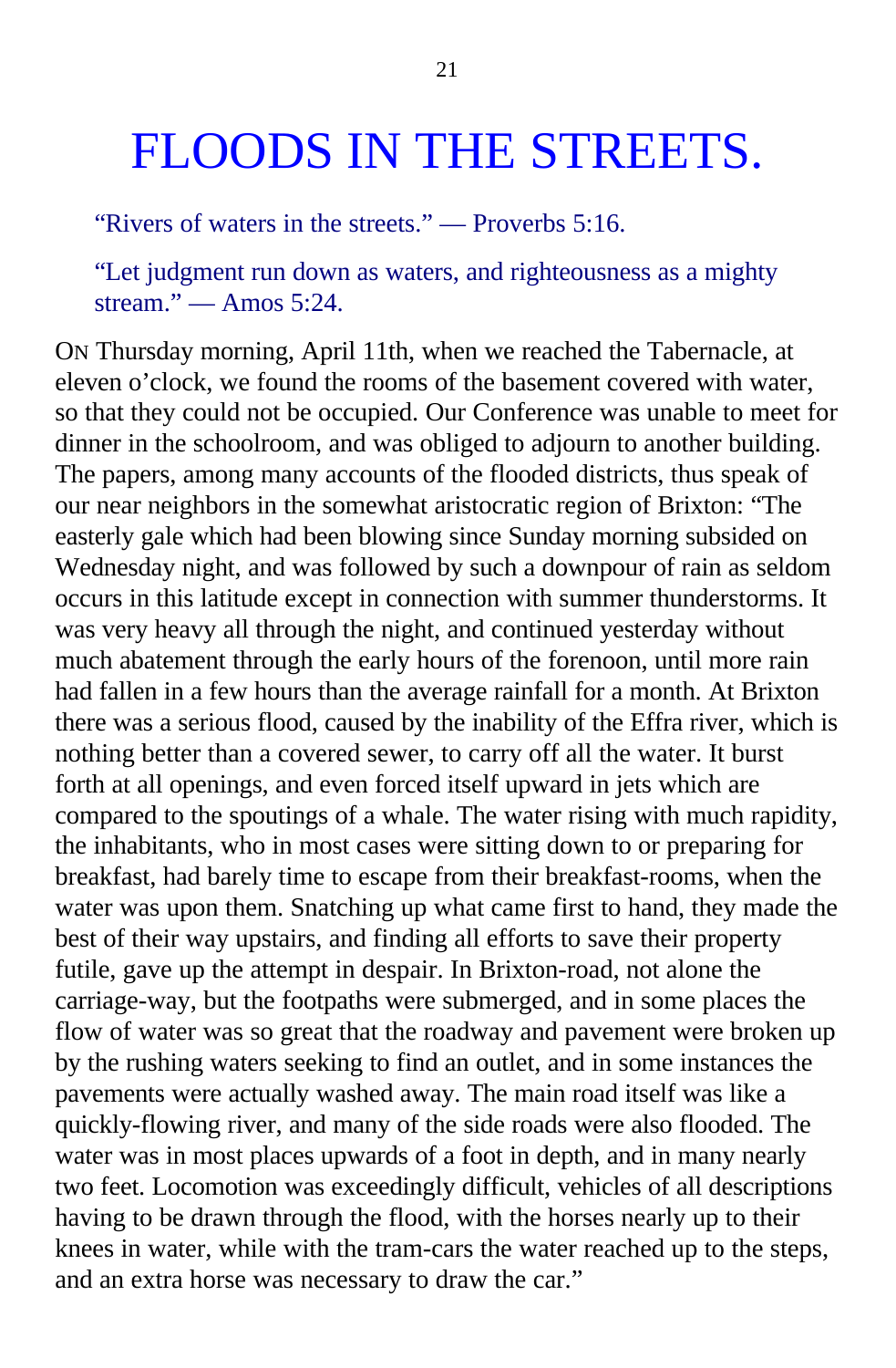When the Lord is pleased to open the windows of heaven and refresh the thirsty earth with plentiful showers, man in his boasted wisdom has so arranged the cities where he dwells that there is no room for the divine bounty, and a benison becomes a danger. His careful preparations in blotting out rippling brooks and watercourses begirt with willows, and burying in the earth beneath arches of brick the once silvery streams, are all sources of peril to him; peril, too, from that which should have been his greatest blessing. The rain is good, but we have not room enough to receive it; we have space for our own filthiness if the heavenly rains will let us alone, but for "showers of blessings" our arrangements have left no receptacle, and they must drown us out, and stop our traffic, to gain even a temporary lodging-place. Time was when the Effra river would have carried the water down to the Thames without any greater inconvenience than a flooded meadow, or a garden swamped for an hour or two. Some living persons remember the Effra as a pretty brook with a charming wall by its side and overhanging trees. We have seen some pretty bits of scenery which an artist copied from this rural streamlet of days gone by. There were little rustic bridges here and there, and many a nook where lovers of quiet could sit down and meditate; but now there is no sign of the brook until you pass into Dulwich; almost throughout its entire length our modern civilization has transformed it into a covered drain. Confined within a dark arch of brick, the stream forgets its sunny days, and, like a prisoner urged along the corridor of an underground dungeon, pursues its dreary way. Alas, that man should have made human life to be so much after the same manner. Of green fields and fresh breezes how little do the multitudes of our toilers ever see or feel; of cheerfulness and content how little do many of our merchants and traders understand; and of sacred joy and consecrated delight the bulk of men know nothing whatever. Life comes to us, but too often we will not allow it to flow freely in holy content and joy, where the trees are flourishing and the birds singing among the branches, but we compel it to grovel underground in anxiety and unbelief.

Yet heavenly life cannot always be made to abide among the dead, just as the Effra when fed by showers from heaven would no longer brook its prison. It burst forth wherever a vent existed, and forced ways of escape for itself where there were none before. Every now and then this happens in spiritual affairs, and men behold the phenomenon with wonder and even with alarm. It was so in the age of Whitefield and Wesley, when the Lord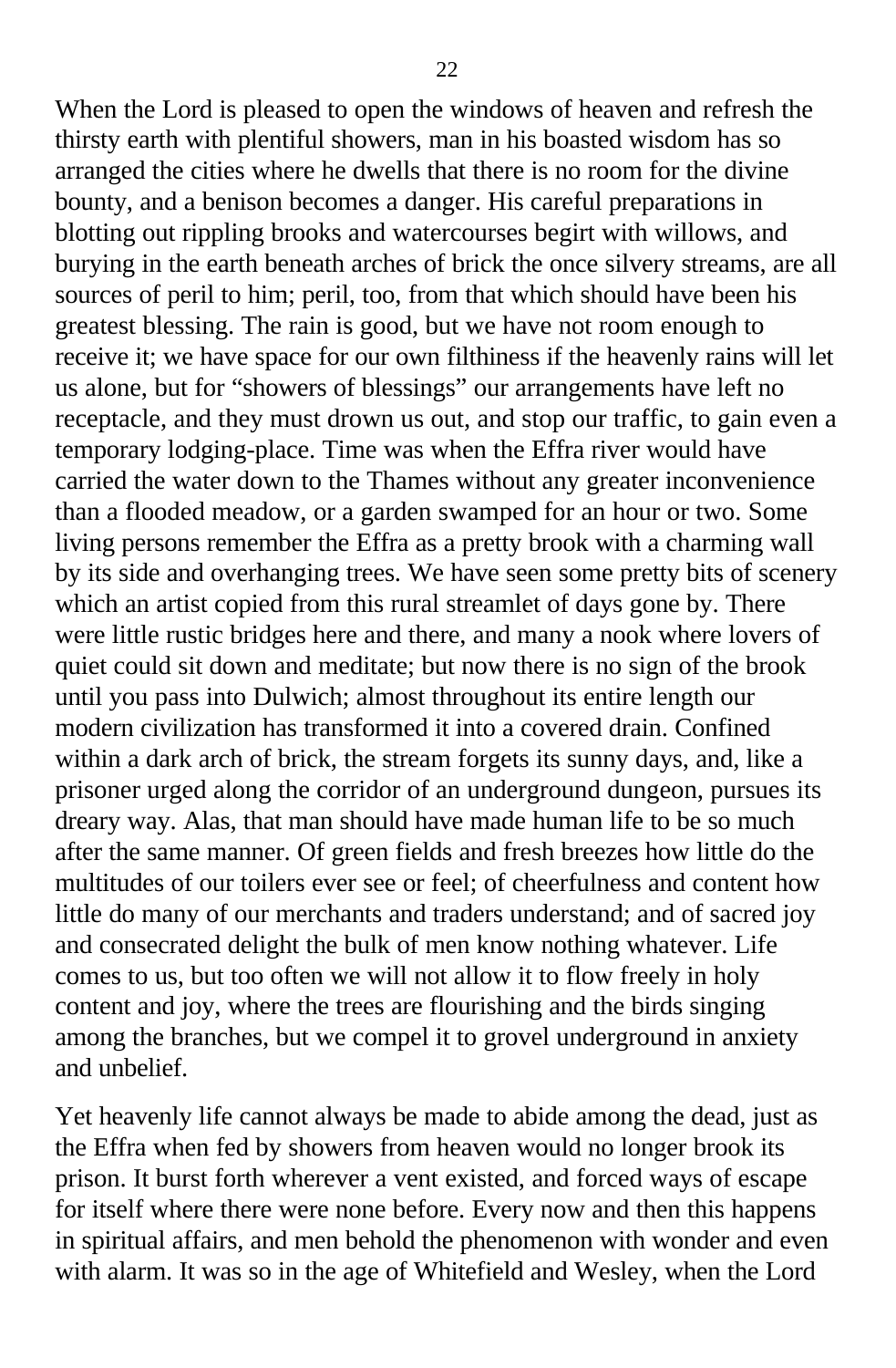opened the windows of heaven upon our land. What an outbreak there was! What a commotion and upheaval! The old pavements of conventionality were torn away, and the floods burst up through them. Attempts were made to stop the stream, persecution was tried against the Methodists, they were denounced from the pulpit, threatened by mobs, and ridiculed as modern enthusiasts and madmen, and regarded as the offscouring of all things; but all this availed nothing, omnipotence was at work, and malice could not hinder. The sacred flood would not be denied a channel, but found free course, and God was glorified. Of course it stirred the mad and raised the foulness of the community to most offensive rage; but it cleansed as it rushed forward, and swept away the accumulated vices of dreary years. May the like happen again in our times; indeed, we are not altogether strangers to such burstings forth of the living waters even now.

It were well if in individuals there were such floodings of the soul with the grace of God, that the divine life would break forth everywhere, — in the parlor, the workshop, the counting-house, the market, and in the streets. We are far too ready to confine it to the channel of Sunday services and religious meetings; it deserves a broader floodway, and must have it if we are to see gladder times. It must burst out upon men who do not care for it, and invade chambers where it will be regarded as an intrusion; it must be seen by wayfaring men streaming down the places of traffic and concourse, hindering the progress of sinful trades, and surrounding all, whether they will or no. We want another universal deluge, not of destruction, but of salvation, so that the knowledge of the Lord shall cover the earth as the waters cover the sea.

Would to God that religion were more vital and forceful among us, so as to create a powerful public opinion in behalf of truth, justice and holiness. It will be a blessed day when all the streets of our land shall be flooded with grace. Amos, in the text which we have quoted, bids us aim at this, in the name of the Lord. The formalities of religion are of little worth compared with this; for the Lord says, "I hate, I despise your feast days, and I will not smell in your solemn assemblies." "Though ye offer me burnt offerings and your meat offerings, I will not accept them: neither will I regard the peace offerings of your fat beasts. Take thou away from me the noise of thy songs; for I will not hear the melody of thy viols. But let judgment run down as waters, and righteousness as a mighty stream." He would have us exhibit a life which would purify the age, and sweep before it every obstacle; a life to be seen even in the streets, where men care least to have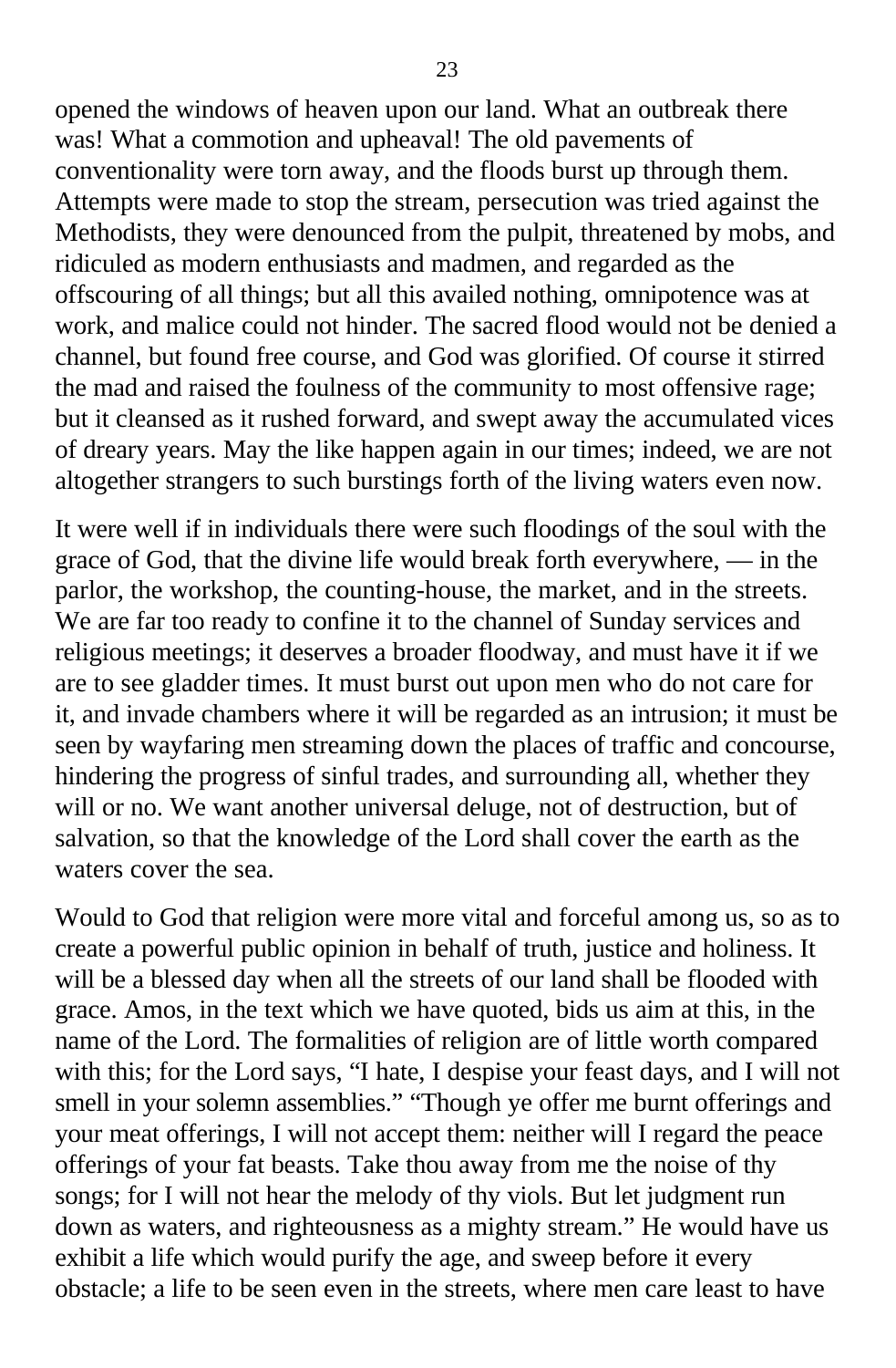it. It is much to be desired that the Christian church may yet have more power and influence all over the world for righteousness and peace. Something of it is felt even now, but not enough. The Church of Christ in England has more power today than it ever had before. Our country would have been plunged into war months ago (May, 1878), if it had not been for Christian men who have been the backbone of the opposition to the war party. Peace would not have been kept unbroken so long as it has been had it not been earnestly promoted by the prayers and labors of those who worship the Prince of Peace. In other matters, also, of social reform, and moral progress, the influence of true religion is felt, and it will be yet far more mighty. May the day come when the Spirit of righteousness shall have complete control over those who govern and direct our affairs, then shall "judgment run down as waters, and righteousness as a mighty stream." All will not go pleasantly even then, for many will be greatly vexed by such prevalence of right principles: their craft will be in danger, they will be greatly inconvenienced in their sins, they will be upon their knees in an element which they do not relish, and they will rave against it; but, for all that, it will be a blessing if God sends us such showers of grace as to become an irresistible flood. Come, mighty stream. Send it we beseech thee, O Lord: and let us live to see Ezekiel's vision fulfilled. "Then said he unto me, These waters issue out toward the east country, and go down into the desert, and go into the sea: which being brought forth into the sea, the waters shall be healed. And it shall come to pass, that every thing that liveth, which moveth, whithersoever the rivers shall come, shall live: and there shall be a very great multitude of fish, because these waters shall come thither: for they shall be healed; and every thing shall live whither the river cometh."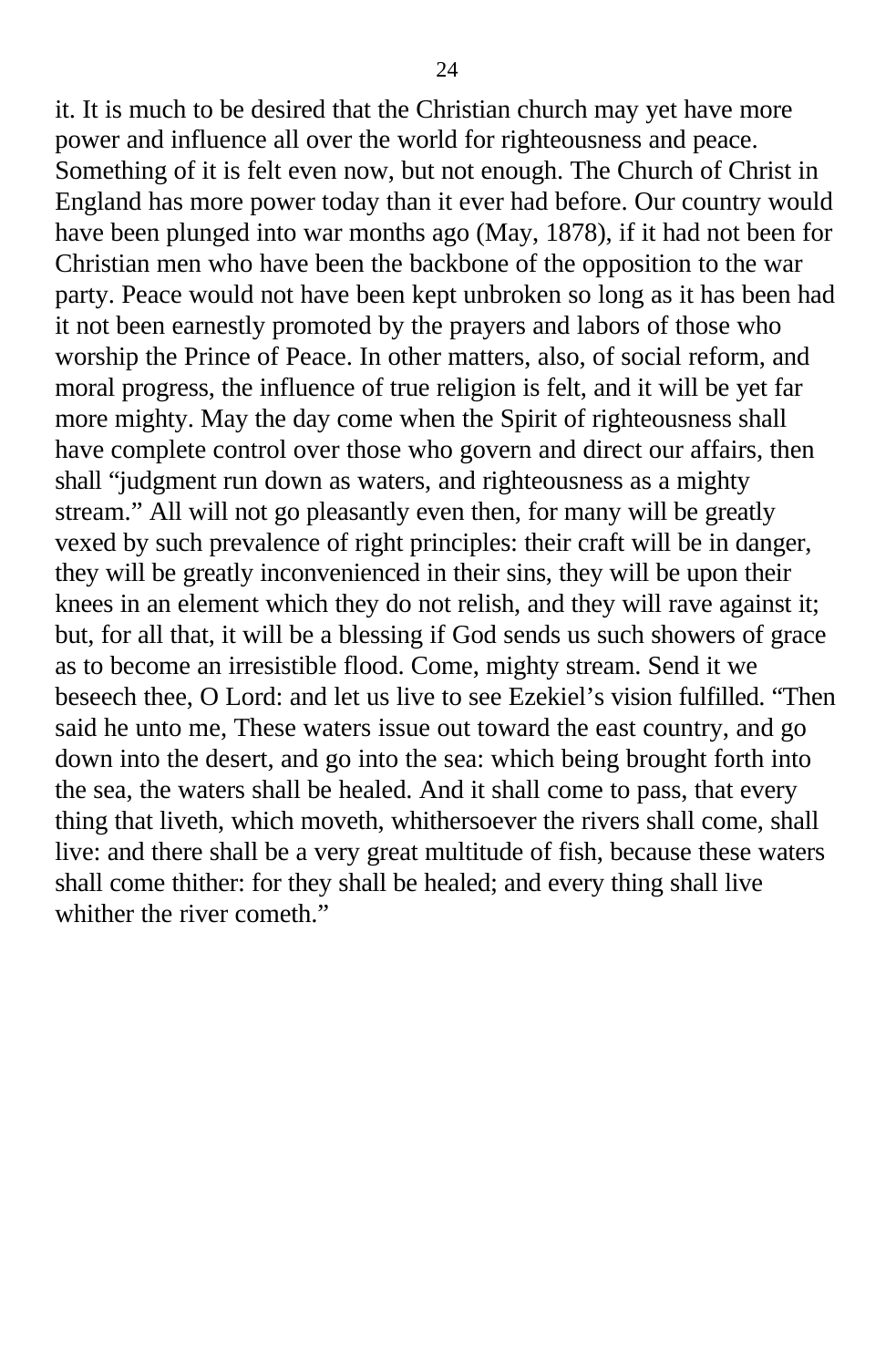# THE RACE AND ITS SPECTATORS.

"Wherefore seeing we also are compassed about with so great a cloud of witnesses, let us lay aside every weight, and the sin which doth so easily beset us, and let us run with patience the race that is set before us." — Hebrews 12:1.

IN an article upon the University Boat-race of April 13th, the *"Times"* alludes to the dense throngs upon the bank of the river, and to the interest which everybody seemed to feel in the struggle, and it then very truthfully adds —

"Nor do the competitors themselves fail to gain much from the sight of the vast crowds which attest the strength of the popular interest. The rivalry would hardly be so keen if the race were to be rowed amid the comparative privacy of a provincial stream or lake. Some years ago this was kept out of sight in a high and mighty way by the suggestion that, to prevent the contest from being vulgarized, or for some other reason, it ought to be held at some quieter place than the neighborhood of London. Loch Maree, in the wilds of Rosshire, would afford charming tranquillity and a few scores of cool spectators. But the stimulus of a great public competition would be gone, and, if we may venture to assume that undergraduates are made of the same stuff as other human beings, that stimulus is essential to such muscular exertion as we see at Oxford and Cambridge."

This excellently illustrates the meaning of the apostle when he represents believers as running for a prize, with saints, apostles, and martyrs looking on. The stimulus communicated by spectators is his prominent idea. No doubt the young oarsmen find a stimulus in every eye that gazes upon them, and if the crowd were thinned they would take less interest in their task. The crowds which line the Thames may well be compared to clouds, so completely do they darken the banks from end to end of the course; and much more may those who gaze upon the Christian's life be thus spoken of. Myriads lean from heaven, or look from earth, or peer upwards from the pit. Holy men of all ages, now with God, join with great host still abiding here below. Angels, and principalities, and powers, unite as one vast-army and observe us intently; and frowning demons of the pit in their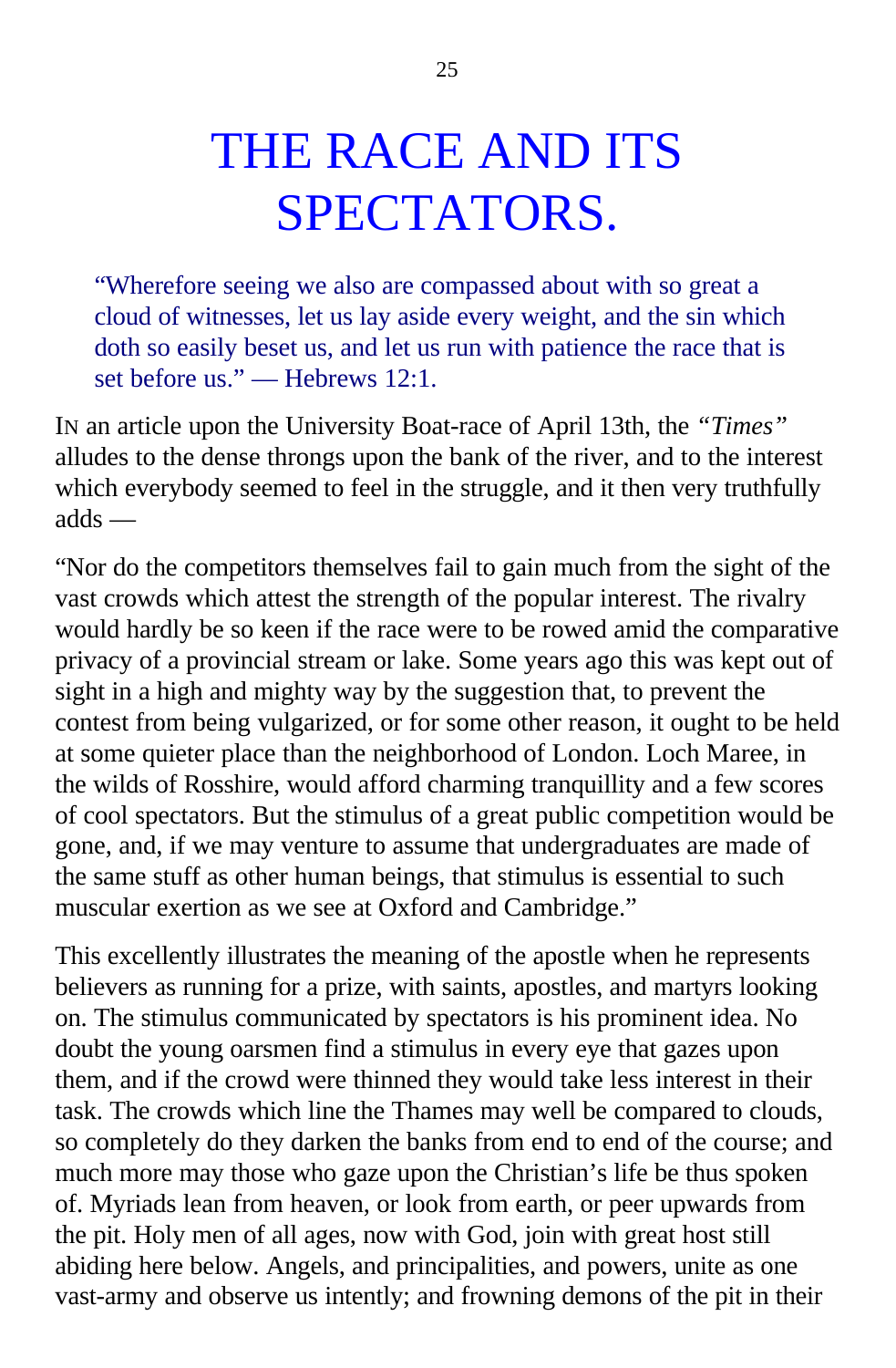dread array all gaze with interest upon the Christian's work and way. Should not every glance animate us to do our utmost?

And what eyes there are amongst those who observe us. Had the Queen been present, we could imagine the young athletes straining themselves even more than they had done, for the glance of royalty quickens energy to the utmost. In our case, the King of kings looks down upon us, and the Prince of Life with tender sympathy watches our progress: what manner of race should ours be under the Lord's own eye? Competitors of former years were at the boat-race to see whether the new-comers would maintain the honor of their University. Even so the worthies of ancient times, who counted not their lives dear unto them, take pleasure in the efforts of those who today are wrestling for victory, as they themselves did in ages past. The approving glances of prophets and apostles may well stir our souls. Dear ones who have gone before also mark our behavior in the race: a mother in heaven takes delight in the ardor of her son; brothers "gone over to the majority" are serenely glad as they see their brothers pushing forward in the noble cause. Our leaders in the faith, oarsmen who taught us how to fly over the waves, regard us with anxious interest and joy in our successes. These things should quicken us, and lend us arguments for unabated energy.

Of course the apostle was not alluding to a boat-race, but to the Olympian games. Those games furnish a suggestive figure which we leave the reader to work out at leisure when we have given him a glimpse at the race from the window of good Dr. John Brown.

"At Olympia, a town of Elis, games were celebrated in honor of Jupiter once every five years. An almost incredible multitude from all the states of Greece and from the surrounding countries attended these games as spectators. The noblest of the Grecian youths appeared as competitors. In this race a course was marked out for the candidates for public fame, and a tribunal erected at the end of the course, on which sat the judges, — men who had themselves in former years been successful competitors for Olympic honors. The victors in the morning contests did not receive their prizes till the evening; but after their exertions they joined the band of spectators, and looked on while others prosecuted the same arduous labors which they had brought to an honorable termination."

It is a fine thought that those honorable men in the church of God who have themselves behaved worthily, take the deepest interest in the young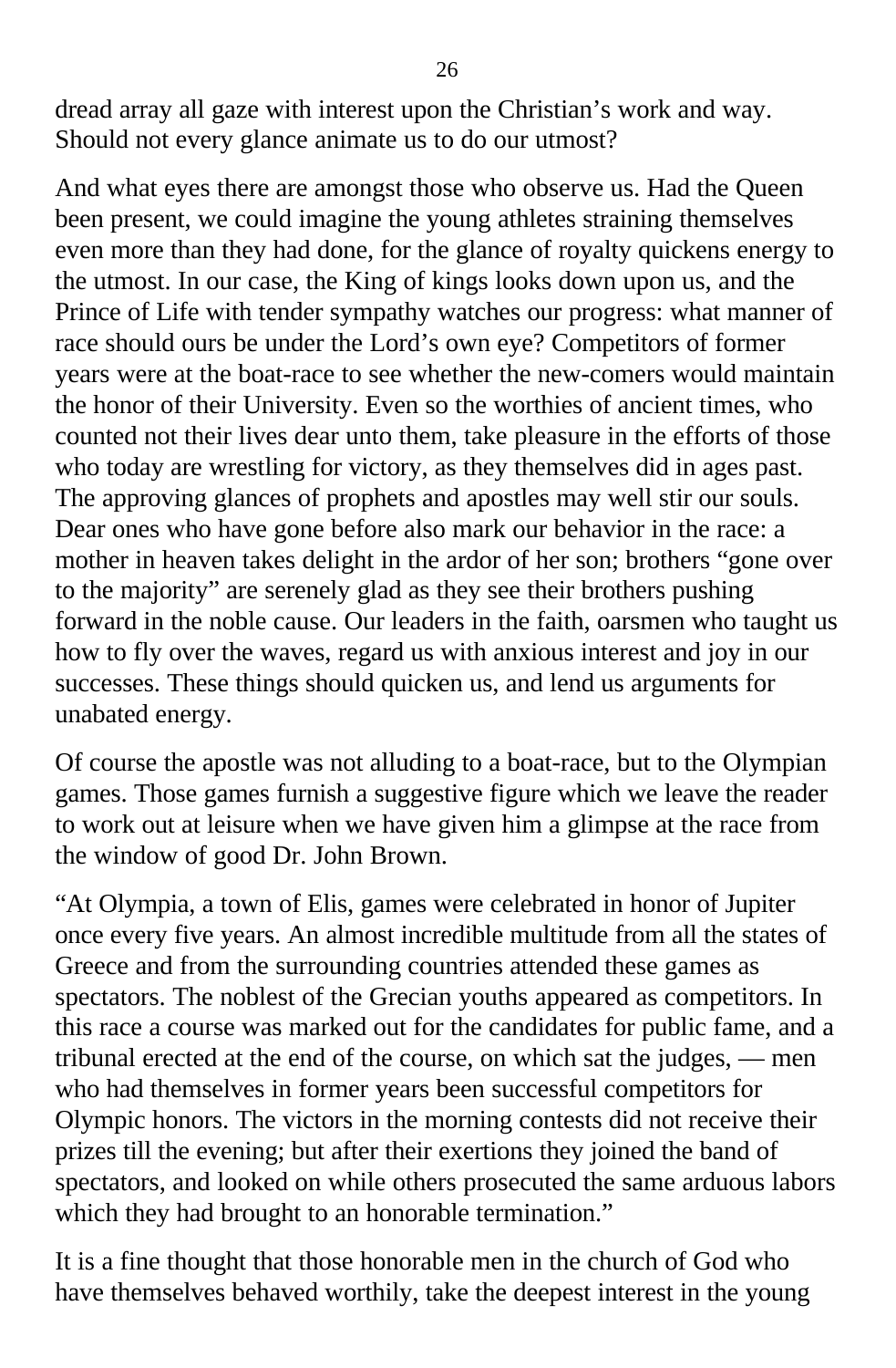men who have newly set out upon the race: let the youngsters so behave themselves that the veterans may never fear for the cause of God. We know that a great deal of anxiety is felt just now, for the rising race shows signs of being unstable, and superficial; but we hope for better things, and even trust that the men of the coming age will outstrip their predecessors, and draw forth the approving shouts of the encompassing cloud of witnesses.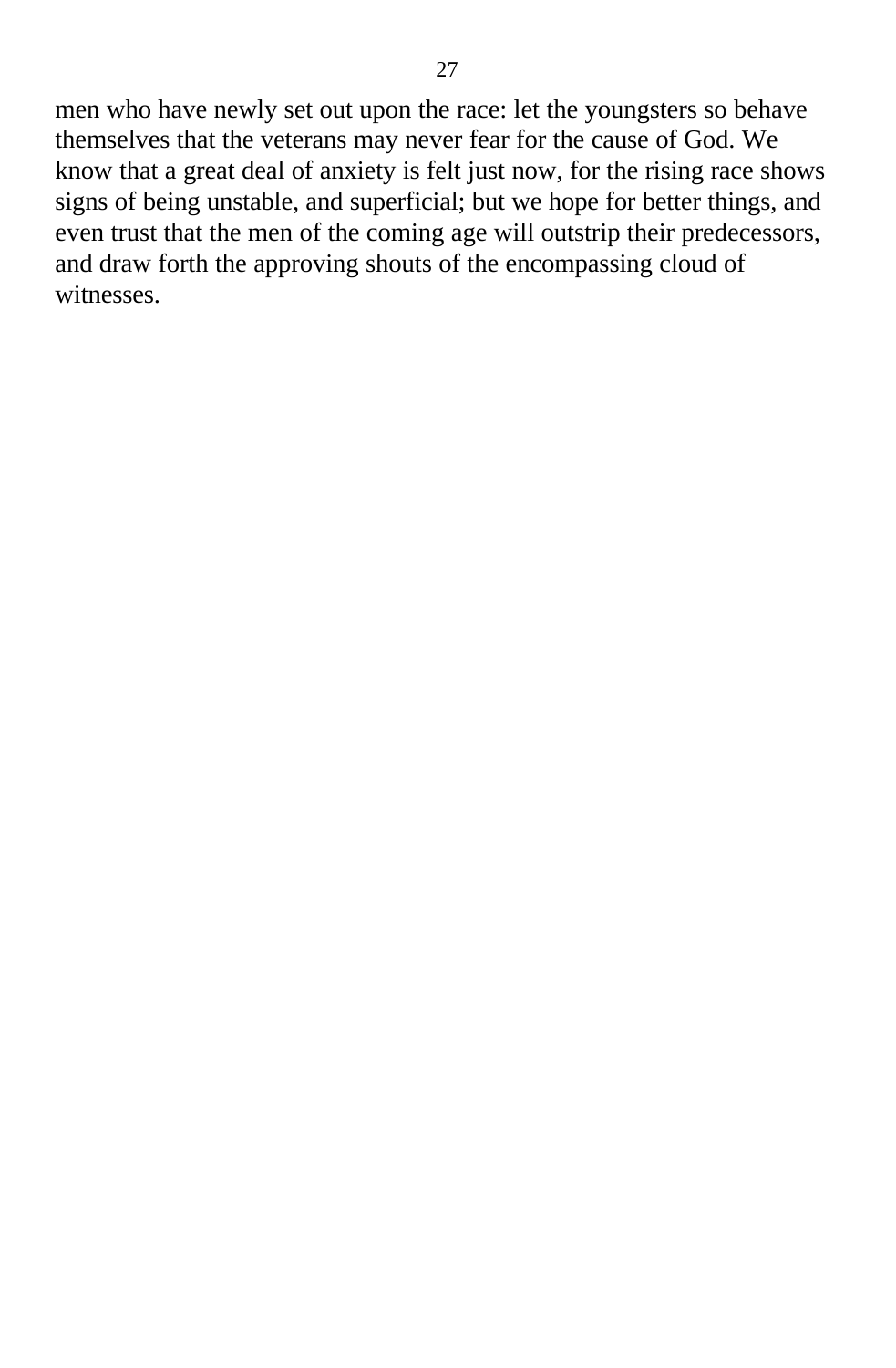## DOUBLE-MINDED.

"They feared the Lord, and served their own gods." — 2 Kings 17:33.

"Them that worship and that swear by the Lord, and that swear by Malcham." — Zephaniah 1:5.

" Out of the same mouth proceedeth blessing and cursing." — James 3:10.

THE New York *"Examiner and Chronicle,"* of April 13, says: — " Luke, Mr. Tweed's attendant, states that the first thing he did on rising in the morning was to read the Bible; then he had breakfast, and after that read the papers and settled down to write. He spent his time thus until dinner was ready, and after eating, read the Bible again, and a third time before going to rest at night. If anything went wrong with him, or any annoying circumstance occurred at any time, he always had recourse to the Book. His temper was cheerful and even, as a rule; but he did not conquer his old habit of swearing, and would, upon provocation, look up from the pages of the Bible and swear at his servant in good set terms. It was, however, but an evanescent irascibility, and in a moment he was good-natured again."

Whether this statement is true or false, it may serve as a somewhat exaggerated picture of the condition of many men. They have enough religion to observe its outward forms, but not enough even to improve their language, much less their hearts. Like the Pharisees of old, they are attentive to the exterior rites of religion, and yet such is their enmity to Christ that they are ready to cry, "Crucify him, crucify him," when that voice will serve their turn. Their piety is a thin coat of whitewash daubed over a leprous wall: they are mere players, with religion as the farce in which they act, — a farce which will turn to a tragedy before they have done with it.

To unite Bible-reading and swearing is rather too clear an inconsistency for most men; but very many go in the like direction, and try both to hold with the hare and run with the hounds. They love the wages of unrighteousness and yet maintain a form of godliness. Such men make religion ridiculous in the eyes of their more honest companions; and if they take to Bible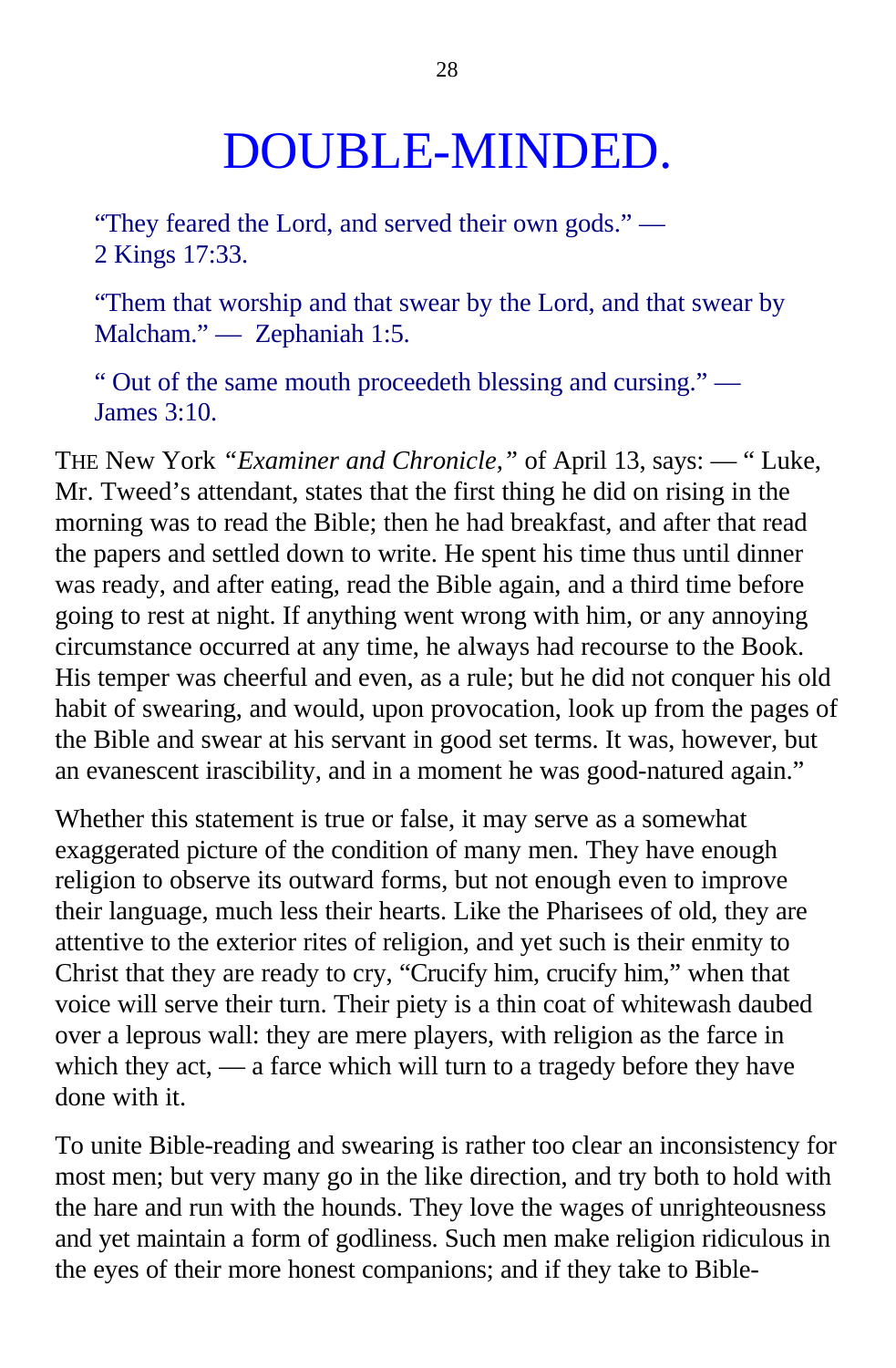reading, they cause the Word of God to become contemptible; whereas the ridicule is deserved by their own meanness, and the contempt should be poured upon their base hypocrisy. We would say to every man who makes the slightest claim to honesty, "Be one thing or another; if Jehovah be God, serve him; if Baal be God, serve him." Don't try to cheat the devil, by shamming to serve God. No possible advantage can accrue to the doubleminded man by his pretense of godliness; it can only serve to increase his condemnation. Of all sons of perdition Judas is the worst, for he betrayed the Lord and yet kissed him.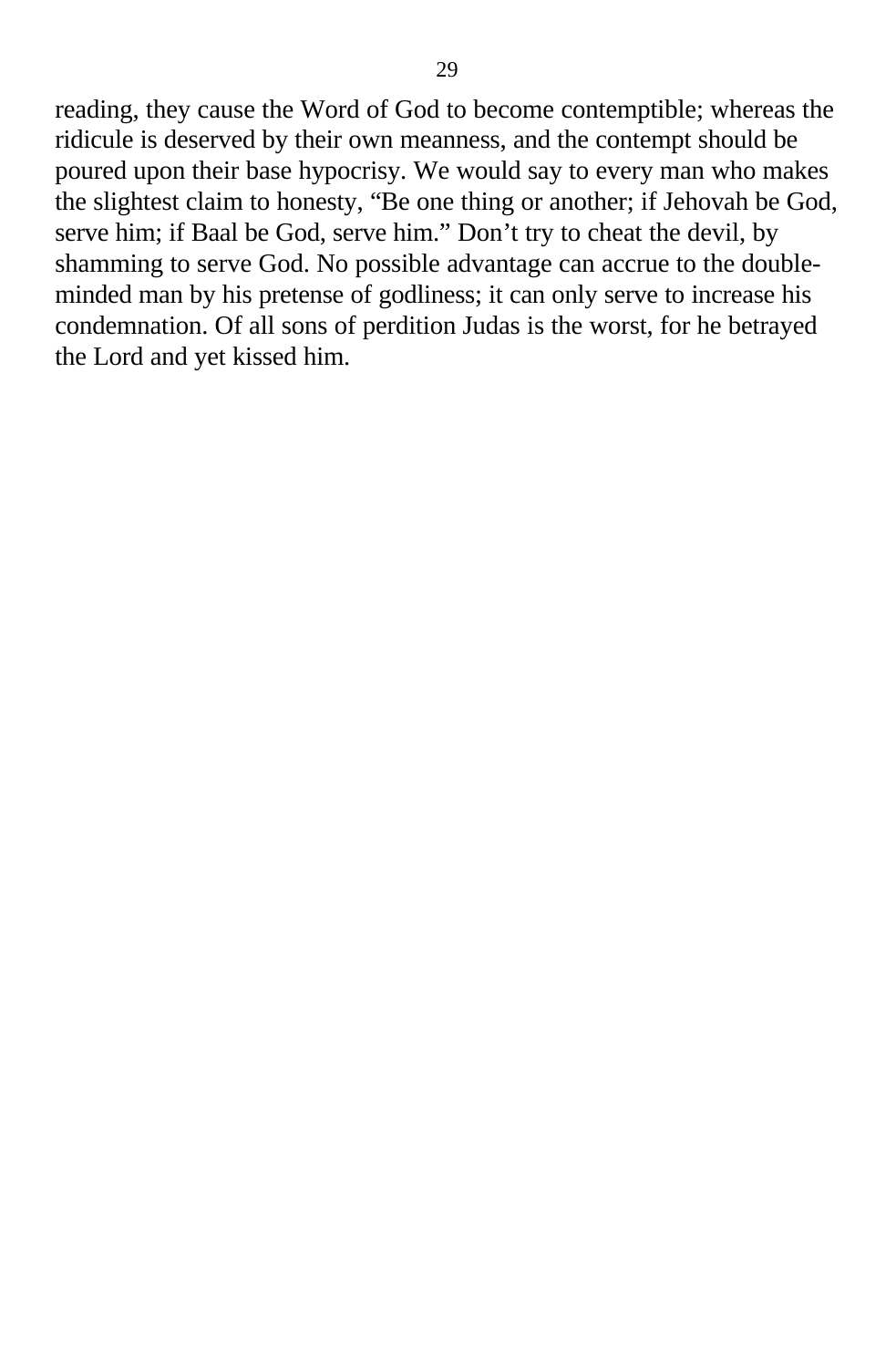# A FOX IN THE PULPIT.

" Take us the foxes, the little foxes, that spoil the vines." — Canticles 2:15.

"O Israel, thy prophets are like the foxes in the deserts." — Ezekiel 13:4.

A SHORT letter which appeared in *"The Rock,"* April 18th, is well worth preserving in connection with the above texts. It is to be feared that the writer might have pointed to not a few Nonconformist pulpits and might have made the same remark concerning their occupants," Duty requires that they should be taken out and kept out:" —

"A FOX IN THE PULPIT. — Sir, a singular circumstance took place at Hever, in Kent, on Saturday last. A fox, hard pressed by the huntsmen, leaped the churchyard wall and disappeared. The hounds and huntsmen were searching and wondering, when an old woman came out from a back door of the church which happened to be open, with the exclamation, *' Here he is, in the pulpit;'* and, sure enough, poor Reynard had slipped in at the open door and sought sanctuary, curled up in a corner of the pulpit. Of course, he was soon ejected. To my friend, who had witnessed the scene and described it very vividly, I observed that it reminded one of certain sly foxes in the Church of England, who get into our pulpits and think they are safe there. Duty requires that they should be taken out and kept out. — I am, etc., W. J. B."

This is written by a Church of England man, and published in a sound Church paper, and so it is no violation of charity to repeat it, especially as we quite agree with every word of it. We wish that all the Popish foxes could be ejected from the National Establishment, for they do more mischief than tongue can tell.

> *The fox that steals the lamb so tender, Can never be the fold's defender, He's but a base and sly pretender.*

The difficulty seems to be to get these foxes out and keep them out. Once in the pulpit, they know how to hold their position; you may dig out a fox, but you cannot dislodge a Romanizing priest. Acts of Parliament altogether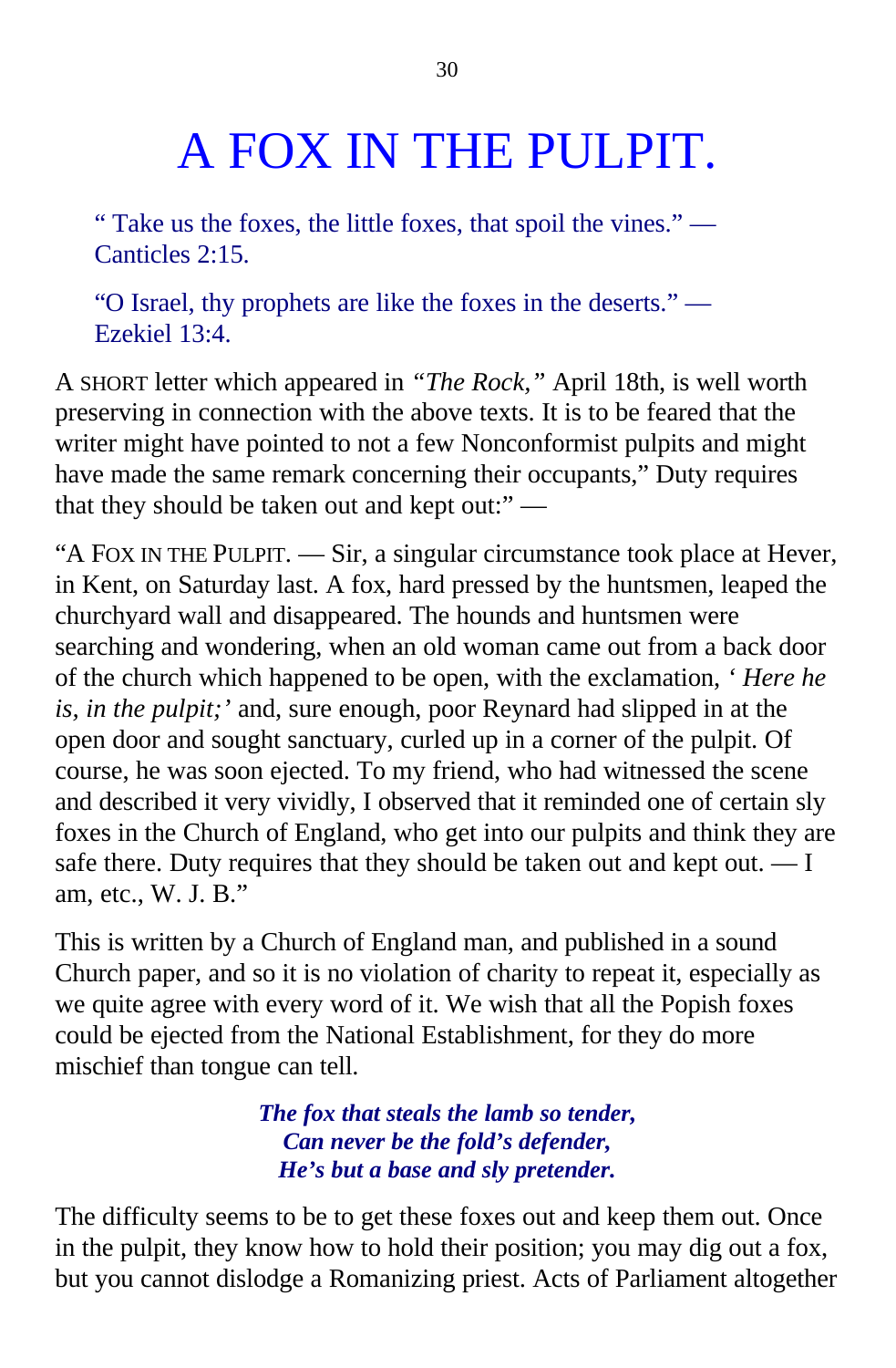fail, because such things are meant for men, and foxes dexterously evade them. Reynard's imitators have many knavish tricks, and know how to twist and turn, and so they escape statutes and laws, and still pursue their evil business. In the reforming times a popular caricature represented a priest as a fox preaching to an assembly of geese from the text, "How earnestly I long for you all in my bowels." The drawing would not be out of date if it were published today. How silly must the geese be who yield themselves heart and soul to such foxes! Yet there are flocks of them.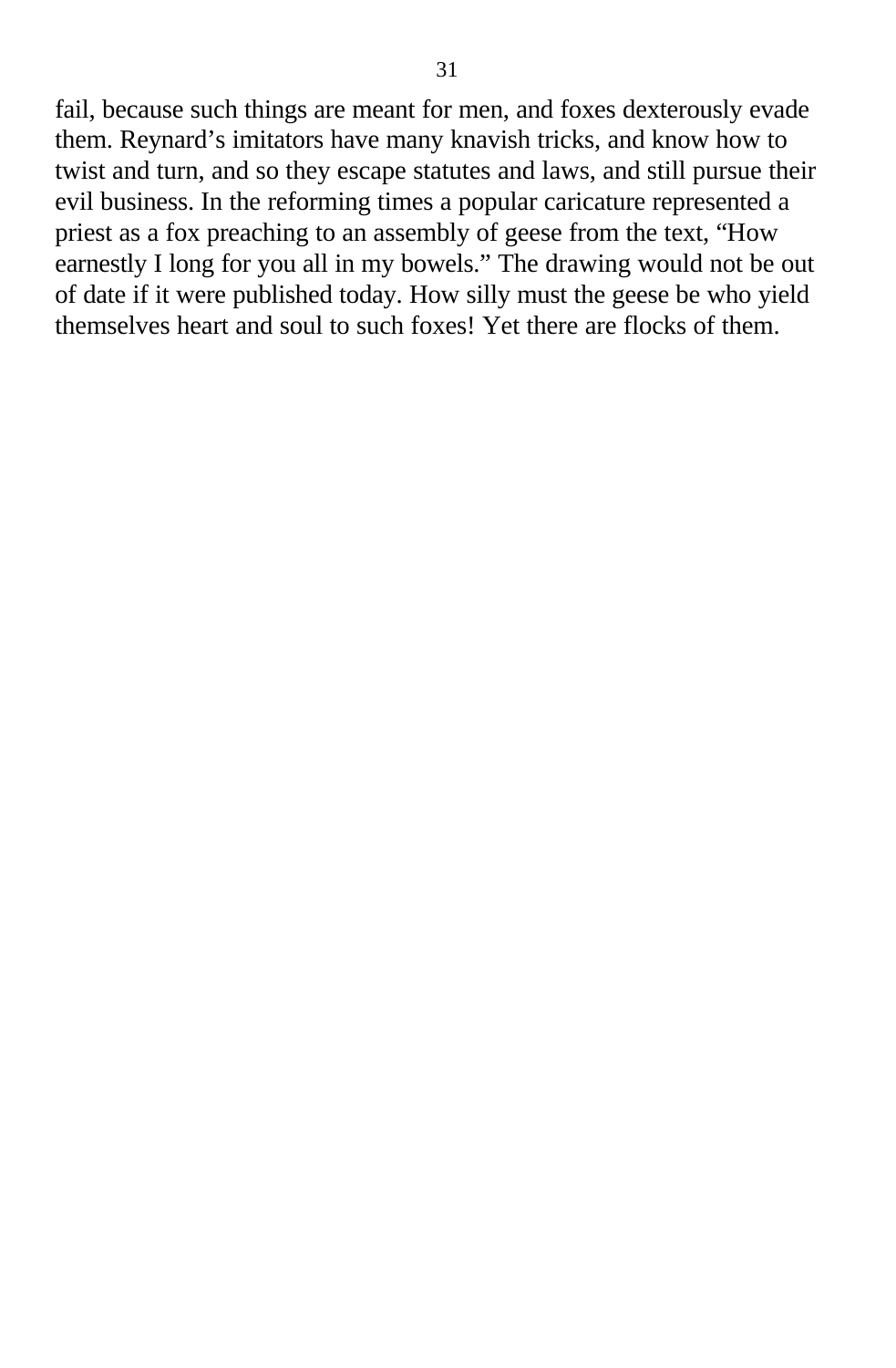# THE EVIL WROUGHT BY ONE MAN.

"One sinner destroyeth much good. — Ecclesiastes 9:18

"That man perished not alone in his iniquity." — Joshua 22:20.

AN American paper contains the following paragraph: — "An oil train of forty oil-tanks ran into a heavy freight train near Slatington, Pa. The engineer of the latter train had been compelled to stop to cool off a hot 'journal,' but the conductor had sent no one back to warn following trains of danger. Several persons were killed and about forty injured — the result, of one man's carelessness." Amid the blaze of the oil, the screams of burning men and women, and the charred remains of the unhappy victims, we see how great a calamity may arise out of a little neglect, and how much the destiny of others may hang upon the acts of one man. Have we a due sense of our own personal responsibility? Have we ever reflected that our own conduct may influence others for good or evil throughout eternity? We may have no wicked intent, and yet our carelessness and indifference may be as fatal to immortal souls as it we had been profane or profligate. Moral virtues apart from religion may suggest to our children that godliness is needless; was not their father an excellent man, and yet he was unconverted? Thus may generation after generation be kept in spiritual death by an argument fetched from the irreligion of one who was in other respects a model character. Who among us would desire this?

Even if we hope that we are ourselves saved, it should cause us grave question if we are not bringing others to Jesus.

A destroyer of souls will have an awful doom at the last, and he who failed to do his best to save his fellows will not be held guiltless before the Lord.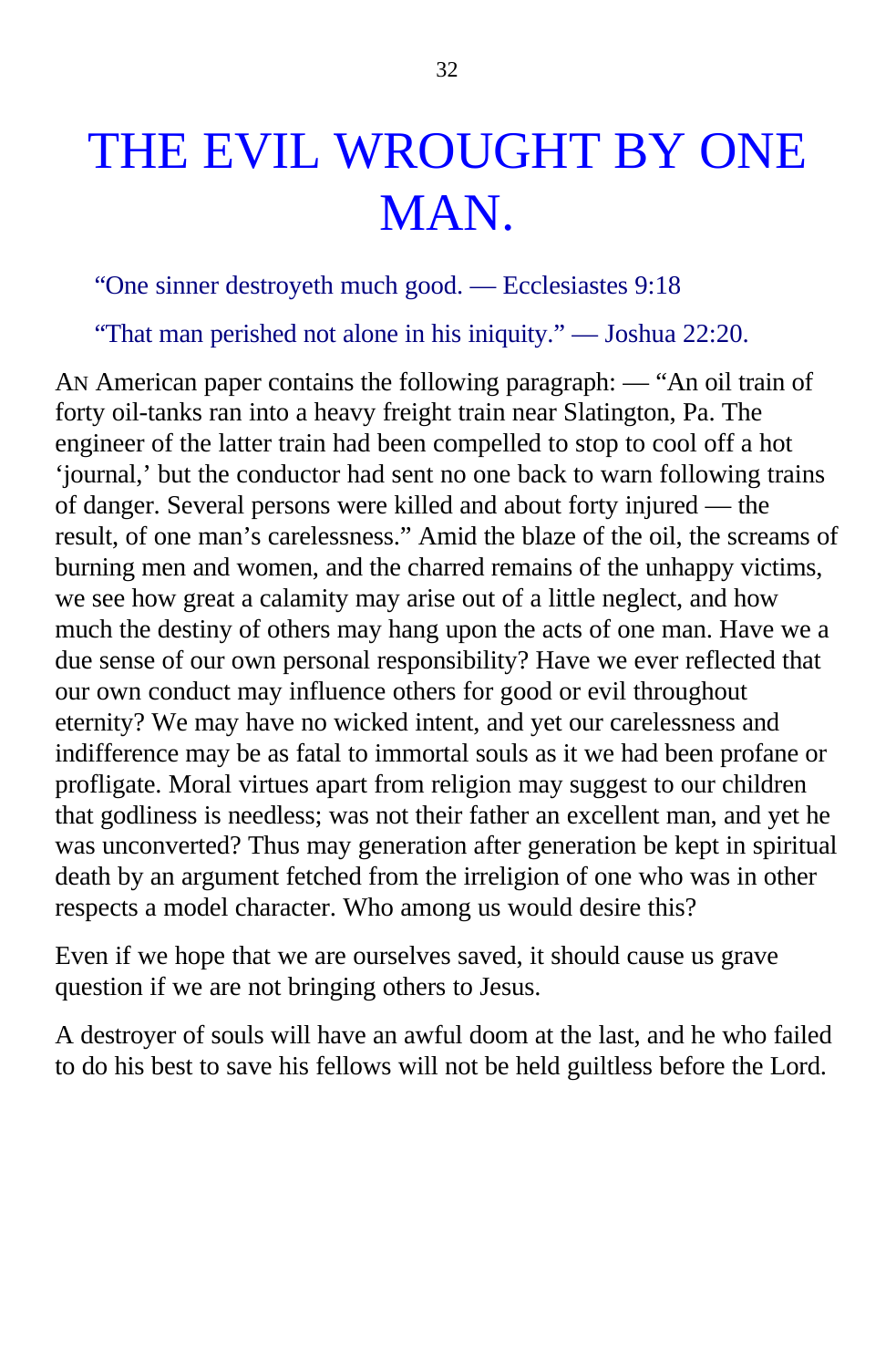## SYMPATHY CREATED BY KINDRED EXPERIENCE.

#### *"I am as ye are."* — Galatians 4:12.

"Who can have compassion on the ignorant, and on them that are out of the way; for that he himself also is compassed with infirmity." — Hebrews 5:2.

THE present week (the close of April, 1878), witnesses an extensive strike among the Lancashire operatives, who strongly resist a reduction of wages, which the masters declare to be absolutely necessary. There appears to be a hope that the dispute may be speedily ended, and the *"Daily Telegraph"* mentions one element of the question which is exceedingly encouraging. It says: — "There is one characteristic which distinguishes the present from all previous strikes in the same trade. Lancashire artisans are in some cases now able to look at the difficulty from exactly the same point of view as the masters, being, in fact, masters themselves. In the many co-operative spinning concerns, the shareholders are nearly all artisans and small tradesmen. The managers are all practical men, and every economy or improvement is carefully utilized. Hence, if the business can be made to pay at all, these mills should leave a profit. It happened, however, that all last year the results of the working of joint-stock companies became more and more unfavorable; and the first quarter of the present year was worse still. The decline has been gradual, but constant. Of nearly thirty such undertakings within a given radius, fully half were found to return a loss at the beginning of this month, and none of the remainder showed what could fairly be called a working profit. It is not, therefore, a mere accident that the Amalgamated Association of Operative Cotton Spinners and Weavers of Lancashire and the adjoining counties has, after a long discussion, recommended the men to accept the ten per cent. reduction for the present. Being to a certain extent employers and capitalists themselves, they understand the crisis with a clearness enlightend by self-interest. This advice cannot fail to have a great effect on many wavering operatives."

No one understands another so as to enter into his case unless he has been himself in a like position. Even our Lord could not become perfect as the Captain of our salvation without enduring hardness as all his followers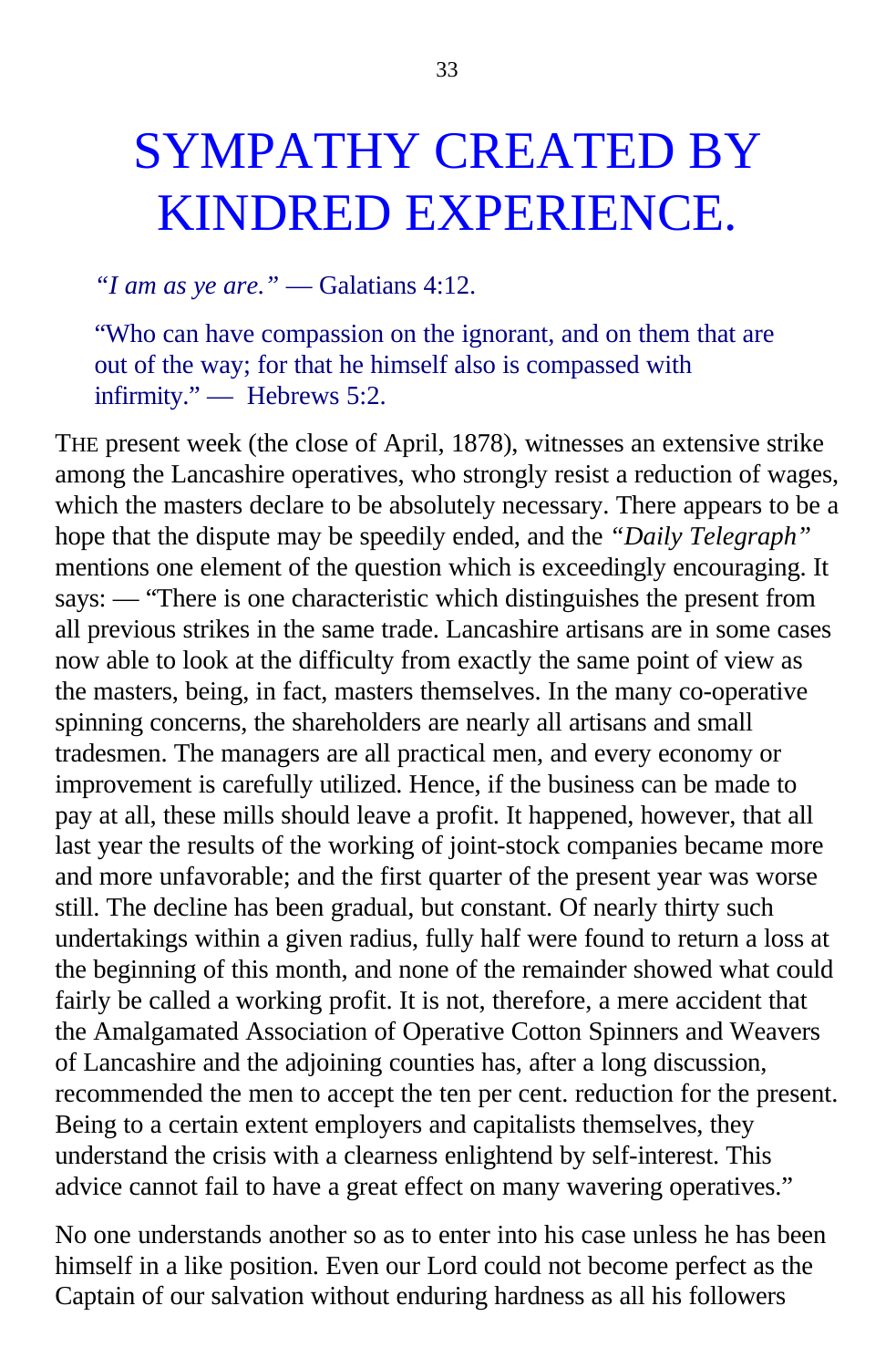must do. He must needs be found in fashion as a man, and be tempted in all points like as we are ere he could be touched with a feeling of our infirmities. To us it must ever be a source of abounding joy that our Lord Jesus wears our nature and intensely sympathizes in our experience.

This is one reason why the Lord's ministers have such a fight of outward afflictions and inward temptations. How else could they enter into the experience of the tried people of God? Luther placed affliction among the three essential things for a good minister; but we would enlarge the area of expression, and say that experience of all kinds must be the preacher's school. He must know how to be full and to be empty, how to abound and how to suffer loss. Like the psalmist David, the preacher must be a man of ups and downs, rising till he reaches in *excelsis,* and sinking till his note is *de profundis.* All their varied moods are meant to qualify men of God to sympathize with the afflicted. "For whether we be beside ourselves, it is to God: or whether we be sober, it is for your cause."

Our own personal obligation to sympathize with others and have patience with them arises out of our being in the same nature and partakers in the like perils. We are to weep with those that weep, and to rejoice with those that do rejoice, because we are followers of the same Savior, and carry the same cross. It is not always true that "a fellow-feeling makes us wondrous kind," but it ought to be so. The apostle says, "Remember them that are in bonds, as being bound with them; and them which suffer adversity, as being yourselves also in the body," and again he writes, "Considering thyself, lest thou also be tempted." Yet this argument is often slighted till it is brought home to us in actual life. The workman cannot feel for the employer till he becomes a master himself, and the child does not appreciate a father's love till he is himself a parent. A master would probably be all the more considerate for his men if he took a turn at their labor, and shared their domestic trials; and hearers would treat their ministers differently if they were themselves occasionally called upon to preach. This is no doubt the reason why some Christians have to pass through so chequered a career they are to learn how to see out of other men's eyes, and judge matters from other men's points of view. The lesson is worth learning, cost what it may.

Should the operatives prove to have learned nothing by their own experience, the fact will be in opposition to the old proverb, *experientia docet* (experience teaches), and it will not be the only time in which we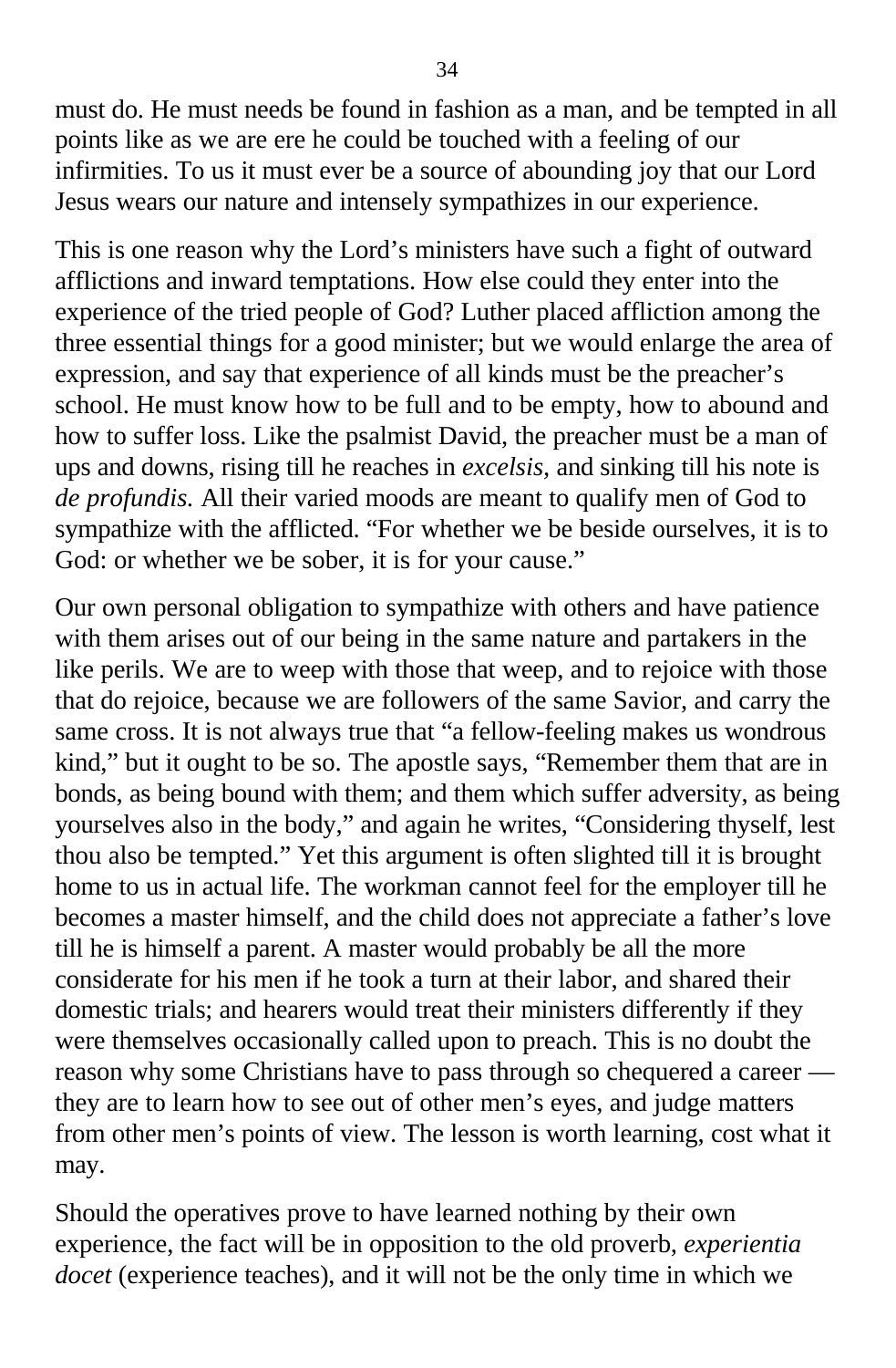have seen that to learn by experience a man must be wise to begin with, and that is not the case with all.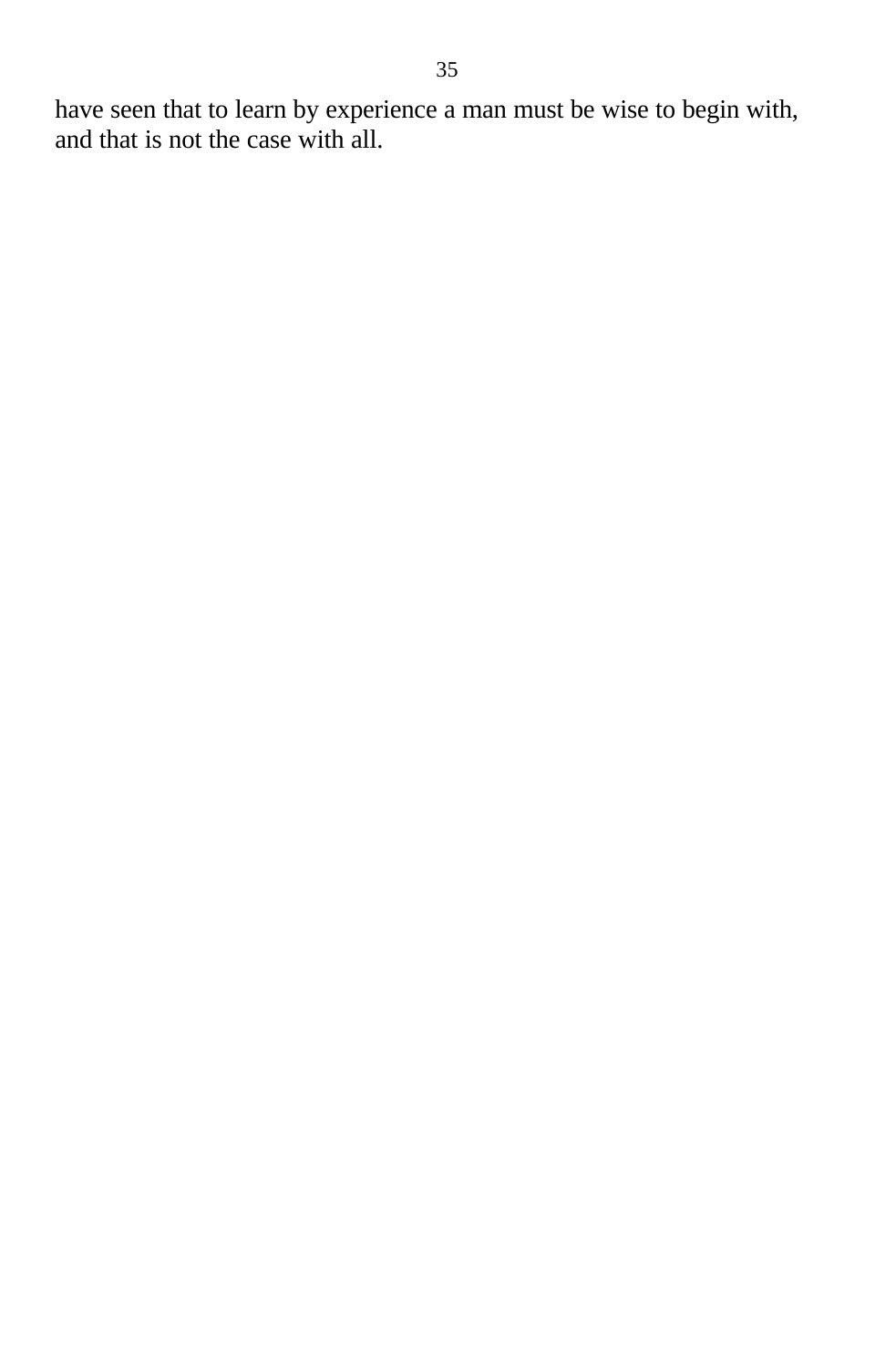# THE MORNING DRUMMER AND THE PREACHER.

"Their line is gone out through all the earth, and their words to the end of the world." — Psalm 19:4

"And this gospel of the kingdom shall be preached in all the world for a witness unto all nations; and then shall the end come." — Matthew 24:14

In the *"Daily Telegraph*," of May 1, we read: — "The real essence of Exeter-Hall-ism just now is missionary zeal. The British Empire is wide, and we often quote the orator who spoke of the morning drum of the British army making the circuit of the world as our earth lifts up each section of its surface in turn to be bathed in the light of the sun. But something British besides a drummer is seen and heard in succession as daybreak follows daybreak round the globe. A most unsuccessfully attired Englishman, with clothes that, as a rule, are neither fashionable, well-made, suitable, nor picturesque, is heard and seen with an open Bible in his hands reading or expounding it. 'There is no land where their voice is not heard;' there is hardly a known tongue that has not its version of a Book which owes more of its circulation to English money and agency than to any other international means."

This is not exactly worded as one might desire. Perhaps a suppressed sneer is perceptible; but yet, taking it from whence it comes, it is a valuable testimony; indeed, all the more valuable because the witness is not biased in favor of the fact which he asserts. We only wish that it were still more evidently true, and that worldlings were oftener compelled to admit its power, even if they did so in an almost scornful manner. The duty of the church is to keep her herald side by side with that drummer who is said to wake the morning all round the globe. The fashionableness of his clothes is too small a matter to be worthy of notice; but the best of books in his hand must always be his noticeable mark and sign; thank God that in any measure it is so.

Encouraged by some measure of success in sounding forth the word of God, let all who love our Lord Jesus arouse themselves to do the work yet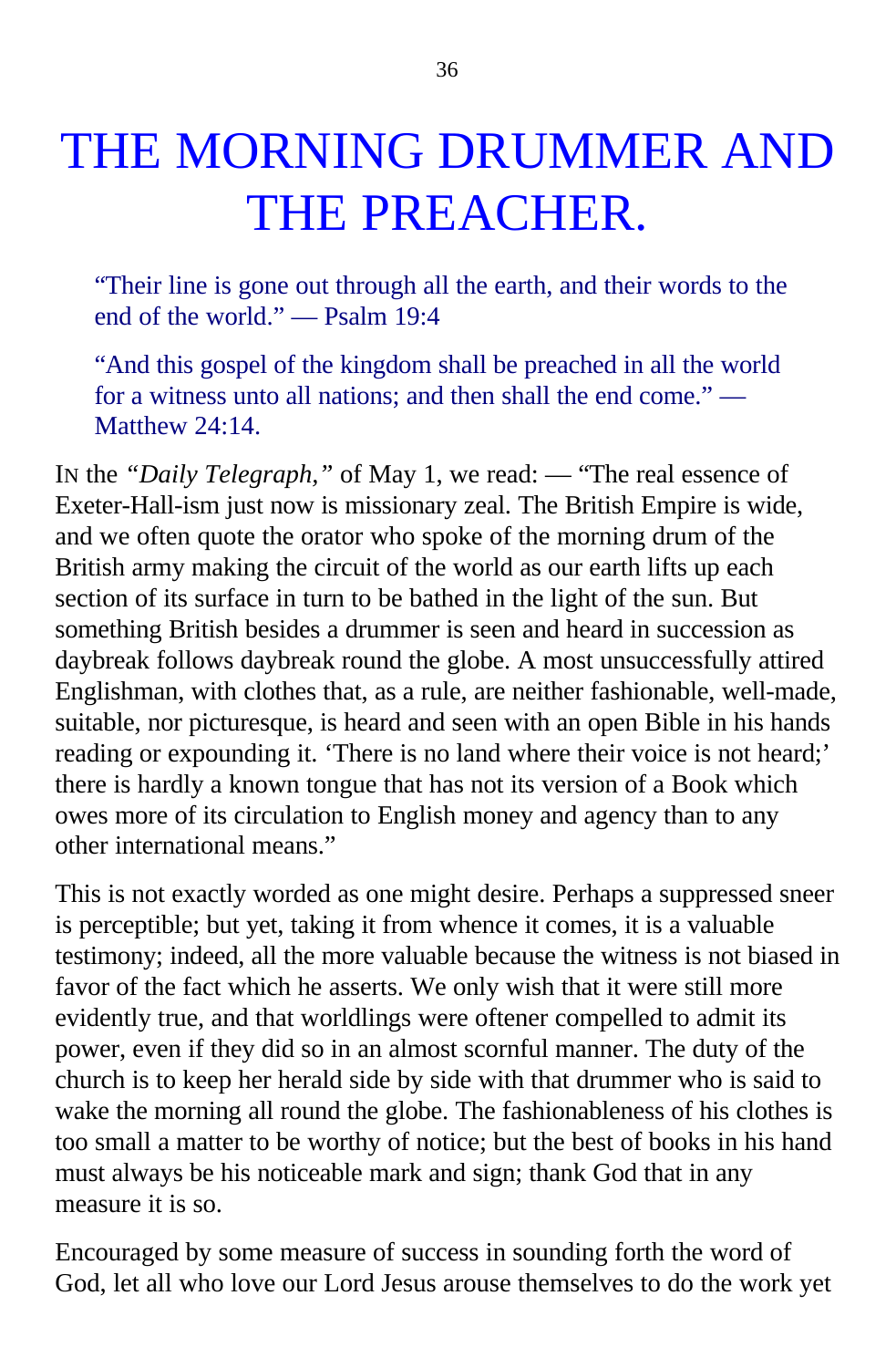more thoroughly. When a certain chaplain asked the Duke of Wellington whether he thought it was worth while to teach the gospel to the Hindoos, the man of discipline is reported to have replied, "What are your marching orders?" These are clear enough, "Go ye into all the world and preach the Gospel to every creature;" what remains but to obey? Once the sneer was directed against consecrated cobblers, but now the lack of fashionable tailors appears to be the point of remark. What matters it? Let the men be sent, and if they be "clad with zeal as with a cloke" they will be fashionable in heaven. May the Holy Spirit rest upon them, and they will be a power in the earth to whom even the most worldly shall yield a silent homage.

> *"Nor shall the spreading gospel rest, Till round the earth its course has run, Till Christ has as all the nations blest, That see the light or feel the sun."*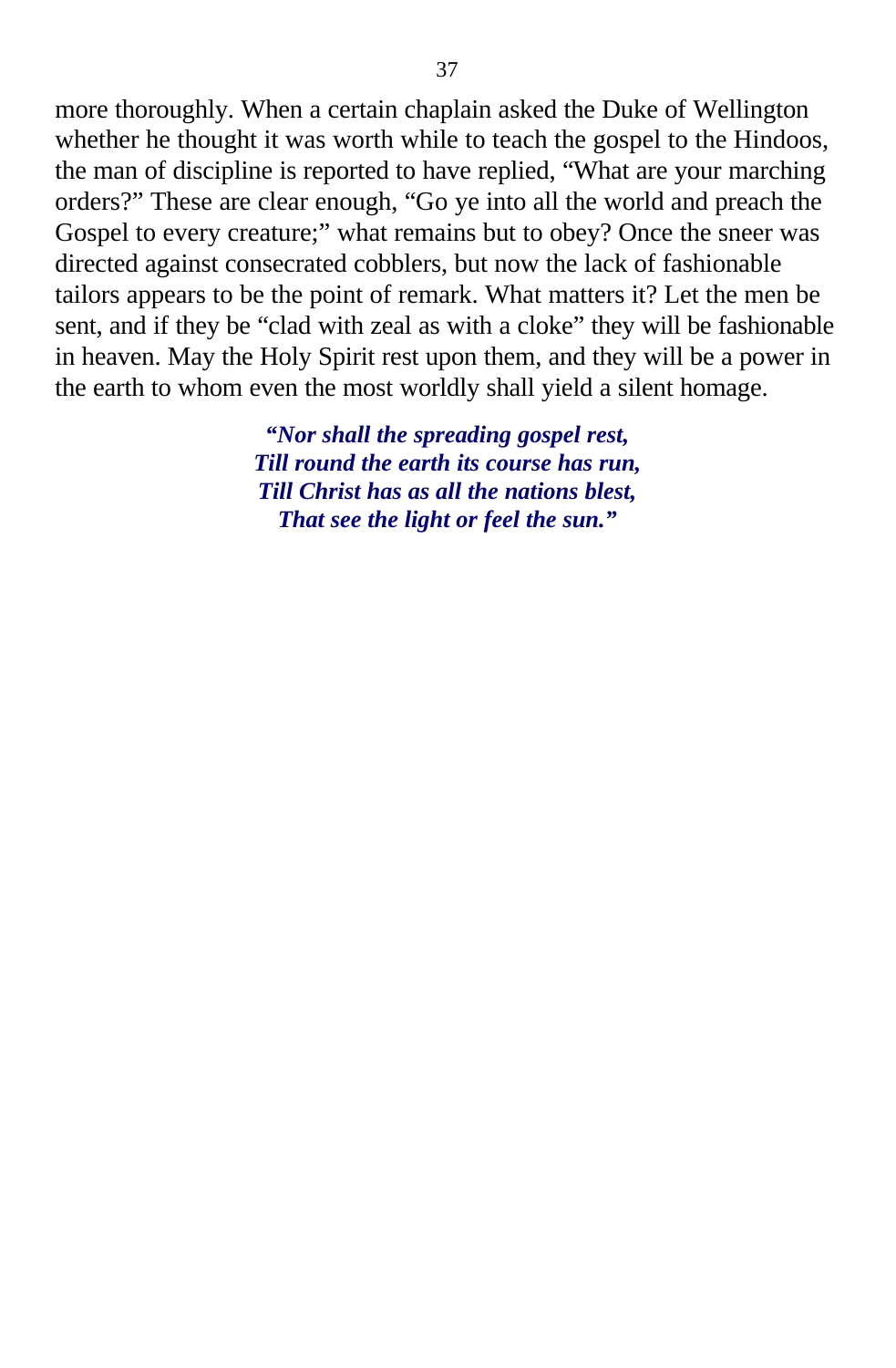## HAVE TO HAVE MORE.

"For whosoever hath, to him shall be given, and he shall have more abundance: but whosoever hath not, from him shall be taken away even that he hath." — Matthew 13:12.

"A wise man will hear, and will increase learning; and a man of understanding shall attain unto wise counsels." — Proverbs 1:5.

THE *"Times,"* May 8th, speaking of the Exhibition of the Royal Academy says, "No doubt people ought to bring to a collection of pictures, or other works of art, as much knowledge as possible, according to the old saying that if we expect to bring back the wealth of the Indies, we must take the wealth of the Indies out with us. Learning and progress are continual accretions." This witness is true. He who studies the works of art in an exhibition of paintings, being himself already educated in such matters, adds greatly to his knowledge, and derives the utmost pleasure from the genius displayed. On the other hand, he who knows nothing at all about the matter, and yet pretends to be a critic, simply exhibits his own ignorance and self-conceit, and misses that measure of enjoyment which an entirely unsophisticated and unpretending spectator would have received. We must bring taste and information to art, or she will not deign to reveal her choicest charms.

It is so with all the higher forms of knowledge. We were once in the fine museum of geology and mineralogy in Paris, and we noticed two or three enthusiastic gentlemen in perfect rapture over the specimens preserved in the cases; they paused lovingly here and there, used their glasses and discoursed with delighted gesticulations concerning the various objects of interest; they were evidently increasing their stores of information. They had, and to them more was given. Money makes money, and knowledge increases knowledge. A few minutes after, we noticed one of our own countrymen, who appeared to be a man of more wealth than education. He looked around him for a minute or two, walked along a line of cases, and then expressed the utmost disgust, with the whole concern: "There was nothing there," he said, "except a lot of old bones and stones, and bits of marble." He was persuaded to look a little further, at a fine collection of fossil fishes, but the total result was a fuller manifestation of his ignorance upon the subjects so abundantly illustrated, and a declaration of his desire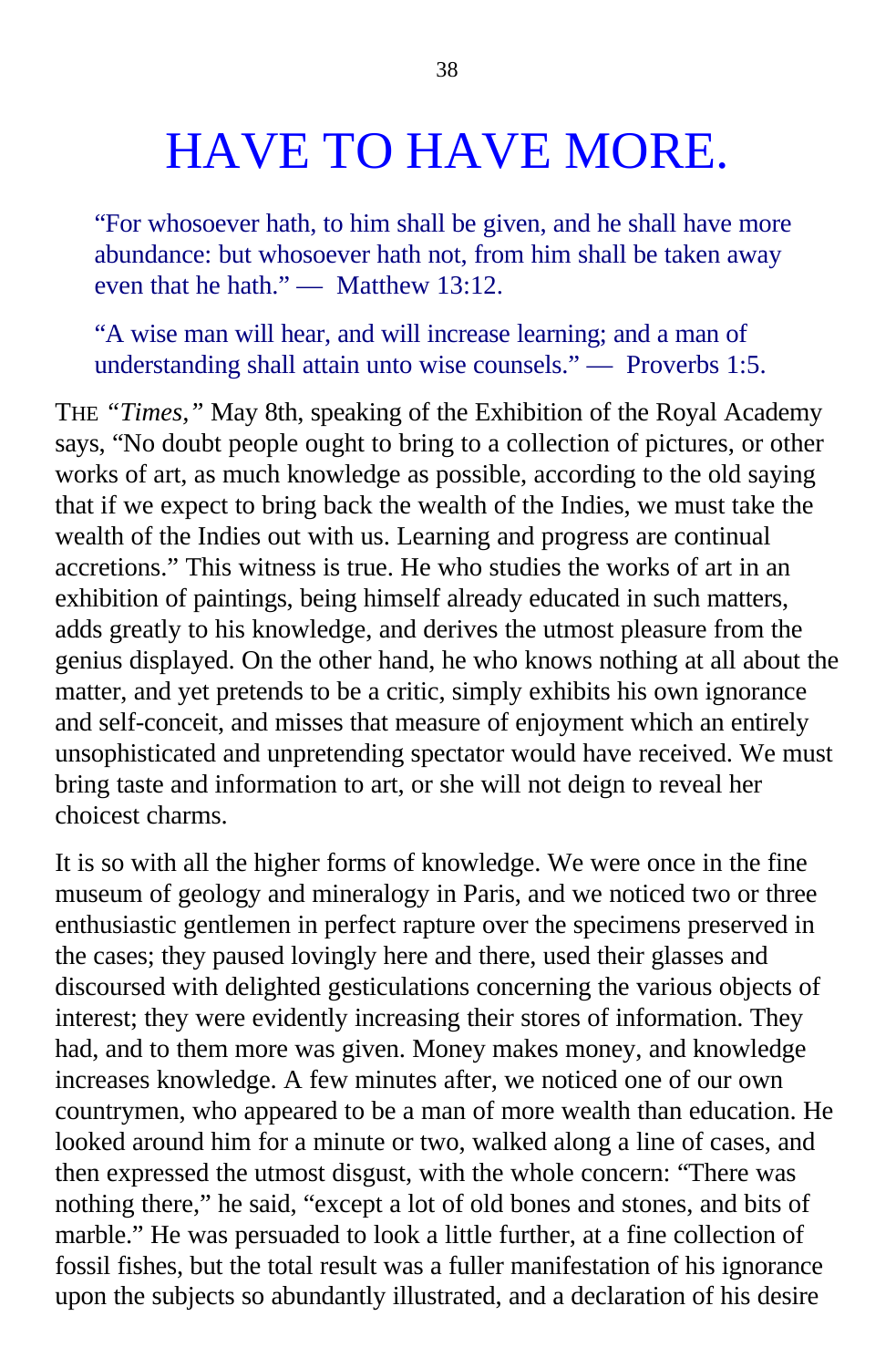to remain in ignorance, for he remarked that "He did not care a rap for such rubbish, and would not give three half-crowns for a wagonload of it." Truly, in the matter of knowledge, "Unto every one that hath shall be given, and he shall have abundance; but from him that hath not shalt be taken away even that which he hath."

The same principle holds good in matters of religion: he who has love to Christ, and a spiritual appetite, enjoys the word of God, and finds it to be marrow and fatness; but he who has no spiritual perception turns away from the most instructive doctrine, rejecting it, even as the full soul loatheth the honeycomb. Such a hearer is no gainer by the gospel, and though it may seem to be a contradiction that he who had nothing should have something taken away from him, yet so it is: the un-spiritual man is frequently a loser by the gospel which he hears, he loses that curiosity which at first induced him to listen, that measure of interest which in some degree aroused his attention, and that slender sense of ignorance which remained in him so long as he did not even know what the gospel was. Henceforth he has heard all that the preacher has to say, he thinks he knows all that the Bible can teach him, and any little hope that there may have been for him is greatly diminished. There must be life in us, or we cannot feed on the food around us; there must be an eye in the body, or light will be in vain; there must be some grace within the soul, or else all the grace in means and ordinances cannot enrich us. When the soil is made good the good seed yields a harvest; but often the barren soil devours all that the husbandman can put into it and is none the better. We ought to go to public worship with an earnest desire to obtain a blessing, a willing heart to receive it, and a sense of our need of it, and then we shall not hear in vain. If, beyond this, our soul is in actual fellowship with our Lord already, we shall find that his paths drop fatness. "To him that hath shall be given."

Remember, too, that a religious profession requires grace to sustain it. A company which begins business without cash will soon lose even its nominal capital, will in fact lose what it never had; thus thoroughly illustrating the words of our Lord, and, as in a parable, setting before us the result of pretending to be Christians if we have no grace. If we have no oil in our vessels with our lamps, the lamps themselves will go out and leave us in total darkness.

On the other hand, where there is grace already more grace will be given. As riches make riches, and knowledge acquires knowledge, so doth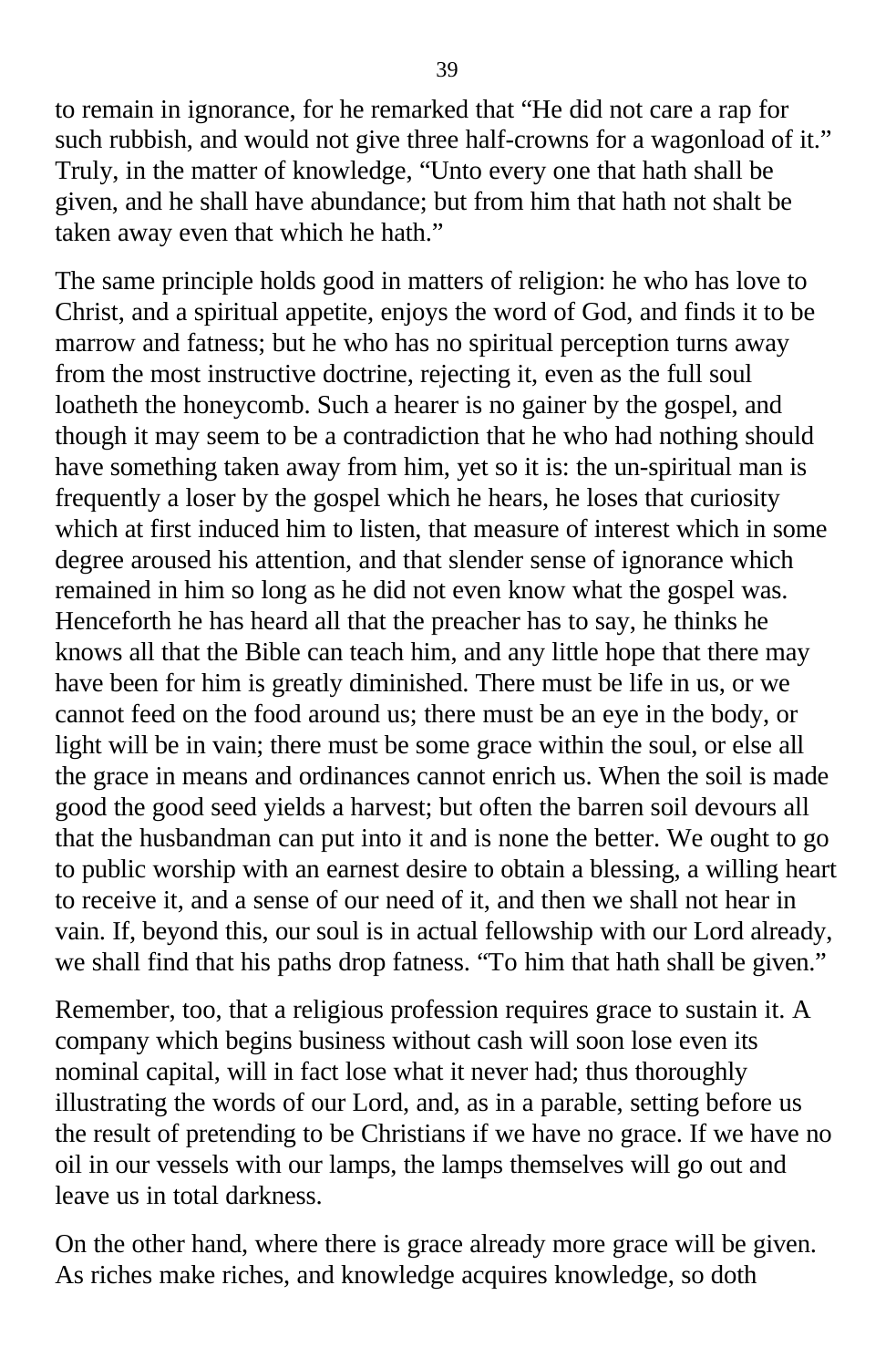spiritual life grow, and add to itself gifts and virtue by which it is greatly enriched.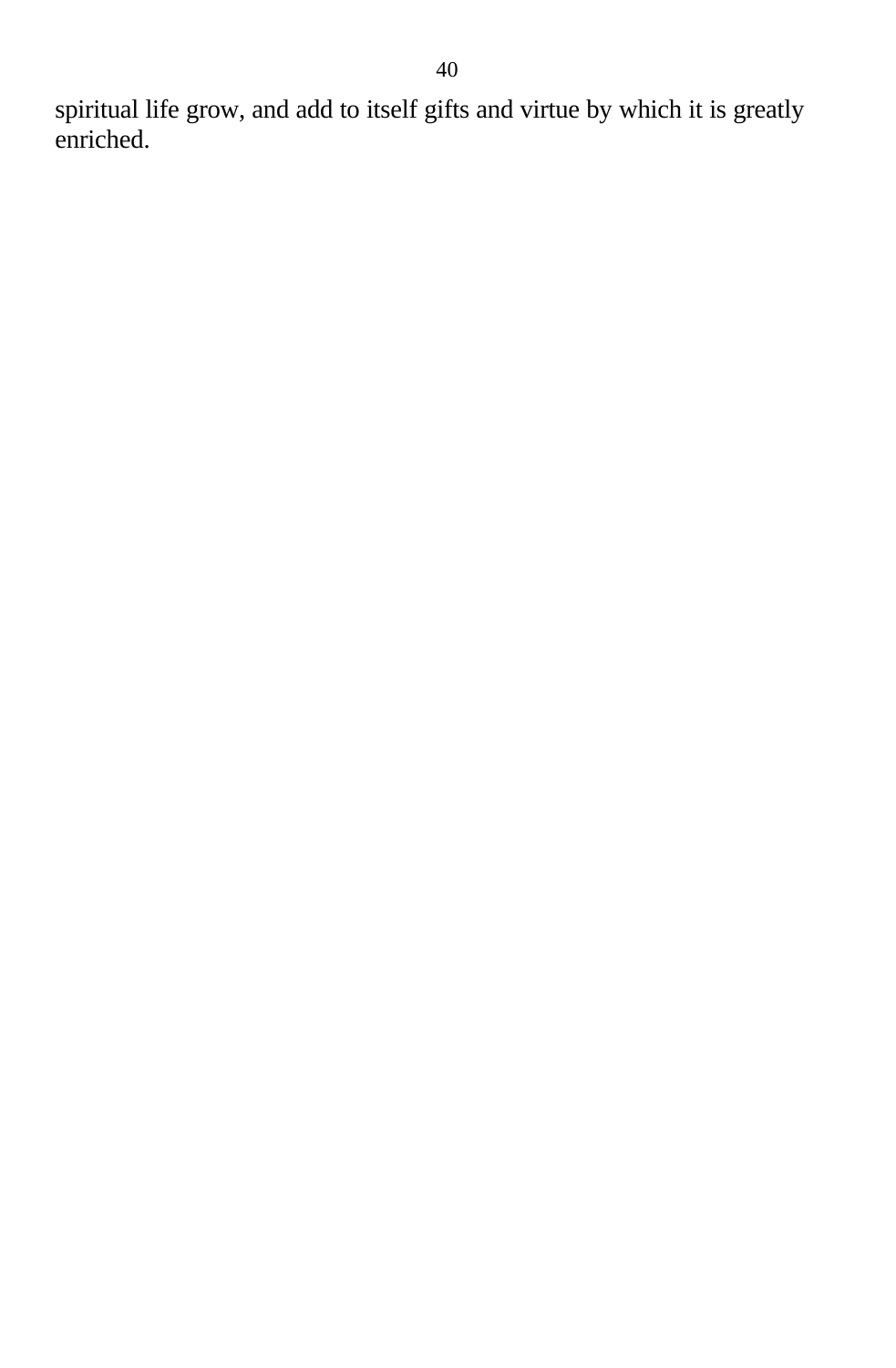## CONSCIENTOUS SEPARATION.

"A conscience void of offense toward God, and toward men." — Acts 24:16.

"If the Lord be God, follow him: but if Baal, then follow him." — 1 Kings 18:21.

THE *"Daily News,"* of May 8th, in an article on Lord Carnarvon's resignation, says: — *"*Mr. Carlyle, wearied with much eighteenth century talk about virtue, somewhere requests the talker, with a strong adjuration, to be virtuous and have done with it. Too much praise of what is after all but the carrying into statesmanship of the laudable but not marvelous practice of common honesty might lead the hearer to express a similarly petulant prayer. It is not at all desirable that a politician should be perpetually interrogating his conscience to see what its opinion may be as to this tax on tobacco and that alteration in the bankruptcy laws. Such a practice could only lead to very considerable public inconvenience, and in the case of the individual practicing it, to something not very different from hypocrisy. But occasions may and do arise when a policy or an individual measure commends itself to the majority of a Ministry which seems morally wrong or politically unadvisable to some member thereof. When this is the case, ought he to put his convictions in his pocket, and salve his conscience with the theory of party allegiance, or ought he to go out from those respecting whom he feels that he is not of them? No one will in words profess the former doctrine, but many will act upon it. Lord Carnarvon has acted upon the latter doctrine, which everybody professes, but many set aside in practice. Of course it is important that the conscience appealed to should be a healthy conscience, not given to unnecessary questioning and quibbling."

Not only do we admire the consistency of Lord Carnarvon, but we wish we saw a little more of it among professing Christians. We know some ministers who do not believe the doctrines of the church to which they belong, and yet for reasons best known to themselves they remain in that community, and undermine the very foundations of the faith which they profess to preach. How this can be made to be in accordance with morality we know not. Surely it would be more like common honesty if they would at once show their colors, and no longer pretend to be what they are not.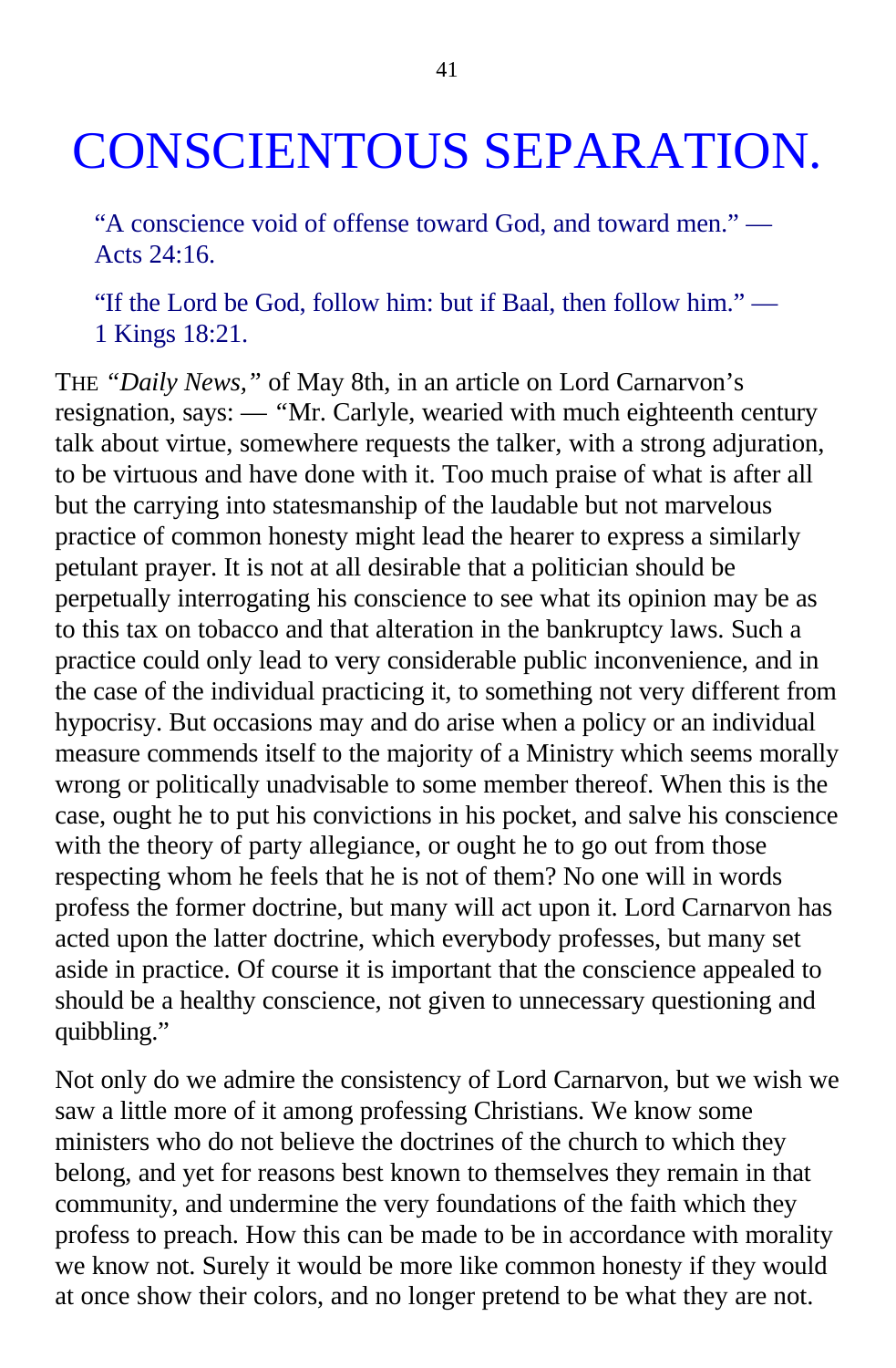Some Christians, too, who never enter a pulpit, are equally guilty, for they are recognized as members of churches against whose teaching they frequently protest. They support evil systems and know them to be evil. They dissent in their hearts, but yet consent by their actions for fear of giving offense to men, they are constantly offending God and their own consciences. Whatever their excuses may be, are they not resolvable into doing evil that good may come? Of course it is not to be desired that men should be perpetually vexed with scruples upon minor points, and ready to quarrel about anything or nothing, because their conscience is morbidly sensitive; but surely it cannot be right, for a truthful man to be a member of a church from whose confession he widely disagrees; his position is a protest against his own *convictions,* and his convictions make his profession a falsehood. We ought to be intensely anxious to be so clear in the whole of our religious standing that under the light of the day of judgment no glaring contradictions shall be discovered in our lives; otherwise we may not only be guilty of "something not very different from hypocrisy," but we may fall into hypocrisy itself. A little tampering with conscience is a very dangerous thing, it is very like the dropping of a stitch which may lead to the unraveling of all the work. We used to say in our childhood —

#### *"He who steals a pin, Will live to steal a bigger thing."*

The rhyme was bad, but the doctrine was true. If we violate conscience, even upon the smallest matter, we may come at last to have no conscience at all.

Mr. Carlyle's advice is thoroughly sound, and his adjuration is none too strong, "Be virtuous and have done with it:" speak the truth and stand to it, profess the faith which is revealed in the Scriptures, and neither by word of mouth, nor by act, nor by association, nor even in thought, contradict the eternal verities of God. We have had too much of concession in order to win a hollow peace from philosophic Rationalists on the one hand, and superstitous Romanizers on the other. The thing will not work, and if it would, it is wrong, and ought not to be attempted. Who gave us the right to yield an atom of truth? Are the doctrines of God's word yours or mine to do as we like with, to give up this and modify that? Nay, verily: we are put in trust with the gospel, and it is at our peril that we dream of compromising the least of its teachings. A straightforward, decided line of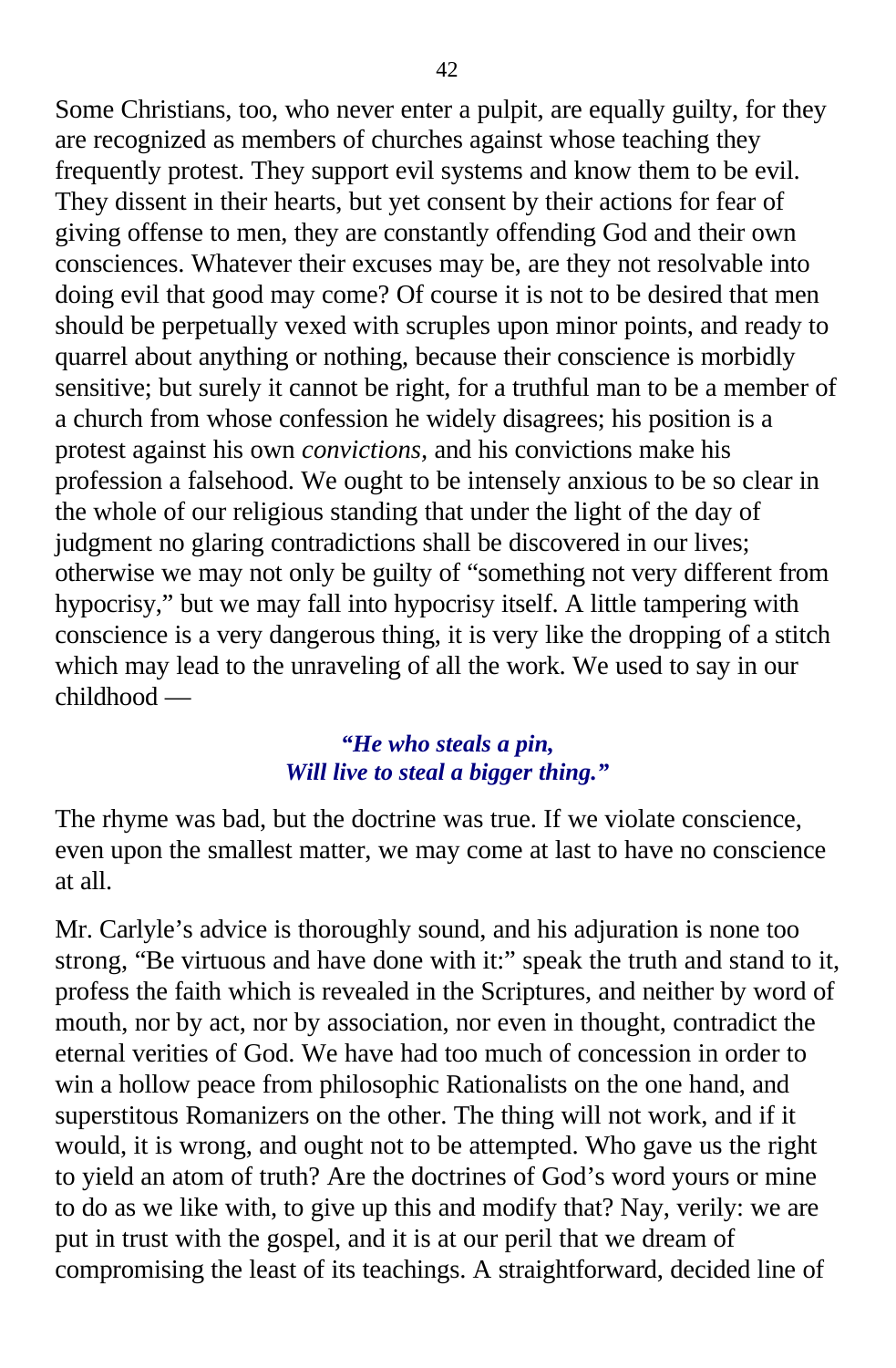testimony is the best*,* is most consistent with true charity, and in the end will most promote peace.

The trimming, hesitating policy of many reminds us of Luther's words to Erasmus: "You desire to walk upon eggs without crushing them, and among glasses without breaking them!" This is a difficult game to play at, and one which is more suitable for a clown at a theater than a servant of Christ. When you are attempting a compromise, you have to look around you and move as cautiously as a tight-rope dancer, for fear of offending on one side or the other. A little too much this way. or that and over you go. A cat on hot cinders is in an enviable position. No true-hearted man will ever bear such wretched constraint for any length of time, or indeed at all. Think of being able to go no further than the aforementioned timorous, time-serving Erasmus, who said, "I will not be unfaithful to the cause of Christ; *at least, so far as the age will permit me."* Out upon such cowardice: life is too dear when bought at such a price.

> *"I cannot tell what you and other men Think of this life; but for my single self, I had as lief not be, as live to be In awe of such a thing as I myself."*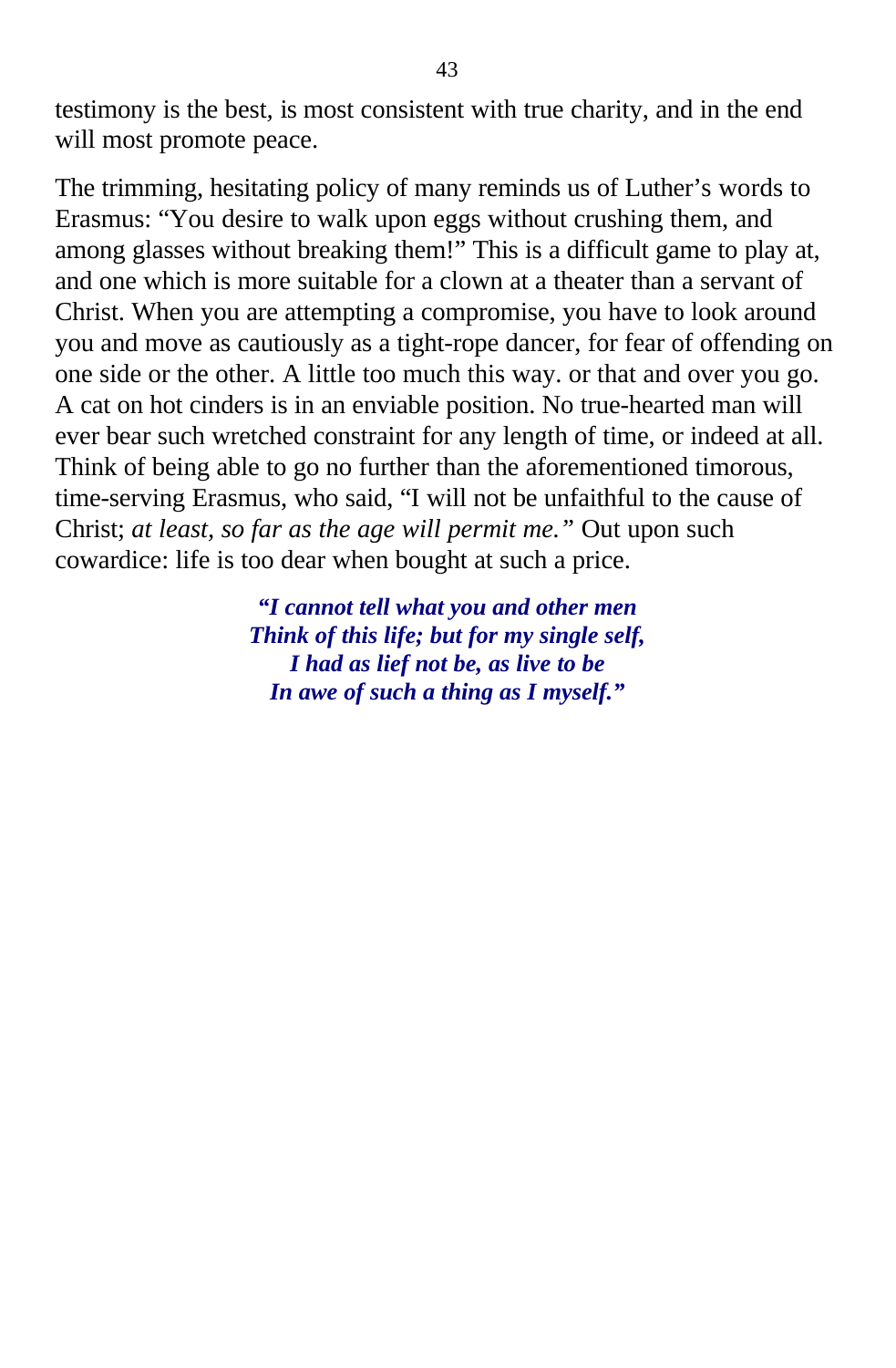## ON EXPOSING OTHERS TO PERIL.

"When thou buildest a new house, then thou shalt make a battlement for thy roof, that thou bring not blood upon thine house, if any man fall from thence." — Deuteronomy 22:8.

"Thou shalt not kill. — Exodus 20:13.

THE morning papers of May 9 have the following humiliating paragraph —

"An acrobat, named Gilfort, was performing at the Dublin Exhibition Palace, at a height of no less than forty feet from the ground. He was going through the 'acts' usually done by Blondin — lying down on the rope, sitting astride it, pretending to slip from it, balancing himself on it in a chair, and so forth. Suddenly one of the supports by which the fabric was steadied gave way, and the rope jerked violently towards the left, throwing Gilfort off his equilibrium. The unfortunate man made a desperate effort to save himself, clutching at his perch with both arms and legs. The attempt failed, and he fell a sheer distance of forty feet, with his balancing-pole still in his hand. The pole was splintered into fragments by the violence of the fall. Gilfort himself struck the ground heavily, rebounded from it, and was picked up severely crushed and bruised. Immediate assistance was, of course, rendered to him, and at first it seemed hardly possible that he could survive his injuries. He lay delirious, unconscious of what had happened, and terribly maimed."

Even if the unfortunate acrobat had not fallen, we conceive that attendance at such a performance was in itself an immoral act. The pleasure derived by the spectators arose in a great measure from the extreme danger to the individual. His skill might equally well have been exhibited upon a rope near the ground, or at some small distance above the spectators' heads; but this would have been unattractive; the forty feet, and the danger of a fall, gave a horrible interest to the exhibition, and collected the multitude. This, we say, is immoral and degrading: the commandment which forbids us to kill practically prohibits our placing another where his life is in danger, and forbids our doing anything which would lead to his exposing himself by attempting a perilous feat without justifiable cause. When dangerous deeds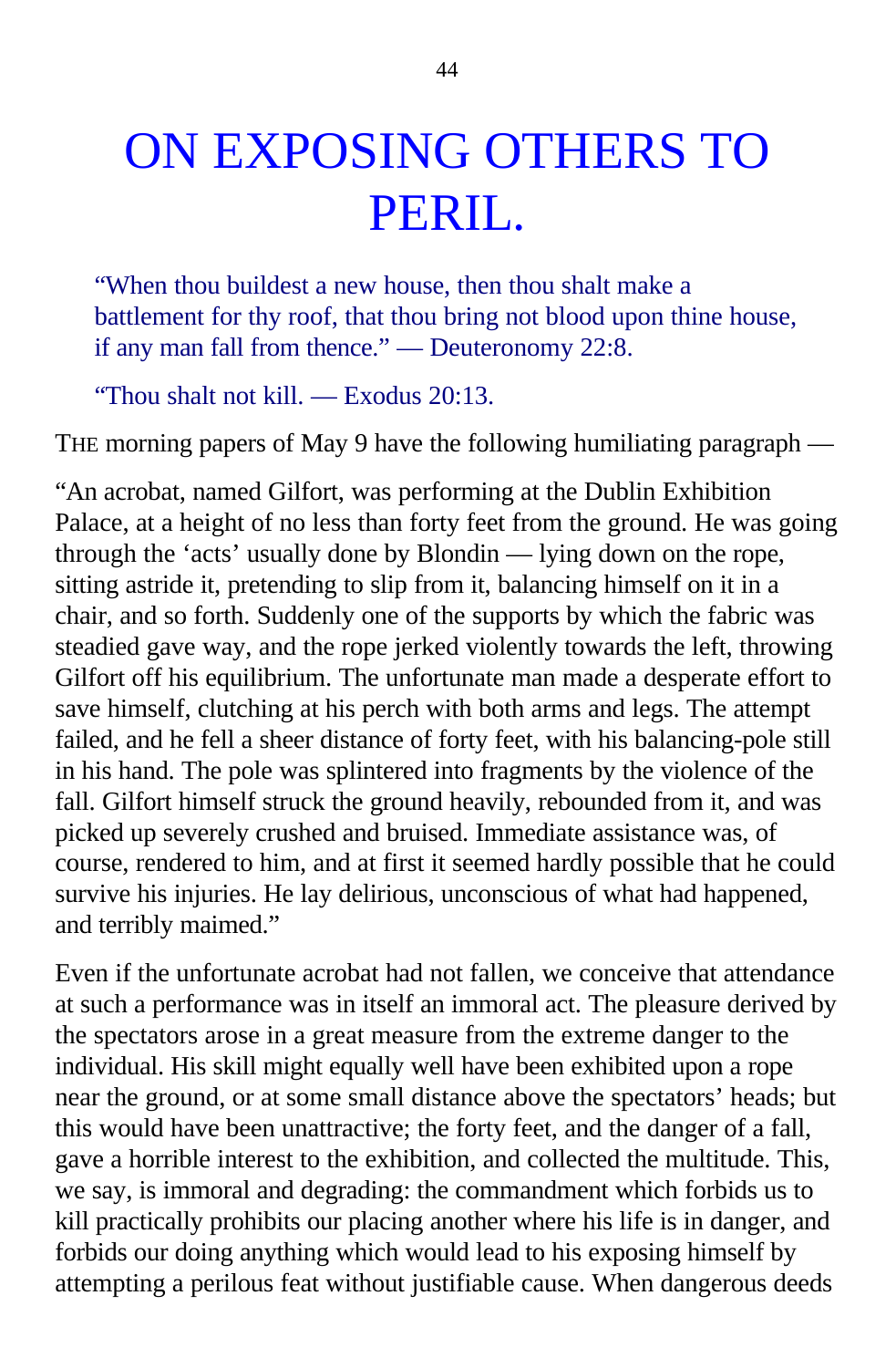must be done, we are bound to provide every possible safeguard; but to induce a man unnecessarily to risk life and limb, and to omit precautions, is essentially murder, and every person who by his subscription assisted, or by his presence encouraged, such a risking of life, was guilty of the violation of the commandment, "Thou shalt not kill." If we are bound to guard against common accidents such as the fall of a person from a roof, by placing a battlement that none might step over unawares, we are equally bound to keep people out of danger as much as we can. We ought not to need a law to prohibit these horrible exhibitions; there ought to be enough of humanity in the world to lead every human being to denounce the proposal that a fellow creature should run the risk of falling from a terrible height to be dashed in pieces merely to gratify a vulgar curiosity.

Yet may we not all have been more or less guilty of such conduct in a moral and spiritual sense? May we not by smiling at the wit of a doubtful story have encouraged the teller to repeat the wicked jest? May we not have introduced others into doubtful questions which have proved to high for them, and have led to their faith staggering, and their minds falling into unbelief. Some writers and preachers greatly encourage tight-rope speculations upon mysterious subjects, and cause no end of mischief. A skeptical remark repeated in the pulpit has placed many a youth upon a dizzy height, and caused his ruin; the man who uttered it had no idea of doing harm, but he ought to have remembered that positions which are safe for practiced judgments may be deadly to the inexperienced.

May we not, by our lukewarmness in matters of religion, have tempted others to remain careless and indifferent while their souls are in jeopardy? Do not many professors tempt sinners to delay by their own dilatoriness in divine things?

Is it not very possible that some strong minds may, by their example, induce the weaker sort to do that which is eminently hazardous to them? Who among us can plead entire innocence? For the future let us be careful not to lead the feeble-minded into slippery places by going there ourselves.

Another phrase of the same subject deserves passing word. If at any time we join in the popular admiration of men because they are successful and raised to high positions, although their characters are evil, and their conduct more than questionable, are we not acting like those who lift up their shouts of applause when the acrobat is pacing along a slender line at a giddy height? It is the part of a Christian to applaud nothing but virtue. Let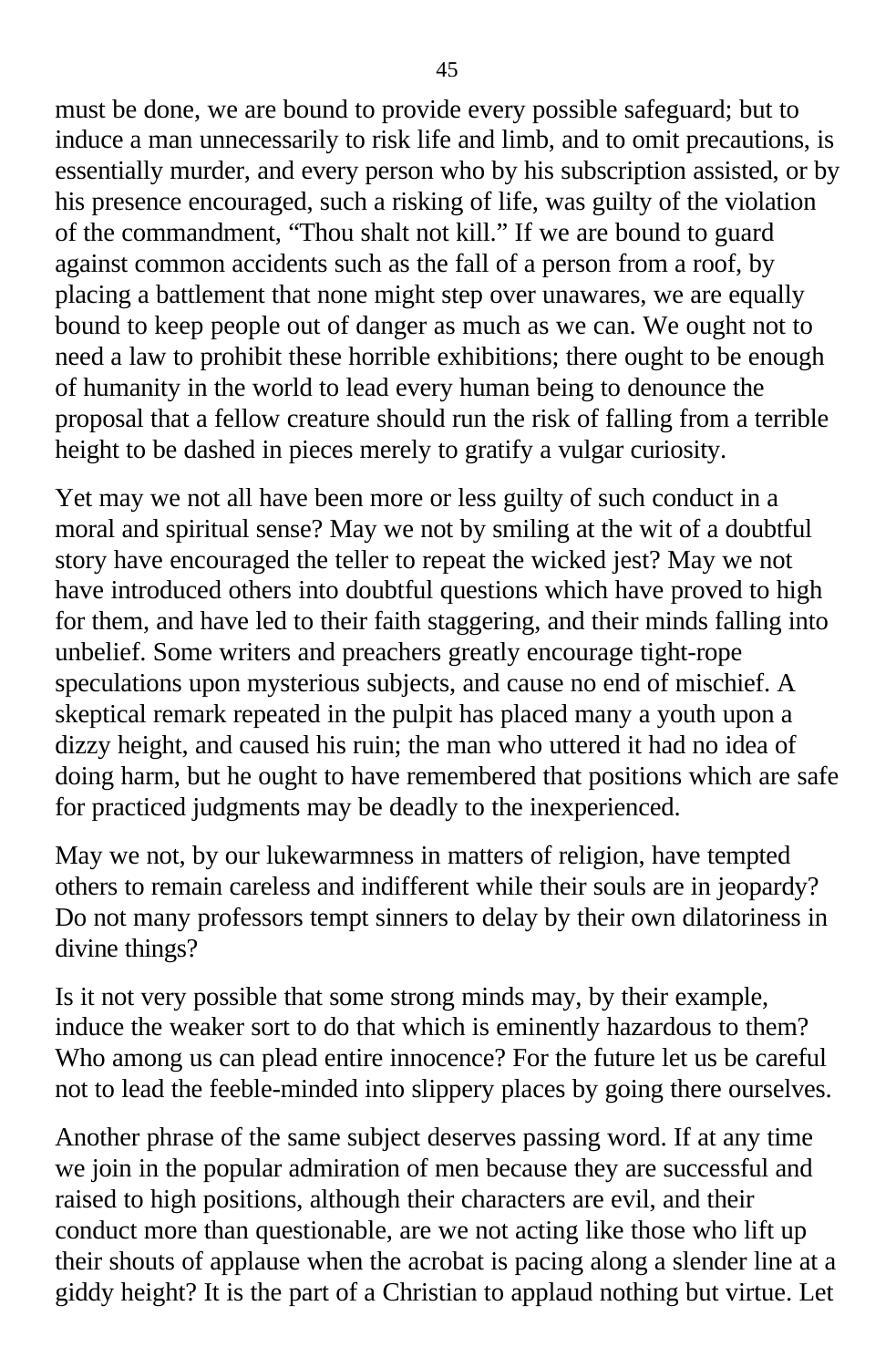the world give its acclamations to its heroes as they move aloft, and salute its conquerors with peans as they look down upon them; as for us, let humble piety and quiet excellence engross the whole of our admiration. We have something else to do besides encouraging men in walking in a way which is contrary to the mind of God. They may be very clever, and display wonderful skill; but that is nothing to us if they are doing that which tends to the destruction of their souls. We foresee the awful fall which must end the scene, and we feel more like weeping than shouting.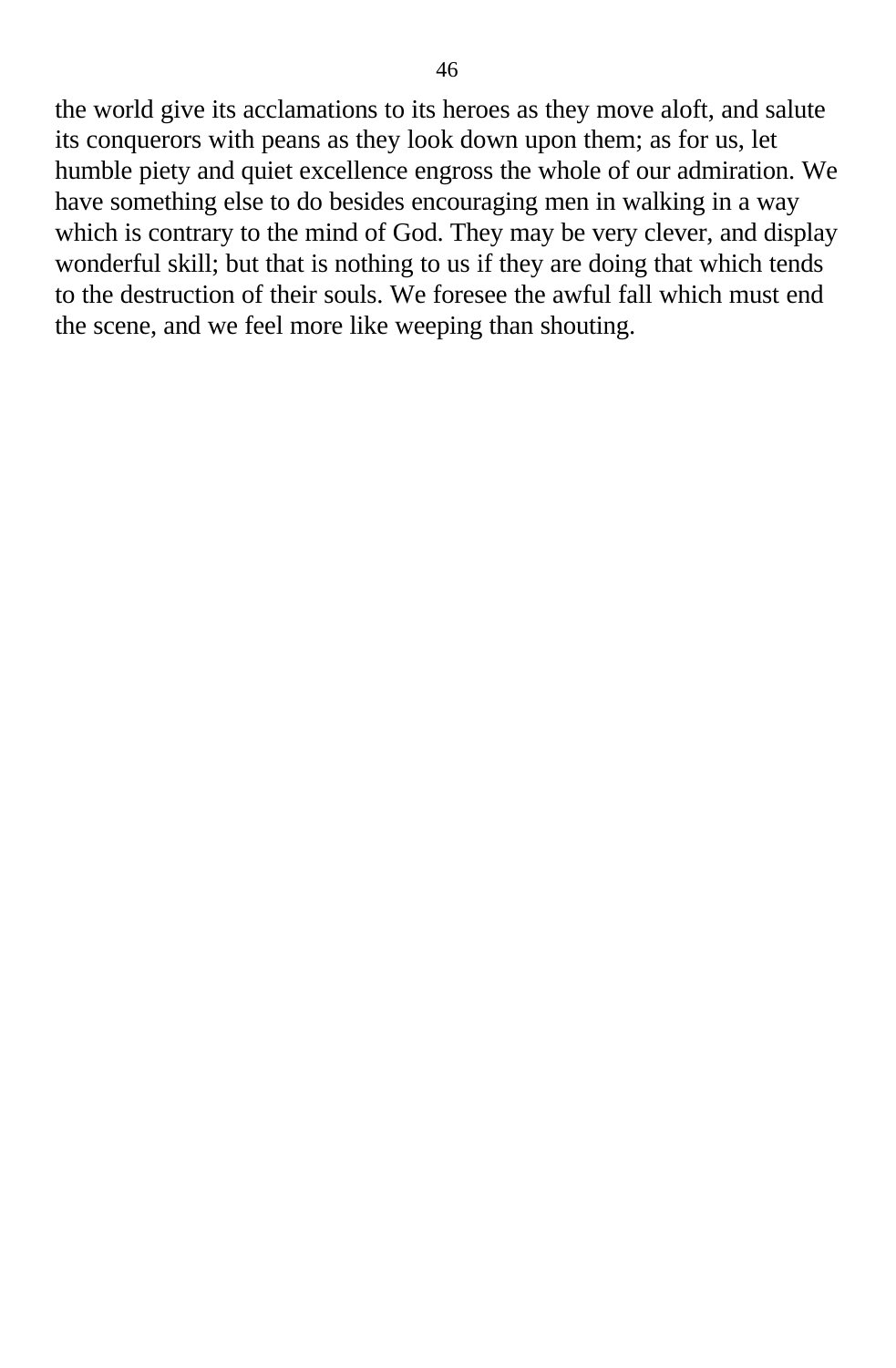## WANT OF LIGHT.

"Seek ye first the kingdom of God, and his righteousness; and all these things shall be added unto you." — Matthew 6:33.

"Ye pay tithe of mint and anise and cummin, and have omitted the weightier matters of the law, judgement, mercy, and faith." — Matthew 23:23.

A CORRESPONDENT of a newspaper, dated May 9th, writes as follows: — "The arrangements in the French galleries are so imperfect that in many cases the lower portions of the pictures are in a full glare, while the upper are in comparative darkness. The artists are loud in their complaints."

Yet this is by no means an uncommon arrangement in far greater matters than pictures, for the lesser and lower concerns of life are generally set in full glare, while the greater and higher matters of consideration are left in comparative darkness. The title-deeds of an estate are made as secure as law can make them, but the eternal inheritance is utterly neglected. Honesty towards man is made a prime virtue, while God is robbed, and his claims are rejected. Concern to be respectable is often greater than anxiety to be useful, and to be a gentleman is more the subject of care than to be a Christian. The body is dressed, and the soul is left naked; the mouth is fed with the bread of earth, but the heart knows no hunger for the bread of heaven all things are prepared for this life even to a superabundance*,* and the life to come is disregarded as if it were a mere fiction. Many men spend more thought over shirt collars than over their souls. Dogs and horses are more the themes of meditation than heaven and hell; and the next race, or ball, or kettle-drum calls forth more thought than the coming of the Lord, or the day of judgment. Is this according to sound reason?

O that men were wise, and could see eternal things in the full noontide of God's countenance, then would there be a balanced light upon the whole of life, and men would find "the promise of the life that now is" to be wrapped up in preparation for the life which is to come. Alas, it is not so: "What shall we eat, and what shall we drink, and wherewithal shall we be clothed?" make up the trinity of questions which still engross the heart of the multitude. "After all these things do the Gentiles seek." The angel holds the crown over the worldling's head, but he is looking downward, busy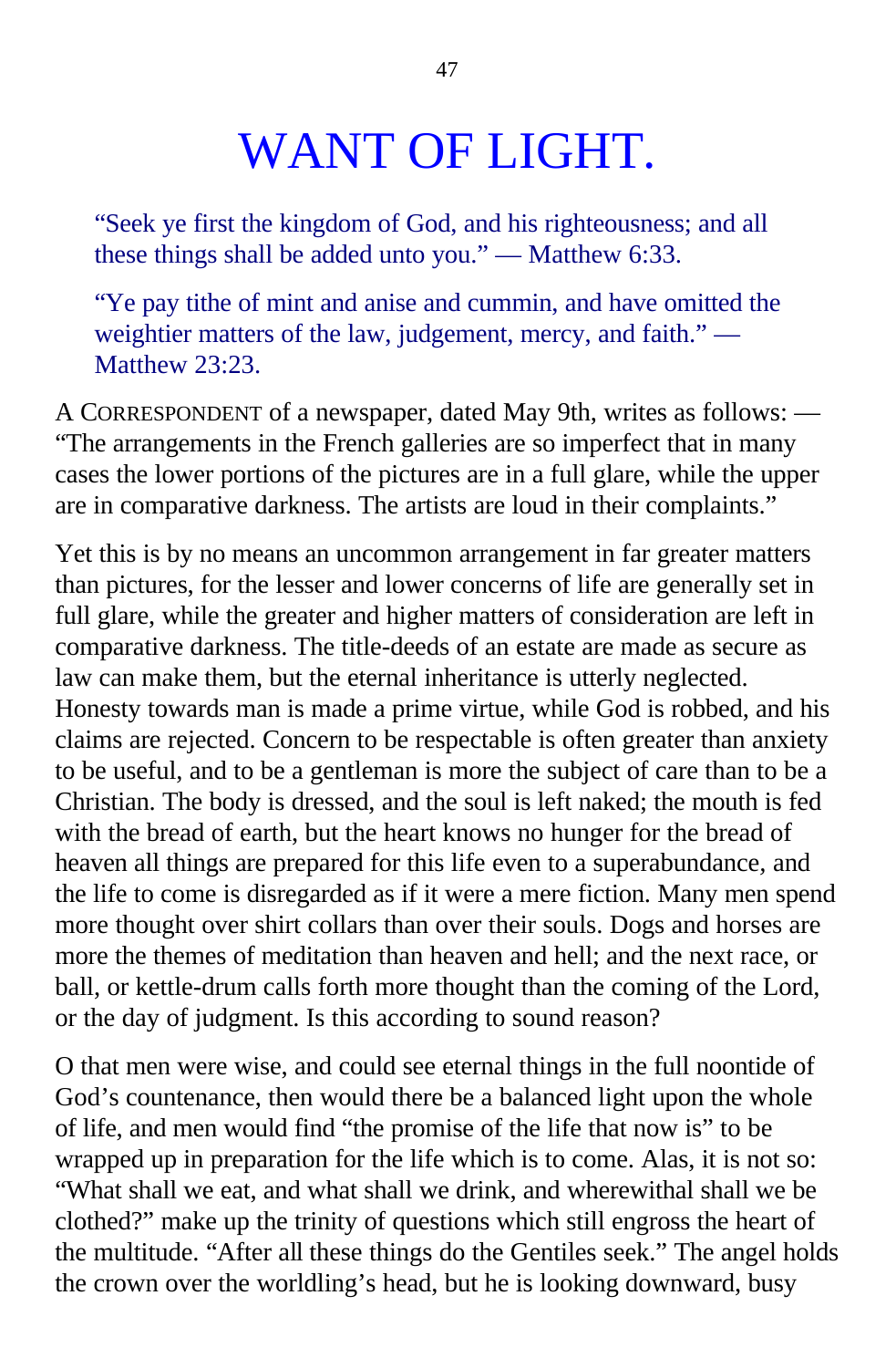with the muck-rake, scraping together earth's trifles, and so he has neither eye nor heart for immortal glory. "O that they were wise, that they understood this, that they would consider their latter end!"

More light for the upper portion of the picture is greatly to be desired.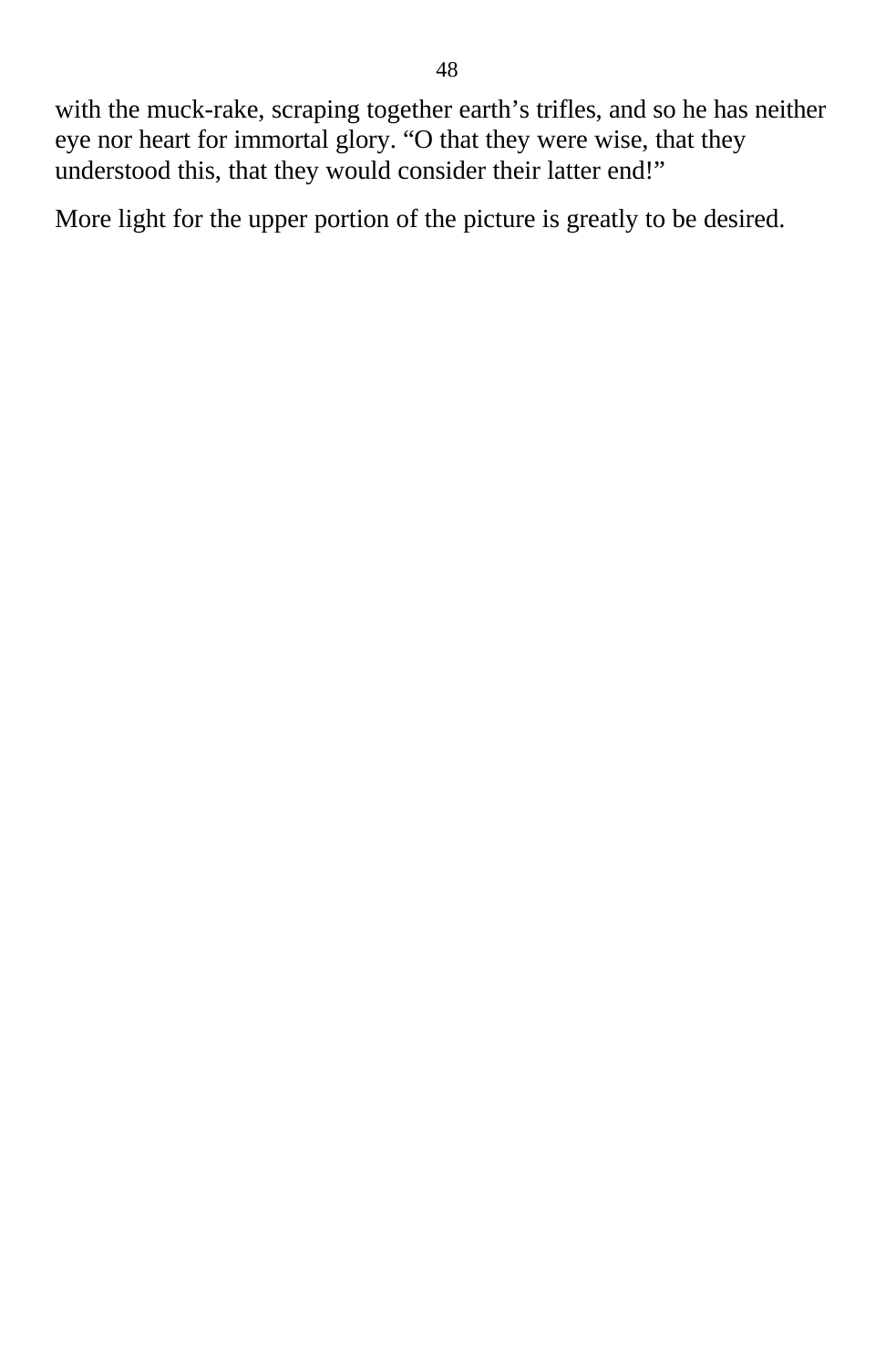## TALE-BEARING.

"Thou shalt not raise a false report: put not thine hand with the wicked to be an unrighteous witness." — Exodus 23:1

" Thou shalt not go up and down as a talebearer among thy people. — Leviticus 19:16.

"Keep thee far from a false matter." — Exodus 23:7.

THE *"Boston Weekly Advertiser,"* May 9th, says: — "We have often heard the conundrum, 'Which is the mother of the chickens, the hen that lays the eggs or the hen that hatches them?' and now it is gratifying to have a legal decision of this vexed question of agricultural equity. A resident of West Stratford, Conn., owned a hen of a fancy breed that strayed upon a neighbor's premises and laid a nest full of eggs. Another hen belonging to the owner of the land took possession of the nest and hatched the eggs. Then the two neighbors got into a wrangle about the chickens. They were sold by No. 2 to a third party, whereupon No. 1 got out a writ of replevin, and the case was tried a few days ago with able counsel and many witnesses. The court decided that the hen that hatched the eggs was the legal mother, and dismissed the replevin suit."

It may be regarded as equally settled by the court of common sense that a person who repeats a slanderous tale is as much the parent of it as the first inventor — the hatcher is as bad as the layer, if not worse.

He who first forges the lie is assuredly guilty; but little or no harm would come of his deed if there were not persons willing to hear and to believe the calumny; and even then the mischief would be slight unless there were ready tongues to convey the story from place to place and so spread the evil. If it is true that the receiver is as bad as the thief, he who believes a lie is guilty as well as the man who utters it; how much more then is he an accomplice in the crime who repeats the falsehood, and finds it currency. Yet this is done very thoughtlessly, and when the slander is refuted, men seldom repent of having repeated it, though it is a sin for which they will have to answer before the Judge of all.

If I did not make the dagger, yet if I stab a man with it I am guilty of murder; if I did not concoct the accusation, yet if I injure my neighbor's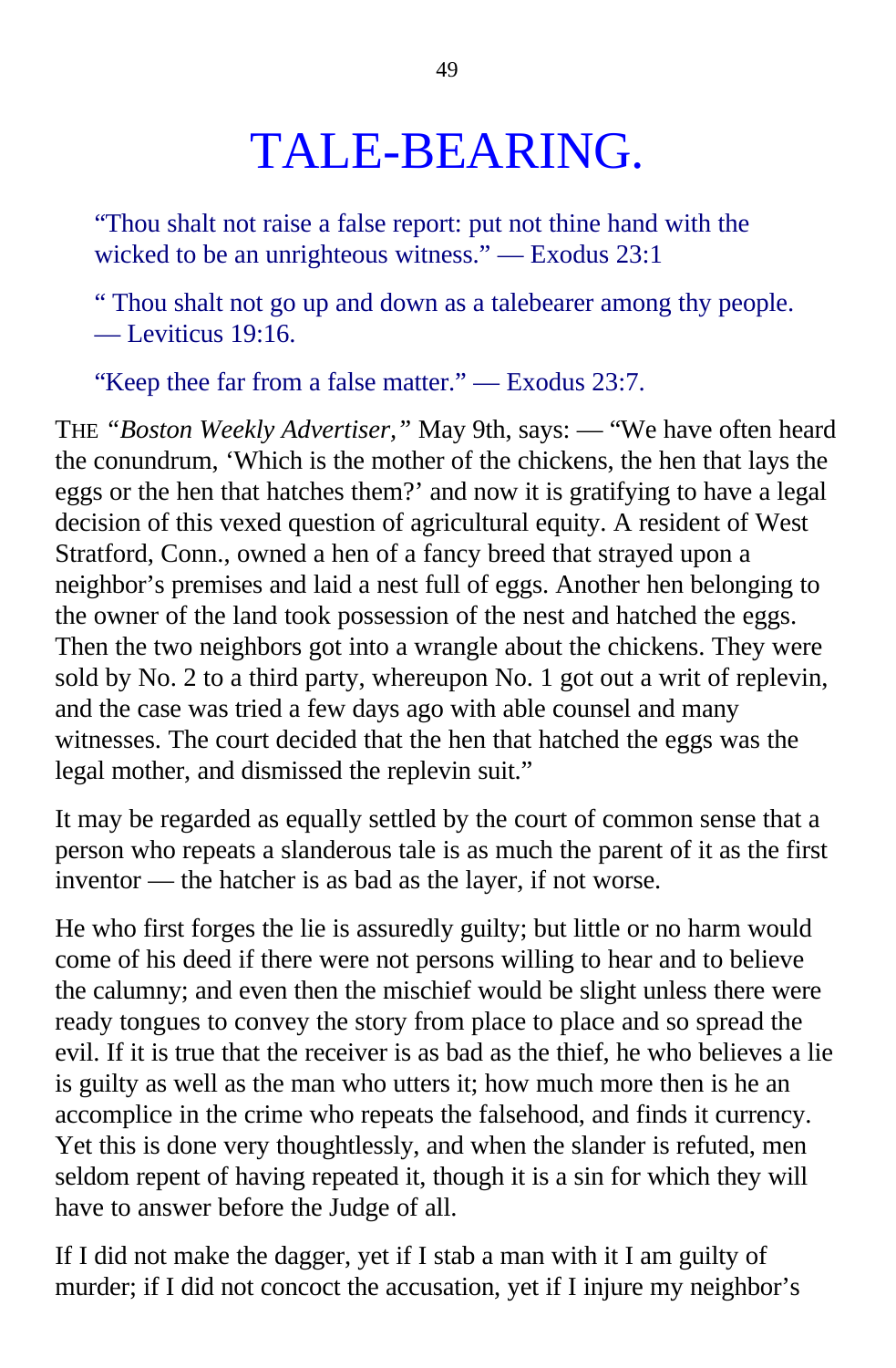character by repeating it, I am a partaker in the crime. To save ourselves from falling into this evil the safest course will be to be extremely incredulous of all libelous reports, and never under any circumstances to become tale-bearers. There are dogs whose delight it is to fetch and carry, and there can be no need that we should degrade ourselves by undertaking such an errand.

Plautus would have tale-bearers and tale-hearers alike punished by hanging, the one by the tongue and the other by the ears: we should soon be short of timber for gibbets if this witty sentence were carried out, but there is no need that any one of us should earn the right to swing among the company. If telephones and microphones are carried much further we shall have enough of hearing and over hearing, and it will be wise for us to cultivate deafness when others are chattering. There would be very little lost if we were all to turn our vowels into mutes, and conclude our table-talk with a full stop.

The next time the black hen lays an egg let her sit upon it herself and bring out her own chicks. No sensible being would wish to stand step-father to a lie, or to be a cat's-paw to the devil when he chooses to roast good men in the fire of slander. The town-crier of the City of London has an honorable office, but to be common crier for the town of Falsehood is not desirable; the work ranks next to that of common informer.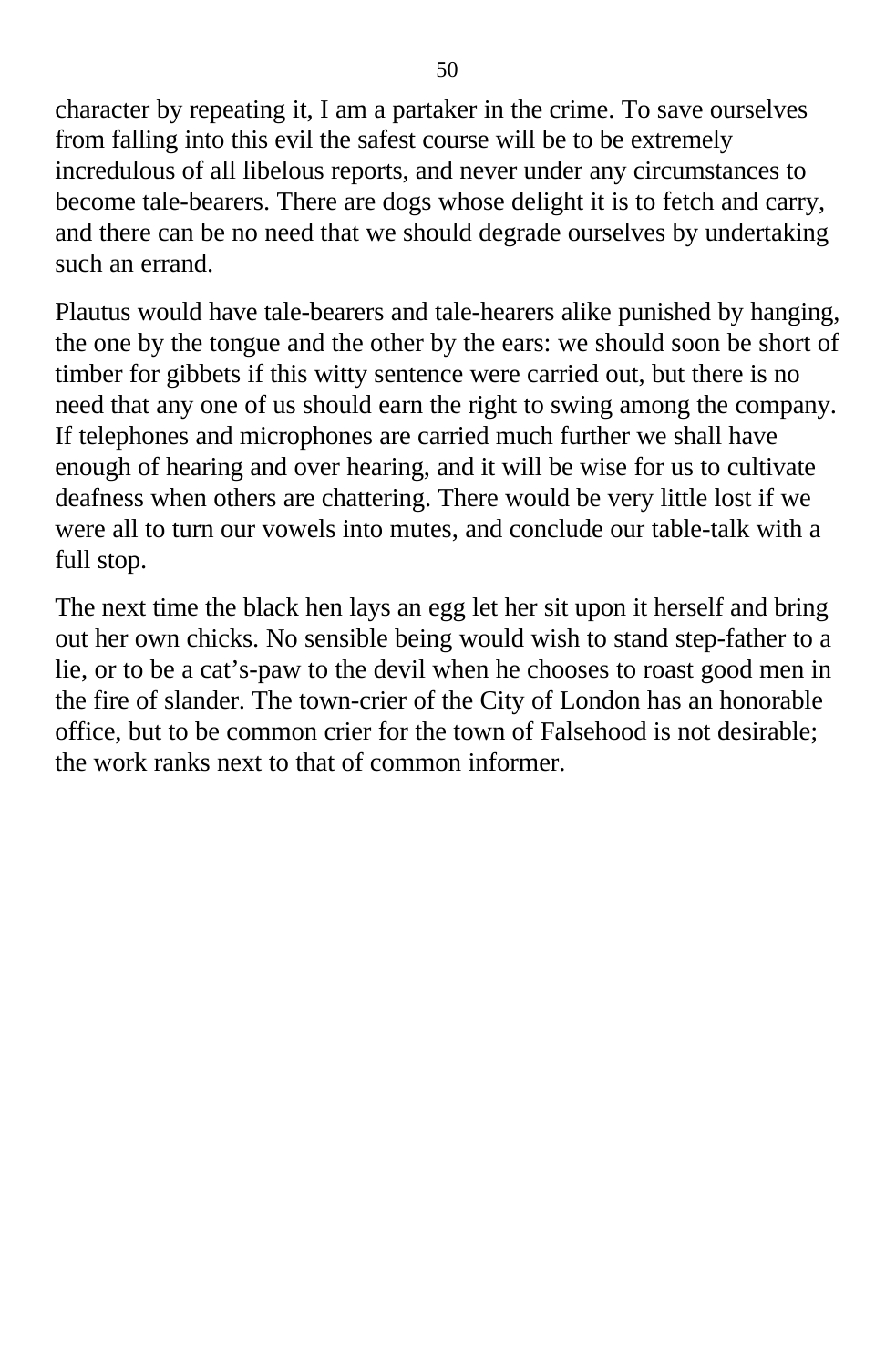## TEMPTING TEMPTATION.

"Blessed is the man that walketh not in the counsel of the ungodly, nor standeth in the way of sinners, nor sitteth in the seat of the scornful." — Psalm 1:1

"Lead us not into temptation." — Matthew 6:13.

THE *"Rock,"* of May 10, speaks of fox-hunting parsons, and remarks: — "To come down to modern times, the late Revelation Joseph Berington, Roman Catholic chaplain at Buckland, Berks, and a writer on history, was fond of a run with the hounds. When visiting his patron's family, the Throckmortons, of Weston Underwood, Backs, he was in the neighborhood of two packs, and did not neglect the opportunity. He did not actually go 'to cover,' but rode out in the direction the hounds might take, and thus fell in with the hunt, and got half-a-day's sport without appearing to seek it. This was playing the politician to gratify his inclination. This anecdote was learned at a table where he has often dined, from personal friends of his own."

Why could not the man have hunted openly or not at all? If he felt ashamed of it, why did he do it? Thoroughbred fox-hunters must have despised him. The policy of the Reverend Joseph is followed by a great many in daily life; they complain of being tempted, and yet they carefully put themselves in the way of temptation; they profess to have been grievously misled by evil company, and yet they continue to stand in the way of sinners, and to delight themselves with their evil conversation. They express the greatest grief if they fall into drunkenness, and say that they have been "overtaken;" but notwithstanding this they carefully ride along the road which drunkenness is known to pursue, and under the name of moderation, drink themselves fully up to the boundary line. They do not actually go "to cover," but they ride out in the direction which the hounds always take. They profess to be averse to frivolous amusements, to feasting, rioting and the like, but they are pretty careful to call upon their friends when such things are going on, and so get half-a-day's sport without appearing to seek it. They are averse to infidelity, and yet peruse skeptical reviews; they dislike licentiousness, and yet spend hours over doubtful novels. They tempt the devil to tempt them, and go into dark lanes in order to be beset by their favorite sins.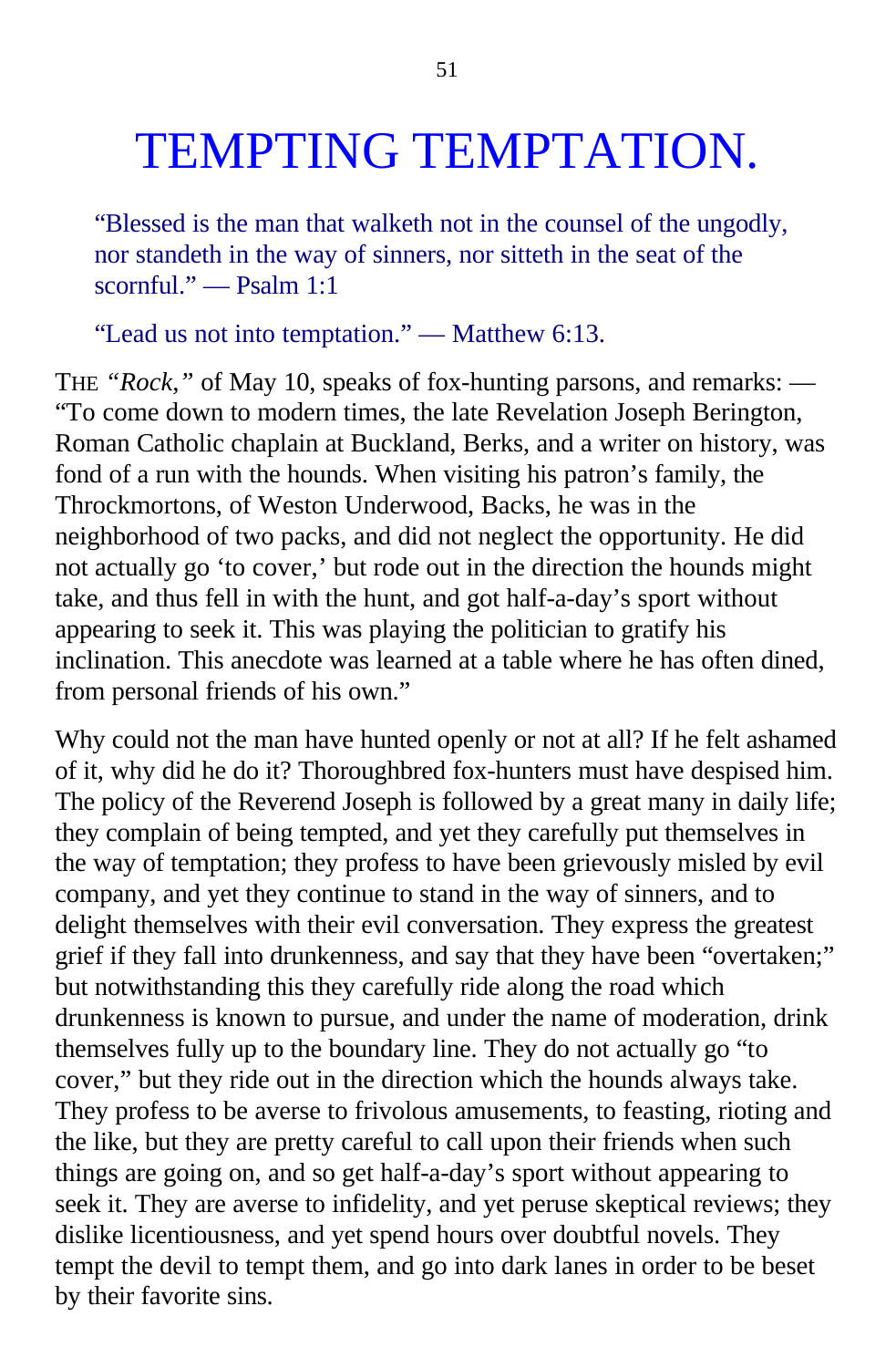Thus to excuse sin as many do is mere nonsense, or worse; such fooling may amuse conscience, and prevent its plainly speaking the truth; but it is altogether unworthy of an honest man. Excuses which hold no water are caught up under the notion that a bad excuse is better than none; the fact being that a bad excuse is worse than none, for it proves that the man has not the courage to defend what he has the audacity to do, nor the common honesty to take the responsibility of his own act and deed. Let us follow the advice of Solomon: "Enter not into the path of the wicked, and go not in the way of evil men. Avoid it, pass not by it, turn from it, and pass away." We pity a man who catches an infectious disease, but we should cease to do so if we heard that he purposely went down to the fever hospital or willfully rode in the small-pox carriage. If you go to live with a sweep you ought not to blame him if your linen lose its whiteness, or, if you do so, every one will see through your inconsistency. If it be true that when you go to Rome you must do as Rome does, then do not go to Rome at all, and no such necessity will arise.

It is wonderful how circumstances appear to help a man when he wants to do wrong, and some there are who even dare to quote the fact as a reason why they ought not to be blamed. "They happened to be on the spot or they would never have thought of it;" thus they are profane enough to hint that providence itself misled them. This is only a repetition of Adam's plea, "The woman whom thou gavest me, she tempted me, and I did eat." Alas, the vile attempt to father sin upon the Lord himself is often made, but it is none the less horrible. Let us abandon such blasphemous endeavors to shift the responsibility of our actions, and give our consciences a fair chance of being heard.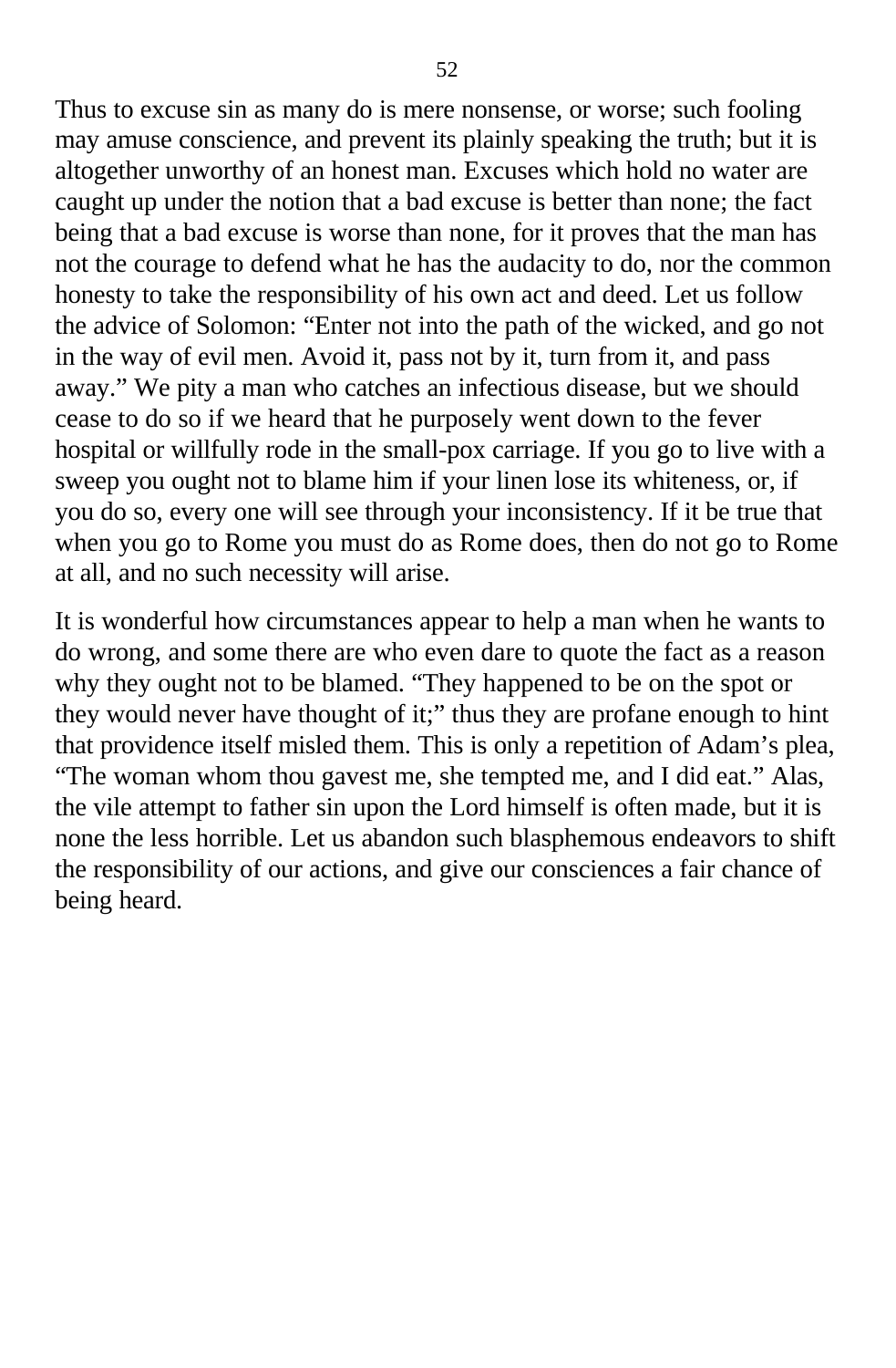## REVIEW AT ALDERSHOT.

"Thou hast given a banner to them that fear thee, that it may be displayed because of the truth." — Psalm 60:4.

"Terrible as an army with banners." — Canticles 6:4.

THE *"Daily News,"* of May 14, in its report of the Review at Aldershot before the Queen, mentions — "The 49th, whose color-party bore the tattered green flag that floated on the heights of Alma and over the trenches in front of Sebastopol, and served as a rallying point amid the mists of Inkerman; and the gallant 52nd, whose history has been untarnished from the first campaign in Hindostan, through all the Peninsular wars, beginning at Yimiera and ending at Waterloo, down to the conquest of Delhi."

Soldiers appear to have an almost religious attachment to the colors of the regiment, and the more tattered they become the more they value them; and well they may, for they are in fact the materialized history of the host. They tell of the cruel rain of shot and shell, the dust and smoke of the conflict, and the battle, "with confused noise, and garments rolled in blood," — terrible records truly, but as long as there are warriors, and courage in fight is valued, banners and standards must always be prized.

The sacramental host of God's elect bears the standard of the truth, and has borne it these thousands of years, and the truth has become endeared to every soldier of the cross by all the conflicts through which we have borne it. Heresies and skepticisms have raged around the banner, but from the first campaign even until now it has gone on from victory to victory. The very thought of it stirs enthusiasm in the hearts of the warriors of Christ. Shall we ever desert it? Shall we suffer it to be trailed in the mire? God forbid. We will uplift it, and display it in the face of the enemy until the last great battle shall be fought, and we shall hear the triumphant shout, "Hallelujah! hallelujah! the Lord God omnipotent reigneth."

It has of late been proposed that the army of Christ should march without its banner, or that all the banners of philosophic skeptics should be stitched together an uplifted in its place. To this we solemnly demur. We will march under the old ensign; of the new ones we know nothing, except that they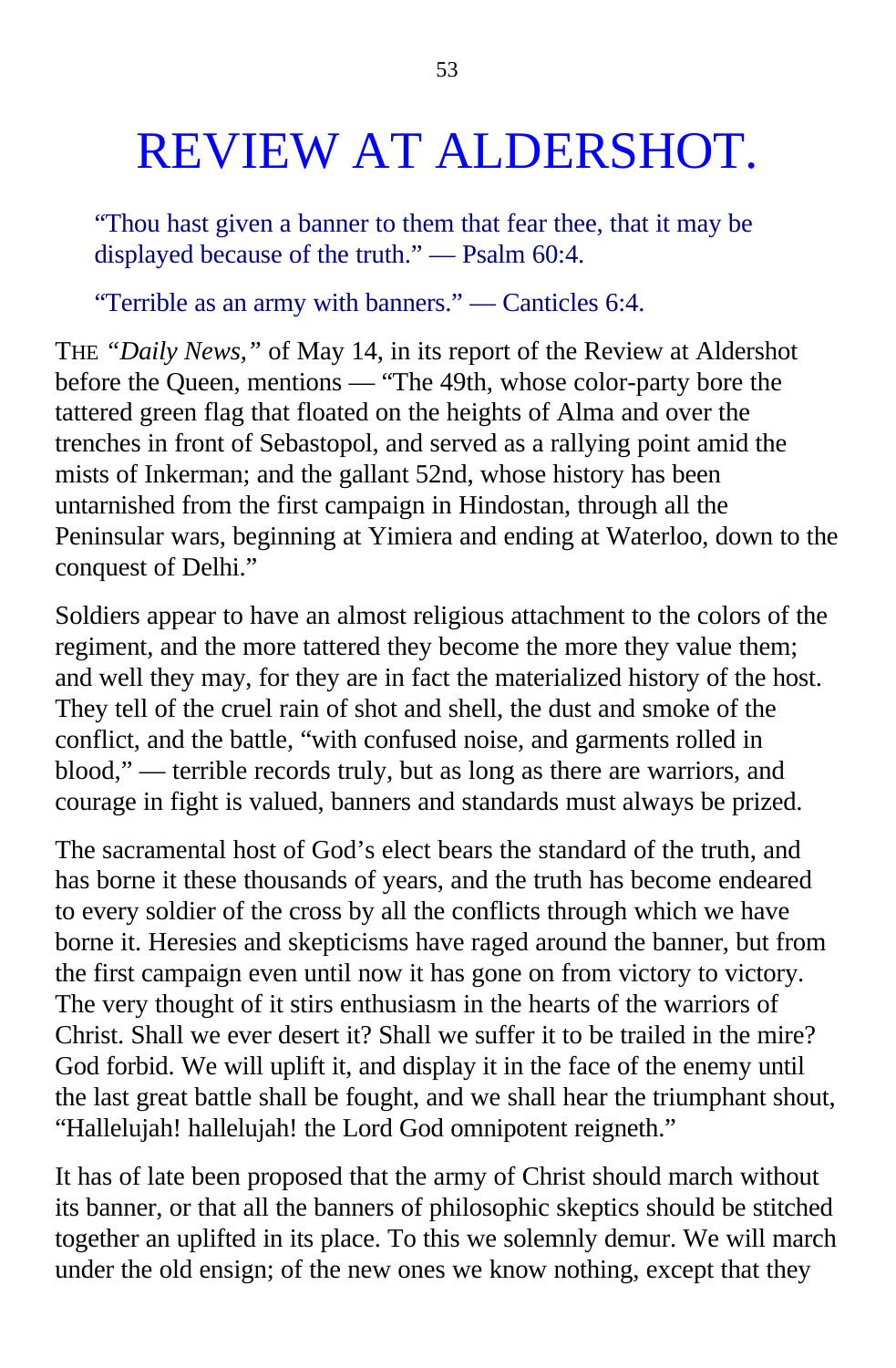will lead us to defeat. Faith has won all her victories under the standard of revelation, and she expects to win all her future glory under the same unaltered and unalterable flag. Let others do as they will; as for us, the old, old gospel shall be our rallying point amid the mists of modern thought, and we hope to bear it from land to land throughout the whole campaign of this dispensation, till we shall see it borne aloft at the coronation festival of our triumphant Lord.

> *"Stand up, stand up for Jesus, Ye soldiers of the cross; Lift high his royal banner, It must not suffer loss.*

*From victory unto victory His army shall he lead, Till every foe is vanquish'd, And Christ is Lord indeed."*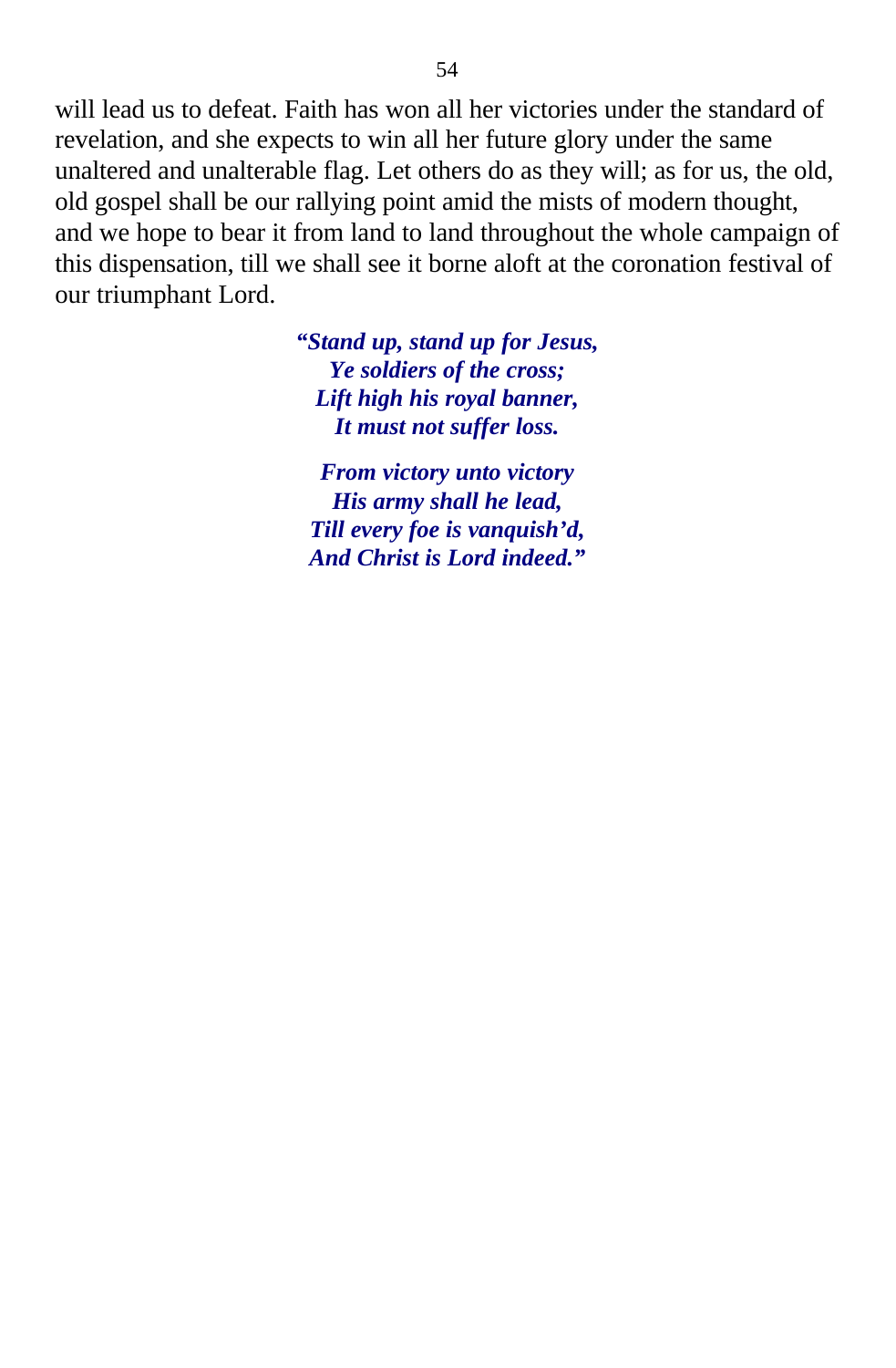# "QUIS SEPARABIT?"

### "Who shall separate us from the love of Christ?" — Romans 8:35.

ANOTHER incident of the Review before the Queen, at Aldershot, is thus described by the *"Daily News"*: — "The 86th (County Down) Regiment, with Lieutenant-Colonel Adams at its head, went by with a firm, elastic tread, never wavering as they passed the saluting point, but preserving the touch as if the old motto, 'Quis separabit?' had been instilled into every man."

We can scarcely credit that their motto, which is in somewhat questionable taste, can have any influence upon the 86th, but we are quite sure that it ought to operate very strongly upon those to whom it properly belongs. The question, "Who shall separate us from the love of God, which is in Christ Jesus our Lord?" should bind us first of all to the great Captain of our salvation. If he himself by inspiration forbids the fear of separation from himself, let us not act as if such a division were possible, but cling to him with all the tenacity of vital union. Shall the member be cut away from the body? the thought is too painful. Shall the branch be torn from the vine? the result would be deadly. Shall the stone be rent from the foundation? the overthrow would be terrible. Shall the bride be divorced from her husband? the consequences would be dishonor, poverty, destruction.

No force of persecution shall ever drive us from our Lord through fear, and no fascination of pleasure shall tempt us from him through selfish hope. Closer and closer let us cling to him who is our one and only hope for time and for eternity. Defying things present and things to come, and the great master power of evil, let us cry "Quis separabit?" and march on our way to the marriage supper of the Lamb, through all the opposing hosts of the world, the flesh, and the devil.

Equally influential should this motto be with regard to our union with our fellow-Christians. The church is one and indivisible: imperfections and infirmities are frequent causes of discord; but where charity rules, they cannot create disunion: the existence of the old man is a dividing power, but the new man is ever one, and draws and attracts to itself all life of the same kind. We wilt not leave our brethren because we cannot agree with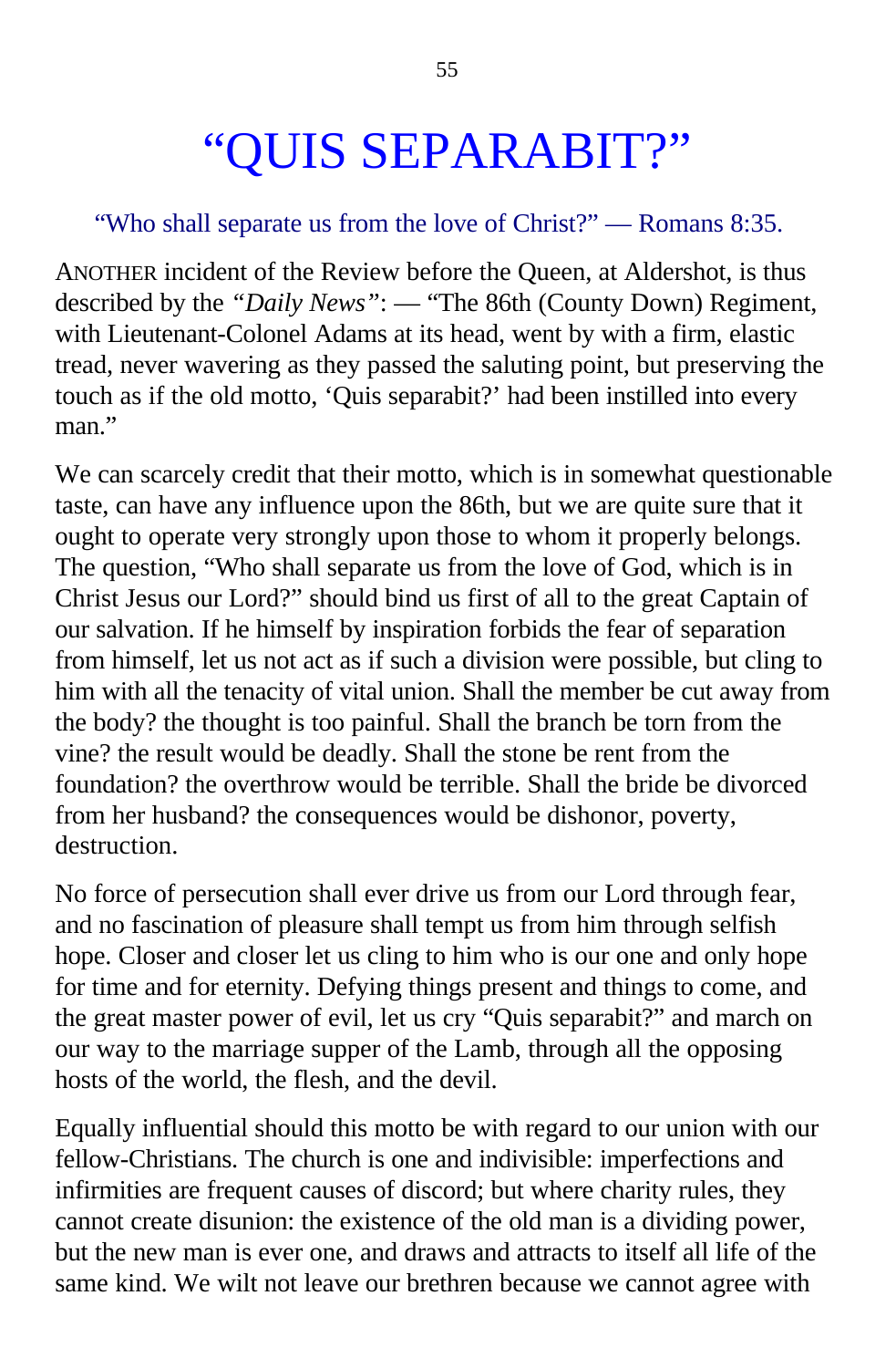them in sentiment in all respects, but we will endeavor to keep the unity of the Spirit in the bonds of peace. We will not forsake our brethren because they are in poverty or disgrace, but we will regard them as suffering members of the one body. We will not even believe that death cart separate, but our faith and love shall follow to the skies the members of the general assembly and church of the first-born who have taken wings for the seas above. Our hearts are gladdened while we sing —

> *"One family we dwell in him, One church above, beneath; Though now divided by the stream, The narrow stream of death."*

Our love takes a sweep which, in its circle, includes all who are one in Christ, whether in heaven or in earth. It shall be ours throughout life to promote the visible union of the people of God, and never will we lend a hand to tear the seamless vesture of our Lord. Sinking selfishness, and cultivating ever the mind which was in Christ Jesus, we will labor to carry out the spirit of our great Master's prayer, "That they all may be one; as thou Father, art in me, and I in thee, that they also may be one in us." So will we challenge the dispersing influences of sin and the world with the grand question, "Quis separabit?" never wavering as we pass the saluting point, but preserving the touch as if the old motto had been instilled into every man.

Reader, are you a peace-maker or are you a divider? Search your heart and see; for it is an important inquiry. The divider of churches will have hard work to prove himself a Christian, since it is written, "Though I bestow all my goods to feed the poor, and though I give my body to be burned, and have not love, it profiteth me nothing." More love would enable us to work in harmony with those who are now the victims of our dislike. Unity in error and in sin is increase of evil; but unity in the truth and in good works is so desirable that woe is unto that man by whom the offense cometh.

"Quis separabit" it seems is the motto of an order of knighthood, that of St. Patrick. The nationality indicated does not suggest the most, united and peaceable of the human race, but the question suggests such a determined unity that we would urge each Christian church to write it upon its walls. When will true brotherhood become so strong among us that nothing can rend our churches, but all men shall exclaim, "See how these Christians love one another?"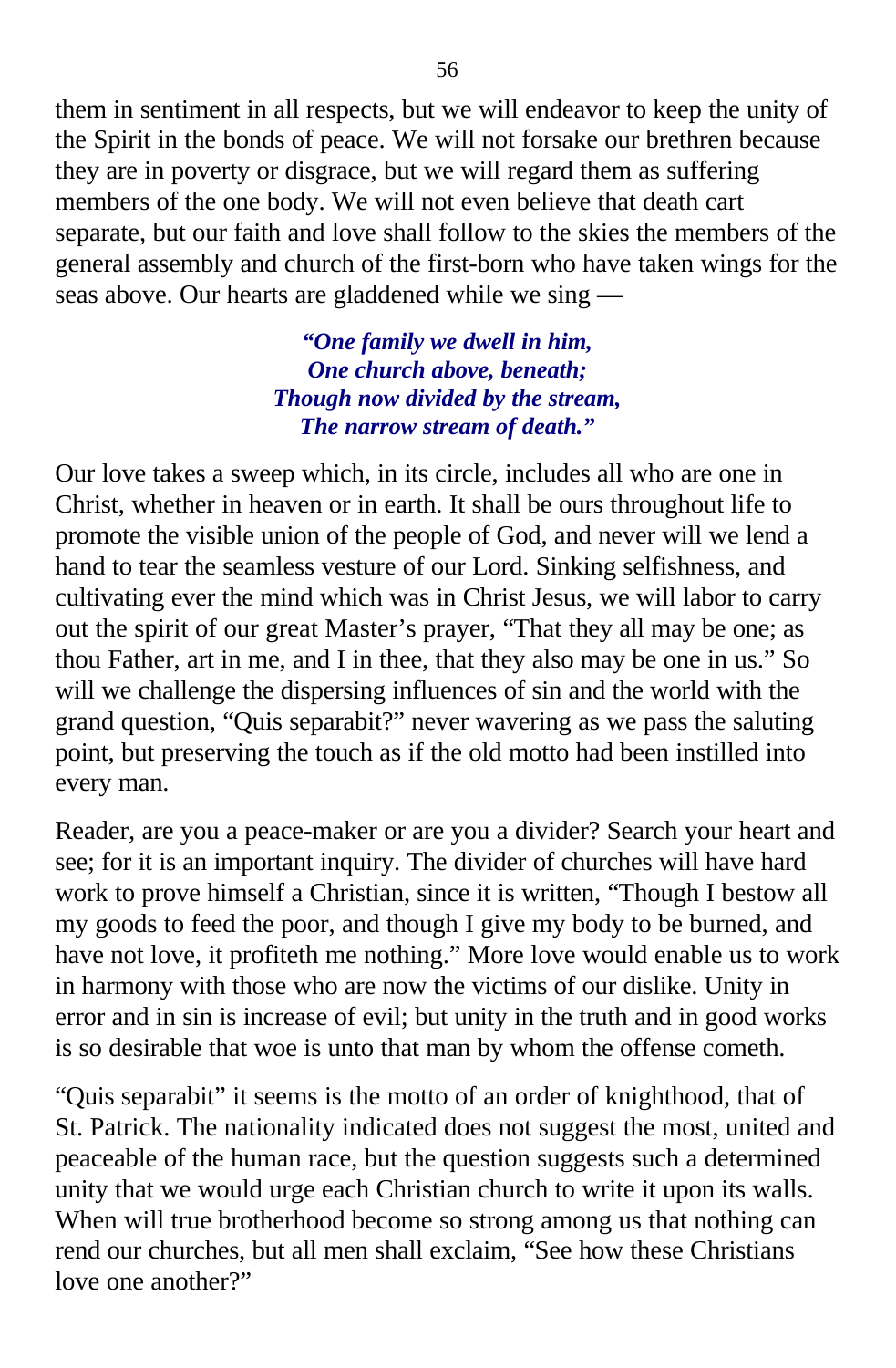## LIFE *VERSUS* MACHINERY.

"God is a Spirit: and they that worship him must worship him in spirit and in truth." — John 4:24.

THE *"Dai/y News"* describing the "Dreadnought" says: — "The system of auxiliary engines, which is met with at every turn, engines for pumping, ventilating, feeding, starting, steering, etc., has been finished and tested, but their maintenance in a serviceable condition will be obviously one of the chief cares of the engineers on board. In a word, the Dreadnought is an example of the most modern battleship in which cranks and pistons, valves and cylinders, take the place of the bone and muscle of our blue jackets. Whether it is wise thus to dispense entirely with human energy and substitute for it pulseless mechanism is, of course, a moot point, for if machinery cannot be wounded, it is obvious that a gunner is more easily replaceable in action than a broken chain or leaky valve. Fortunate it is for us that we do not; rely alone upon clock-work ships, like those of the Dreadnought and Thunderer class."

Assuredly there is sound common sense in this, and it is applicable to other matters besides ships of war. There is in human nature a tendency to permit religion itself to become mechanical: priests, temples, sacraments, the performing of services, organs, choirs, all go towards the making up of a machine which may do our worship for us, and leave us all our time to think about bread and cheese and the latest fashions. As cranks, pistons, valves, and cylinders take the place of bone and muscle on board ship, so millinery, bellows and ritual take the place of hearts and spirits in the place of worship. Certain outward appliances may be well enough in their place, but they too easily become substitutes for real heart-work and spiritual devotion, and then they are mischievous to the last degree. The preacher may use notes if he needs them, but his manuscript may steal from him that which is the very essence and soul of preaching, and yet his elaborate paper and his elegant reading may conceal from him the nakedness of the land. Praise may be rendered with musical instruments, if you will; but the danger is lest the grateful adoration should evaporate, and nothing should remain but the sweet sounds. The organ can do no more than help us in noise-making, and it is a mere idol, if we imagine that it increases the acceptance of our praises before the Lord. Outward ordinances may be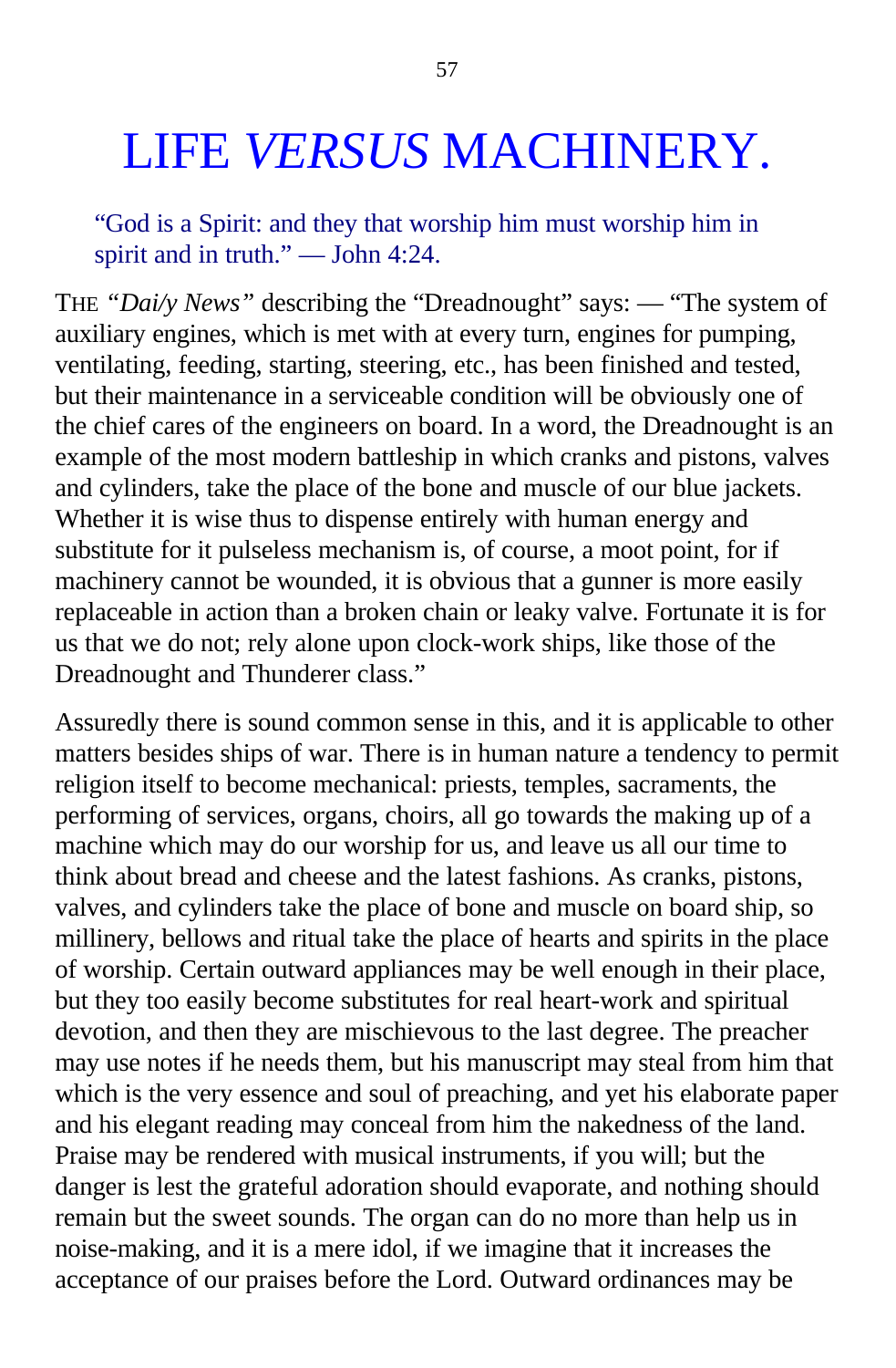very properly used, and two of them at least are solemnly enjoined; but human nature is apt to forget the substance in the shadow, and in such a case the good is turned into evil, the road is regarded as the end, and the symbol is made to rival the truth which it sets forth. It were almost better for us to be placed where outward signs were out of reach, provided that the inner fellowship were more valued and more directly sought from the Holy Spirit.

The Lord never intended that religion should be a performance to be done for us, or a business to be carried out by mechanical actions; it is an inward matter and requires the life of love, the vigor of consecration, and the intense energy of zeal.

In the service of the Lord everything should be hearty and voluntary, and nothing should be mechanical and perfunctory. Hireling worship is never worth that which is paid for it. Religion provided by authority and carried on without the choice of the people is a mockery. When the ark was put upon a new cart, we read that "the oxen shook it," and very soon the entire proceedings were marred and stopped by the breach which the Lord made upon Uzzah. The primary fault lay in using bullocks which needed to be driven: the divine ordinance was that the ark should be carried upon the willing shoulders of faithful men, whose honor and privilege it was thus to wait upon the Lord. It was not a service which brute force could properly perform: it needed that chosen bearers should reverently carry the sacred token of Jehovah's presence, praying and praising while they bore along their sacred load. No church can possibly prosper unless its work is carried on by holy, devout, willing men, full of divine life, moving cheerfully in their work because they love it with their whole hearts. The laborer is worthy of his hire, and ought to have it, but he must not labor *for his hire,* but for love of his Master, or else his work will be an abomination in the sight of God. Nothing will ever compensate for personal enthusiasm: this we must have, or the work of the Lord among us will flag. Those who preach or teach as a matter of course, much in the same way as a piston, moves, or a valve opens, or a wheel revolves, are not acceptable in the sight of God. "God is a spirit: and they that worship him must worship him in spirit and in truth."

Are we not all in danger of trusting to religious machinery, and leaving the work of the Lord to be done by secretaries, committees, missionaries, and so forth, whom we half regard as substitutes for ourselves? No doubt they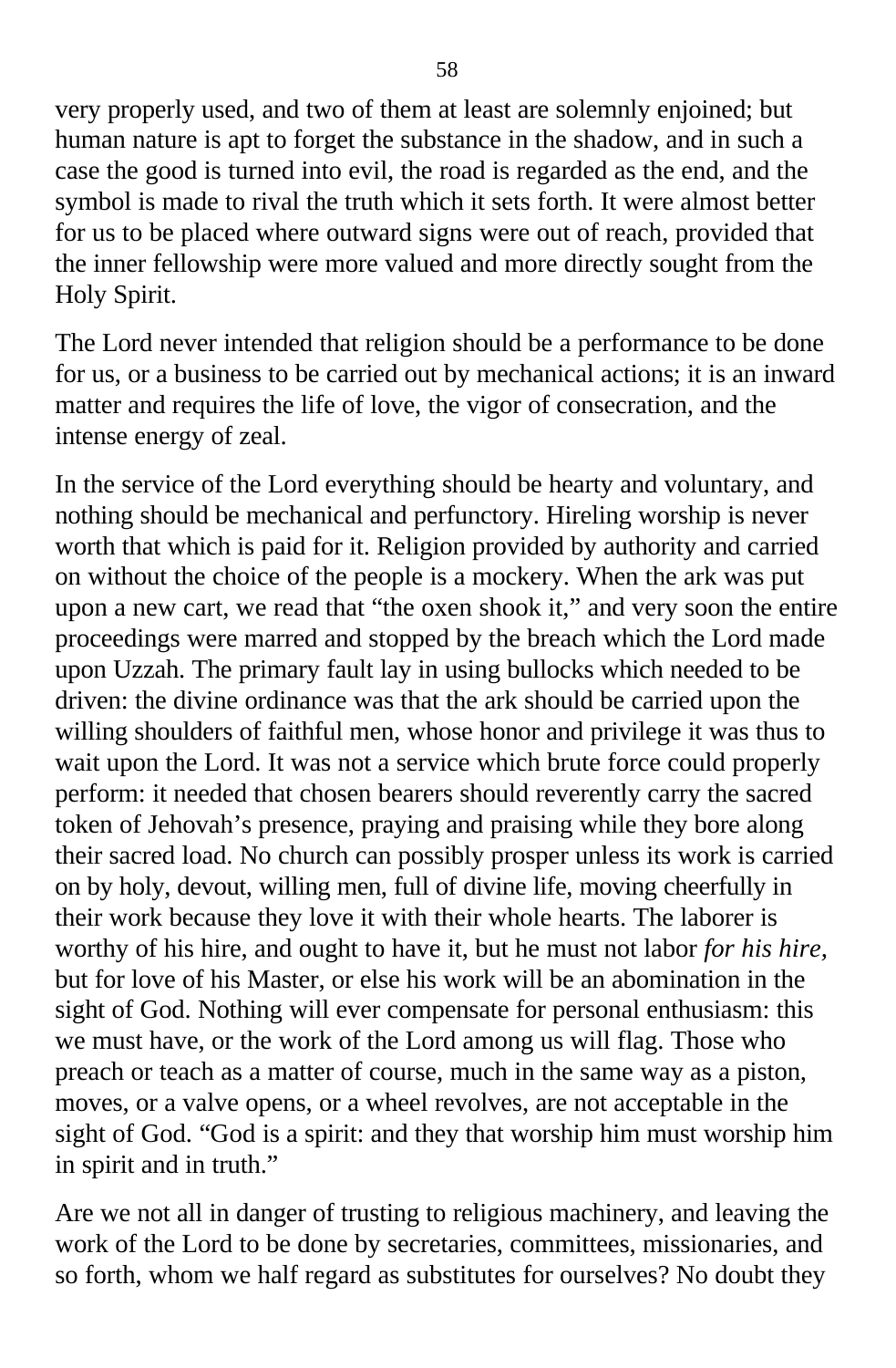will do the work, and do it tolerably well, as the engines do on board the "Dreadnought;" but if anything is to be accomplished which will last in the day of trial, we must, every one of us, be ready to take our part in the great battle of the Lord. At present the most of professors suppose that a good work is going on, but they do not seem to know how or when; they leave God's, work to anybody or nobody. It will be an evil day when the servants of Christ cease to take a *personal* interest in the work of winning souls: societies may come to grief, broken chains and leaky valves will occur in such machinery, and what then? We shall censure our substitutes, but the burden of blame will not thus be shifted. We must all appear before the judgment seat of Christ, and every man must bear his own burden before the Lord.

Fortunate is it for the true church of God that she does not rely upon clockwork service, but through divine grace has at her command faith, love, courage, heroism, and consecration: above all, the Spirit of God dwells in her and furnishes her with life, wisdom, and strength, so that in the day of battle she will utterly defeat her foes. We see this life and force breaking out in many places in new works for the Lord Jesus, and frequently it takes very irregular forms, greatly to the distress of spiritual Tories, who must have all things cut and dried after the most ancient fashion. We confess that we, also, are somewhat perplexed at certain of the more outrageous forms of religious energy, and we are sorry to see so manifest a tendency to work apart from recognized organizations. We should rejoice to see intense zeal in continuous exercise, in fine order for immediate service, but working daily in the regular service of the church of God. The blue-jackets are just as much under command as the pistons and valves, and so should the living and earnest among us learn discipline, and act in harmony with the churches to which they belong. We want more of those men of Zebulon who were expert in war, *and could keep rank.* But even if there should be occasional irregularity it is better than the monotony of mere mechanism. No doubt the eccentricities of life are sometimes troublesome, but they are nobler than the regularities of dead formality: give us life under law to Christ, and there can be no doubt about it, we shall then have found the noblest form of force — that manifestation of power by which the Holy Spirit delights to work.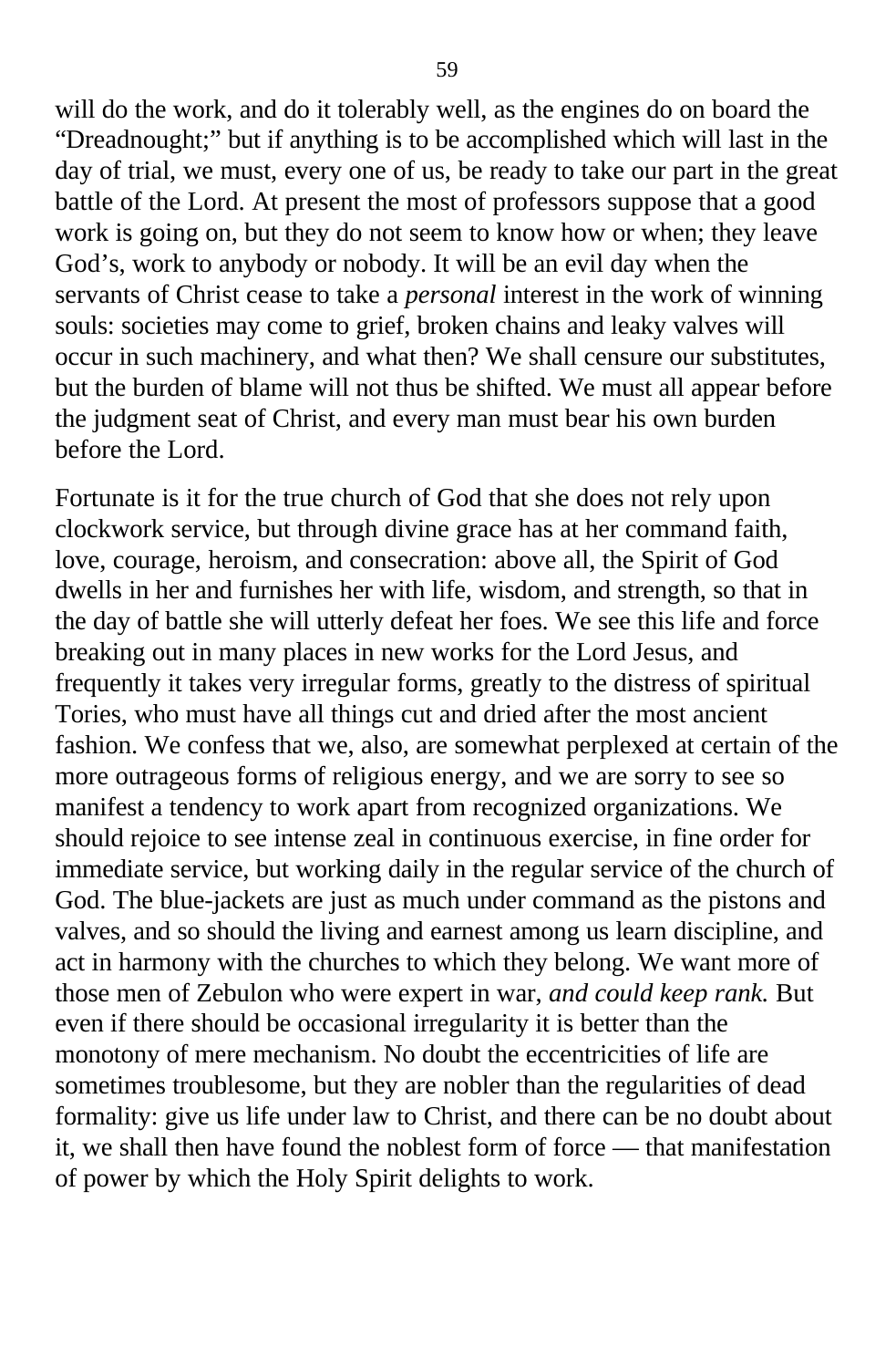## HOME-SICKNESS.

"When shall I come and appear before God?" — Psalm 42:2.

"By the rivers of Babylon, there we sat down, yea, we wept, when we remembered Zion." — Psalm 137:1.

THE *"Globe"* has a paragraph upon home-sickness worth preserving, and, as the Puritans would say, improving.

"Among minor maladies of the sentimental order is one from which probably a good many of our army-reserve men are suffering more or less severely just now. 'Home-sickness' is usually regarded as something altogether peculiar to schoolboys. According to Dr. H. Rey, who calls it nostalgia, and who has just written an interesting article on the subject, this is by no means the case. He considers it a form of insanity from which grown men often suffer severely, and of which they sometimes die. He gives particulars of his observations among the French soldiery, where it is of very frequent occurrence, more particularly among the infantry. The cavalry man, he thinks, is less liable to suffer in this way, probably because he has less leisure time on his hands. It is the young foot soldier who is most prone to pine for his native place, and this is pre-eminently the case with the men of Bretagne, among whom he has observed more instances than in those from all parts of France together. The young conscript, he says, becomes gloomy and taciturn, loses his appetite, is fond of solitude, and often gives way to tears. Then follow evident effects of this upon his general health. He suffers from incessant headache, and is unable to sleep, and after a while, unless he can be aroused and interested in his surroundings and distracted from his dreams of home and friends, gradually becomes the victim of general prostration, followed by delirium, and sometimes by death. Dr. Rey believes that children do not often suffer in this way, nor do very old persons; and women, he has observed, are less liable to it than men, especially men who have been transported from quiet country scenes, town men for the most part forming new associations far more readily than the natives of a country place."

If these men, the most of whom were born in some poor village, by no means remarkable either for architecture or for scenery, pine for their homes, how much more may those who have a mansion above, a house not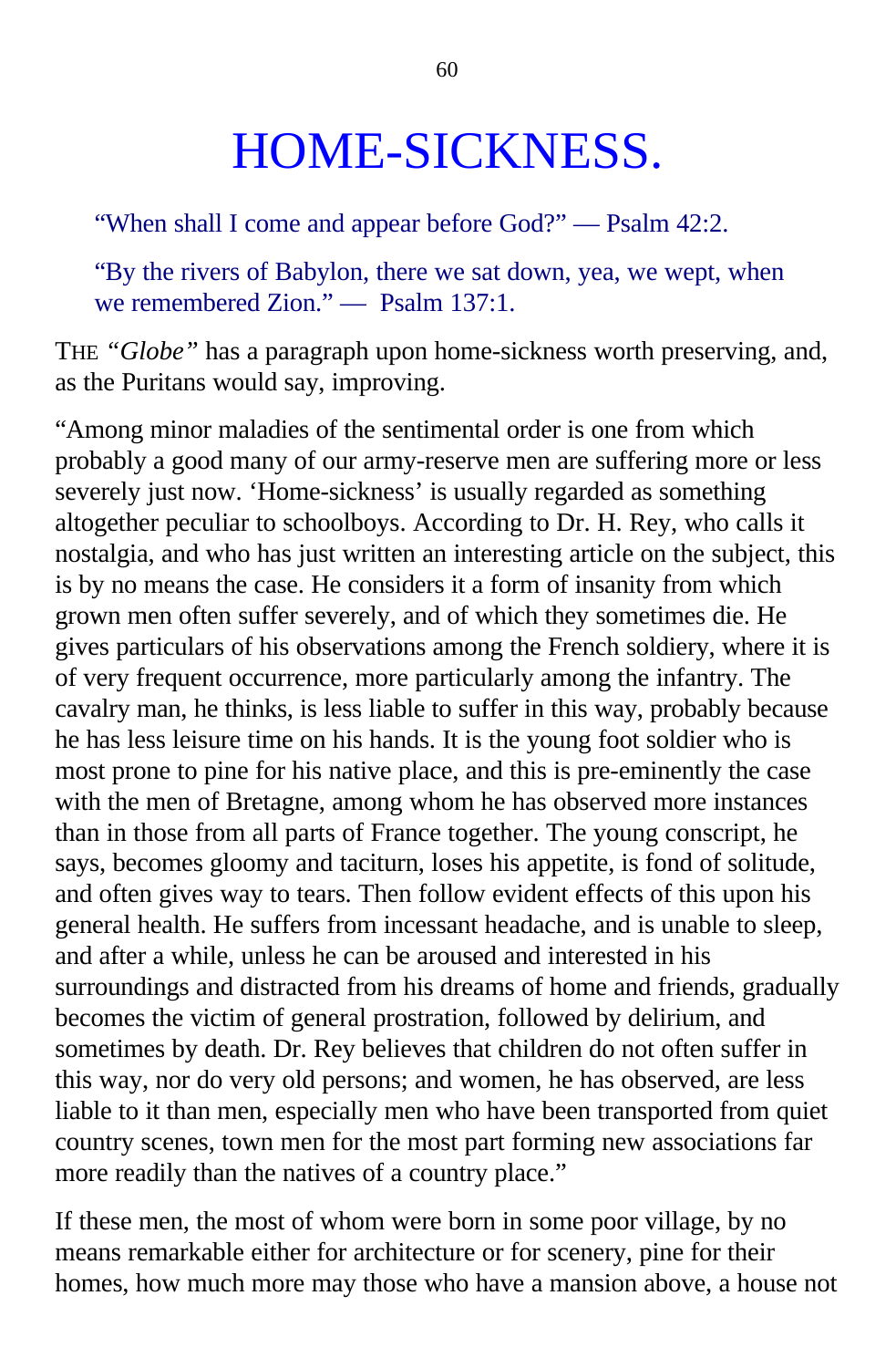made with hands, eternal in the heavens. Born from above, our native country is heaven itself and sometimes the longing to be there steals over us. It is no insanity, but it is a panting which the ungodly cannot comprehend. We grow weary of the temptations, the disquietudes, and the failures of earth, and sigh for the fair city within whose gates there shall never enter anything that defileth: our heart goes out towards the Lord Jesus, who is altogether lovely, and then we pant for the day when we shall see the King in his beauty, and the land that is very far off. The more we love, the more we long to be with the object of our affection. It is not that we are miserable here below, for godliness hath the promise of the life which now is, and we have foretastes of glory even now; but still the Father's house is very dear to the loving child, and the sight of the heavenly Bridegroom is longed for by his expectant spouse. When shall the marriage supper be set, and the guests be invited? It seems a long and weary time since he went up to prepare a place for us. Has he not finished that work ere this, and will he not soon come according to his promise to receive us unto himself, that where he is there we may be also? It is no marvel if a believer has to describe himself as Samuel Rutherford did, as "a man often borne down and hungry, and waiting for the marriage supper of the Lamb." Very naturally do saintly souls sing —

> *"With hope deferr'd, oft sick and faint, 'Why tarries he?' I cry: Let not the Savior chide my haste, For then would I reply:*

*'May not, an exile, Lord, desire His own sweet land to see? May not a captive seek release, A prisoner to be free?*

*'A child, when far away, may long For home and kindred dear; And she that, waits her absent lord May sigh till he appear.*

*'Ah, leave me not in this base world, A stranger still to roam; Come, Lord, and take me to thyself, Come, Jesus, quickly come! '"*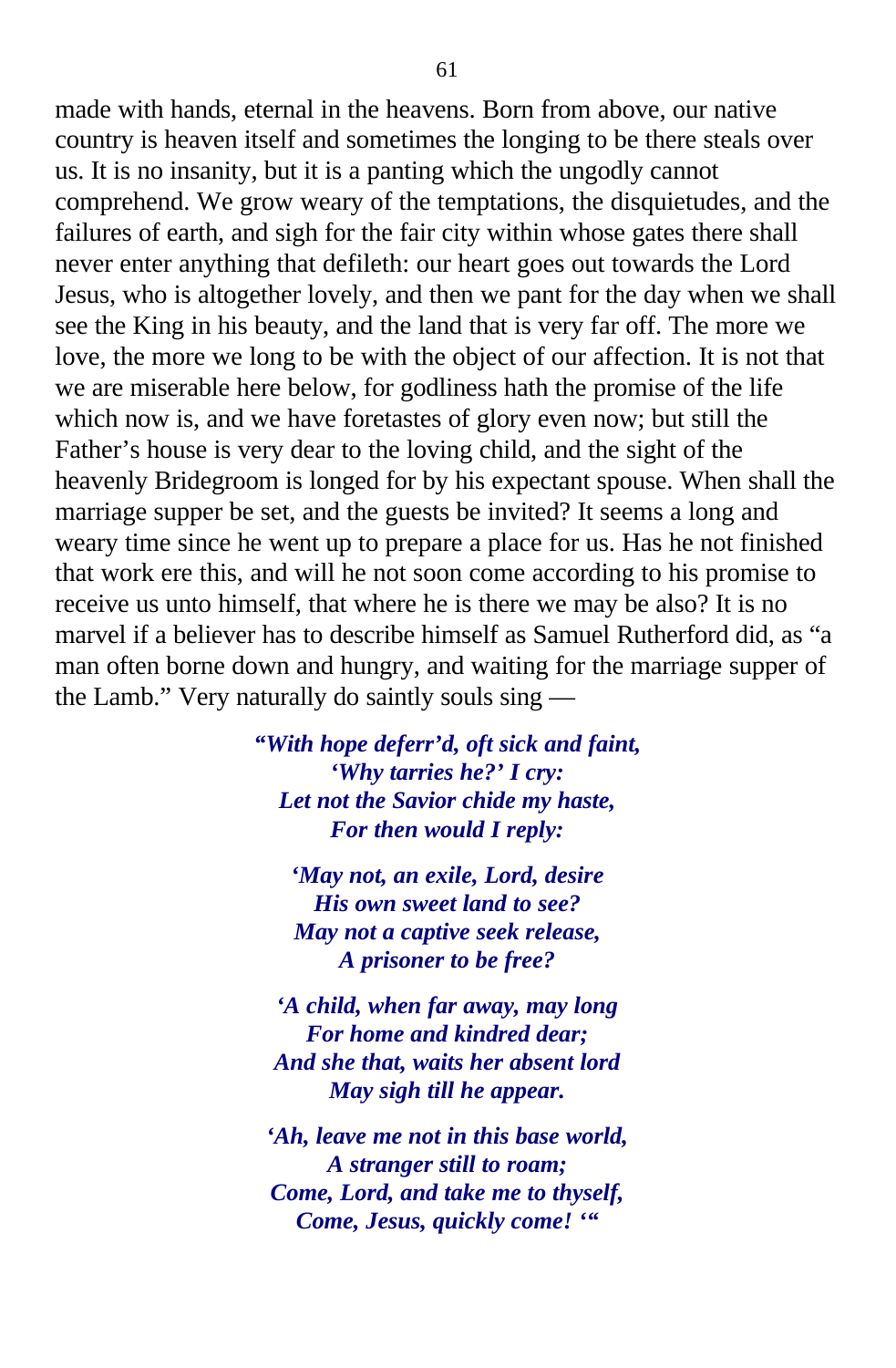Do my readers confess that such a feeling never affects them? Does that homesickness never come over you at all? Let the fact cause you great searchings of heart, for surely something is amiss. Have you a home above? Are you quite sure? If so, if you never sigh to enter it, are you not rooting yourself too closely to the world? "Ah," said one, when he looked upon a friend's house and gardens, "these are the things that make us loth to die!" Wealth, or even moderate comfort, will often act like birdlime and hold the birds of Paradise prisoners to carnal joys. When the nest is well lined men do not wish to quit it; they dread the very thought of dying, and have no desire to depart and to be with Christ. It should not be so: if this world of vanity seems better to you than the realm of glory, your judgment is diseased, and the carnal nature is sadly hindering the aspirations of the divine life.

Still, we may not allow home-sickness to unfit us for present duty, or cause us in any way to desert our colors. It is *wrong to pine to be in heaven because we are growing idle.* A laborer who is always longing for Saturday night, or watching for the time to leave off work, is a sorry specimen of the British workman. A gardener was overheard to say that the days were not long enough for him, for so much needed doing. This was more like the true spirit; but there are not many of his stamp. Many do as little as ever they can, and would welcome any sort of excuse for seceding from the busy throng, and living for ever with Lord Do-no-more. Of the service of our great Master it is wicked to grow weary. Because we are not successful in preaching, or because we cannot win every child in our Sunday-school class to Jesus, shall we become sluggards, and sigh for the wings of a dove that we might fly away and be at rest? While there are souls to be won for Jesus here below by our means we are not wanted in heaven, nor should we be welcome there if we could go. We should evidently be out of sympathy with the heavenly host, who never indulge the thought of escaping from their Master's service. Shall heaven, be a rendezvous for runaways, a shelter for idle heads? Is it not written that the glorified serve the Lord day and night in his temple? How would this suit the deserter? He dreams of flowery mounts and seas of heavenly rest, but there are no such things in heaven or earth for those who are unfaithful to their Lord. Did Jonah find rest when he fled from the presence of the Lord to go unto Tarshish? Did he not many a time wish himself at Nineveh rather than in the depths of the sea? As long as there are poor people to be comforted, ignorant children to be instructed, desponding spirits to be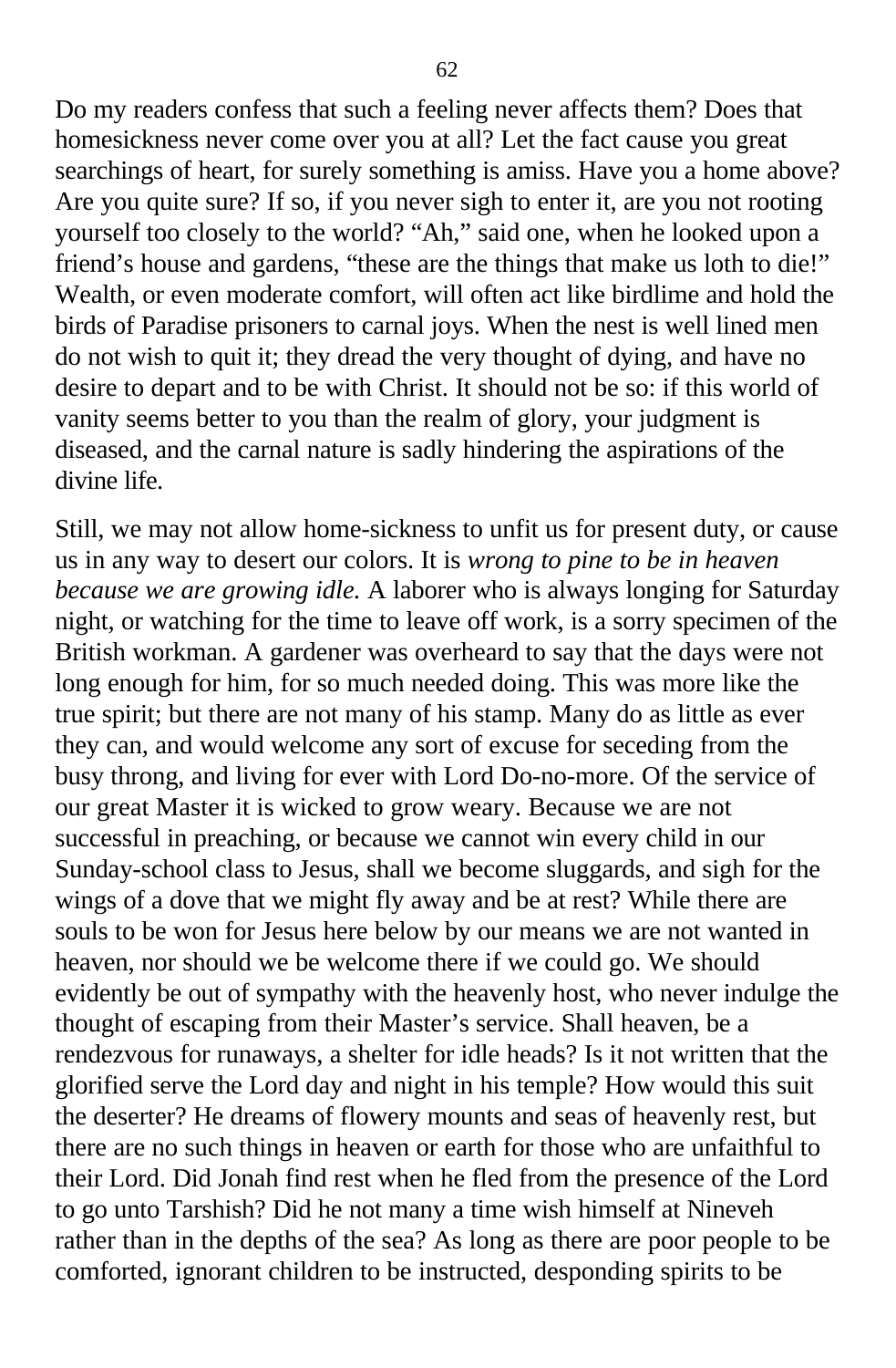lifted up, so long as God has any work for us to do, let us stand to our guns and never dream of going home.

*Neither may we whine out a desire to go to heaven because we are in a spiritual pet.* There are some who do this; they become sulky and disagreeable with everybody and everything. Nothing suits them; the church, which appears to others warm-hearted, they denounce as having neither love nor life in it; and the service, in which others find pleasure, has grown flat, stale, and unprofitable to them. The world is a howling wilderness to them, and they take care to keep up the howling themselves; the church is cold and lifeless, and they seem anxious to be in their own souls fair samples of it, and then they cry, "Woe is me," and wring their hands and wish to be gone. They prognosticate terrible calamities, and to save their own skins they pray it may not be in their days, but that they may be taken from the evil to come. Worse than this, they even quarrel with their Lord. They have served him these many years, and yet he has never given them a kid that they may make merry with their friends; they rebel against their afflictions, and, by kicking against the pricks, they drive the goad further into their flesh, and then sigh to be gone from this weary world. Like naughty little children, who will not play any more because they cannot have everything their own way, they want to leave the engagements of life and go they scarce know whither. If we are homesick for this reason, we may depend upon it that we shall not at present go home to heaven, for we are not in a fit state for that holy region. They do not want rebellious spirits and sulky souls up yonder, for there the will of the Lord is the joy of all his servants.

When faith and love and hope produce the feeling, it is well to be in a strait betwixt two, willing to depart, but yet feeling that to abide in the flesh is more needful for the good of some whom we would benefit for Christ's sake. It is the sign of a right state of heart when this home-sickness comes upon us, not because we are tired, nor because we are angry, but simply because we long to be rid of infirmity and imperfection, because we desire to escape from temptation and from the filthy conversation of the wicked, that we may see the face of our Lord, and bow before his glorious majesty. In such a spirit we may cry with Rutherford — "O when will we meet? Glorious Lord Jesus take wide steps! O, my Lord, come over the mountains with a stride! O, fairest among the sons of men, why stayest thou so long away? O heavens, move fast! O time, run, run, and hasten the marriage day!"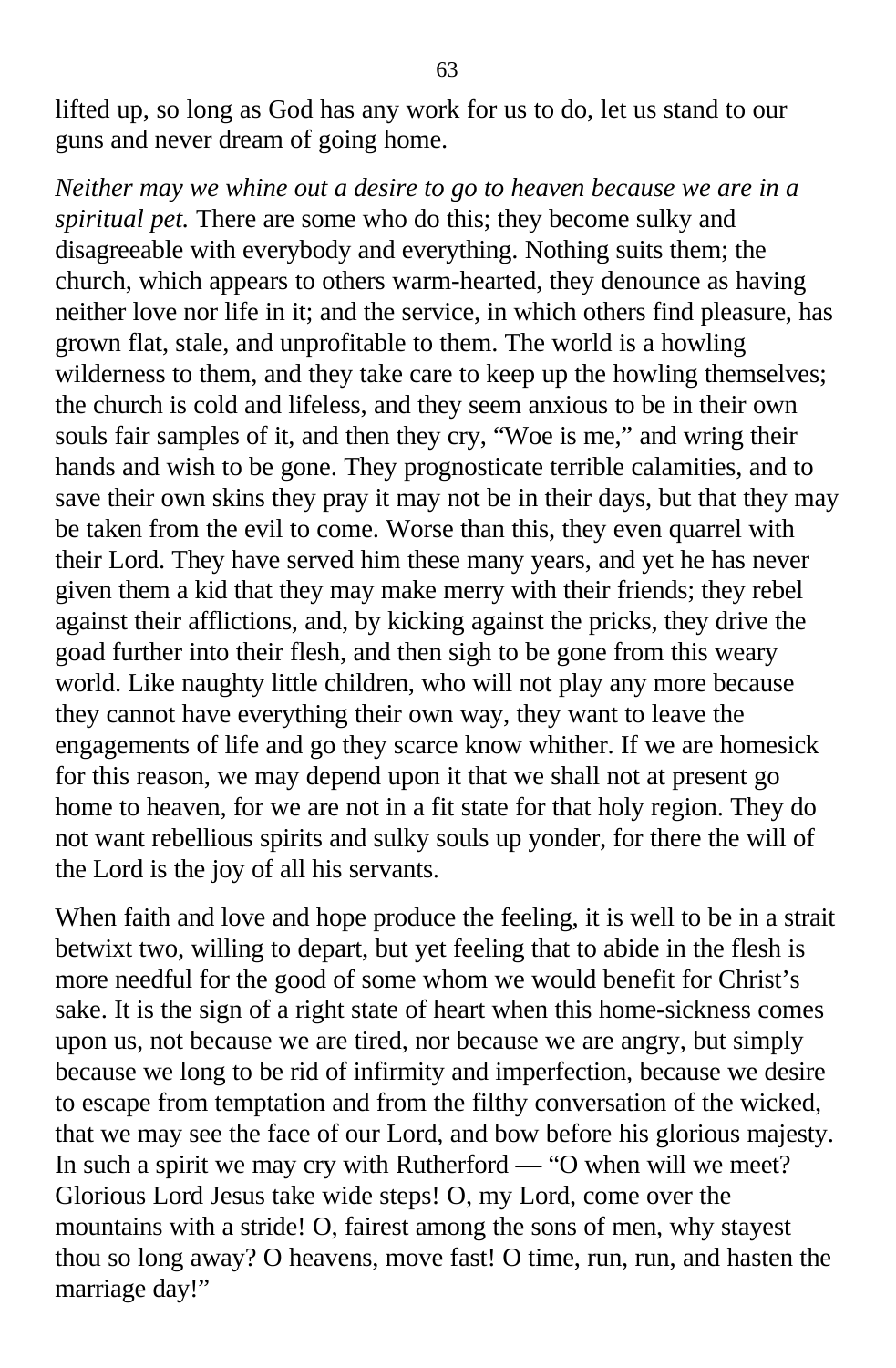## RELIGIOUS SLUGGARDS.

"Their nobles put not their necks to the work of their Lord." Nehemiah 3:5

"Slothfulness casteth into a deep sleep." — Proverbs 19:15.

"Let us not sleep, as do others." — 1 Thessalonians 5:6.

AN American paper has the following in its corner of wit and anecdote: — "A Sunday-school boy at Maysville, Ky., was asked by the superintendent the other day if his father was a Christian. 'Yes, sir,' he replied, 'but he is not working at it much.'"

In too many cases the same statement might be made, for multitudes have a name to live and are dead, and the love of many has waxed cold. Religion is a profession with them, but it is not accompanied by practice. Now, of all pursuits in the world the Christian profession requires the most energetic action, and it utterly fails where diligence and zeal are absent. What can a man do as a farmer, a merchant, a carpenter, or even as a beggar unless he follows up his calling with activity and perseverance? A sluggard desireth and hath nothing, whatever his trade may be. What then can he hope to win who calls himself a Christian and neither learns of Christ as his teacher, nor follows him as his Master, nor serves him as his Prince? Salvation is not by works, but it is salvation from idleness; we are not saved because we are earnest; but he who is not earnest has great reason to question whether he is saved.

Do you know a Christian who never attends week-day services, and only comes to public worship once on the Sunday? "He is not working at it much." Do you know a professor who is not engaged in the Sabbath School, the Visiting Society, the Tract Association, or in any other form of usefulness? "He is not working at it much." Do you know a man who gives little or nothing to the work of the Lord, neglects family prayer, never says a word for Jesus, and never intercedes for perishing souls? "He is not working at it much." Perhaps he is the best judge of his religion and does not think it worth being diligent about. We heard of one who said his religion did not cost him a shilling a year, and a friend observed that he thought it was more than it was worth; and in the present case we may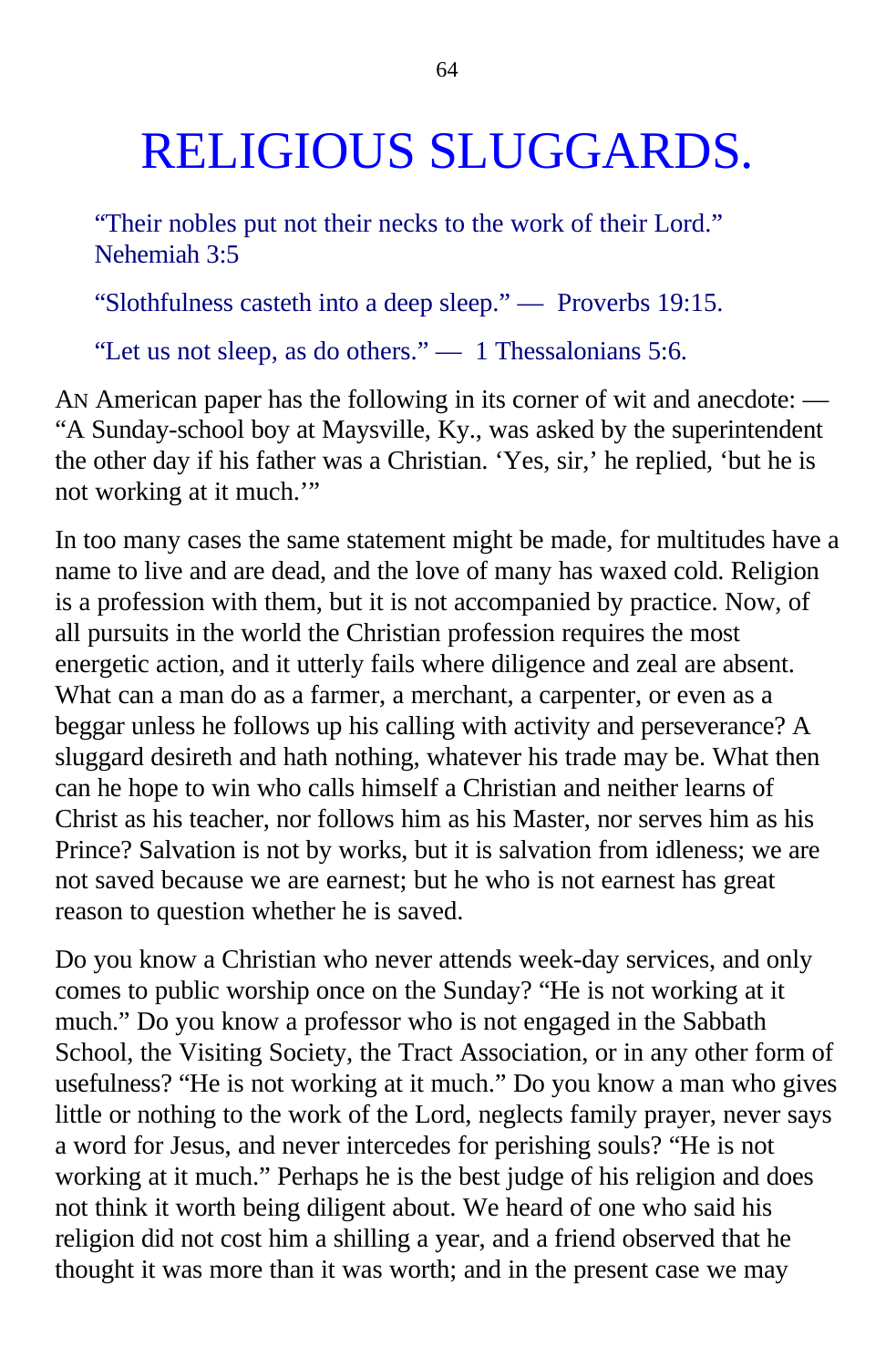conclude that a man's religion is a very poor affair when "he does not work at it much."

Our Lord does not set before us the Christian life as a dainty repose, but as a warfare and a struggle. He bids us "strive to enter in at the strait gate," and never suggests to us that we can enter into his rest if we are not willing to wear his yoke. Faith saves us, but it is the faith which worketh by love; all our salvation is wrought in us by the Lord both as to willing and doing, but yet we are to work it out with fear and trembling; which also by his grace we will henceforth do.

> *"Sure I must fight if I would reign; Increase my courage, Lord! I'll bear the toil, endure the pain, Supported by thy word."*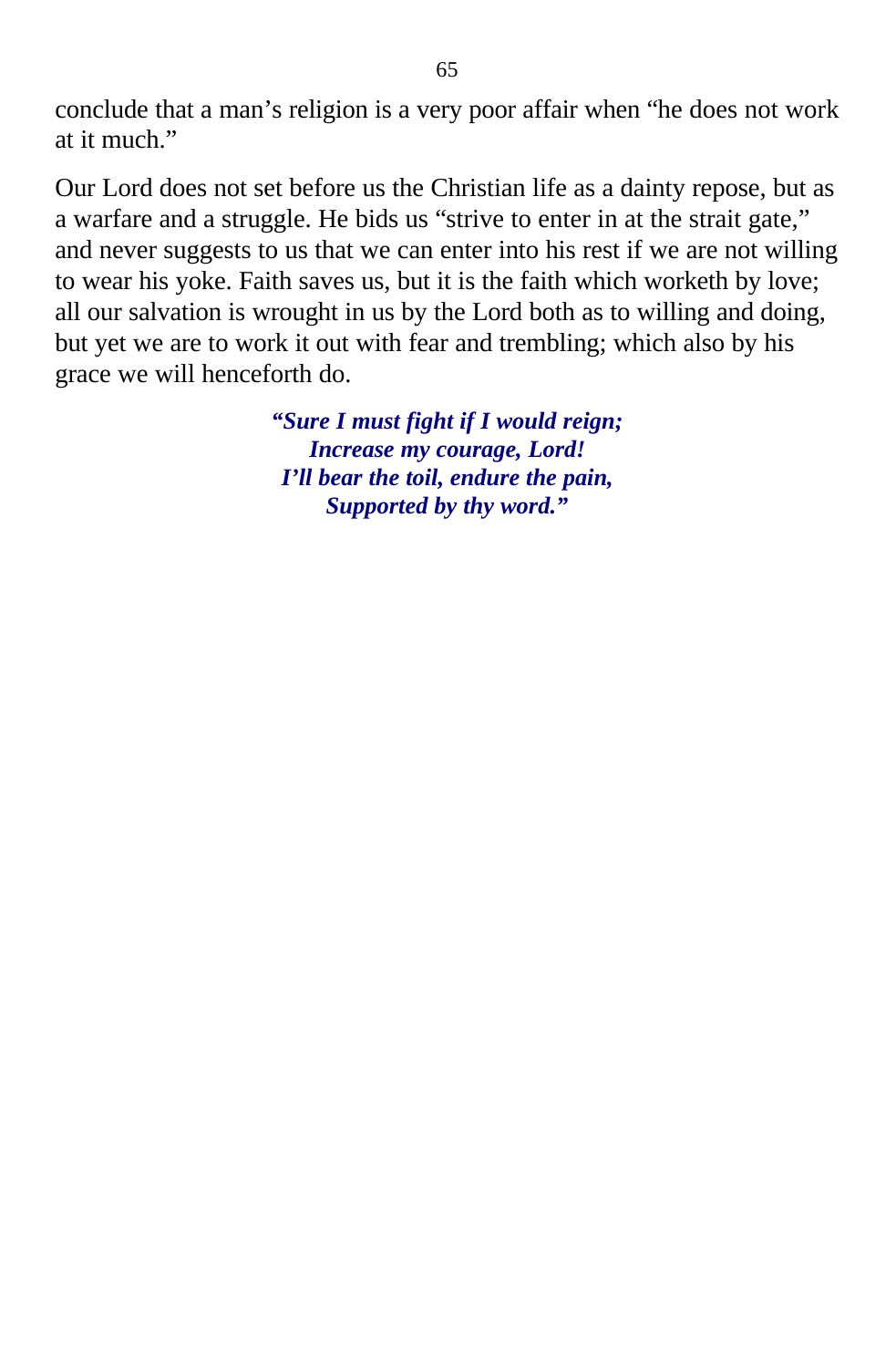## THE WITHERING OF UNBELIEF.

"Let them all be confounded and turned back that hate Zion. Let them be as the grass upon the house-tops, which withereth afore it groweth up: wherewith the mower filleth not his hand; nor he that bindeth sheaves his bosom." — Psalm 129:5-7.

"NOTWITHSTANDING the humidity of the season, the grass crop on Wandsworth Bridge will not be submitted to tender this year." This witty paragraph, taken from the *"South London Press,"* an interesting local paper, of May 25, refers to a bridge upon which there is little traffic. Of course the grass will not be mown, for it has no depth of earth to grow upon, and is of no value.

The text which we have quoted here finds an illustration. It is true a bridge is not a house-top, but in scantiness of soil it is much the same. The opponents of the gospel are very numerous, but they never come to anything; they are always confounded before they can well establish their theories. Various orders of infidels have sprung up suddenly, and have almost as suddenly disappeared, and even those which have endured for a longer season have ultimately passed away, leaving scarcely any memorial behind them. Unbelief is an unhealthy and unsatisfactory plant; there is nothing in it; it yields neither seed for the sower nor bread for the eater; it is not even good enough to fodder the cattle with; the very lowest of mankind find it unsatisfactory meat. Rationalists should never be too confident of their favorite scheme, for it is only one of a long series of shortlived weeds, and will be sure to wither before long and to be denounced by some other order of advanced thinkers. Infidelity like Canaan of old under the Hivites and the Jebusites, is a land which eateth up the inhabitants thereof. Skepticism derives most of its life from opposition, it has no natural stamina, and is rather a negative than a real existence. Little cause can there be for the citizens of Zion to be afraid of such adversaries; instead of dismay we may even breathe defiance. "The virgin daughter of Zion hath despised thee, and laughed thee to scorn; the daughter of Jerusalem hath shaken her head at thee." It were well if this sacred confidence were more common among us; for it is to be deplored that, as each crop of the housetop grass of unbelief springs up, much unjustifiable alarm is manifested and this does most of the mischief. There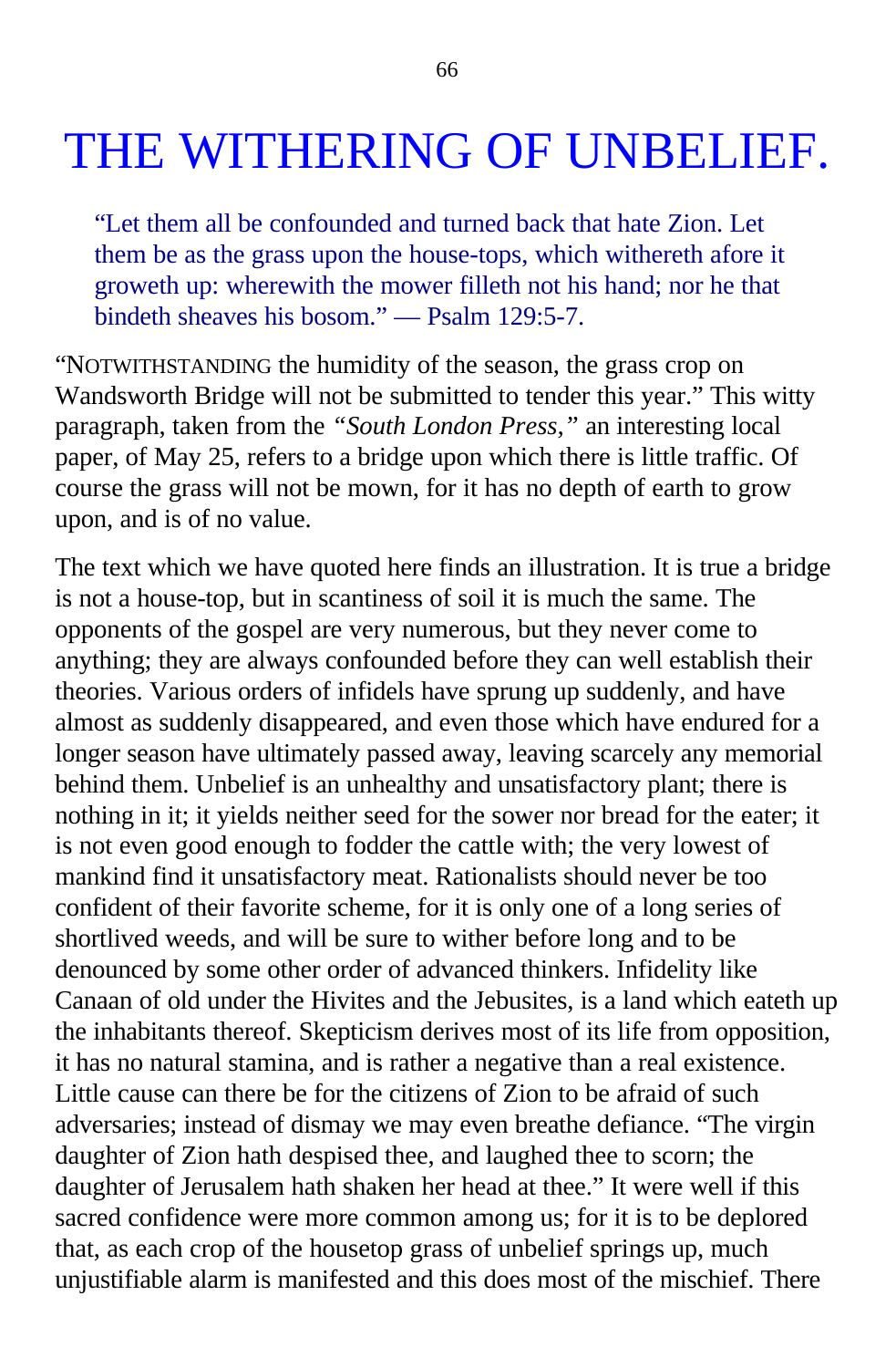is really no cause to fear things so essentially feeble and self-destructive as systems of unbelief. The wooden guns of the Chinese are not more ridiculous than the philosophies of infidels.

> *"Ashamed they fly***,** *they start aloof, Each foe of Sion flies; They are as grass upon the roof, That ere th' uprooting dies;*

*Where no glad store may reaper find To fill his gathering hand, Nor high their bosom heap, who bind The sheaves in wreathed band.*

*Where never traveler as he past, Did prayer or greeting frame, Or say 'God's blessing o'er thee last We bless you in God's name.'"*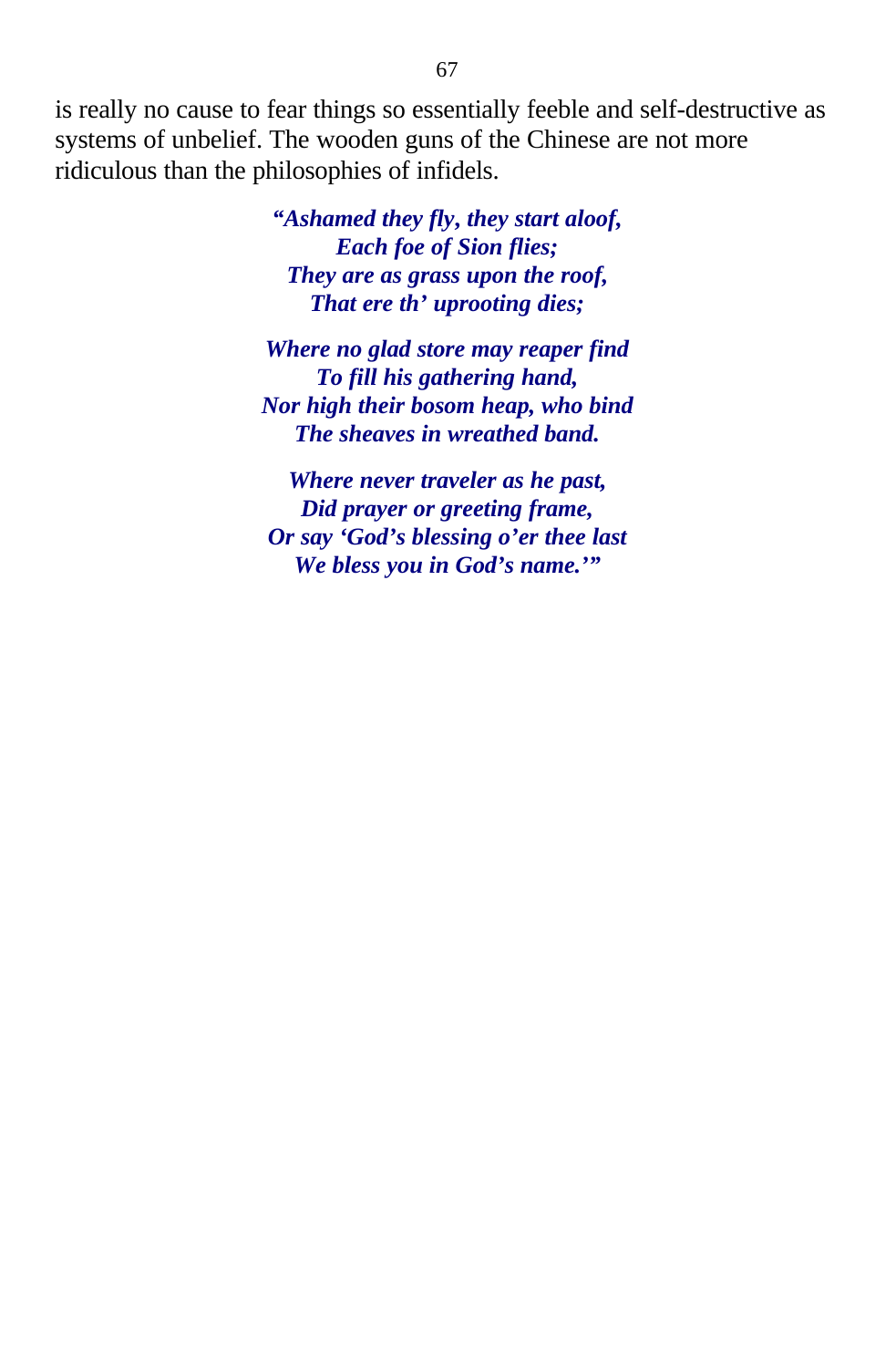## SYMPATHY.

"Touched with the feeling of our infirmities." — Hebrews 4:15.

"The king also himself passed over the brook Kidron." — 2 Samuel 15:23.

"THE QUEEN AND MR. BRIGHT: — Yesterday Her Majesty the Queen sent from Windsor Castle a telegraphic message to Rochdale, expressing her deep sympathy with Mr. John Bright in the irreparable bereavement he is now sustaining. Mr. Bright acknowledged Her Majesty's kind consideration." — *Daily News,* May 15.

It is thought to be a great honor to receive royal sympathy; how much greater to enjoy continually the sympathy of the King of kings! Our Lord whose diadem was made of thorns has secret ways of communing with his tried servants, and assuring them that in all their afflictions he is afflicted. A mysterious telegraph works between the courts above and the mourner here below, and the message is quietly sent — "When thou passest through the waters I will be with thee."

No doubt the fact that the Queen herself has experienced a never-to-beforgotten bereavement has made her heart tender towards those who suffer in like manner; she understands the sadness of a lonely heart through having lost the well-beloved partner of her life. We all of us learn sympathy by being made familiar with suffering. The same truth holds good in the higher sphere of the perfect human nature of our Lord Jesus Christ. He was in this respect made perfect through suffering, and consequently he hastens to send by his Spirit assurances of sympathy to all his afflicted people, assurances which shall be a sacred balm for their sorrows, and cause them to find a honeyed sweetness in their cups of gall.

> *"There is no heart like the heart of Jesus, Filled with a tender lore: Not a throb or throe our hearts can know, But he suffered before."*

How greatly these kindly deeds of her Majesty tend to secure the loyalty of her subjects and to set her on high in the estimation of her people. Thoughtful people are not fascinated by the pomp of royalty, they look to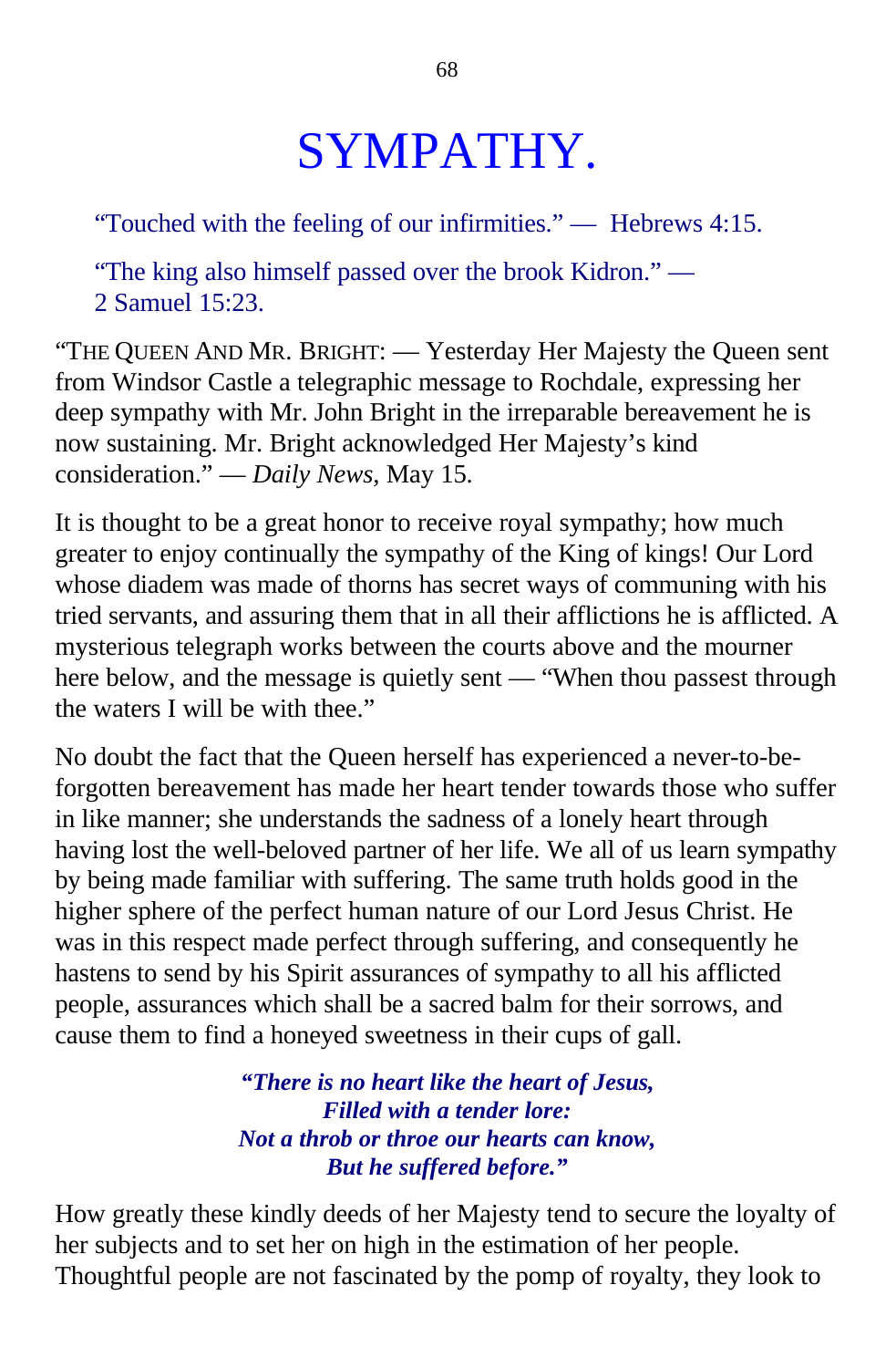the character of the monarch, and are far more charmed by generous acts than by diamonds and gold. Our own Lord and King above is exceeding glorious, but his conquering glory lies in his superlative love and matchless tenderness. He hath remembered our souls in adversity, and therefore is he very glorious in our eyes; we praise him without ceasing because he abounds towards us in lovingkindness, and his mercy endureth for ever.

> *"Let his dear love our hearts inflame, That perfect love which faileth never; And sweet Hosannas to His name Through Heaven's vast dome go up for ever!"*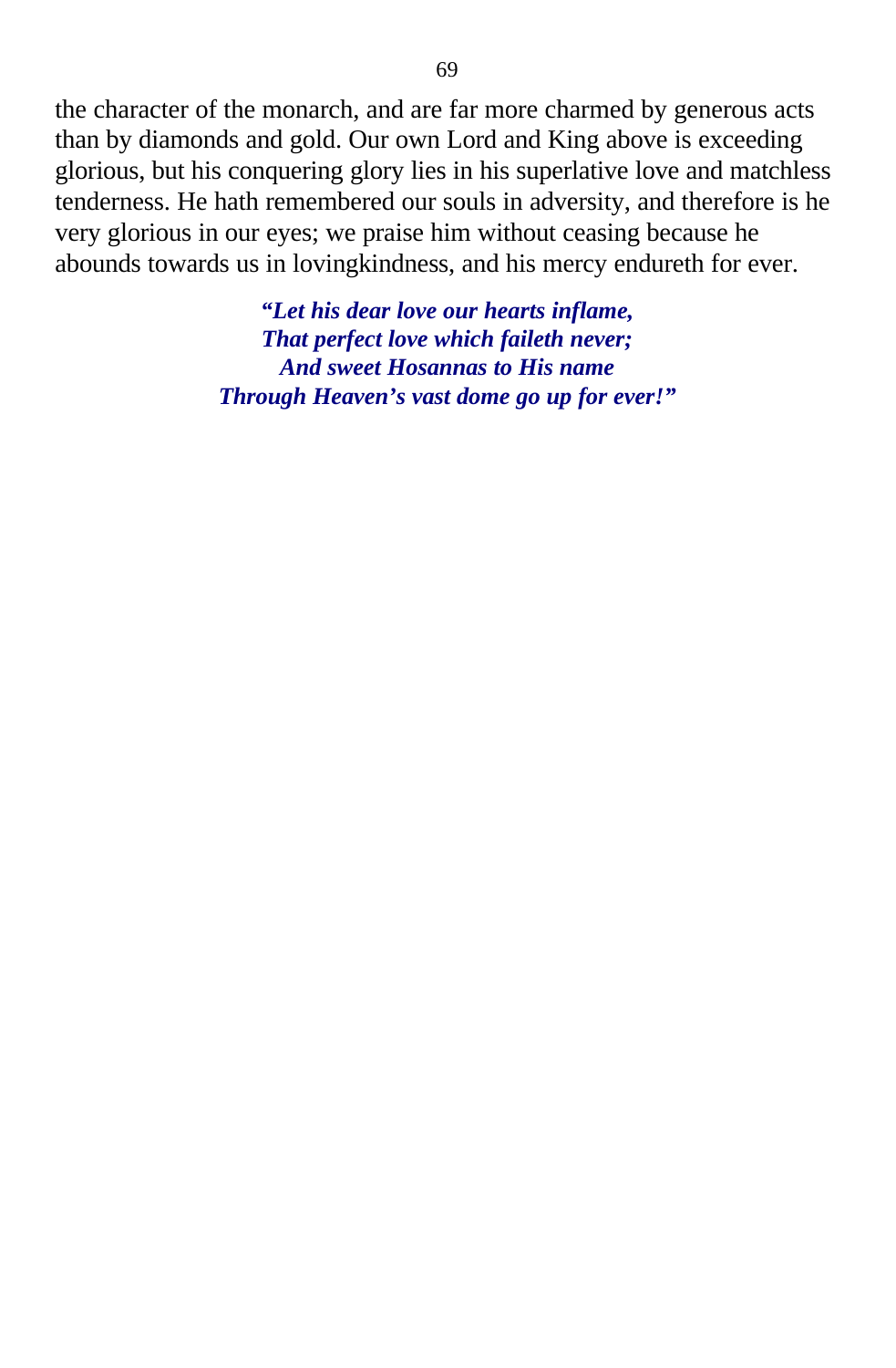## BENEFIT OF TRIAL.

"Patience worketh experience, and experience, hope." — Romans 5:4.

"Thy servant slew both the lion and the bear: and this uncircumcised Philistine shall be as one of them." — 1 Samuel 18:36.

THE *"Times,"* May 23rd, says: — "Experiments are to be resumed at Shoeburyness for the purpose of gaining information as to the penetrative power of steel and wrought-iron projectiles and the resistance of specially prepared targets. Some of the results already obtained have produced most unexpected and surprising experiences, the most remarkable being found during a trial of a composite steel and iron target. When fired against the steel face of the target, the projectiles broke up badly, but when the target was reversed the shot not only penetrated the softer wrought iron, but went clean through the steel as well. This is theoretically accounted for by the supposition that in passing through the wrought iron the metal of the projectile gets set up in a more compact body, and is therefore better able to endure the shock of the heavier impact."

If this theory be correct, it is clear that passing through one form of opposition prepares the projectile to pass through a yet sterner one; and here we have an illustration of the beneficial influence of affliction upon the child of God. He is materially strengthened by the trials through which he passes; he is braced up, consolidated, and, in a right sense, hardened by what he undergoes. If the believer had to meet at first the severest of his troubles, like the shot striking upon the steel face of the target, he might be unequal to the task; but those trials which he has already undergone, like the shot's passage through the iron, are so arranged by providence that they harden him for those which are to follow. We should naturally have thought that the shot would lose its force in passing through the wrought iron, and so we might have imagined that believers would lose their strength and patience while enduring a series of troubles; but instead thereof, as the projectile by its passage through the iron is prepared to pass through the steel, so the earlier trials of the believer render him capable of enduring those which are yet more terrible. Sanctified trials are not our destruction but our instruction, not our breaking but our making.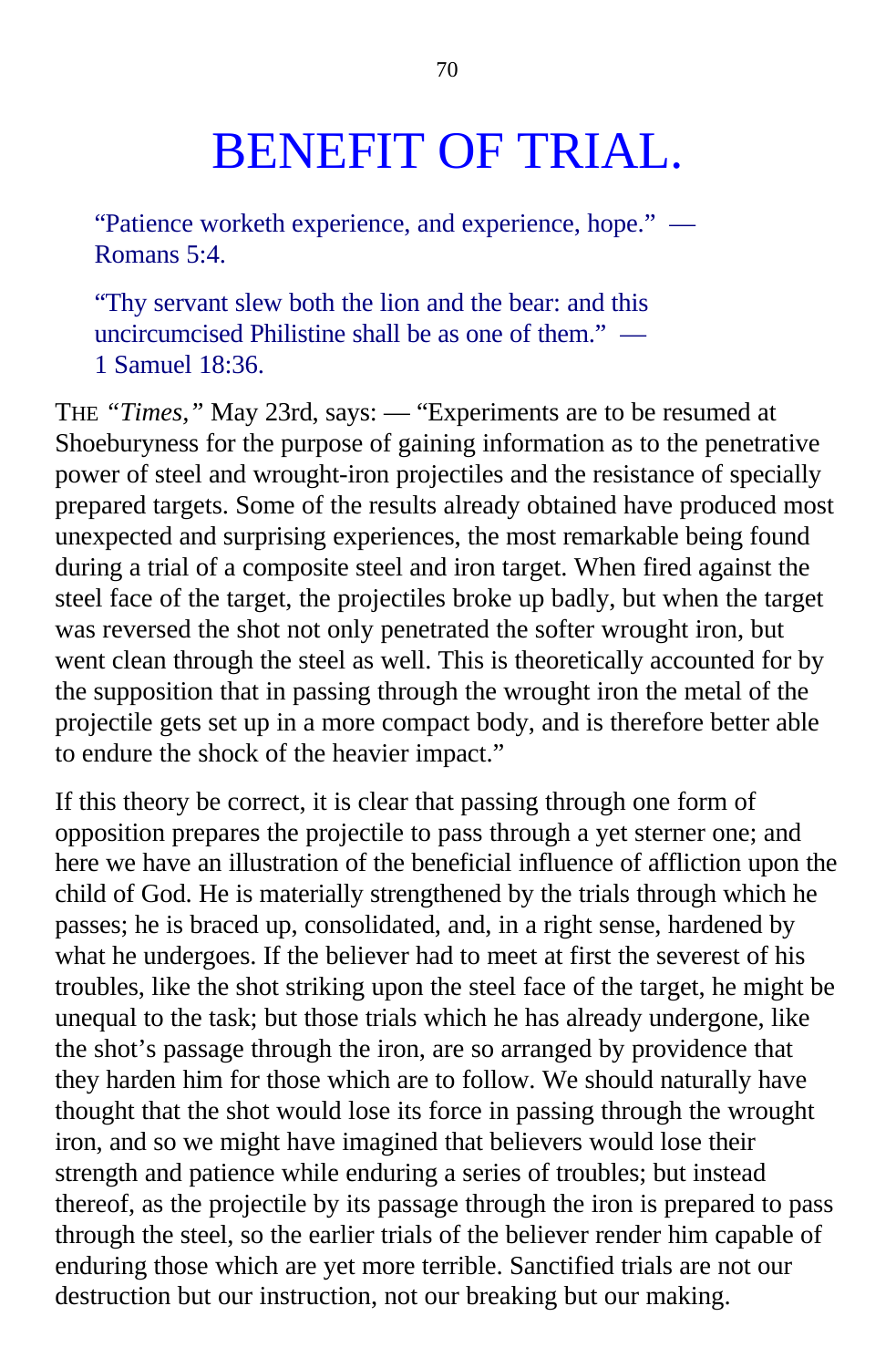There are great wonders in the material world, and there are equal marvels in the spiritual world. Only by experiment do the gunners at Shoeburyness come to understand the results of their science, and only by experience can believers understand the influence of trials when God sanctifies them by his grace. Often are the engineers surprised by their discoveries, and even more often is this the case with experimental Christians. It would seem possible to drive a shot through anything whether it be iron or steel, and so all things are possible to him that believeth; yet the projectile can do most when it has become most compact, and so can the believer when he is most consolidated by trial. A hard target can be penetrated by a still harder shot, and when we meet with great difficulties we must pray for a great heart; firm opposition must be overcome by a firm will, and hard trials by a harder resolve. Perhaps we shall never reach this state of compacted manhood except by stern adversity: we shall not be able to face the Philistine until we have first slain both the lion and the bear. Weapons intended for stern battles must be annealed in the fire; guns must go to the proof-house before they are trusted in action, and vessels which are to ride Atlantic, billows must bear many a thousand blows from the hammer before they are launched. In all our trials, when truly sanctified, growth is the result, and by bearing we learn to bear more. Through affliction patience must have her perfect work, that we may be perfect and entire, wanting nothing.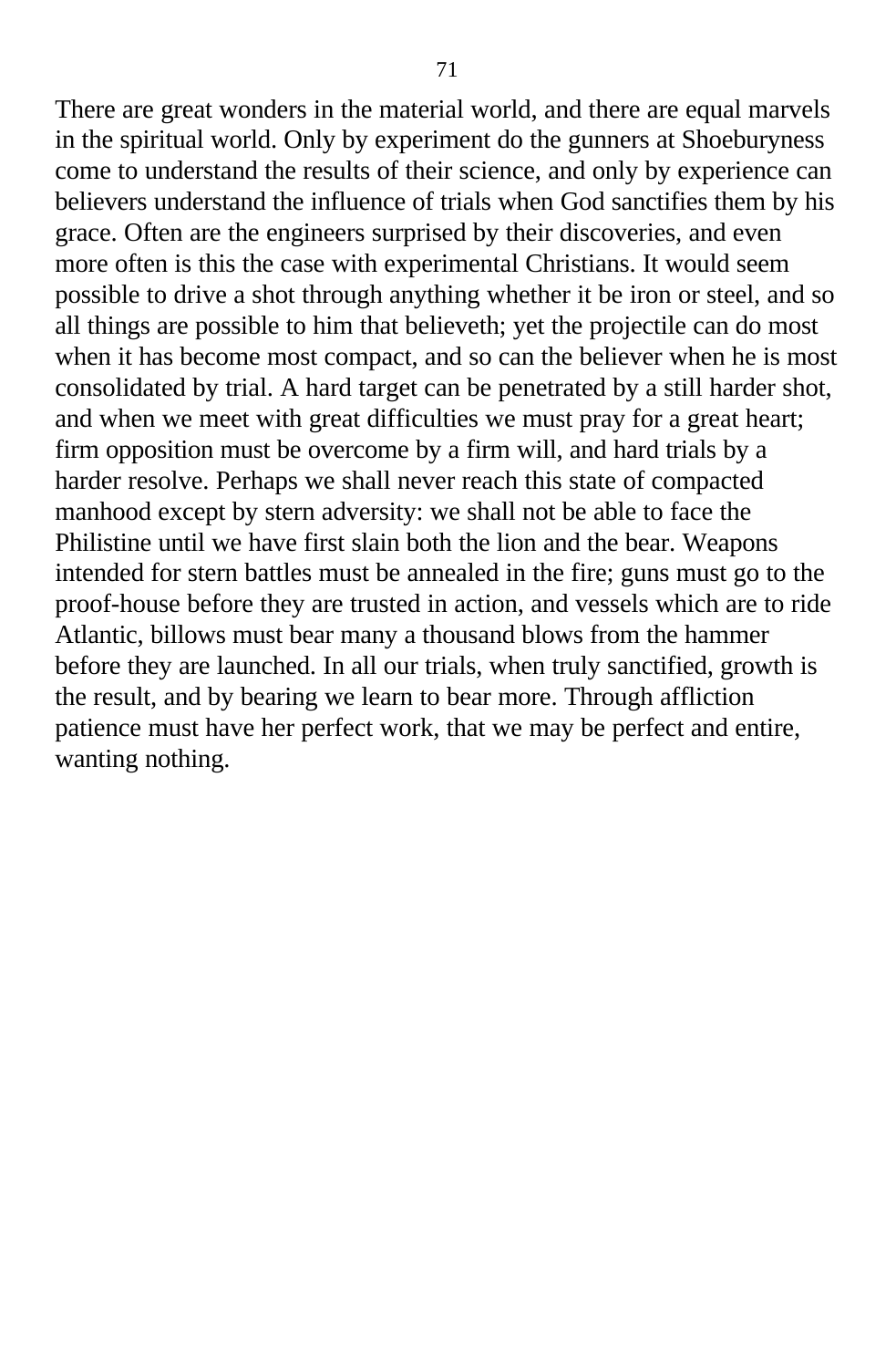## WATCHING.

"We made our prayer unto our God, and set a watch against them day and night." — Nehemiah 4:9.

"I will stand upon my watch." — Habakkuk 2:1.

"Behold, I come as a thief. Blessed is he that watcheth, and keepeth his garments." — Revelation 16:15.

THE *"Daily News,"* May 27, in speaking of the border countries, says: "Every parish and township in old times had its watchers of the forts and passes. In the 'Leges Marchiarum,' compiled by William Nicholson, Bishop of Carlisle, we can read the names of the fords and the appointed sentinels. 'First, the watch along the water of Warn, from Warn-mouth to Doxford Burn, William Maners to set one watchman between his house and the Blake dyke,' and so forth. The statesman had to keep a keen eye on the beacon where the fire shone out, when the Scots or Armstrongs crossed the march. 'And whosoever bydes from the fray, or turns again while the beaken burns, shall be holden as partaker to the enemies.' Then there was quick mounting on horse, tufts of lighted straw were fastened on the spearheads, and the slot dogs were set on the trail."

In this manner alone could the inhabitants of the border hold their lands or even their lives, and their condition is a striking picture of the spiritual position of every child of God while yet he sojourns here below. We are in an enemy's country, and that enemy may at any moment pounce upon us to kill and to despoil. We never know at what hour temptation may come, hence we must sleep in armor, and never neglect the watch for a single hour. Each man must watch his own heart, and keep the door of his lips, for it is written, "What I say unto you I say unto all, Watch."

United watchfulness for the protection of the church, as to its purity, its doctrines, its prosperity, should never be neglected, although it is to be feared that it is seldom thought of. Few seem to keep their eyes open to the general good of the church, but most men leave it to the ministers. It should not be so, but each man should himself be the "watchman between his house and the Blake dyke," pacing to and fro upon his beat, with sleepless vigilance, ready to sound an alarm at any moment. When the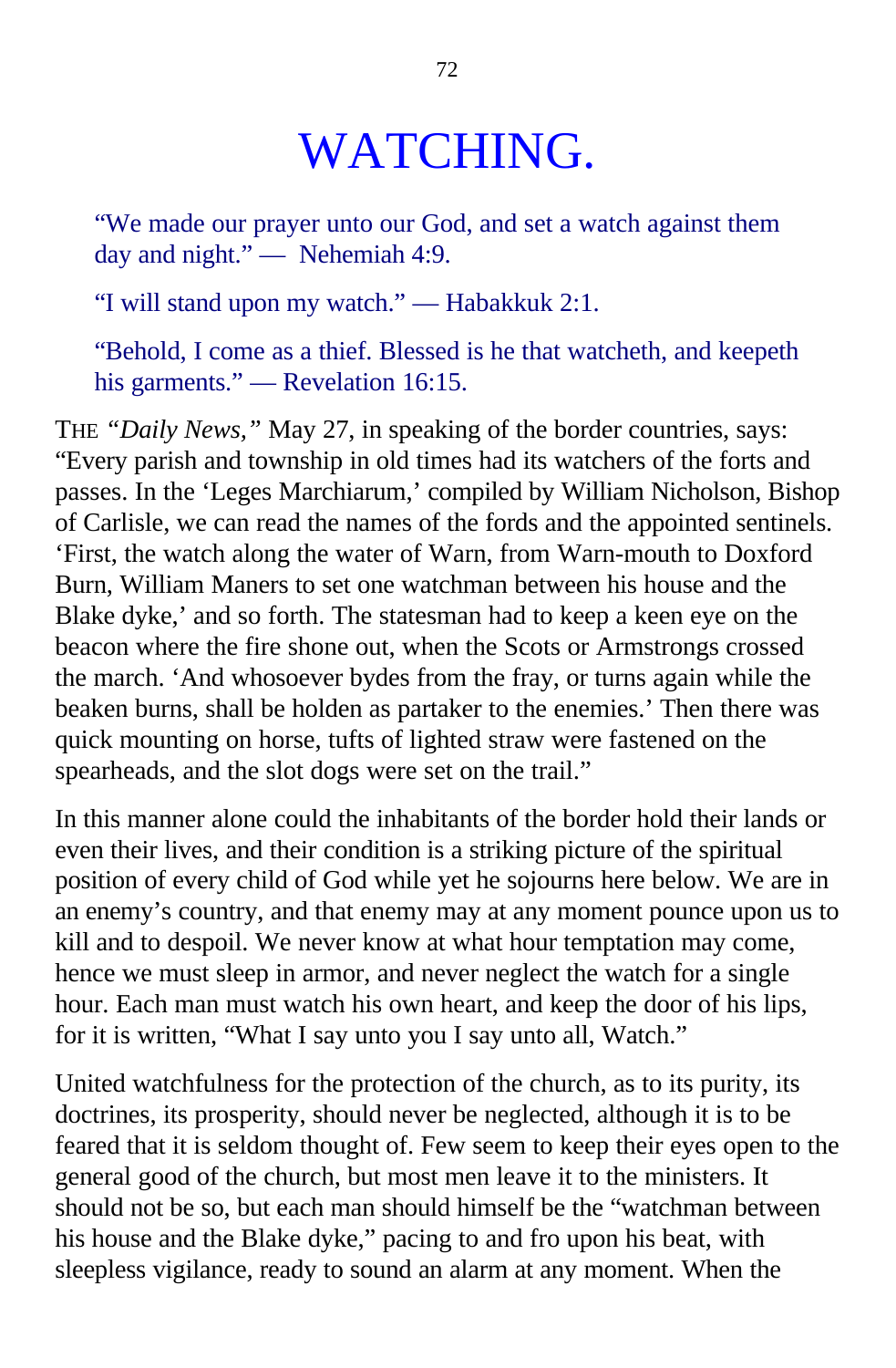enemy draws near, believers should never "byde" from the fray, but each one should take his part in the struggle like a good soldier of Jesus Christ; and so long as the controversy lasts he must not shun the field, or turn again "while the beacon burns," lest he be "holden as partaker with the enemies." This is a time in which sentinels are peculiarly necessary, and in which sleeping at the post is a seven-fold treachery. "Let us not sleep as do others, but let us watch and be sober." The love of peace throws many off their guard. They close their eyes to the errors and sins which are invading the church, and so secure a name for being *charitable,* but surely it is ill to receive praise for negligence, and obtain favor by compromising truth. If damage be done by our fear of being charged with bigotry, our Lord will call us to account, and it will be a poor consolation to be able to remember that we thereby earned the praises of men. It is no recommendation to a warrior when the king's enemies are enraptured with him, and in our own case here is double reason to watch our ways when the world speaks well of us. Watch your friends as well as your enemies, for our worst foes dwell at home.

> *"Watch, for the time is short; Watch, while 'tis called today; Watch, lest temptation overcome; Watch, Christian, watch and pray! Watch, for the flesh is weak; Watch, for the foe is strong; Watch, lest the Bridegroom knock in vain; Watch, though He tarry long!*

*Chase slumber from thine eyes; Chase doubting from thy breast; Thine is the promised prize Of heaven's eternal rest. Watch, Christian, watch and pray; Thy Savior watched for thee, Till from His brow the blood-sweat poured Great drops of agony."*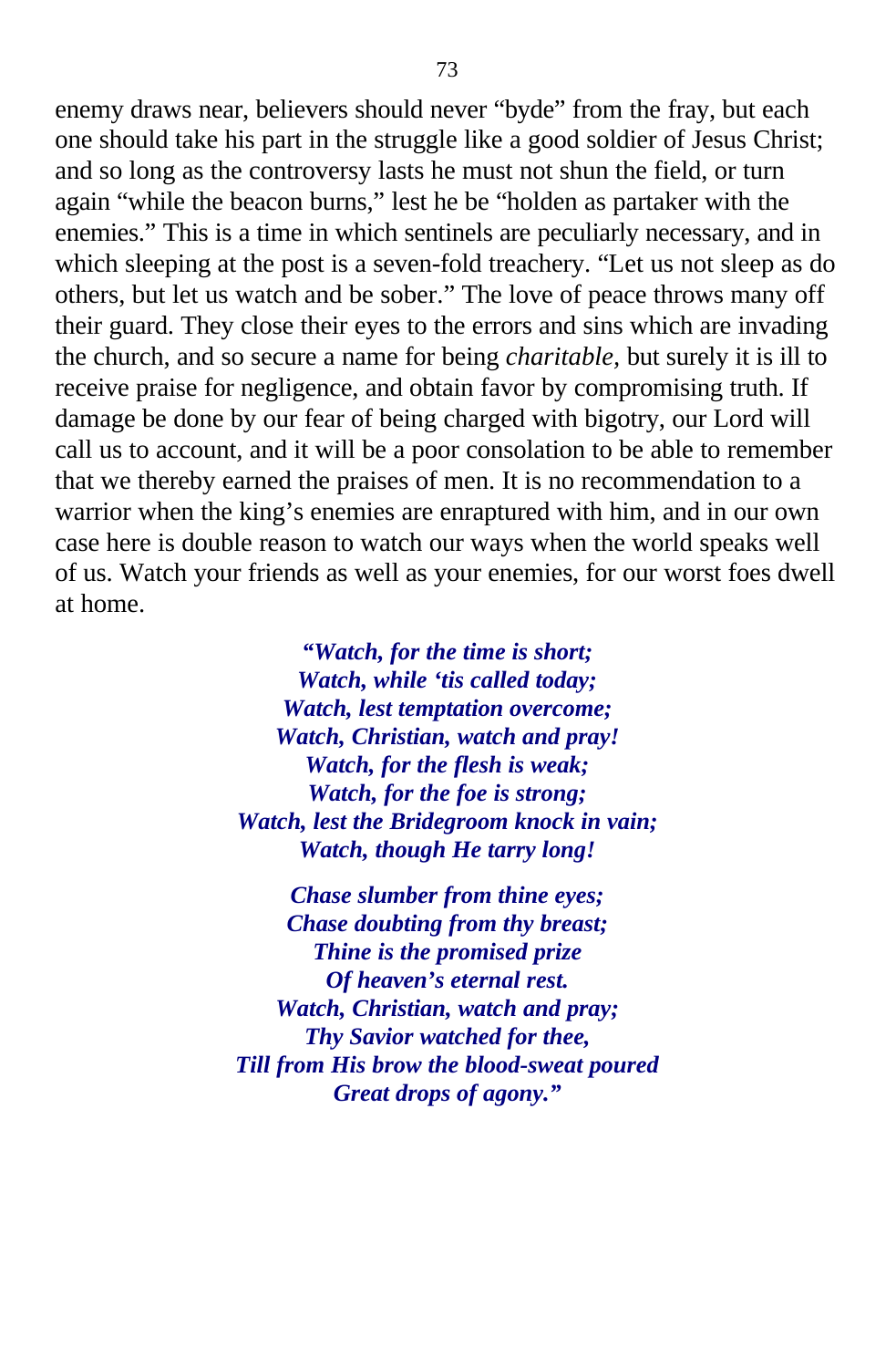## MOORE'S REMONSTRANCE.

"Should such a man as I flee?" — Nehemiah 6:11.

"He that endureth to the end shall be saved." — Matthew 10:22.

ON Tuesday, May 28th, Earl Russell died. In biographical notices given by most of the papers allusion is made to the proposition of Lord John Russell to retire from public life while yet a young man in consequence of some serious discouragement which he had received. It is stated that he was deterred from so doing by the expostulations of Thomas Moore, and quotations are made from the "Remonstrance" which that sparkling poet addressed to him. On reading the poem it struck us at once that many of the remarks would apply in other and higher senses to any Christian who should be tempted to withdraw himself from the service of his Lord. The first three verses of the poem we will quote at length: —

> *"What* **thou,** *with thy genius, thy youth, and thy name — Thou, born of a Russell — whose instinct to run The accustom'd career of thy sires, is the same As the eaglet's to soar with his eyes on the sun!*

*Whose nobility comes to thee, stamp'd with a seal Far, far more ennobling than monarch e'er set, With the blood of thy race, offer'd up for the weal Of a nation, that swears by that martyrdom yet!*

*Shalt thou be faint-hearted, and turn from the strife, From the mighty arena where all that is grand And devoted, and pure, and adorning in life, 'Tis for high-thoughted spirits like thine to command?"*

Born from above, and bearing the name of Christian, shall the child of God cease to battle for that which is good? Conscious of a sacred instinct which impels him onward and upward, shall he sit down in despair or retire into inglorious ease? Serving a Lord who spared not his heart's blood for man's redemption, and following in the track of thousands of martyrs who counted not their lives dear unto them, shall we selfishly shun self-denial and avoid reproach? No, by God's grace, let us never dream of timorous silence, nor think for an instant that our light can be spared from the darkening horizon of our times. We may have neither eloquence nor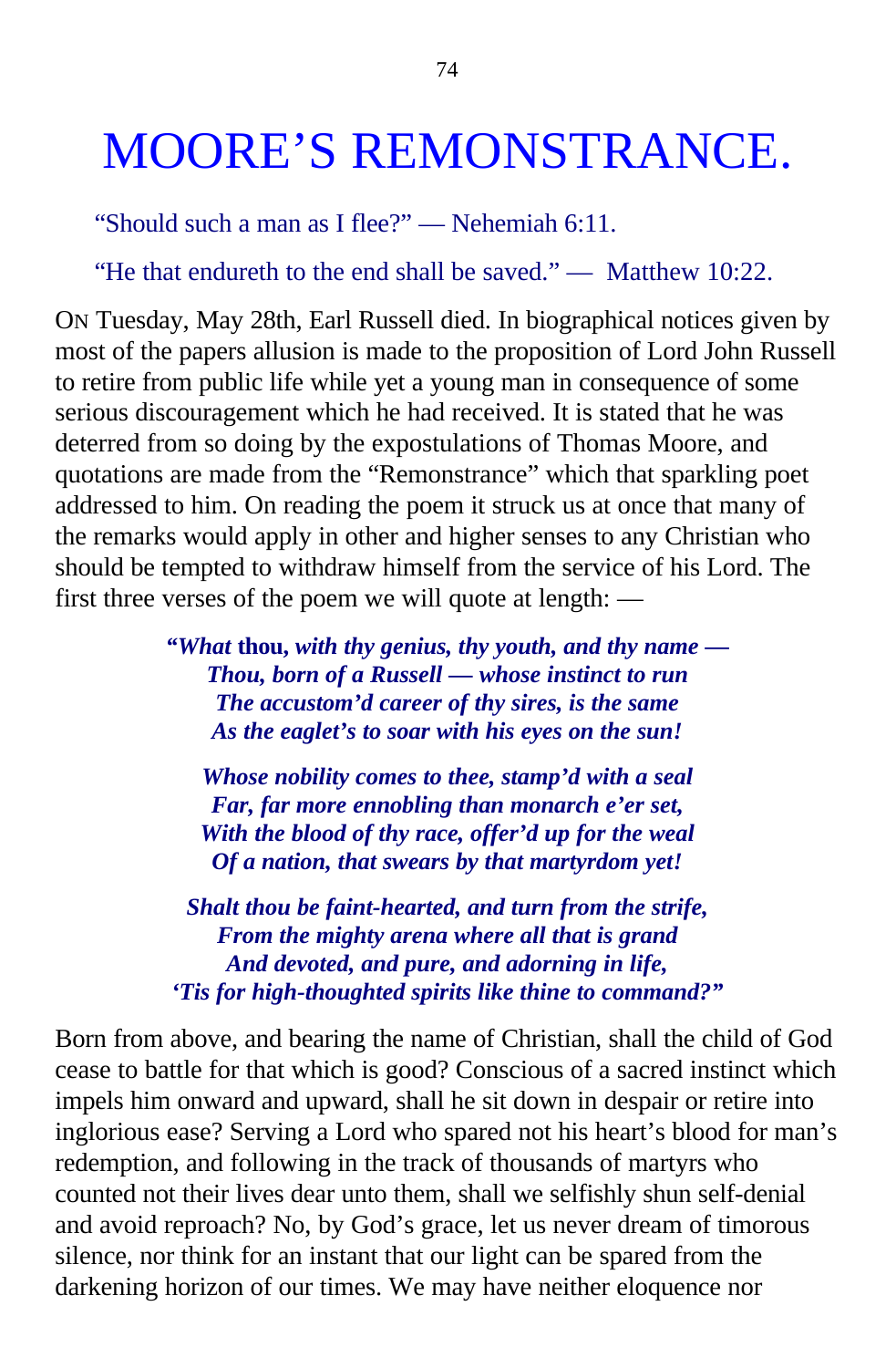genius, but such as we have we will consecrate to the last moment of our lives to him who hath bought us by his precious blood. We may address to every timorous heart the closing verse of Tom Moore, altered to suit the case.

> *Thus ransomed, thou never canst sleep in the shade; If the stirrings of impulse, the terror of fame, And the charms of thy cause have not power to persuade, Yet think how to Jesus thou'rt pledged by thy name.*

He who wears the name of Christian is sworn to sustain the cause of God and truth with the last drop that warms his veins.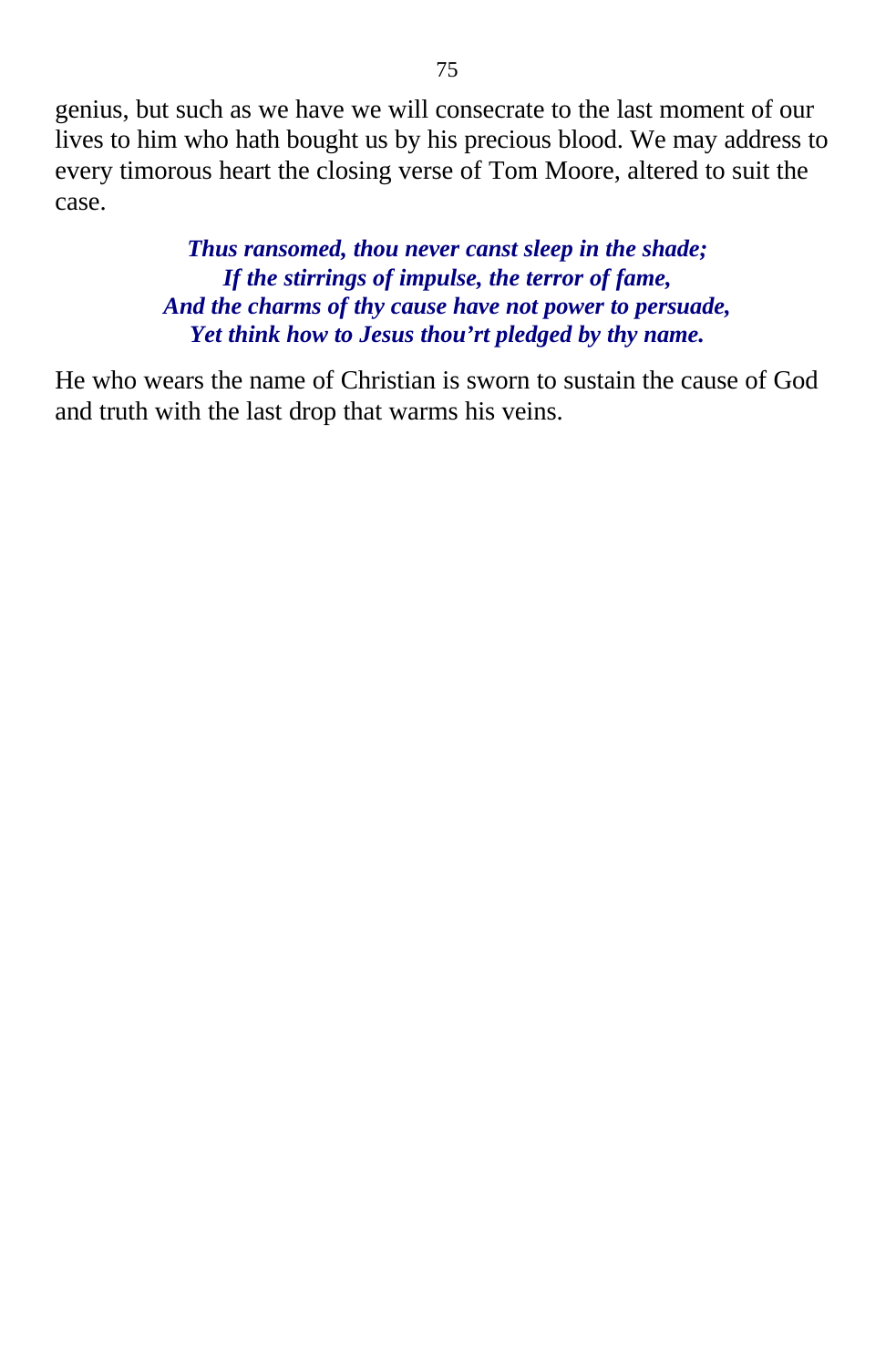## H. C. WANTS MONEY.

"He began to be in want. — Luke 15:14.

"The Lord is my Shepherd; I shall not want." — Psalm 23:1.

THE *"Times,"* of May 29, has the following advertisement: — "H. C. wants money."

So do a great many more, but everybody does not publish the fact, for it would not alter it to make it known. We suppose that H. C. has some person in his eye who will read the advertisement, and send on the ready cash; and if so, it is very wise on his part to make his need known. There is a secret understanding between H. C. and some unknown friend, and these few words will be understood by the person to whom they are addressed. It is a happy circumstance for all believers that they also can make known their requests with certainty that there is One who will supply their needs. "Be careful for nothing; but in every thing by prayer and supplication with thanksgiving let your requests be made known unto God." Our petitions will be understood by our Father who seeth in secret, for he has appointed prayer to be the means of communicating with himself. H. C. would be very foolish not to advertise if by so doing his poverty can be supplied: is it not the height of folly to restrain prayer before God? Who would not ask, when it is written — "Ask and ye shall receive?"

*"H. C. wants money."* Of this he seems to be well aware; but there is another deeper and more pressing want which belongs to all men, and yet very few persons appear to be conscious of it. The great want of the soul is Christ: to obtain an interest in Jesus and his salvation is the one thing needful, but men let this go and put a very secondary matter into its place: hence H. C. wants money, and all the other letters of the alphabet want this also. Money is called by many "the needful," and the getting of it is styled "minding the main chance." Many men will continue to want money to the end of the chapter; but he who wants grace may have it for the asking. Happy are we that in spiritual things our wants are already supplied in Christ Jesus, and no man need long advertise that he wants grace. It would, however, be a happy sign if we could hear that H. C. and millions more were earnest in declaring that they want mercy.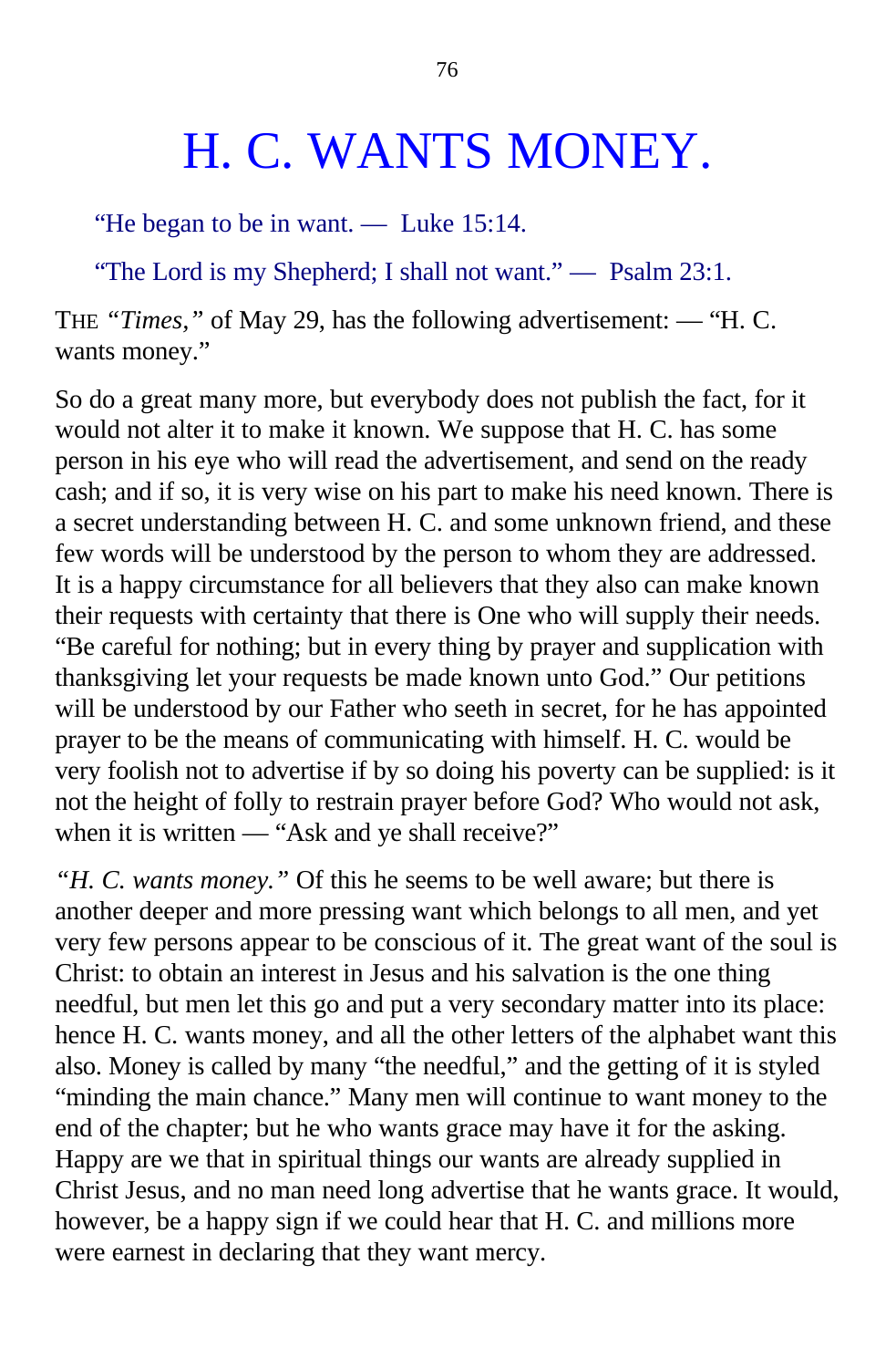*"H. C. wants money."* How comes he to want it? Has he been spending too freely, or is he out of a situation, or does he lie sick? If he wants money, and is in good health, why does he not earn it himself? Why does he degrade himself by begging? A host of questions arise, which it would not be easy to answer. When we are in want of necessary temporal things we should ask ourselves the reason why; for often we may be helped to shape our course by the answer which truth compels us to give. God has usually some design when he allows us to suffer poverty. Birds and beasts are tamed and trained by hunger, and men are instructed by their wants. May H. C. become a wiser and a better man through being in present need, and whenever we are in a like case may our want of money make us rich.

*"H. C. wants money."* Possibly his desires need cutting down, and if he could be contented with what he has his wants would vanish. We know many whose means are very slender, whose property might all be tied up in a handkerchief, and yet they do not want, for they live upon the perpetual supplies of the Great Lord of providence, and they hear him saying, "Trust in the Lord and do good; so shalt thou dwell in the land, and verily thou shalt be fed." True riches belong to those who have God for their portion. Between the words *God* and *Gold* there is but little difference in letters, but an infinite difference in sense. Gold in millions can never fill the heart of man, but God is able to make the heart supremely blessed even when no outward possessions are within reach. Reader, do not be a gold worshipper, "for the love of money is the root of all evil;" be a worshipper of God, for the love of God is the source of all good.

A word in the ear of those who want to make their fortunes. The Bible tells you how your fortune can be made. It will do you good to look out the passage for yourself, especially if you follow its golden advice. (See Matthew 6:33.)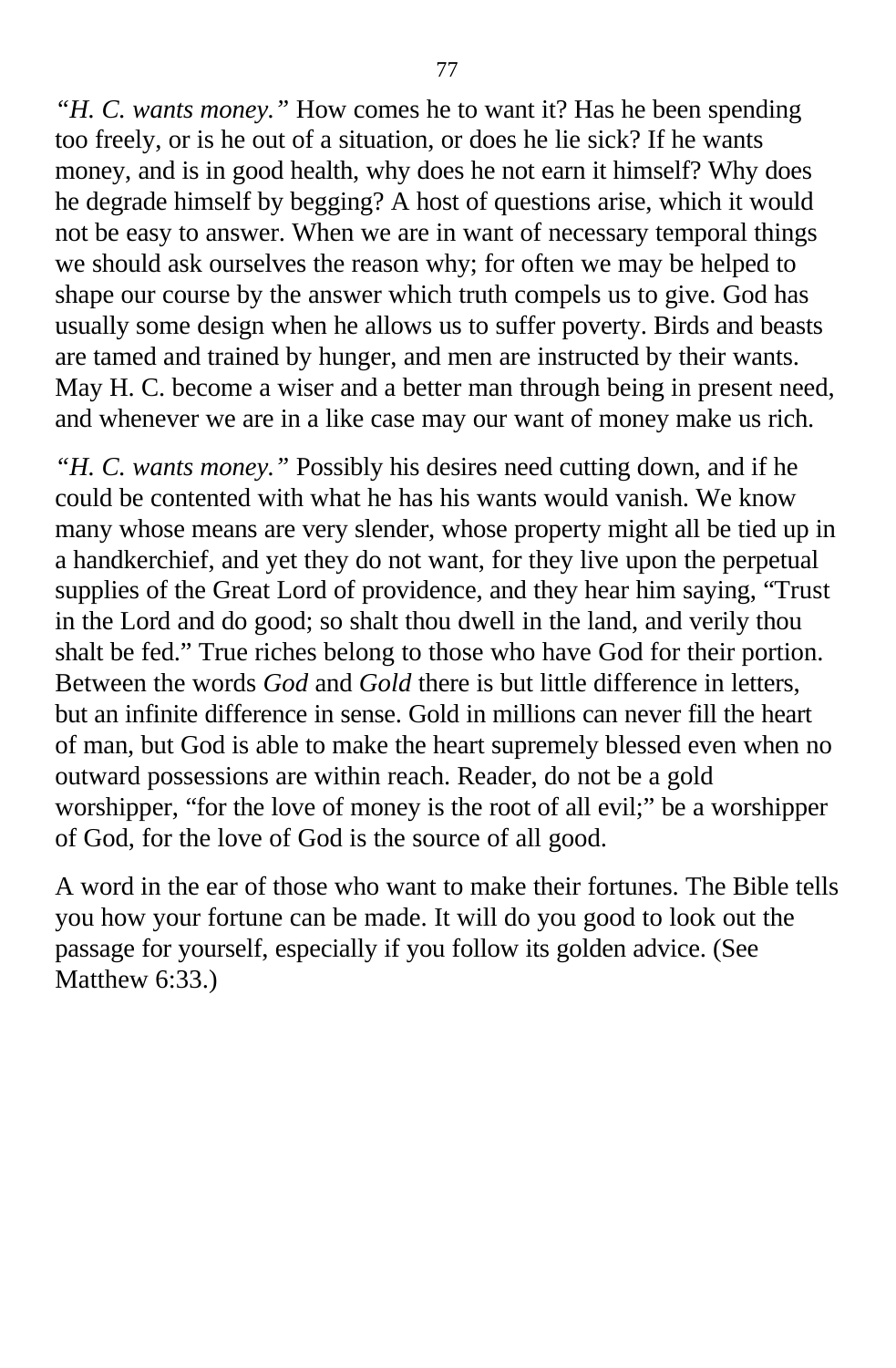## SINKING OF THE IRONCLAD.

"How are the mighty fallen, and the weapons of war perished." — 2 Samuel 1:27.

"Ye see my casting down and are afraid." — Job 6:21.

THE newspapers, of June 1st, contained paragraphs similar to the following: — "Three ironclad ships — the Grosser Kurfurst, Koenig Wilhelm, and Preussen, left Wilhelmshafen for Plymouth, on Wednesday night, and were reported off Dover, at 8 a.m. on Friday morning, May 31st. The weather was calm and a slight wind blowing, when about five miles due south of Sandgate Castle, the Koenig Wilhelm ran into the Grosser Kurfurst and sank her. The ship went down in a few seconds with the larger part of her crew."

We mourn over this sudden wreck and the dreadful loss of life, and then we take breath and moralize. Peace has its dangers as well as war. No enemy had ever fired a shot at the huge ironclad, but it perished by a friend, and that not by treachery but by pure mischance. There was scarcely a ripple upon the waters, but the smoothness of the sea did not secure the proud vessel from sinking into the deep; the air was clear, the accident was not occasioned by a fog, but no result came from this circumstance except that the destruction was the more visible to the astonished spectators. Thus too have men who seemed capable of great deeds perished before our eyes by the hand of one of their own comrades, and that not by wicked intent but by an unwise movement never meant to involve such ruin. A hasty word has been spoken, evil feelings have been aroused, and the injured man has no longer been numbered with the professing people of God. We never dreamed that such a result could happen, and yet it has occurred when all has been apparently going well: there has been no persecution, no heresy, no schism, but the man has been offended, and has passed away. It seemed as if none could injure the ironclad professor, and yet in an instant he has ceased to be a member of the squadron. We have looked on, awe-stricken as we have seen the apparently sound professor suddenly sink in the deep waters of sin never to be heard of again. Keep us, O Lord, yea, keep us every moment, lest we come to an untimely end. Even in the company of our own brethren we are in danger unless thou thyself shalt be on board our vessel and preserve it from itself.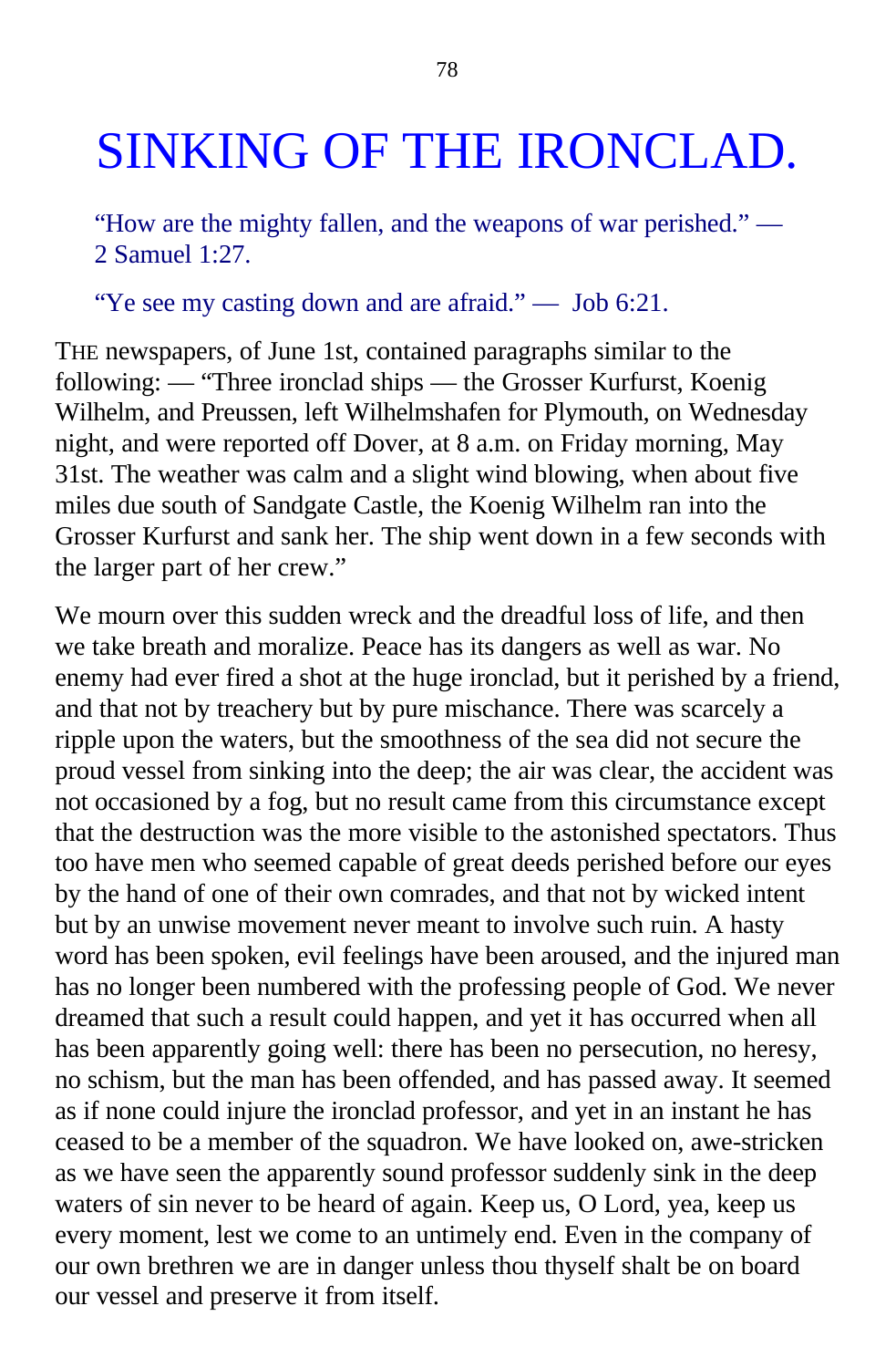There is another aspect of this occurrence which has somewhat impressed us. This was the "German Squadron of Evolution;" fit name, and fit country to remind us of the school of modern-thought who proudly float upon our seas at this time and threaten the peace of our churches. These philosophers are all ironclads, and cannot be touched by the heaviest guns of those poor simple souls who believe in the Bible and its plenary inspiration. Nevertheless we need not fear them, for happily they destroy one another, and that very readily, as if they were created on purpose for this and nothing else. A little change in the steering and they ram each other to the bottom. As it was of old so is it now, "the children of Ammon and Moab stood up against the inhabitants of Mount Seir, utterly to slay and destroy them: and when they had made an end of the inhabitants of Seir, every one helped to destroy another." One school of unbelief effectually sweeps away another. So let it be. In perfect peace; the true believer may, "stand still and see the salvation of God." Already over scores of ironclad infidelities we may sing, "the depths have covered them, they sank into the bottom like a stone."

The fishing boats in the neighborhood of the huge monitors did admirable service by rescuing many of the drowning sailors, and so may true-hearted men hover around the huge infidelities of the period, and snatch here, and there a sinking doubter from destruction. It would be idle for smacks and luggers to attack an ironclad; they can far better distinguish themselves by coming to the rescue in the hour of distress; and in the same way simpleminded believers, who know nothing of controversy, can do a vast amount of service by bringing salvation to those who are ready to perish. Let us not argue, but let us love. We will not confront the skeptical with reasoning, but, by God's Spirit, we will save them by the gospel and by believing prayer.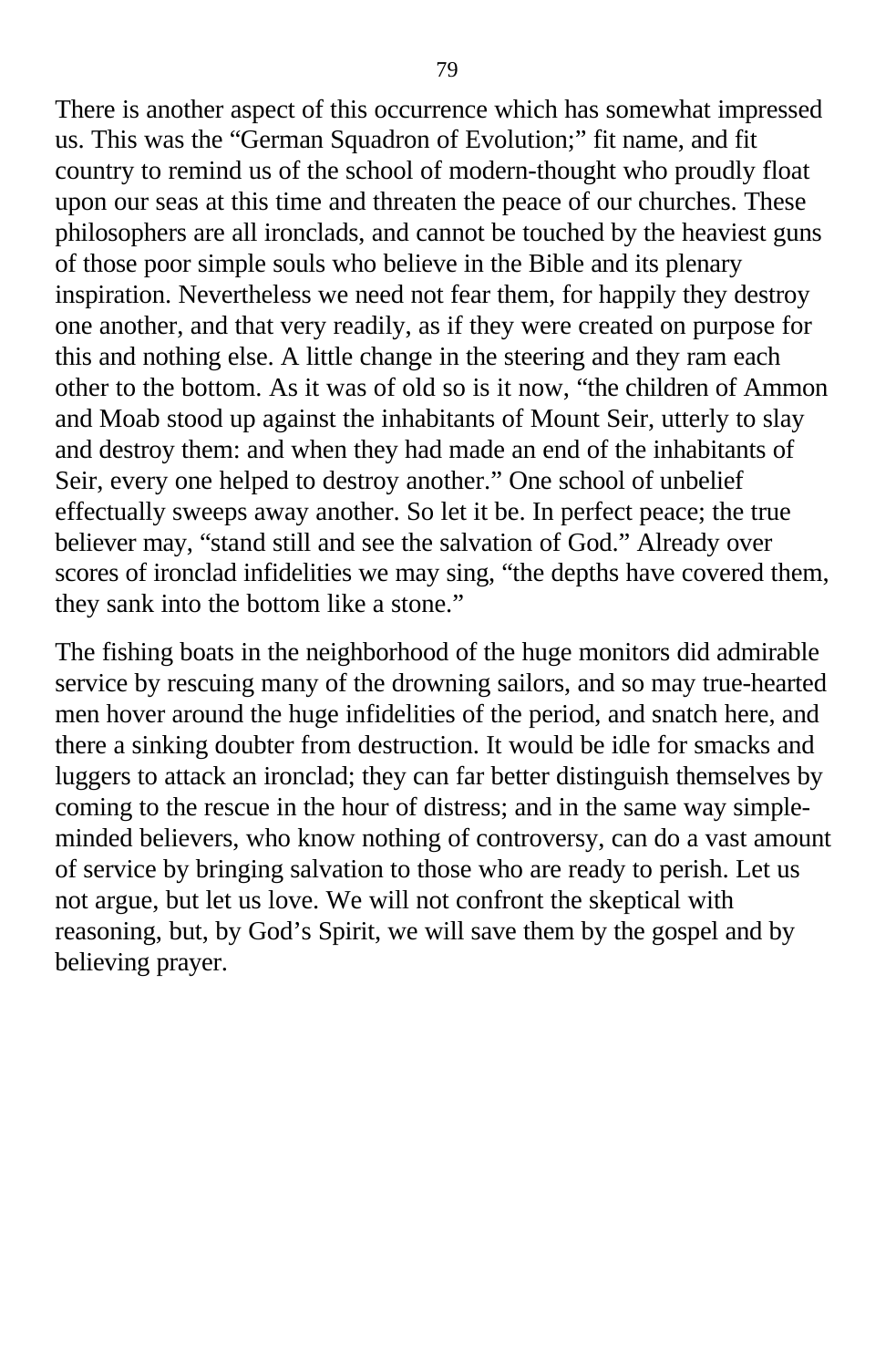## TESTS FOR DIAMONDS.

"The Lord trieth the righteous." — Psalm 11:5.

"Try my reins and my heart." — Psalm 26:2.

THE following letter suggests thought: —

"TO THE EDITOR OF THE TIMES.

*"Sir, —* Already a panic seems to have been created by the report in The *'Times'* of today of frauds in connection with imitation jewelry and diamonds known as the 'Waterkloof.' It may allay much misapprehension if those of your readers who have recently purchased diamonds of which they have any doubt would submit them to a very simple test — viz., the file. By drawing across the surface of any imitation diamond a small steel file, an effect is produced as highly detrimental to the spurious as it is satisfactory to the genuine article. To the uninitiated no better test presents itself.

Your obedient servant, F. W. STREETER.

New Bond-street; June 6."

True faith in God is a gem more precious than the diamond, but alas! among his many inventions, man has found out how to imitate faith, and he has done it so well that to the external observer it is difficult to tell the spurious article from the faith of God's elect? It can however be known by trial, and the great owner of all the true faith in the world is very careful to apply fitting tests in due time. So sure is he to put all grace to the proof that experienced men have made bold to say that untried faith is not faith at all.

Sometimes the small steel the which the Lord uses is *the preaching of the word.* Searching doctrines unpalatable to the un-renewed mind are brought forward, and the mere pretender is offended. Our Lord on one occasion uttered certain hard sayings, and the operated so effectually that many went back and walked no more with him: but his true disciples did not go away, for they said "To whom shall we go? Thou hast the words of eternal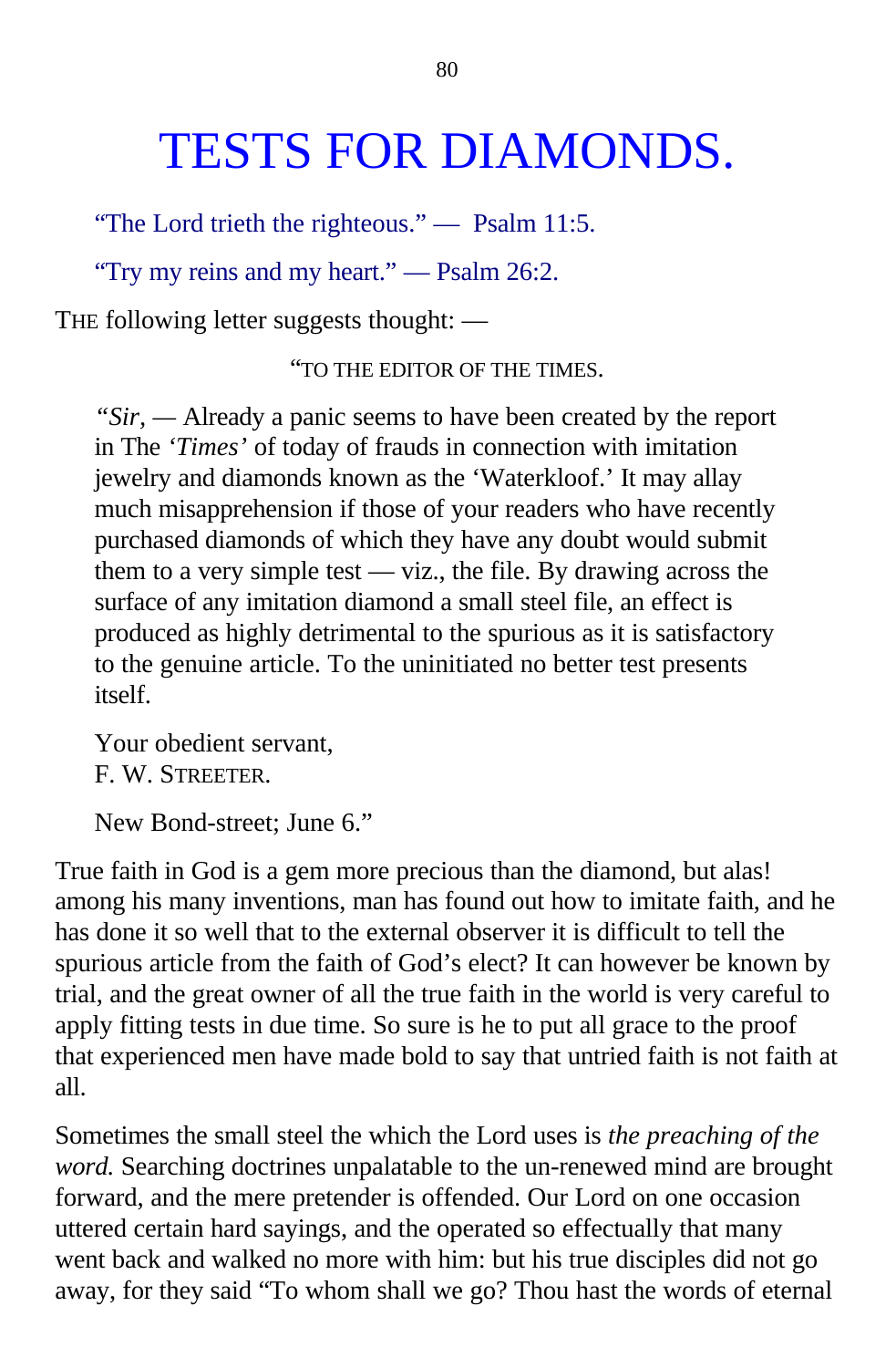life." The preaching of a faithful minister will act as a the discerning between the true and the false, as it is written, "If thou take forth the precious from the vile, thou shalt be as my mouth."

*False doctrine* acts in an opposite way, but with the same result. The superficial professor, whose knowledge is altogether of the head, is carried away with plausible arguments and bewitching words, while the man who is taught of God rejects falsehood with prompt decision. The evil teachers of the age would, if it were possible, deceive even the very elect, and as this is not possible, the elect remain in their steadfastness, and the mere pretenders are driven hither and thither.

The file of *persecution,* which was more largely used in ages past, is still in its measure employed by the great discerner of spirits. Under biting sarcasms and cutting jests, base-born professors soon show that they are made of yielding stuff; their piety is scratched and defaced, and they cease to be numbered among the jewels of the Lord: on the other hand, true faith "endureth all things," and even derives benefit from that which is so detrimental to the hypocrite. The more the genuine child of God is reproached and despised the more does he shine with the brightness of the terrible crystal, and the more fully is he recognized by the eyes of the watchers, and the holy ones, as being precious in the sight of the Lord.

The *common temptations of life* are another file, and in the hand of God serve valuable purposes as tests. The cares of this world, the deceitfulness of riches, the passions of the flesh, and the suggestions of Satan, soon detect the paste gem, while none of these things operate to the destruction of the real diamond of God. He is of a nature which through divine grace defies the file; he cannot sin, because he is born of God; the evil one toucheth him not. An inward loathing of iniquity, a fear of himself, and a watchfulness wrought in him by the Holy Spirit, enable the Christian to resist the assaults of temptation, and to come off more than conqueror. "This is the victory that overcometh the world, even our faith."

*The ordinary trials of daily life* suffice to detect the counterfeit faith of some men. So far from "resisting unto blood striving against sin," they are not able to endure losses and crosses of the most ordinary kind; but the rebellion of their heart is displayed, and they cast off their pretended allegiance to God because they think that he deals hardly with them. Not so the true believer; he endureth trial, for "many are the afflictions of the righteous, but the Lord delivereth him out of them all;" and his beauty is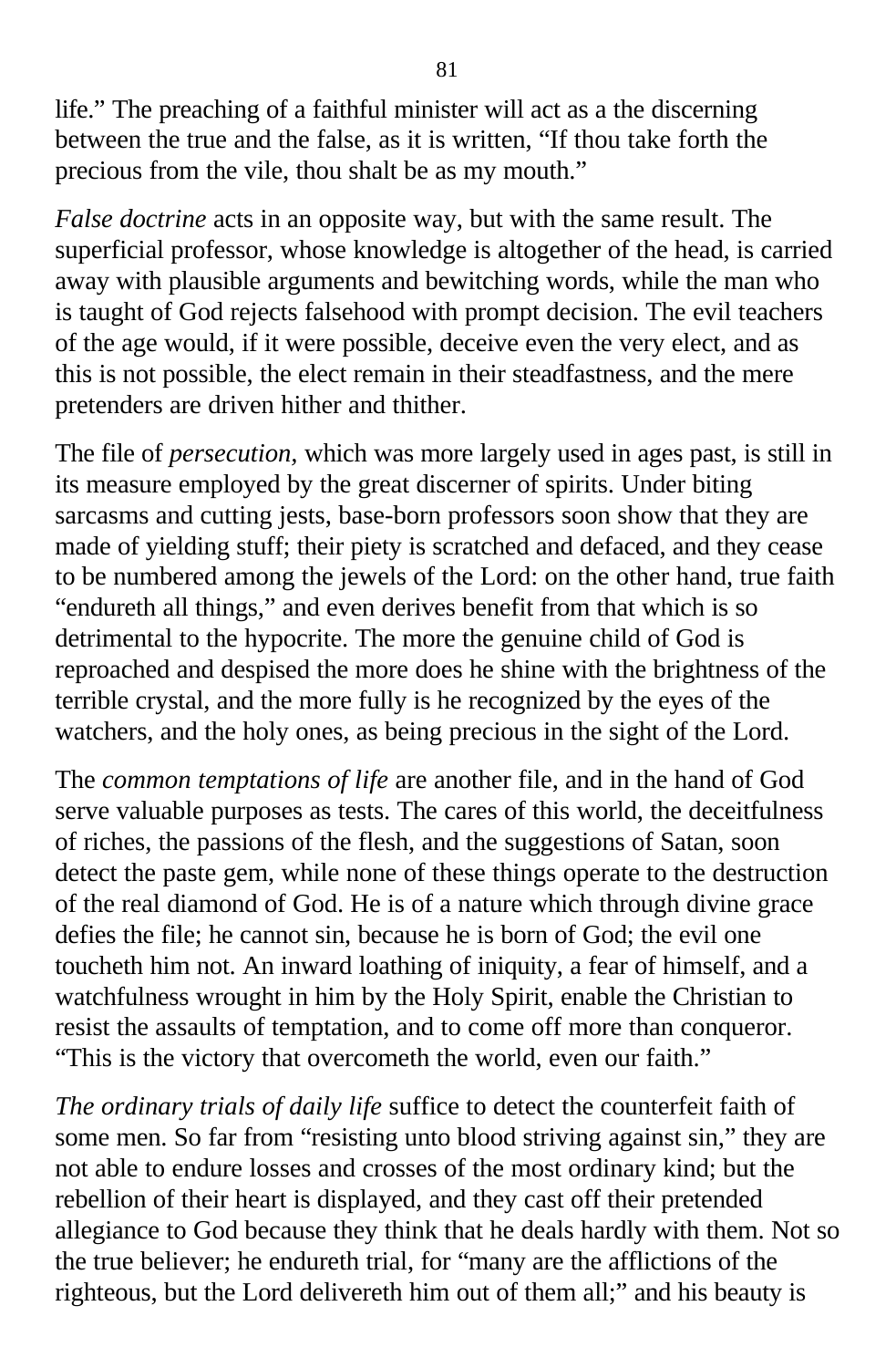not marred by his adversities, but he comes from under the altogether unscathed.

*Death* will operate terribly upon all the imitation jewelry of false religion, utterly destroying its luster and discovering its worthlessness. The nearness of eternity to the ungodly turns his doubt into despair; apprehension of judgment causes the faith of the hypocrite to give way, and his hope is crushed and utterly ruined; and yet this self-same ordeal only serves to perfect the adamantine solidity of the faith of God's truly regenerate ones. Some of the brightest flashes of the Lord's jewels are seen in the darkest hour, and their reality and infinite worth are proven in the presence of the solemnities of eternity. Then doth the Lord discern between him that feareth him and him that feareth him not. Exulting songs of triumph stand out in solemn contrast to the trembling and alarm of the detected formalist.

Do any of our readers question their salvation? Do they desire that their apprehensions may be allayed? Let them apply the the of *self-examination.* Taking the word of God in their hand, and observing carefully the marksand evidences of the child of God, let them see if their spot is the spot of God's children. Let them inquire whether their faith is resting alone upon the blood and merits of the Lord Jesus Christ; whether it is simple and undivided, having no lingering or hankering after legal hope and carnal confidence. Let them examine whether their faith works by love and purifies the soul; whether it leads them to desire communion with God, and likeness to him, and whether it enables them to seek the glory of the Most High rather than their own selfish ends and aims. Such questions as these will be like the use of the file, and will soon discover the stuff which we are made of. "Examine yourselves," says the apostle, "whether ye be in the faith; prove your own selves. Know ye not your own selves, how that Jesus Christ is in you, except ye be reprobates?"

No man should hesitate to apply this the with solemn earnestness; if he dreads the test, his hesitation may suggest a solemn suspicion to his heart. Are you afraid to try yourselves? It is more than probable that you have grave cause for the fear. But are you willing to be tested, and, lest your own test should be insufficient, do you cry "Search me, O God, and know my heart, try me, and know my thoughts, and see if there be any wicked way in me, and lead me in the way everlasting?" Then the very desire to be searched by the omniscient God may foster the comfortable conviction that you are sincere in heart. Blessed is he who in answer to his Master's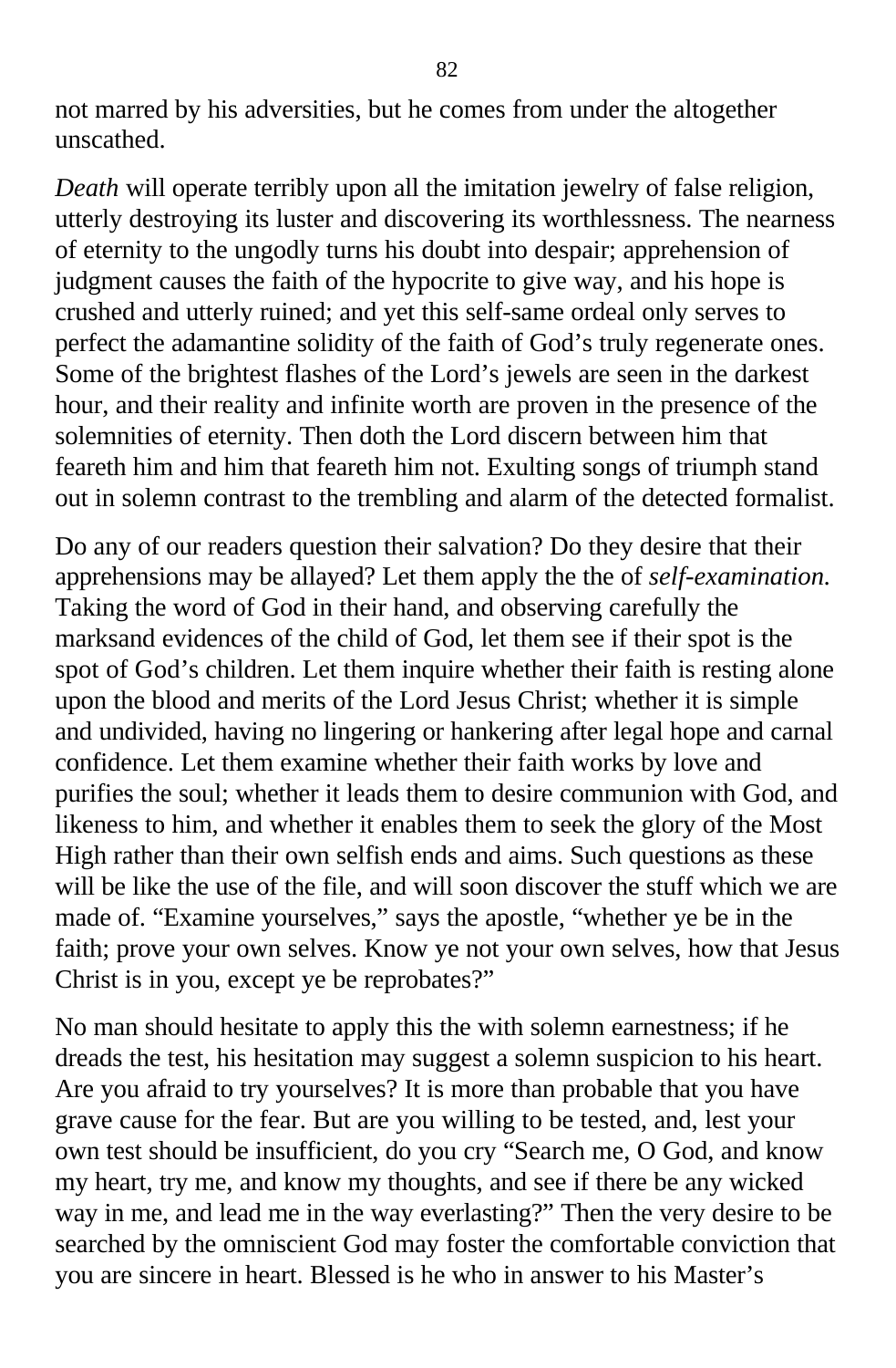question, "Lovest thou me?" can answer with Simon, son of Jonas, "Yea, Lord, thou knowest all things, thou knowest that I love thee."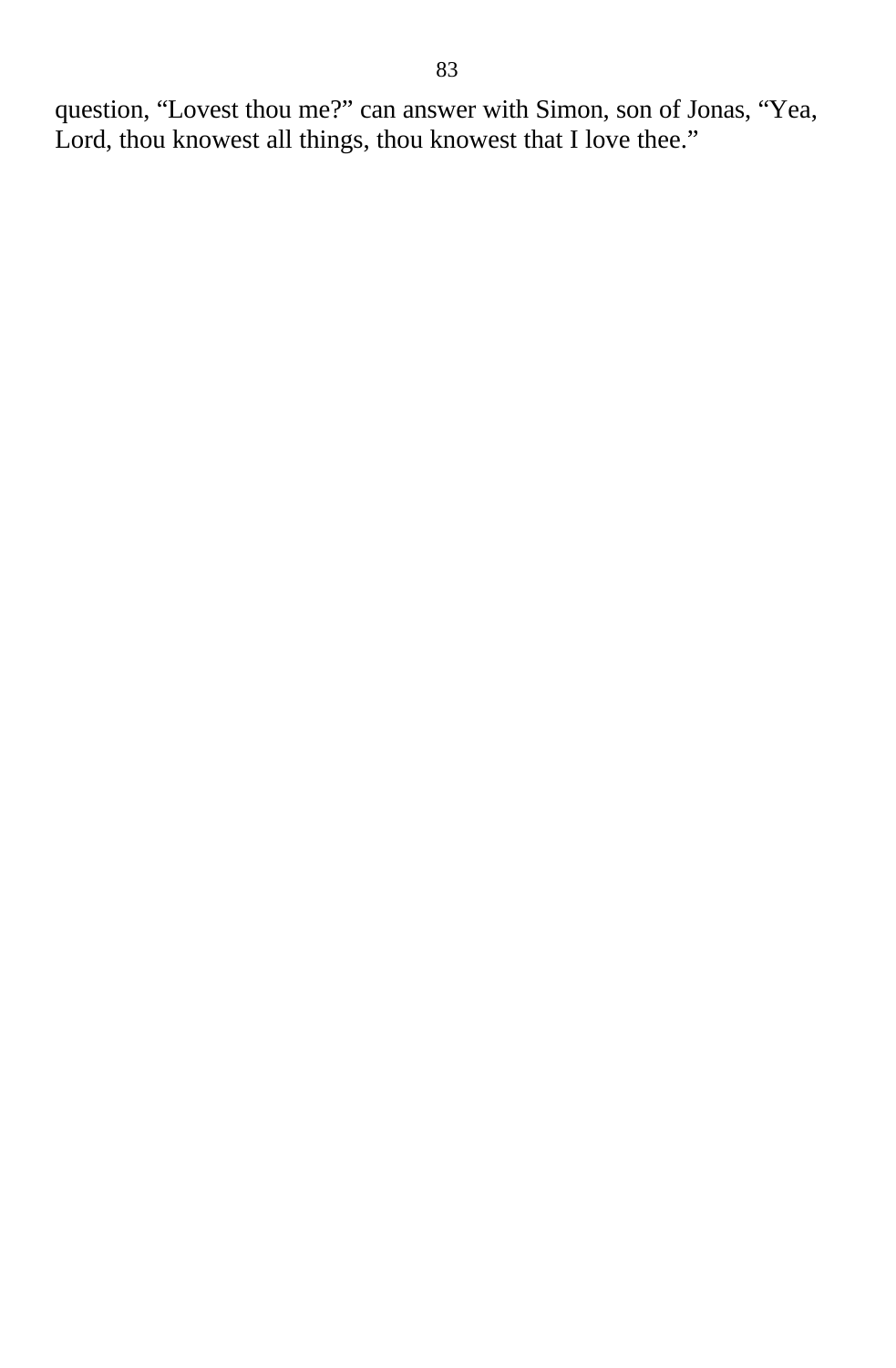# A PATH STREWN WITH BLESSINGS.

"I will save you, and ye shall be a blessing." — Zechariah 8:13.

"When the ear heard me, then it blessed me; and when the eye saw me, it gave witness to me: because I delivered the poor that cried and the fatherless, and him that had none to help him." — Job  $29:11-12.$ 

THE *"Sussex Daily News,"* of June 6th, has the following quotation and remark: —

"The path of a Pope must be strewn with blessings.' Such is the neat and appropriate sentiment attributed to Leo XIII."

So far as the history of a Pope has come under our own observation it has rather been strewn with curses than with blessings. Pio Nono at any rate appeared to be exceedingly voluble when delivering a tirade, and could fulminate an anathema as neatly and appropriately as any other dealer in strong language. Happily we have reason to believe that his denunciations were not much more effectual than his benedictions. If either the one or the other had any effect at all it would appear to have operated by the rule of contrary: for those whom he cursed most prospered best, and those whom he blessed had cause to cry "save us from our friend." We believe that as a matter of fact his fulminations were so barren of all results that we may apply to them the lines of "Ingoldsby Legends," which describe the cardinal in his great red hat when he had lost his costly turquoise ring: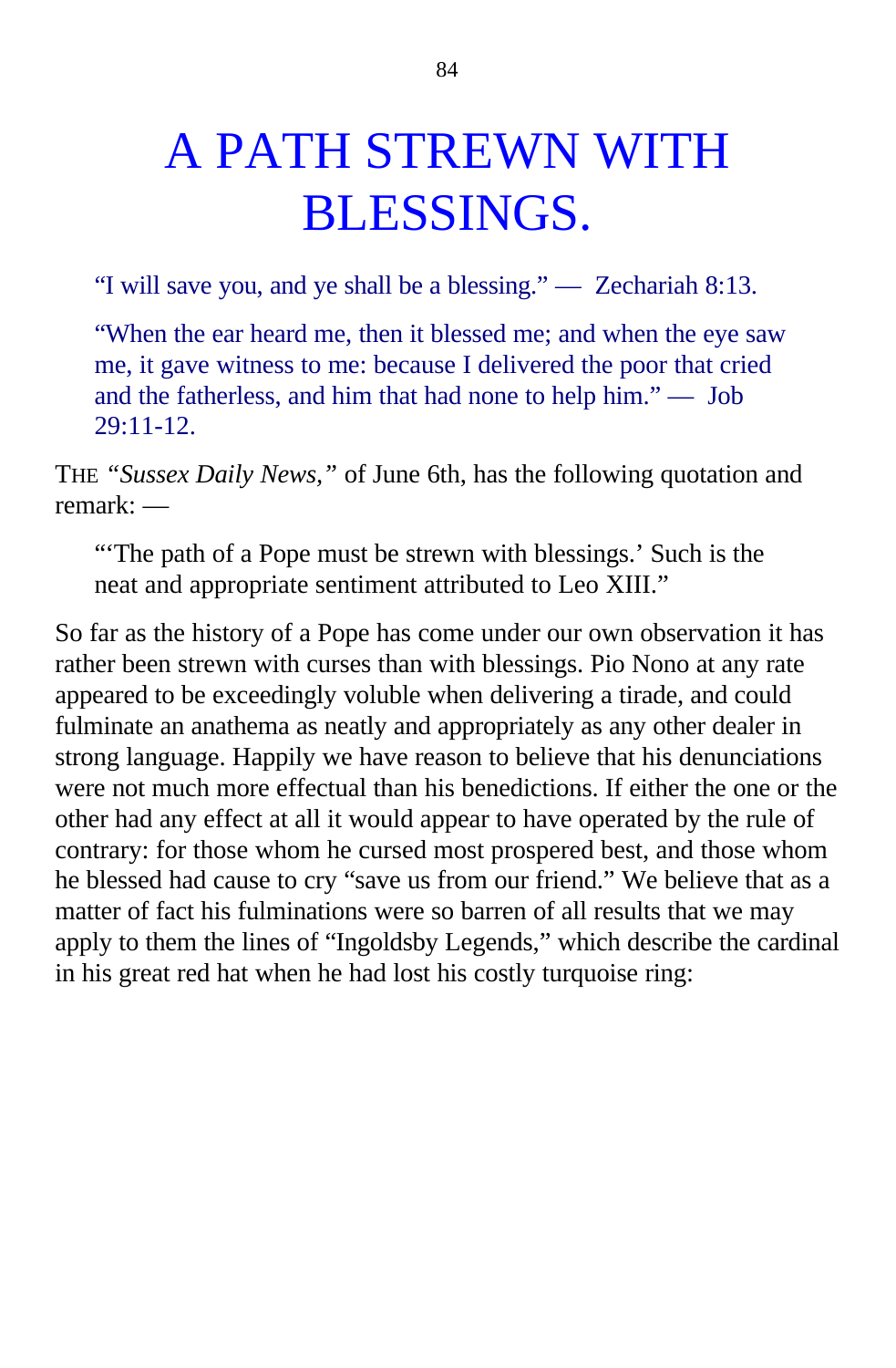*"The Cardinal rose with a dignified look, He call'd for his candle, his bell, and his book! In holy anger and pious grief, He solemnly cursed the rascally thief! He cursed him at board, he cursed him in bed; From the sole of his foot to the crown of his head; He cursed him in sleeping, that every night He should dream of the devil, and wake in a fright; He cursed him in eating, he cursed him in drinking, He cursed him in coughing, in sneezing, in winking; He cursed him in sitting, in standing, in lying; He cursed him in walking, in riding, in flying, He cursed him in living, he cursed him in dying!*

> *Never was heard such a terrible curse!! But what gave rise To no little surprise,* **Nobody seem'd one penny the worse!"**

True, there was a certain thievish jackdaw which began to pine and lose its feathers, but we do not believe that Pio Nono ever managed to injure even a sparrow or a spider with his bulls and excommunications.

Let us hope that Leo XIII intends to abound in benisons, but even if he does so we suspect that nobody will seem one penny the better. However it will be all the better for Leo himself if he will learn to lie down with the lamb.

If from the quotation we take out the word "Pope," and write "Christian," the sentiment will be more neat and appropriate than ever — "The path of a Christian must be strewn with blessings." God has blessed him unspeakably in Christ Jesus, and he should therefore bless God with all his heart and soul. The promise is "I will bless thee, and thou shalt be a blessing," and every child of believing Abraham should endeavor to be a blessing to all those that are round about him, according to that ancient covenant promise. Like David, the believer should bless his household; nay, more, like the high priest of old he should bless all the people. His words should impart the blessing of instruction and his life should confer the blessing of holy example. His private prayers should bring down innumerable blessings from heaven, and his public acts abounding with pity and love should bless the poor and needy of earth. The sick, the afflicted, and the desponding should hail his presence, and find in him a tender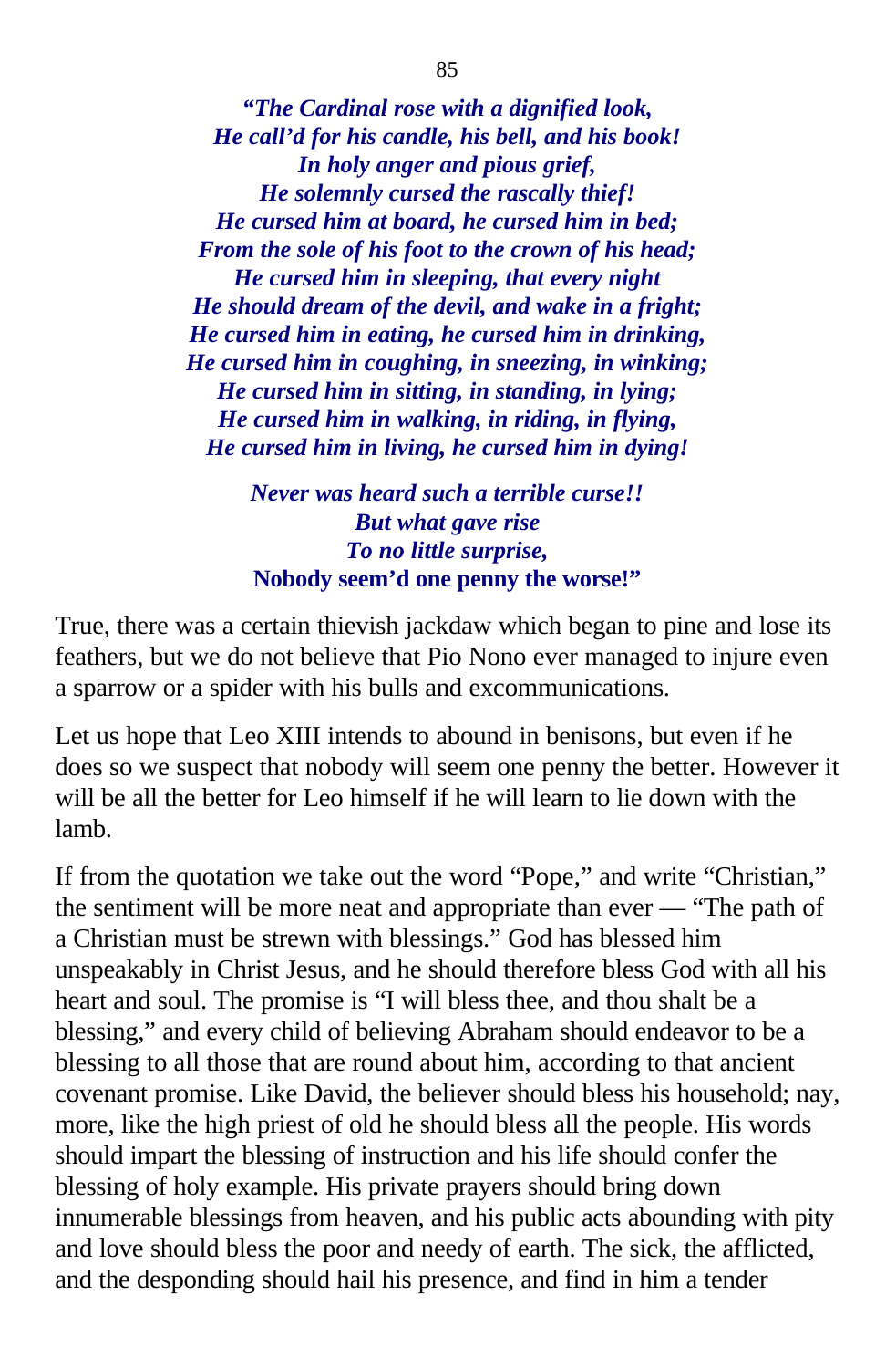friend. He should go about doing good. As there is a promise that his path like the shining light shall increase in splendor so also should he increase in the warmth and light of love and kindness, bearing life and joy and healing to the sons of men. May the blessed God reveal himself in his blessed people, that in them and in their seed all the nations of the earth may be blessed.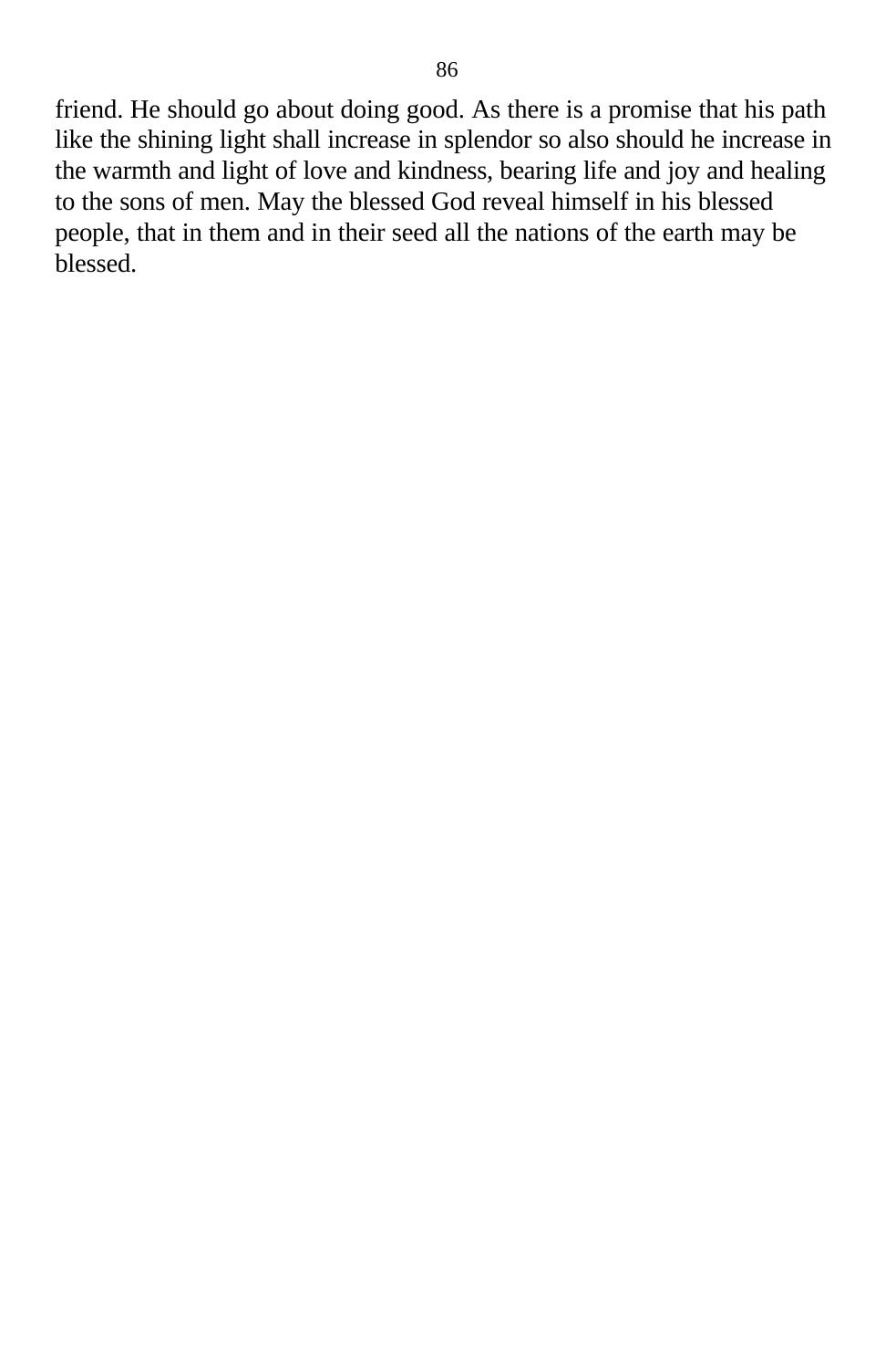# THE FICKLENESS OF MANKIND.

"Unstable as water, thou shalt not excel." — Genesis 49:4.

"Surely men of low degree are vanity, and men of high degree are a lie." — Psalm 62:9.

THE *"Times,"* June 10, has the following from its correspondent at St. Petersburg on public opinion in Russia: — "A well-known Russian journalist, who has had abundant opportunities of observing and studying the consecutive changes of public opinion among the educated classes of his countrymen during the last two years, has just published the following results of his observations: —

'July, 1876. — Wild enthusiasm. Complete enchantment with the Servians. Desire for war.

'October, 1876. — Despondency. Disenchantment with regard to the Servians; hostility towards them, and regret for what has been done for them.

'November, 1876. — Enthusiasm for a war in the interest of the Bulgarians. Pity for and sympathy with them.

'April, 1877. — Complete ecstasy. Brotherly love for the Bulgarians. Dissatisfaction with the Servians.

'August and September, 1877. — Despondency in consequence of failures (before Plevna and elsewhere). Silent irritation against the Bulgarians. Readiness to abandon the whole thing if only a way could be found out of it.

'December, 1877. — Intoxication from success. Desire to carry the thing out to the end. Bad feeling towards the Bulgarians.

'February, 1878. — Wild delight at the peace and the yielding disposition of Turkey. Sympathy with Turkey and corresponding coolness towards the Bulgarians. Passionate determination to insist on the acquisition of Batoum. Consciousness of the necessity of this acquisition. Indifference to the question of England and Austria.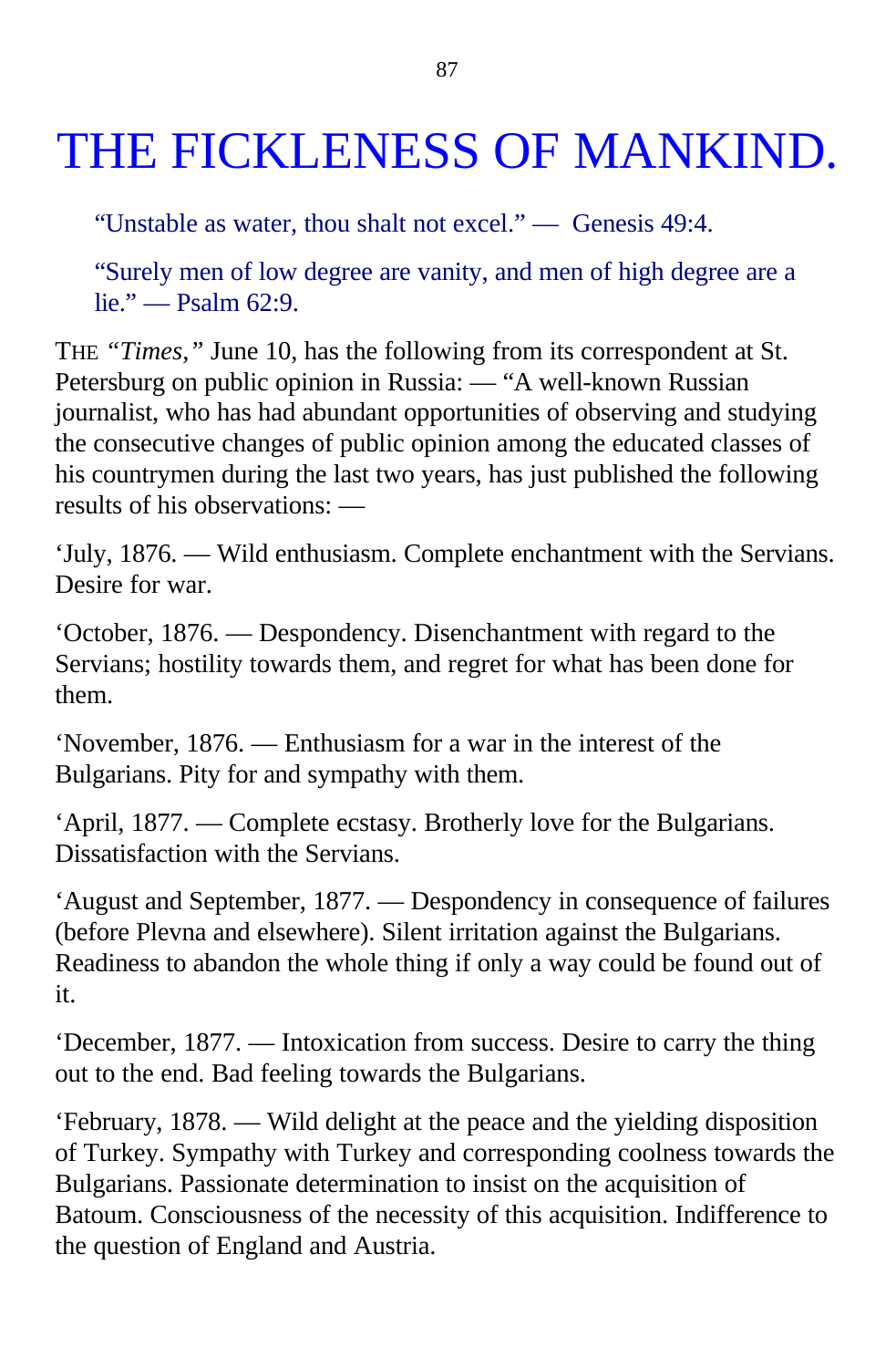'May, 1878. — Complete disenchantment on the score of the Bulgarians. Suspicions of insincerity on the part of the Turks. Talk about Batoum not being so necessary for us as it had formerly seemed. Something like disgust with the Eastern Question. Talk about getting the thing finished anyhow.'

This curious laconic register, though far from complete, is pretty correct so far as it goes."

We insert this as a curious instance of the fickleness of the popular mind. He who lives to win the approbation of the public, even should he gain it, should set but small store by it, for it is as changeful as the wind and altogether as unsubstantial. The multitude one day cried, concerning our Savior, "Hosanna, Hosanna," and ere the week was ended they as lustily shouted, "Crucify him, crucify him." The apostles at Lystra found themselves at one moment in danger of being worshipped as gods, but the mistake did not last long, for the people stoned them before the sun had set. The many-headed cry first this thing, and then another: "unstable as water," they rush to extremes. The war upon which they enter with enthusiasm will either close with curses at the bloodshed it has entailed, or else it will end with illuminations intended to welcome the return of peace which they broke with so light a heart.

Let those who pride themselves upon the applause of the multitude see the worthlessness of the mere vapor for which they spend themselves. Blessed is he whose life is ruled by the will of God, and whose highest ambition is acceptance with the Most High through Jesus Christ his Son. His is an immortal and immutable inheritance, a crown of life which fadeth not away. Is the reader living wholly unto God? Then he shall not know the disappointment of those who put their trust in the sons of men, in whom is no strength. But hunters after popularity and aspirants for fame will do well to consider whether the mirage is worth their notice, or the will-o'-thewisp worthy of their pursuit.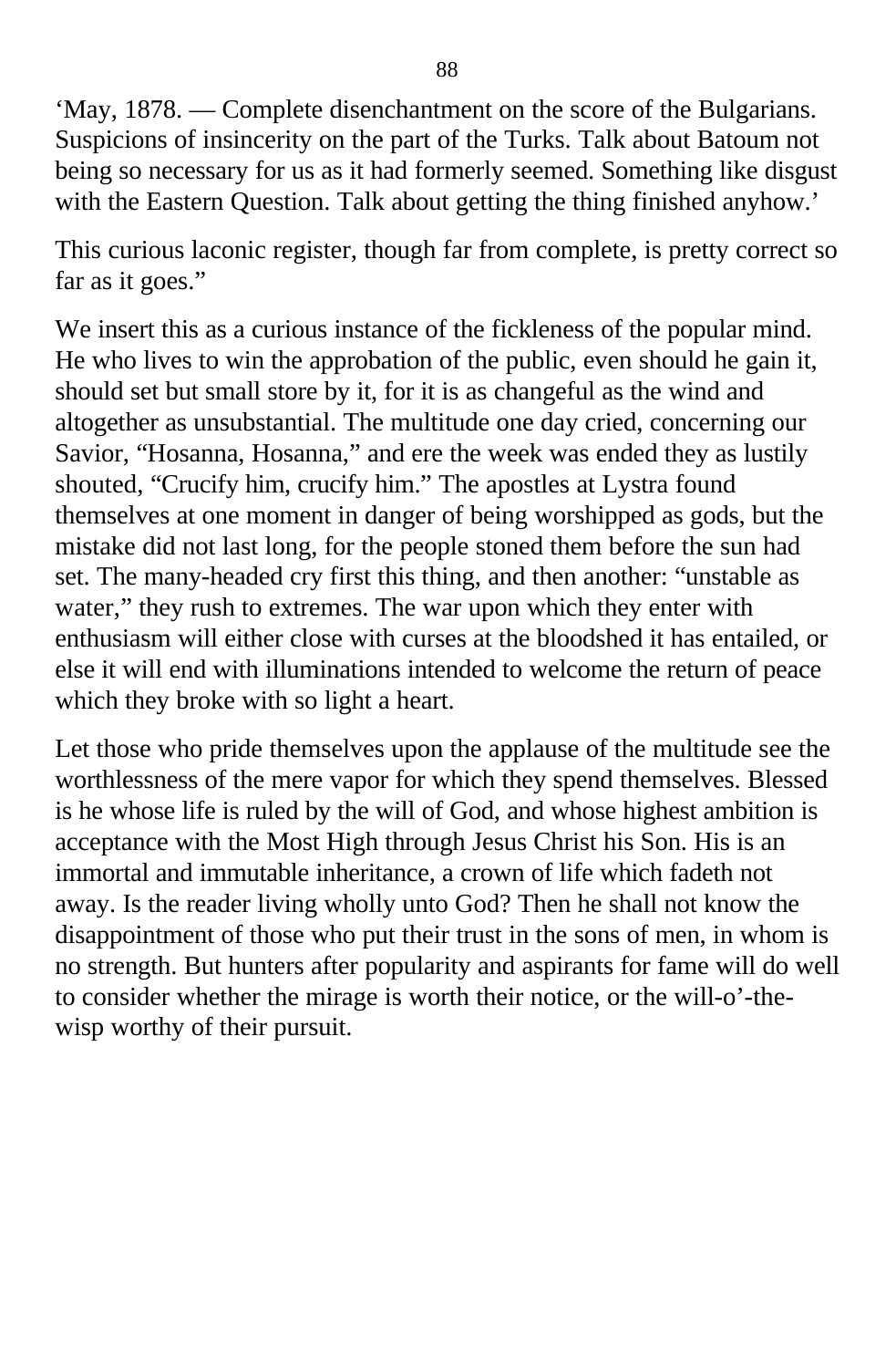## PEARLS.

"No mention shall be made of coral or of pearls: for the price of wisdom is above rubies." — Job 28:18.

"Who, when he had found one pearl of great price, went and sold all that he had, and bought it." — Matthew 13:46.

THE Paris correspondent of the *"Daily News,"* of June, 11, writes: "The French have grown so clever at imitating pearls, that a jeweler in this Exhibition shows a necklace which purports to be a mixture of true pearls and false, and he challenges his customers to single out the real ones if they can. Nobody had yet succeeded when I myself made an ineffectual attempt."

The art of pearl-making is by no means a new discovery; by various methods imitation pearls have been manufactured in divers countries for many years. The French have, however, proved themselves superior to all competitors. Specimens of their artificial productions exhibited at the Exposition of 1867 could neither in their luster nor color be distinguished from oriental pearls, even when the genuine and the sham were laid side by side. We are told that there is only one way by which they can be detected, and that is by their specific weight, they are much lighter than the real pearls.

There is "one pearl of great price" about whose genuineness there can never be a question, but all the goodly pearls which this world can yield need to be weighed before we may conclude them to be of any great value; indeed, the choicest pearls of earth are insignificant in price compared with him who is more precious than rubies, and of whom it is written, that "all the things thou canst desire are not to be compared unto him." Even real pearls, the best of them, fit to adorn an emperor's crown, and to heighten the beauty of the fairest of maidens, have been known to sicken and die and vanish in a day. Every now and then we hear of magnificent ancestral pearls, the pride of noble families, turning of a sickly color and crumbling into dust. Not long ago the crown-jeweler of France solemnly applied to the Academy of Science for the means of preventing the decay and corruption of the precious gems in the royal crown. No satisfactory answer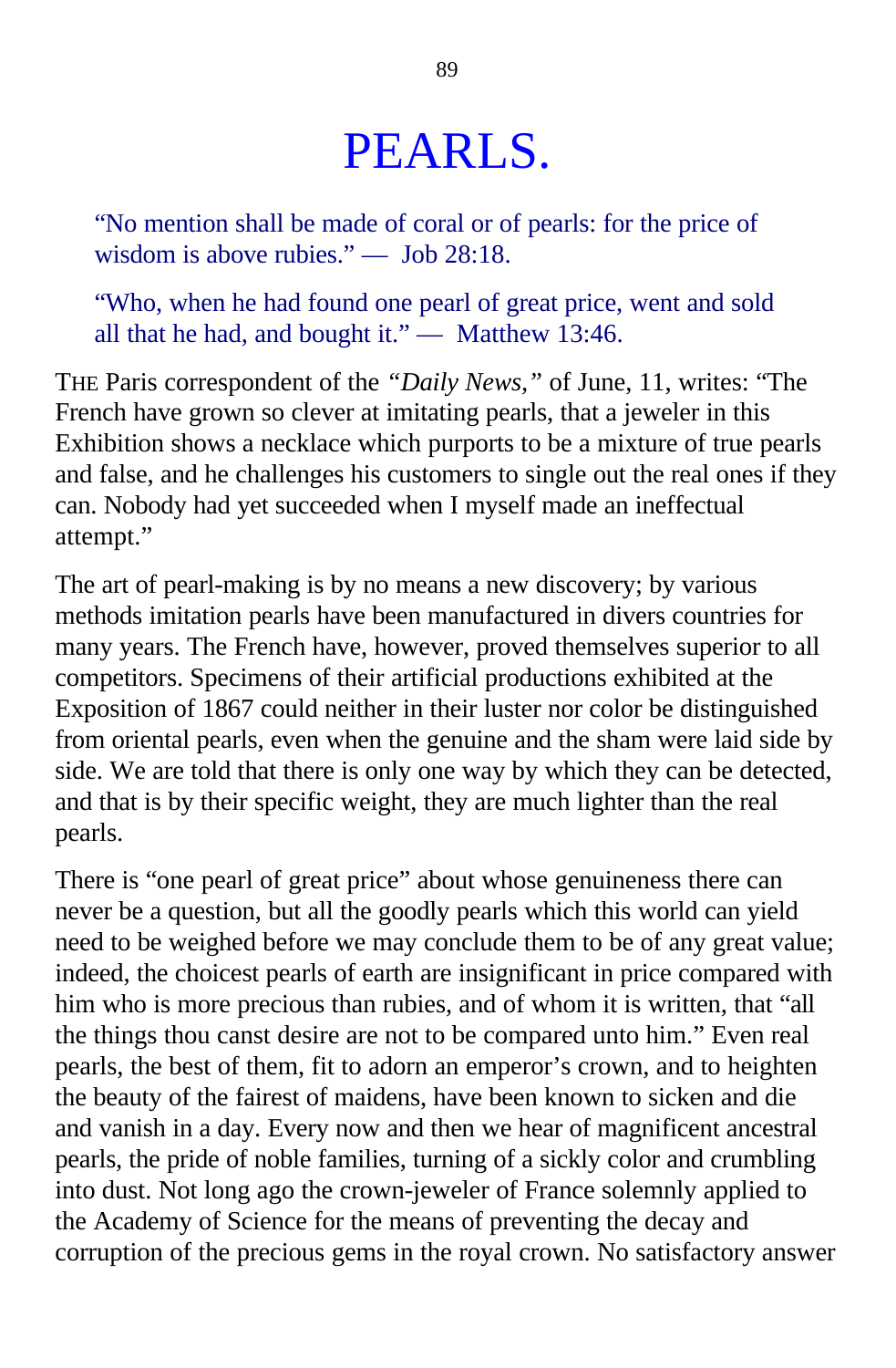was given, and many highly-prized jewels have since then passed away. "Behold, all is vanity and vexation of spirit."

In a work entitled "The Wonders of the Deep," M. Schele de Vere tells us the following story, of which we leave our readers to draw the moral for themselves: "A dusky fisherman in the far-off seas of India once found a pearl in an oyster. He had heard of such costly gems, and sold it to an Arab for a gold coin which maintained him for a whole year in luxury and idleness. The Arab exchanged it for powder and shot furnished him by a Russian merchant on board a trading vessel, who even yet did not recognize the dirty, dust-covered little ball as a precious jewel. He brought it home as a present for his children on the banks of the Neva, where a brother merchant saw it and bought it for a trifle. The pearl had at last found one who could appreciate its priceless value. The great man — for it was a merchant of the first class, the owner of a great fortune — rejoiced at the silent fraud by which he had obtained the one pearl of great price, without selling all and buying it fairly, and cherished it as the pride of his heart. Visitors came from all parts of the world to see the wonder. He received them in his merchant's costume in a palace plain without but resplendent inside with all that human art can do to embellish a dwelling, and led them silently through room after room, filled with rare collections and dazzling by the splendor of their ornaments. At last, he opened with his own key the carved folding-doors of an inner room which surprised the visitor by its apparent simplicity. The floor, to be sure, was inlaid with malachite and costly marble, the ceiling carved in rare woods, and the walls hung with silk tapestry; but there was no furniture, no gilding, nothing but a round table of dark Egyptian marble in the center. Under it stood a strong box of apparently wonderful ingenuity, for even the cautious owner had to go through various readings of alphabets, and to unlock one door after another, before he reached an inner cavity, in which a plain square box of Russia leather was standing alone. With an air akin to reverence, the happy merchant would take the box and press it for a moment to his bosom, then devoutly crossing himself and murmuring an invocation to some saint, he would draw a tiny gold key, which he wore next his person, from his bosom, unlock the casket, and hold up his precious pet to the light that fell from a large grated window above.

"It was a glorious sight for the lover of such things. A pearl as large as a small egg, of unsurpassed beauty and marvelous luster. The sphere was perfect, the play of colors, as he would let it reluctantly roll from his hands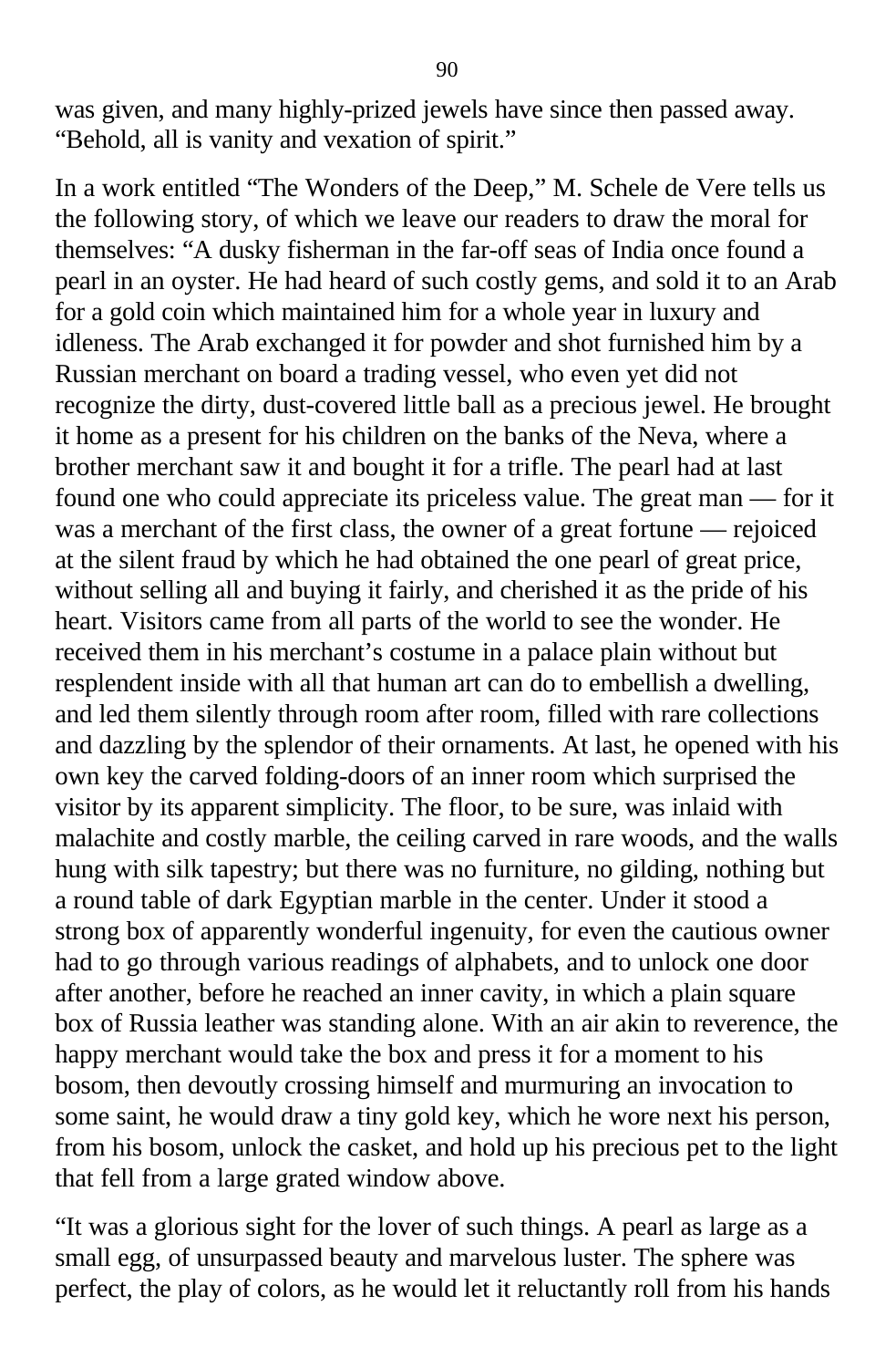over his long white fingers down on the dark table, was only equaled by the flaming opal, and yet there was a soft, subdued light about the lifeless thing which endowed it with an almost irresistible charm. It was not only the pleasure its perfect form and matchless beauty gave to the eye, nor the overwhelming thought of the fact that the little ball was worth any thing an emperor or a millionaire might choose to give for it — there was a magic in its playful everchanging sheen as it rolled to-and-fro — a contagion in the rapt fervor with which the grim old merchant watched its every flash and flare, which left few hearts cold as they saw the marvel of St. Petersburg. For such it was, and the Emperor himself, who loved pearls dearly, had in vain offered rank and titles and honors for the priceless gem.

"A few years afterwards a conspiracy was discovered, and several great men were arrested. Among the suspected was the merchant. Taking his one great treasure with him, he fled to Paris. Jewelers and amateurs, Frenchmen and foreigners, flocked around him, for the fame of his jewel had long since reached France. He refused to show it for a time. At last he appointed a day when his great rival in pearls, the famous Dutch banker, the Duke of Brunswick, and other men well known for their love of precious stones and pearls, were to behold the wonder. He drew forth the golden key, he opened the casket, but his face turned deadly pale, his eyes started from their sockets, his whole frame began to tremble, and his palsied hand let the casket drop. The pearl was discolored! A sickly blue color had spread over it, and dimmed its matchless luster. His gem was diseased. In a short time it turned into a white powder, and the rich merchant of St. Petersburg, the owner of the finest pearl known to the world was a pauper! The pearl had avenged the poor Indian of the East, the Arab, and the poor traveler, and administered silent justice to the purchaser who paid not its price.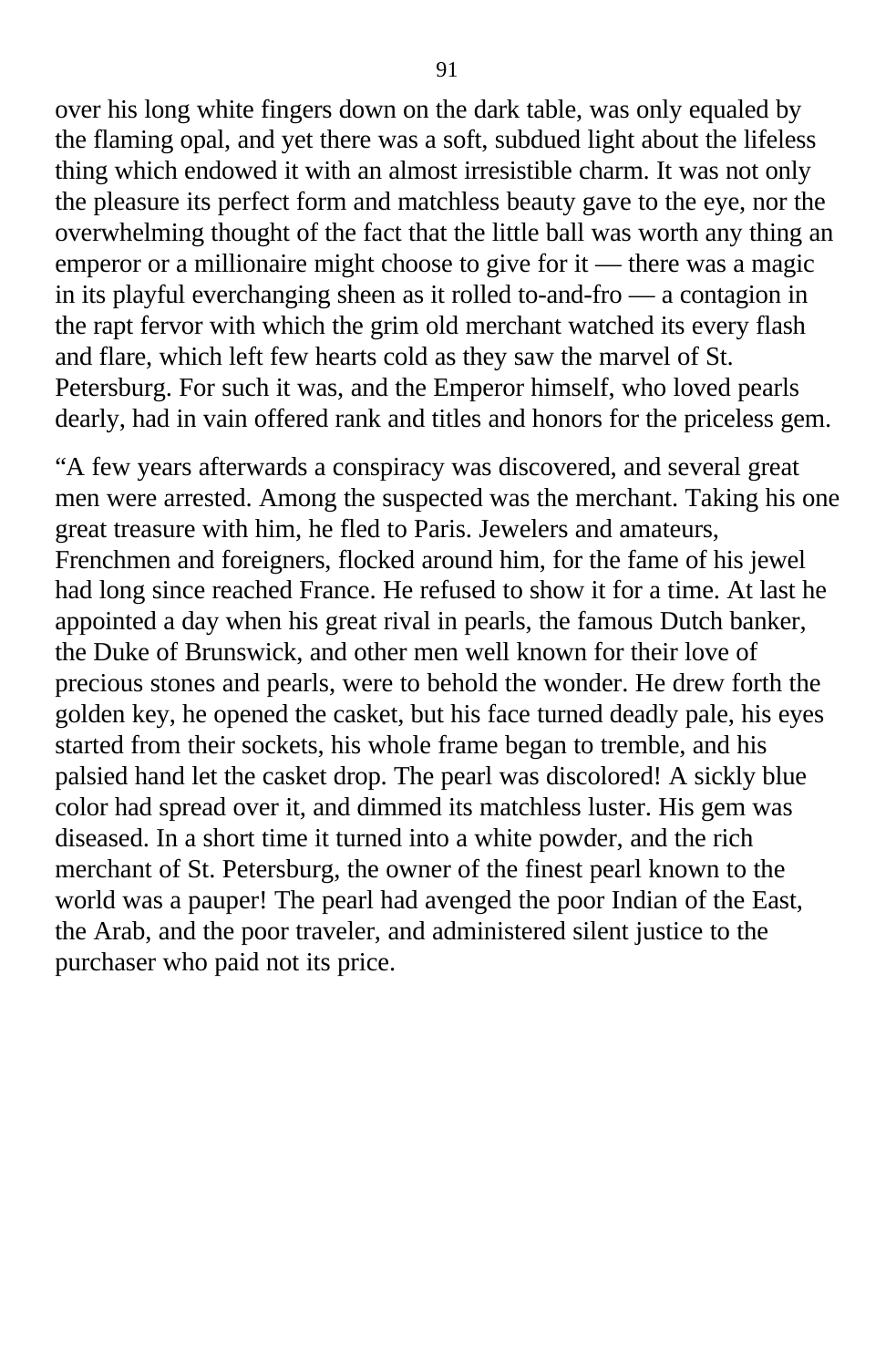## SAFE — NOT SAVED

'They that are whole have no need of the physician, but they that are sick." — Mark 2:17.

"Thou sayest, I am rich and increased with goods, and have need of nothing; and knowest not that thou art wretched, and miserable, and poor, and blind, and naked." — Revelation 3:17.

THE morning papers of June 13th, contained an account of the suicide of a French nobleman, the Count Aubriet de Pevy, who drowned himself in the Thames. A letter was found in his clothes on the bank, headed "Last Impressions of Count Aubriet." He had resolved to die, the world was but a kind of experimental hell, he hoped for a better world, in which, immediately after, he should appear in an ethereal body. He had great respect for Jesus of Nazareth, but this was the only resurrection. He had a firm belief that he was safe — "saved," was ridiculous.

Count de Pevy has only a little more plainly then usual expressed the sentiment of multitudes. They are so good, so amiable, so religious, that to speak of their being lost appears to them to be a ridiculous misuse of terms; and salvation for them is an insulting superfluity. They are "safe" and need not to be *"saved."* They thus shut themselves out of all the benefit of the mission of the Savior, since he came to save, and his work has to do with *the lost* and no others. It is pitiful to see a sinner so proud that he bars the door of mercy against himself by his own deliberate act and deed in order to maintain a fictitious claim to personal excellence*.* Here is a poor soul about to commit the horrible crime of self-murder and yet he calls himself "safe," and ventures to insult the Christ of God by offering him his "respect" — the respect of a suicide. Think of a criminal honoring his judge with a declaration that he respects him! A patient expressing his respect for a physician whose skill he rejects with ridicule! He who feels his guilt and his need of salvation is not content with cold respect, but loves and adores his Savior. O that this poor child of Adam had but seen his real state and had sought after the salvation which he despised. Let him serve as a warning to many who are wrapt in the same deadly day-dream. May God arouse them from it, or it will be their ruin. Many are the mighty ones who have fallen down, slain by self-righteousness: —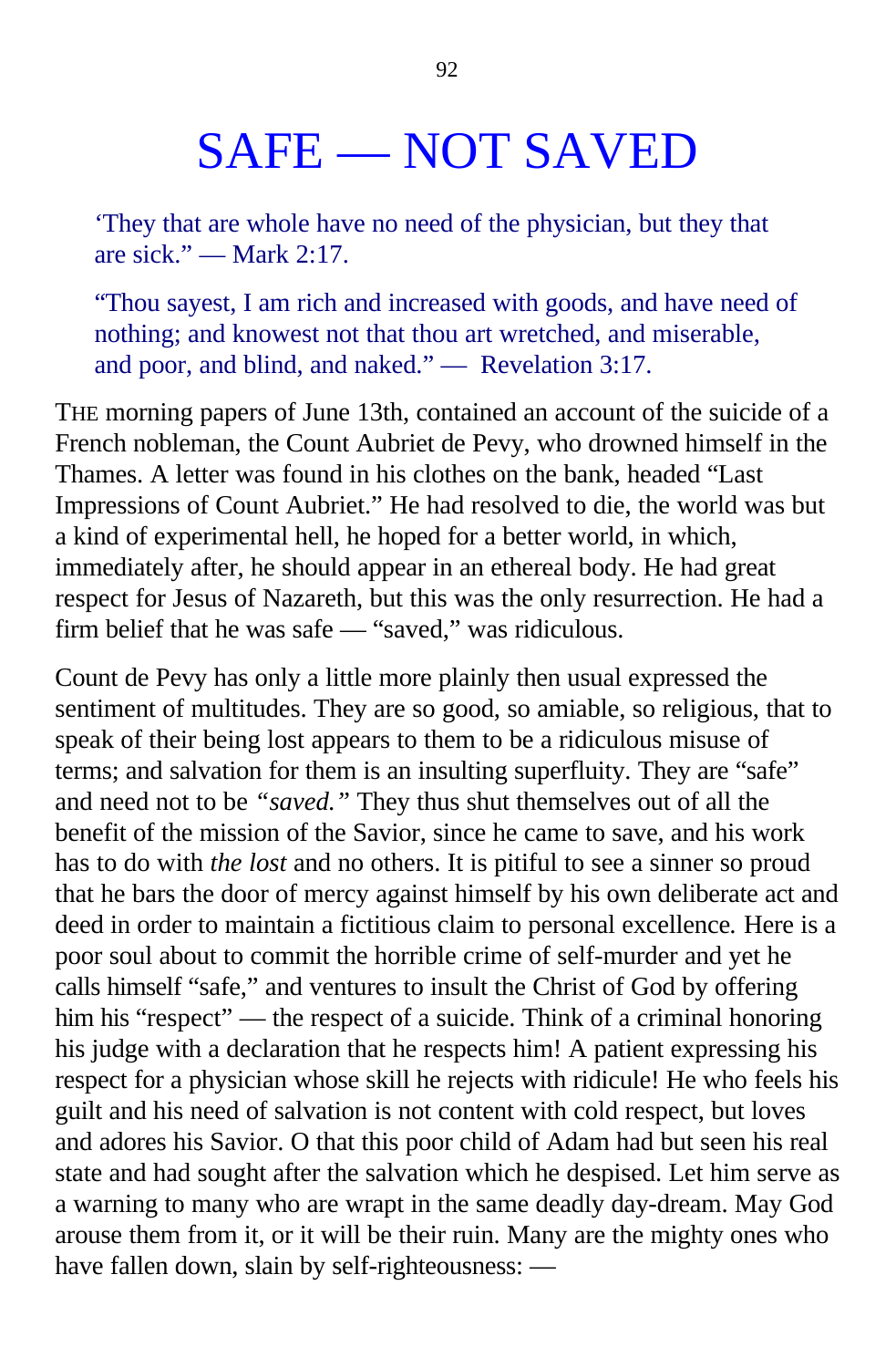*"Though various foes against the Truth combine, Pride above all opposes her design; Pride of a growth superior to the rest, The subtlest serpent with the loftiest crest, Swells at the thought, and kindling into rage, Would hiss the cherub Mercy from the stage."*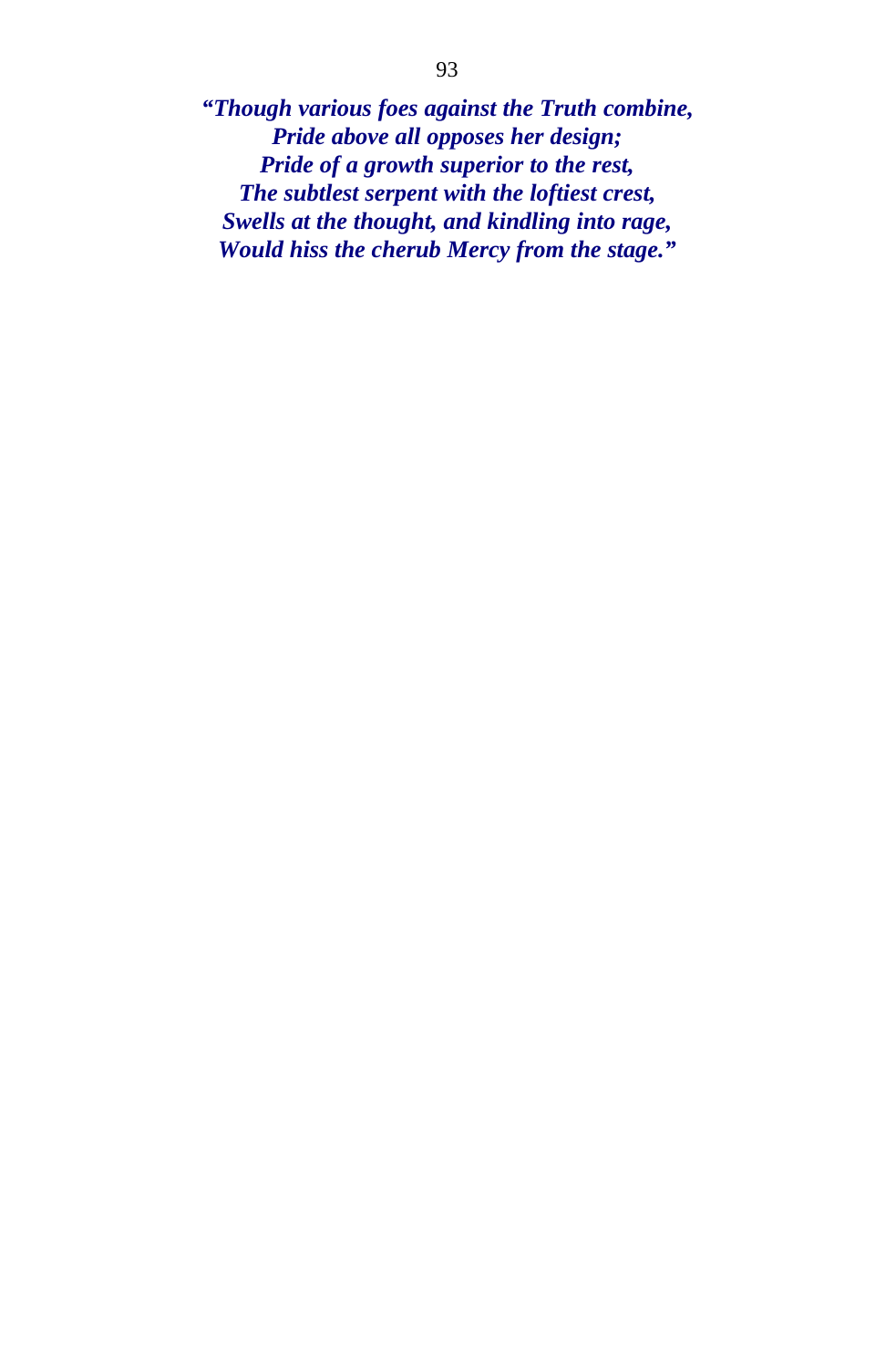# DIPLOMACY AND DUPLICITY.

"Not double tongued." — 1 Timothy 3:8.

"Putting away lying, speak every man truth with his neighbor." Ephesians 4:25.

THE *"Daily News,"* June, 15th, commenting on the reply of the Chancellor of the Exchequer to a question concerning the Berlin Congress, says: — "We seem, in fact, to be gliding into the use of two tongues, one for the ordinary business of life, and one for diplomacy."

Surely this gentleman has forgotten the well-worn description of an ambassador, as a gentleman who is sent abroad to tell lies for the good of his country. Diplomacy from time immemorial has used words rather to conceal its meaning than to express it. In the high quarters where statecraft is carried on, the dictum of George Herbert is utterly rejected — "Dare to be true, nothing can need a lie." Lies seem to be about the most necessary stock-in-trade of the managers of foreign politics. Our book of synonyms has very suggestive list *—* "finesse, trick, dodge, ruse, diplomacy."

It is earnestly to be hoped that the contagion of political example will not spread through other classes of the community, and yet there is great fear that it has already done so. Among the clergy there has been no little talk of words used in a natural and non-natural sense, and many labored treatises have been compiled to explain away the self-evident meaning of language. In polite society it used to be customary to deny one's self, and "not at home" was a fashionable mode of lying. This habit has we trust come to an end, but many of the compliments still exacted by etiquette may come under the same censure. Men who hate each other are full of "My dear Sir," and call themselves "the obedient servants" of persons whom they regard with supreme contempt. These are mere straws, but they show how the wind blows.

However much falsehood may be tolerated by society, it is none the less loathsome to every pure-minded man; and it is not one whit the less abominable in the sight of God because men combine to keep it in countenance. Its most horrible form is seen when professing Christians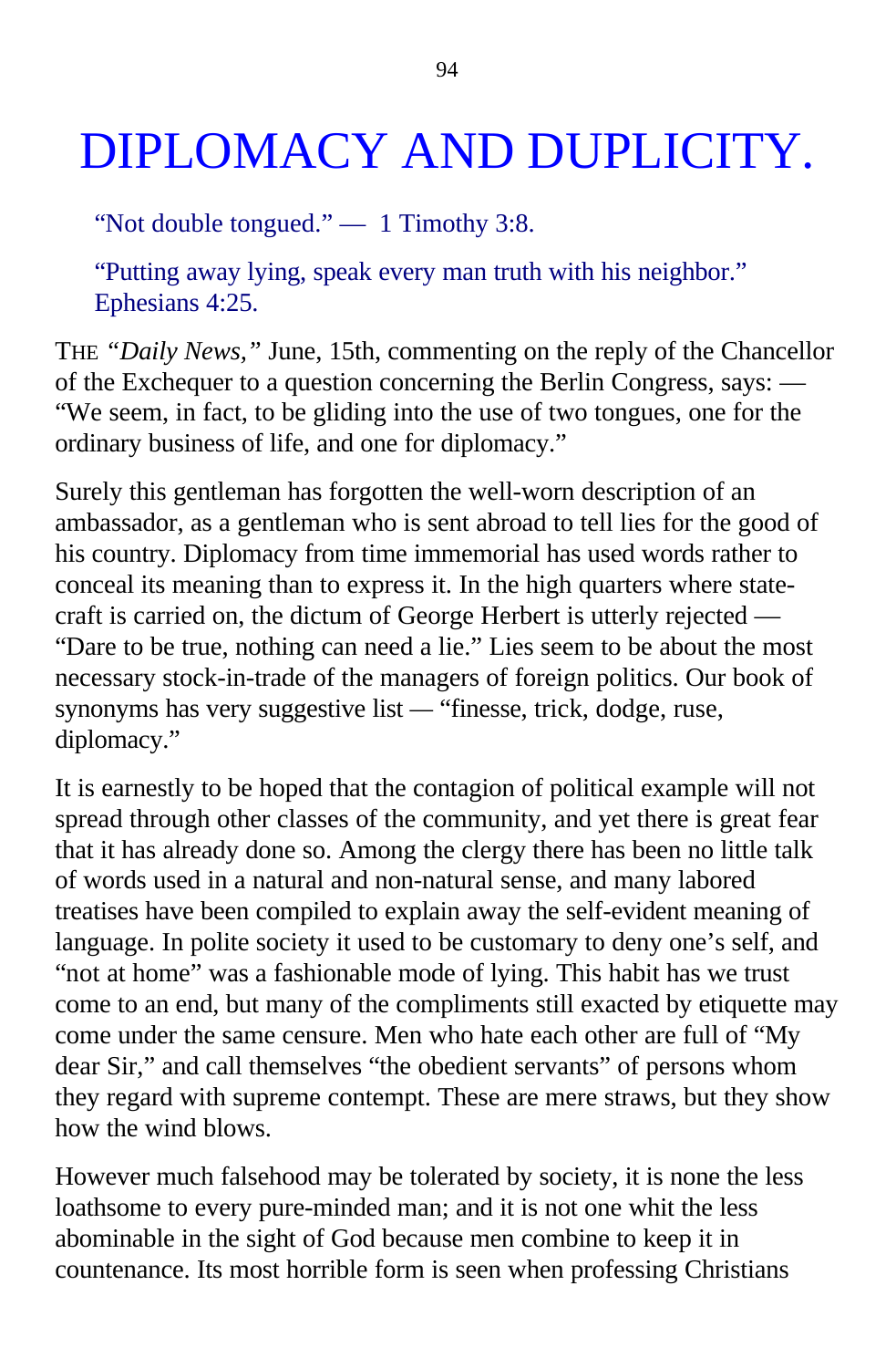become double-tongued and have one voice in religion and another voice in common conversation. Who is not disgusted with lips candid with affected love, and yet bitter with malicious hate? It is dreadful to speak like a saint at one time and like a devil at another. We have known persons who have talked so unctiously of divine things in religious meetings that they have won a high repute for godliness out of doors, while at home, under the little provocations of common life, they have habitually stormed and raved, and led their children and servants a sorry life. This thing deserves no quarter. Occasionally we hear of fictitious experience, and listen to wonderful narratives of events which never occurred: this also is execrable.

Actions have as plain a voice as words, and there is a duplicity of life which is quite as evil as verbal falsehood. Many characters are double-tongued. Spence said of Lady Wortley Montague that she was a shining character, "but like a camel she is all irregularity, and always wandering." "He calls, her the most wise, most imprudent, loveliest, most disagreeable, bestnatured, crudest woman in the world." Other forms of practical contradiction are common; some are intolerantly liberal, others are ferocious advocates of peace, or intemperate upon intemperance. We have known persons who were rashly slow, and imprudently wise. Hot and cold in five minutes. You would think the man to be two persons till you revised your opinion and reckoned him to be nobody at all because one side of his character neutralized the other. Nothing is more sad than to see that things do not tally in a man's character. We have known great pleaders for generosity who were themselves miserably stingy. We have heard of persons who have been wonderful sticklers for "the truth," meaning thereby a certain form of doctrine, and yet they have not regarded the truth in matters of buying and selling, or with regard to the reputations of their neighbors, or the incidents of domestic life. "These things ought not so to be." If by speaking the truth we shame the devil, we must be consistent in it as long as we live, or surely the devil will shame us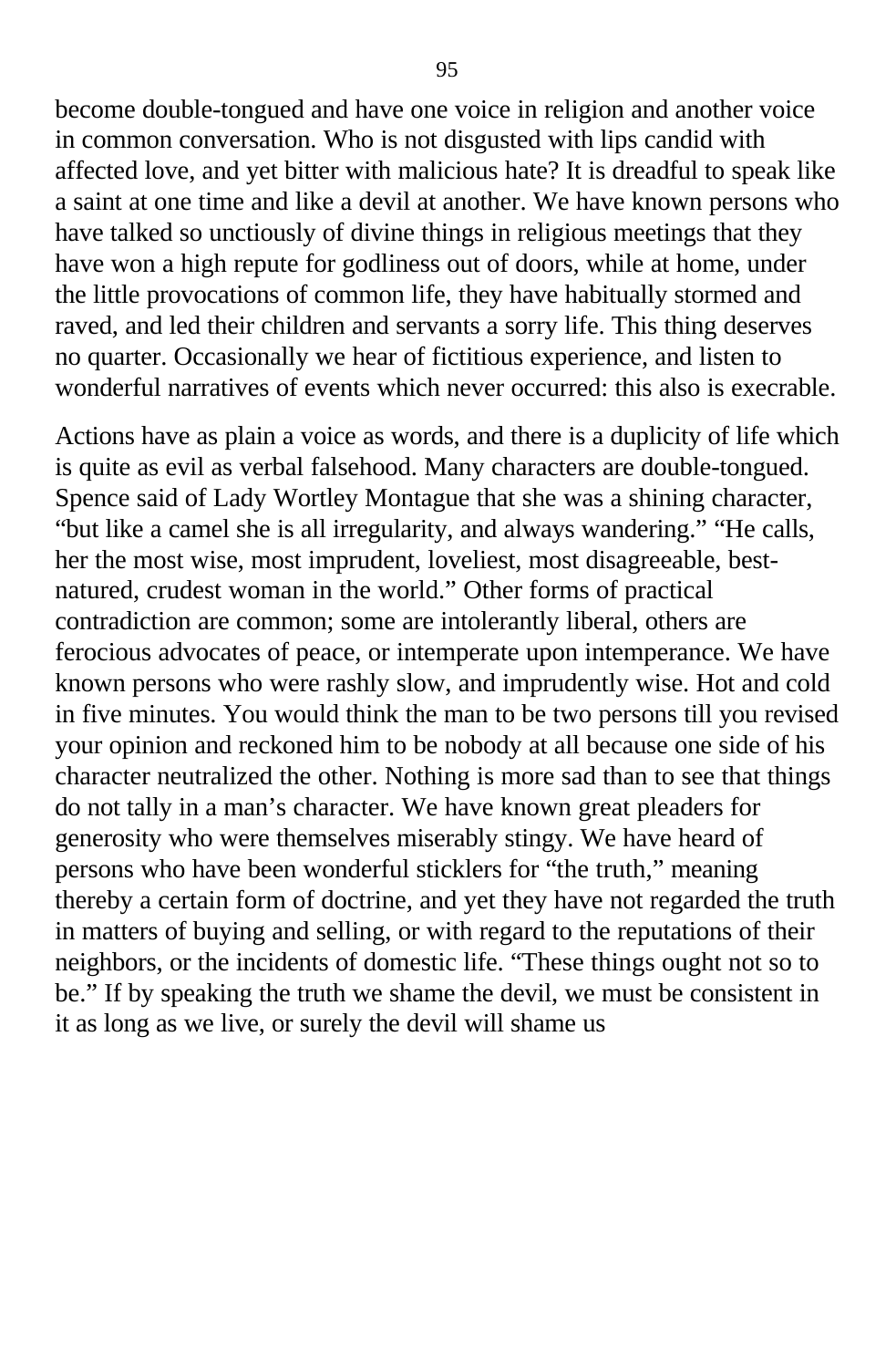# LABOR IN VAIN.

"The people shall weary themselves for very vanity." — Habakkuk 2:13.

"By the works of the law shall no flesh be justified." — Galatians 2:16.

THE *"Daily News"* June 18th, has the following: — "The man in the old legend set out to sail to the happy islands. He encountered many storms, lost many companions, and was worn and weak before he landed, and then he found that he had only come back to his starting-point, the island where his home was. He had sailed round the world for that. He was not praised as a navigator or a philosopher."

This legendary personage accurately symbolizes those who start upon the adventurous voyage of salvation-by-self. They are lured onward by a vain imagination, and they enter upon an enterprise which will utterly exhaust them, and bring them no desirable result. In their laborious efforts to discover a righteousness of their own they will see many companions wrecked at their side, and if they themselves are fortunate enough to sail onward along the track of morality, bearing aloft the flag of respectability, they will nevertheless find little comfort therein. If at all enlightened by divine grace they will remain as dissatisfied as ever after all their doings and feelings, worshippings and pleadings and alms givings; despite their self-reliant diligence they will have made no progress towards the desired haven. Like Vanderdecken in his endless sailings they are doomed to a fruitless toil. It must be so. Beaten back after all his efforts the moralist makes no headway.

Why is this? Let Scripture answer — Because they seek it not by faith, but as it were by the works of the law. Paul in his day bore witness of many self-righteous persons that they had a zeal for God, but not according to knowledge. "For they being ignorant of God's righteousness, and going about to establish their own righteousness, have not submitted themselves unto the righteousness of God." Successors to these persons are still among us, rolling up-hill the stone of Sisyphus with no more success than he.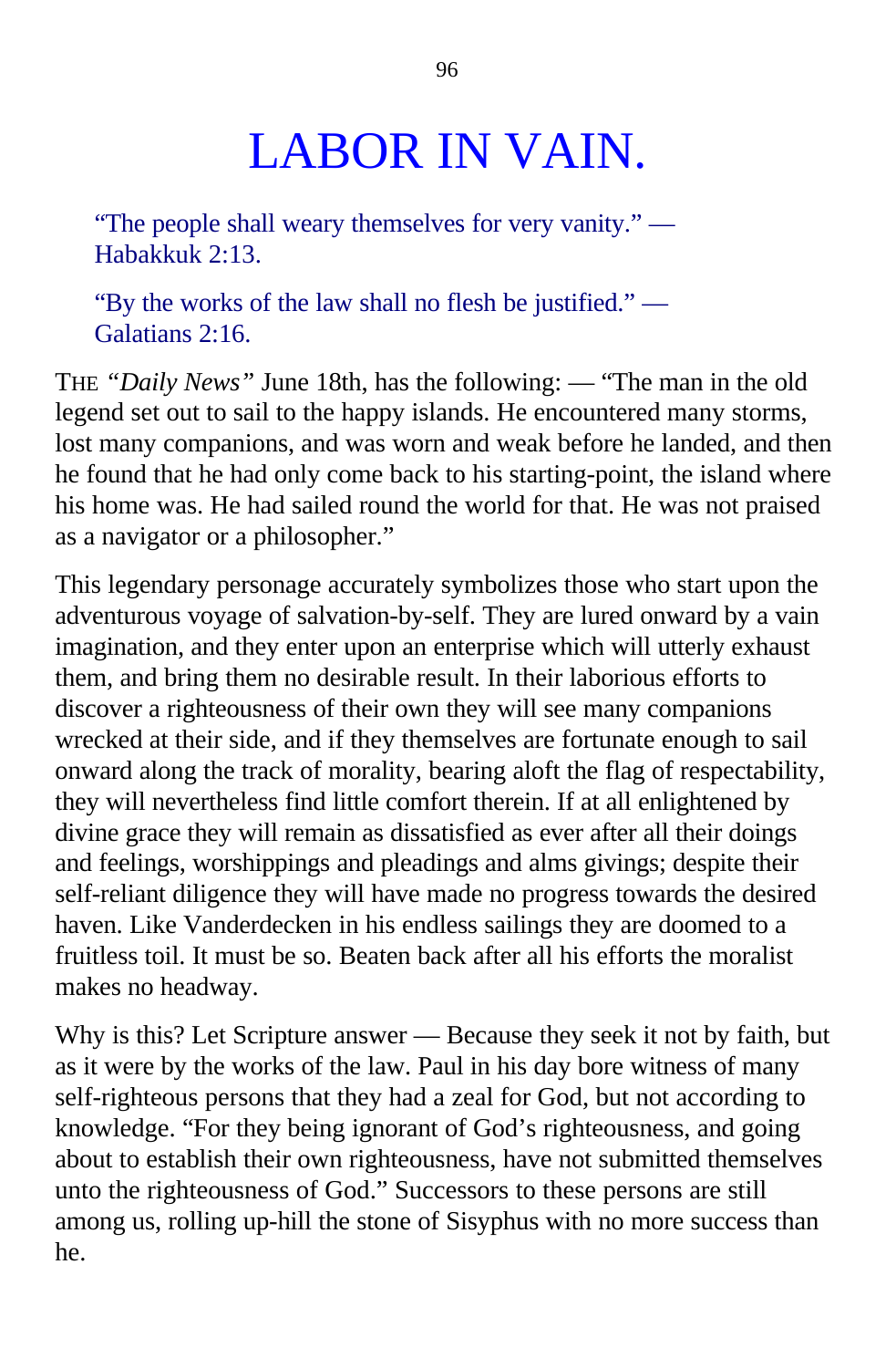The most earnest self-savers will come back to their starting-point disappointed and despairing. What a pity it is that they should be so infatuated as to go far to seek after that which lies so near at hand! The Holy Spirit says, "The word is nigh thee, even in thy mouth, and in thy heart." What can be possibly nearer than that which is absolutely in the mouth? Let no man be so set on mischief, so desperately resolved to destroy his own soul, as to reject that heavenly bread which almighty grace puts into his mouth. Wherefore attempt to climb to heaven or to descend into the deep? Why practice penance or pursue a weary round of ceremonies? Why despond and look within, and argue and despair? Is not the gospel message clear enough? "Believe on the Lord Jesus Christ, and thou shalt be saved."

> *"Hard lot of man — to toil for the reward Of virtue, and yet lose it! Wherefore hard? — He that would win the race must guide his horse Obedient to the customs of the course; Else, though unequaled to the goal he flies, A meaner than himself shall gain the prize. Grace leads the right way, if you choose the wrong, Take it and perish, but restrain your tongue; Charge not, with light sufficient and left free, Your willful suicide on God's decree."*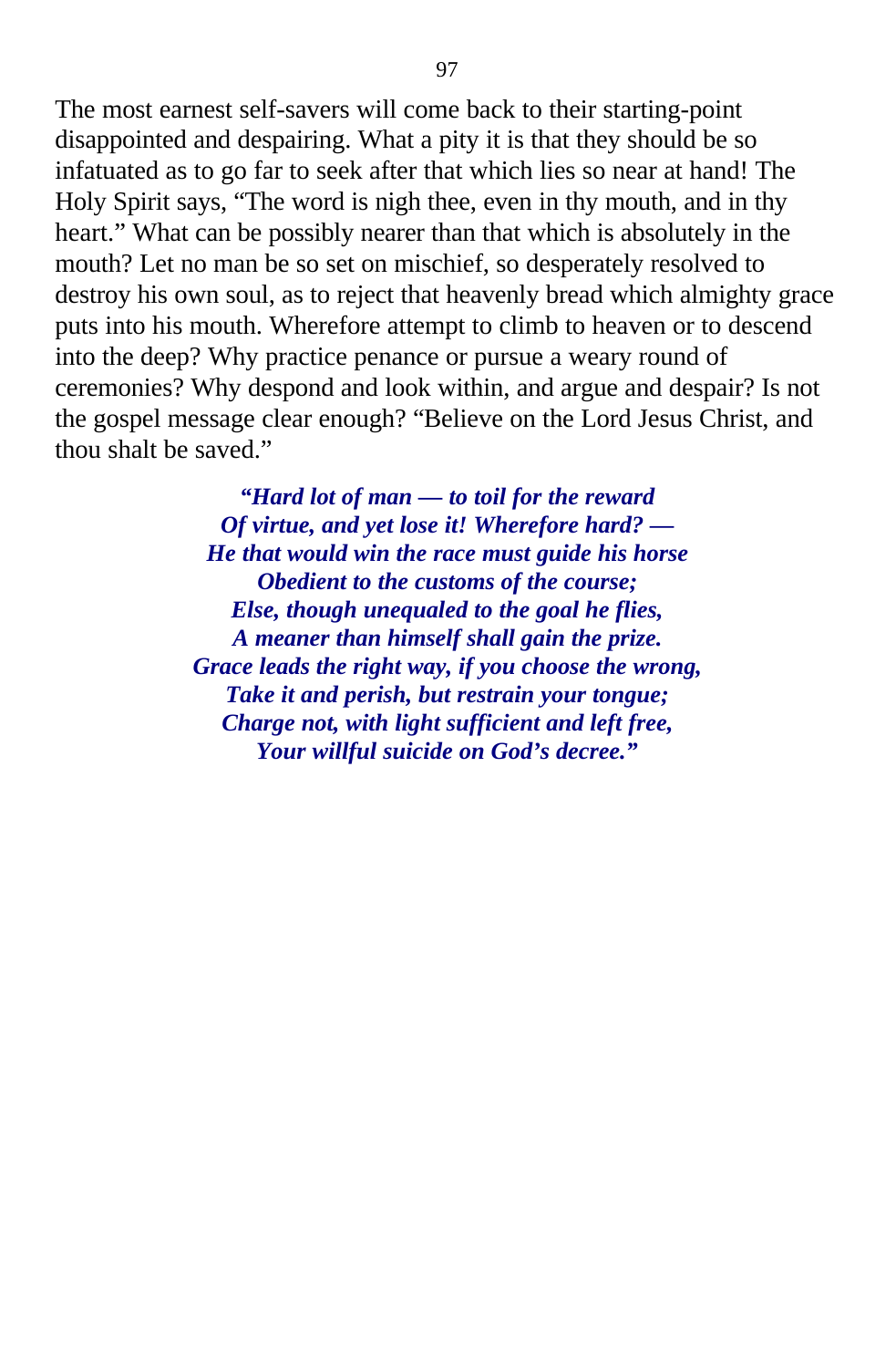## CHAOTIC THEOLOGY.

"Desiring to be teachers of the law; understanding neither what they say, nor whereof they affirm." 1 Timothy 1:7.

"Be not carried about with divers and strange doctrines. For it is a good thing that the heart be established with grace." — Hebrews 13:9.

A CORRESPONDENT of the New York *"Examiner and Chronicle,"* June 20, writing from West Virginia says: — "Of course, things here are in a measure in a *formative state —* even the capital itself is not regarded as fully and finally located. It is now said to be 'on a steamboat somewhere between Wheeling and Charlestown.' The last vote of the legislature on it decided the latter place to be the location hereafter."

In much the same condition are the minds of many who claim to be preachers of the gospel of "the advanced school." There is no telling what they say nor whereof they affirm. They believe nothing and therefore they speak. Their creed is in "a formative state," — nebulous, cloudy. They know not what they believe: it is a question whether they believe anything at all. One of them informed us that he held his mind in a receptive condition, and revised his creed every week at the least — a human jellyfish, or something more gelatinous still. We fear that even the main and fundamental points of the atonement of Christ, and his divine person, are unsettled with some of the Broad School. Their capital is on a steamboat somewhere between Unitarianism and Pantheism. The sooner they fix its location the better. It would probably be less injurious to those around them, if they were to become downright atheists than that they should remain in their present loose and skeptic-making condition. Their manifest indecision for truth is a clear gain to the side of unbelief.

These rolling stones in the road cause many to stumble who else would have held on their way. With their cloudy speculations they throw an air of uncertainty over the most settled truths. They cause faith to dwindle into mere opinion and throw thousands into a condition of miserable suspense. Elijah would long ago have said to them, "How long halt ye between two opinions? If the God of Israel be the Lord, serve him;" and if "cultured thought" is to manufacture a god of its own, finish the article and let us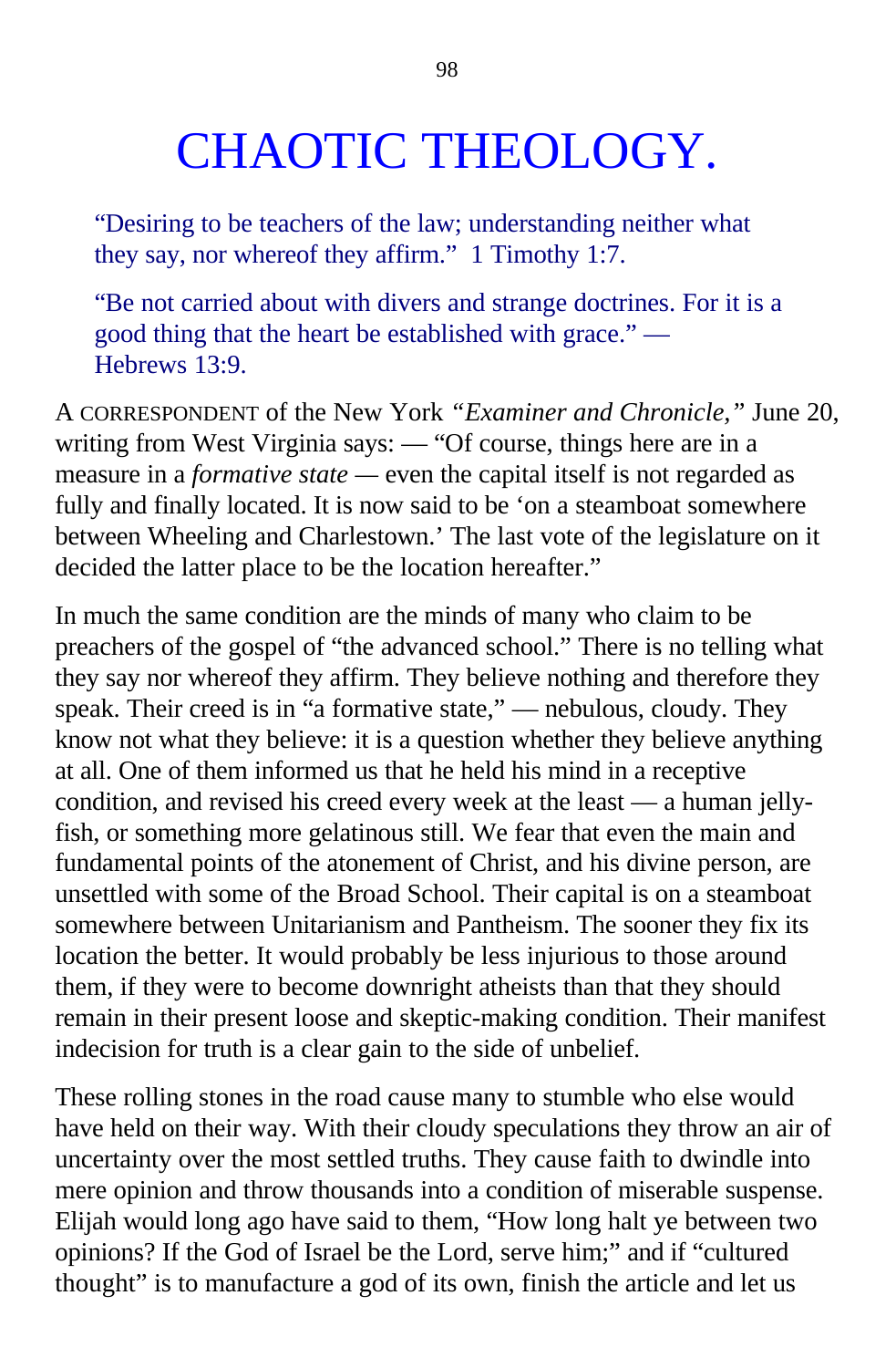know what it is like. One would think from the talk of some men that the promises of the gospel were made to doubt and not to faith. Their sympathies are all with the infidel whose doubt is decorated as "honest" and "thoughtful." Their anathemas are reserved for the orthodox, who are always prejudiced, narrow-minded, and stunted. Their charily pours its oil upon all except those horrid beings who adhere to the creed of the Puritans: as for those fellows, they despise them with all the Cavalier's contempt for psalm-singing Roundheads. Nevertheless, we pray for all true brethren, that the God of all grace may stablish and settle them, and we desire to be numbered with those who can say, "We believed, therefore have we spoken." "That which we have seen and heard declare we unto you."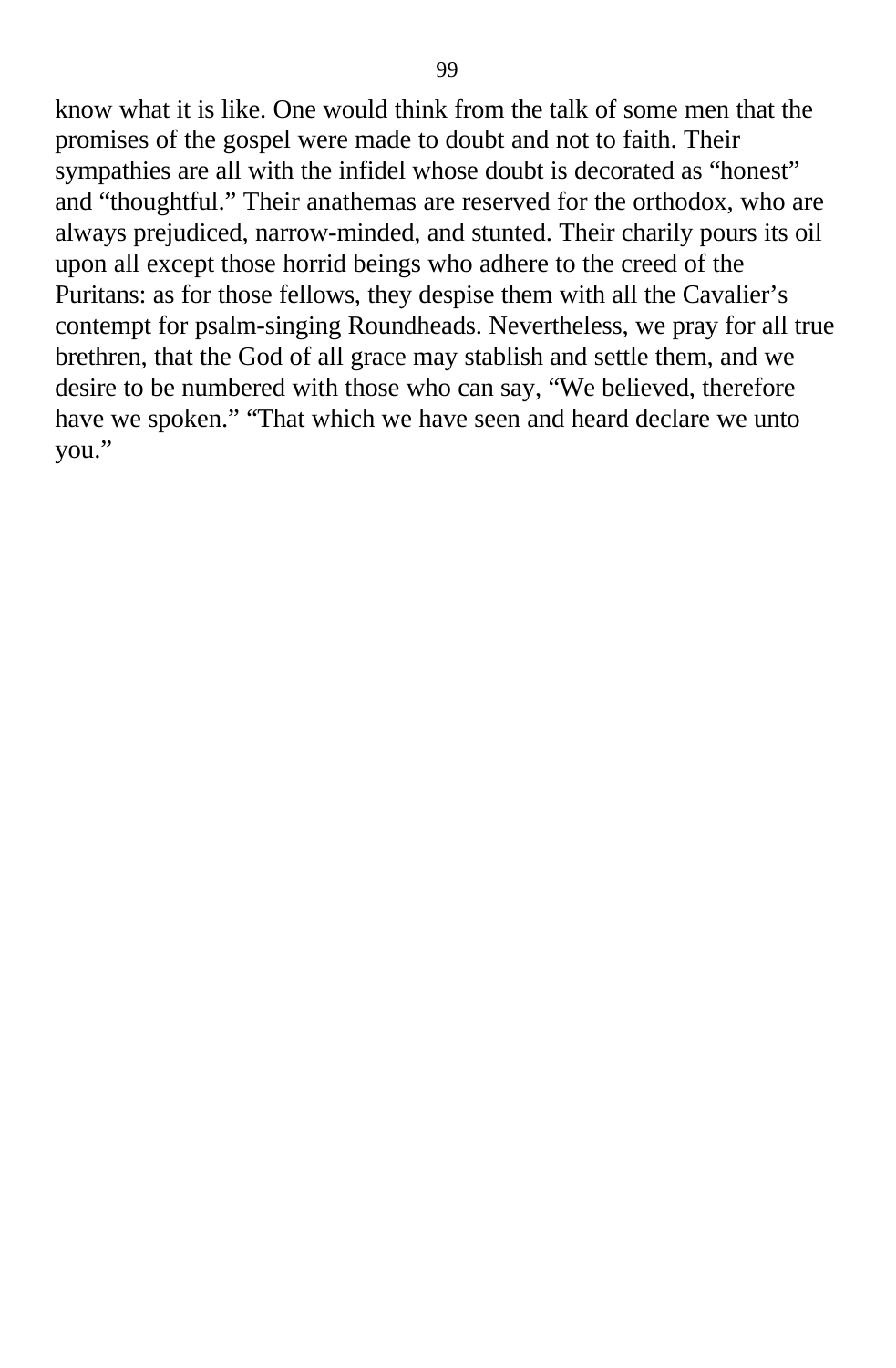# WANT OF STAMINA.

"Ye did run well; who did hander you?" — Galatians 5:7.

"If thou faint in the day of adversity, thy strength is small." — Proverbs 24:10.

OUT of the lion Samson took an abundance of honey, and we also may learn something from an evil business.

The *"Daily News,"* June 21st, in an article upon horse-racing, says: — "It is in regard to stamina that the French race-horses distinguish themselves the most. While the English thoroughbreds can nearly always hold their own against the French over short courses, they are year by year less able to maintain their former supremacy over long distances."

And this is exactly the point where many men fail in the race of life. There is no stay in them, they make a rush of it at the first, but they cannot maintain the pace or persevere to the end; and all because they lack stamina. Hence the great importance of maintaining the inward strength: he who would run well must first have the strength to run with. Vital godliness is the chief consideration, because out of it must come all practical godliness. It is clear that nothing can come out of a man which is not in him; if therefore grace be at a low ebb his life will be shallow, but if the life of God in his soul be deep and vigorous, his action will be correspondingly forcible and energetic. Stimulants are of doubtful value at best, but in religion stimulants have too often been resorted to, and spiritual intoxication has been mistaken for heavenly strength. Attempts have been made at making men strong by setting them strong men's work, but common sense tells us that you cannot turn a dwarf into a giant by dropping him into the big man's boot.

What is needed to render men capable of great deeds is a great nature. The heart must be full or the streams of life will be shallow. The matter of stamina is too often overlooked, but we are obliged to observe it when we come to the actual work of the Christian life, and to the long stretch of it which opens up before us as life is lengthened. We must have stamina or we shall be poor workers. No man would think of going to Brompton Hospital, selecting a company of consumptives who could scarcely walk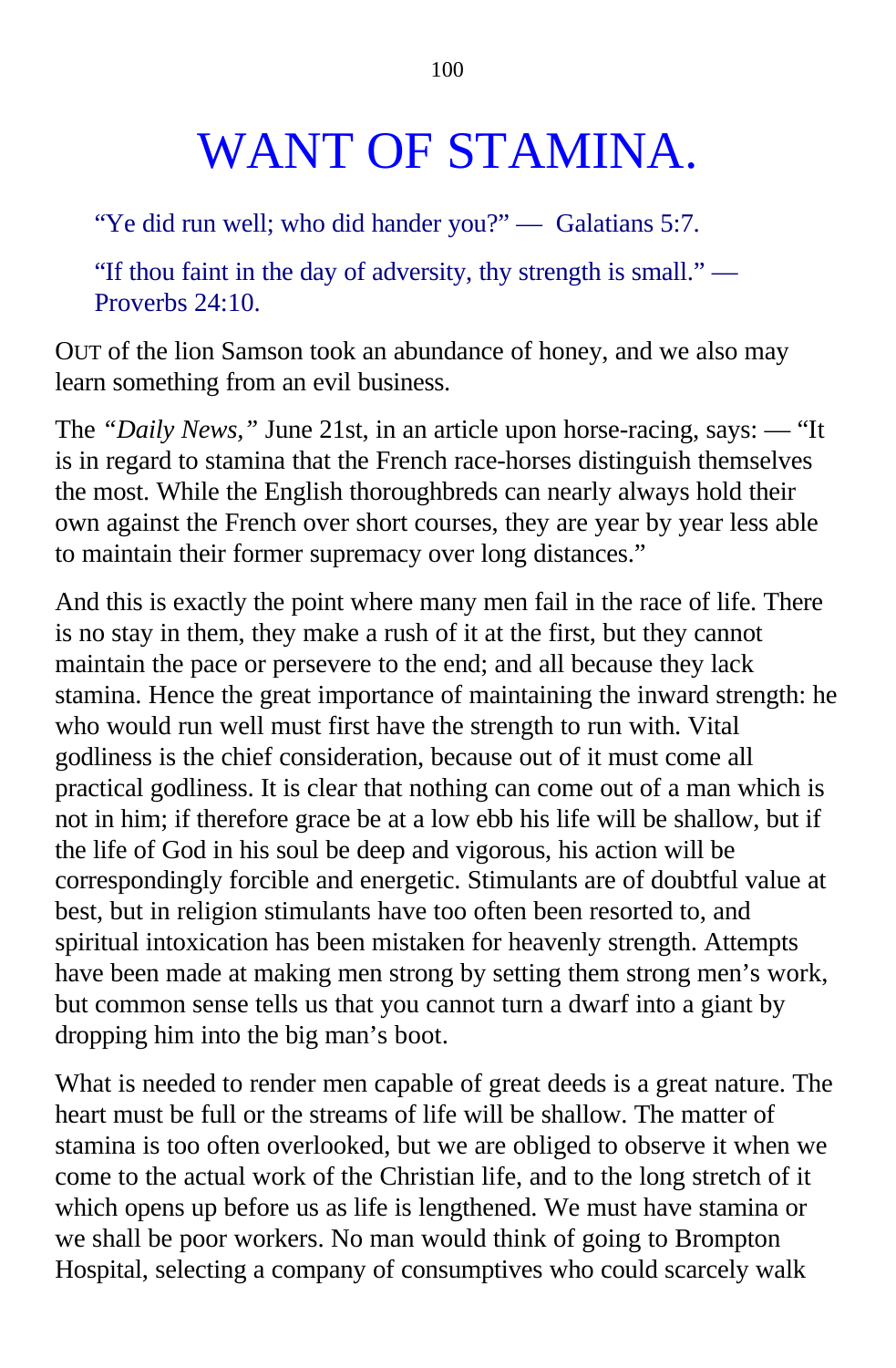across the room, and sending them forth to excavate a tunnel, or to heap up an embankment. These pining patients have no stamina, and therefore they must be excused from the sterner toils of life, for they cannot rightly discharge them. If they are driven to engage in heavy labor they will disappoint their employers. A contractor selects fine robust sons of toil, with broad chests and brawny arms, and giving them the mattock and spade and barrow, he sees the mountains fly before them, and the valleys quickly disappear.

While so many Christians are weak and sickly among us it is but little wonder that the Lord's cause is hindered. The pining sickness is upon many, and they can do nothing. Worse still, the lean kine eat up the fat kine, and so the strength of the church is devoured. When we shall ourselves and all our fellow Christians become strong in the Lord and in the power of his might, then we shall do marvels by the aid of his divine Spirit, but till then the work of the Lord will languish.

Continuance in holy service is the test of spiritual energy; many run well for a time, and it is not the pace which kills them, but the length of the course draws upon their slender store of energy, and by and by they drop from the front, and are found far back in the rear, utterly beaten. Well did the Savior say to his disciples, "He that shall, endure unto the end, the same shall be saved." Nothing but the unfailing power of God himself can enable the believer to keep up the pace from the beginning to the end of his Christian life. Happy is he who is enabled to do this, yea, blessed is he who shall at the last be able to exclaim with Paul, "I have finished my course, I have kept the faith: henceforth there is laid up for me a crown of righteousness, which the Lord, the righteous Judge, shall give me at that day: and not to me only, but unto all them also that love his appearing."

To obtain stamina we must be more real and intense to begin with, we must resort more continually to the source of strength, we must feed more eagerly upon the soul-sustaining word, and we must be much more abundant in prayer. No time will be lost which shall be spent in obtaining more inward power. Tarrying at Jerusalem till the Spirit is given is no loss of time, but true diligence. It will be the most economical thing in the long run if we sit with Mary at the Master's feet awhile, even though Martha should be pressingly urging us to help her at the table. We must see to the condition of our souls. If the fire burns low the engine will lose its propelling power, if the secret fountain dries the stream will dwindle, if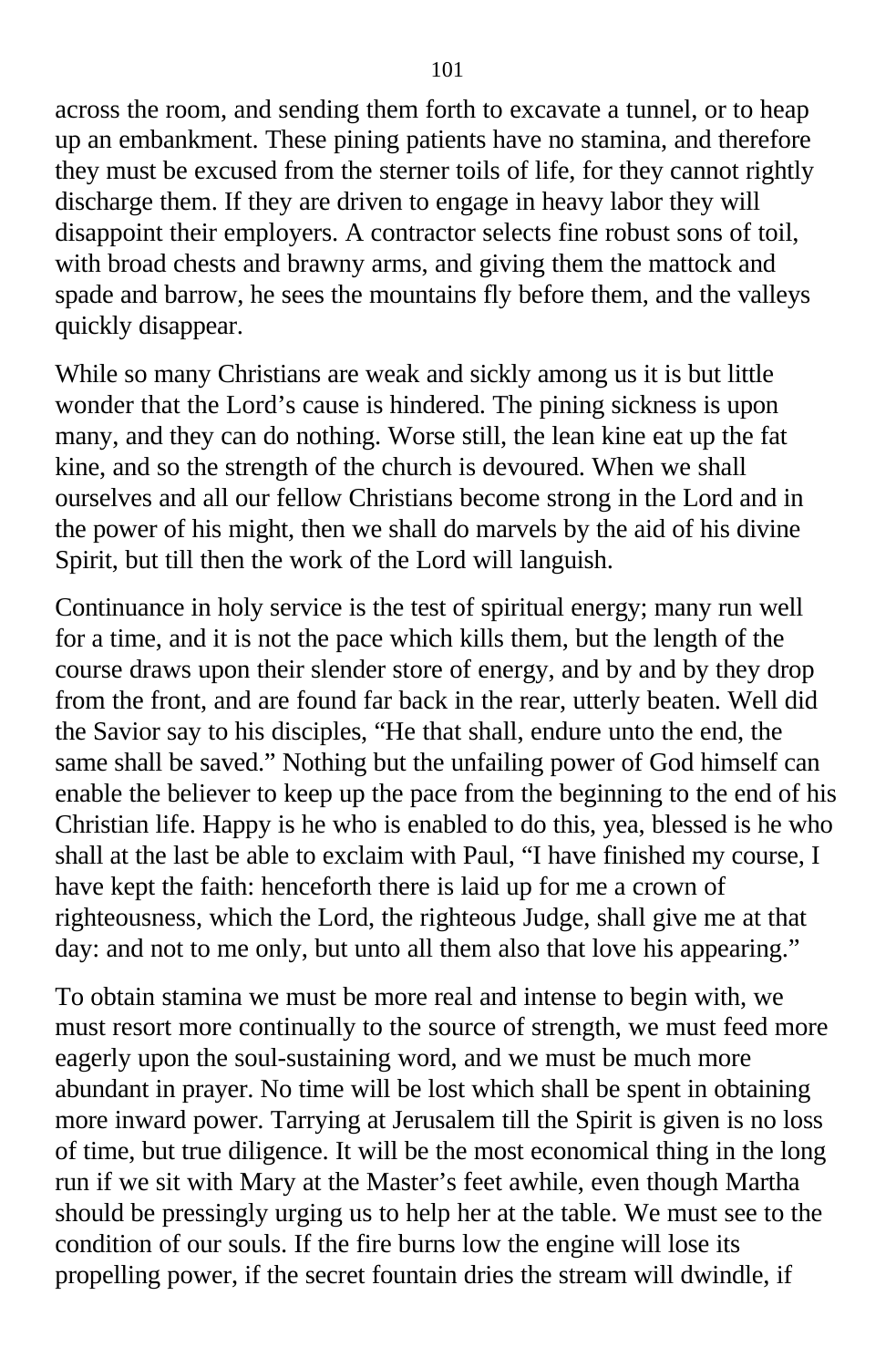spiritual stamina declines the evil result will be seen somewhere or other, and specially in the want of power to hold on and hold out to the end.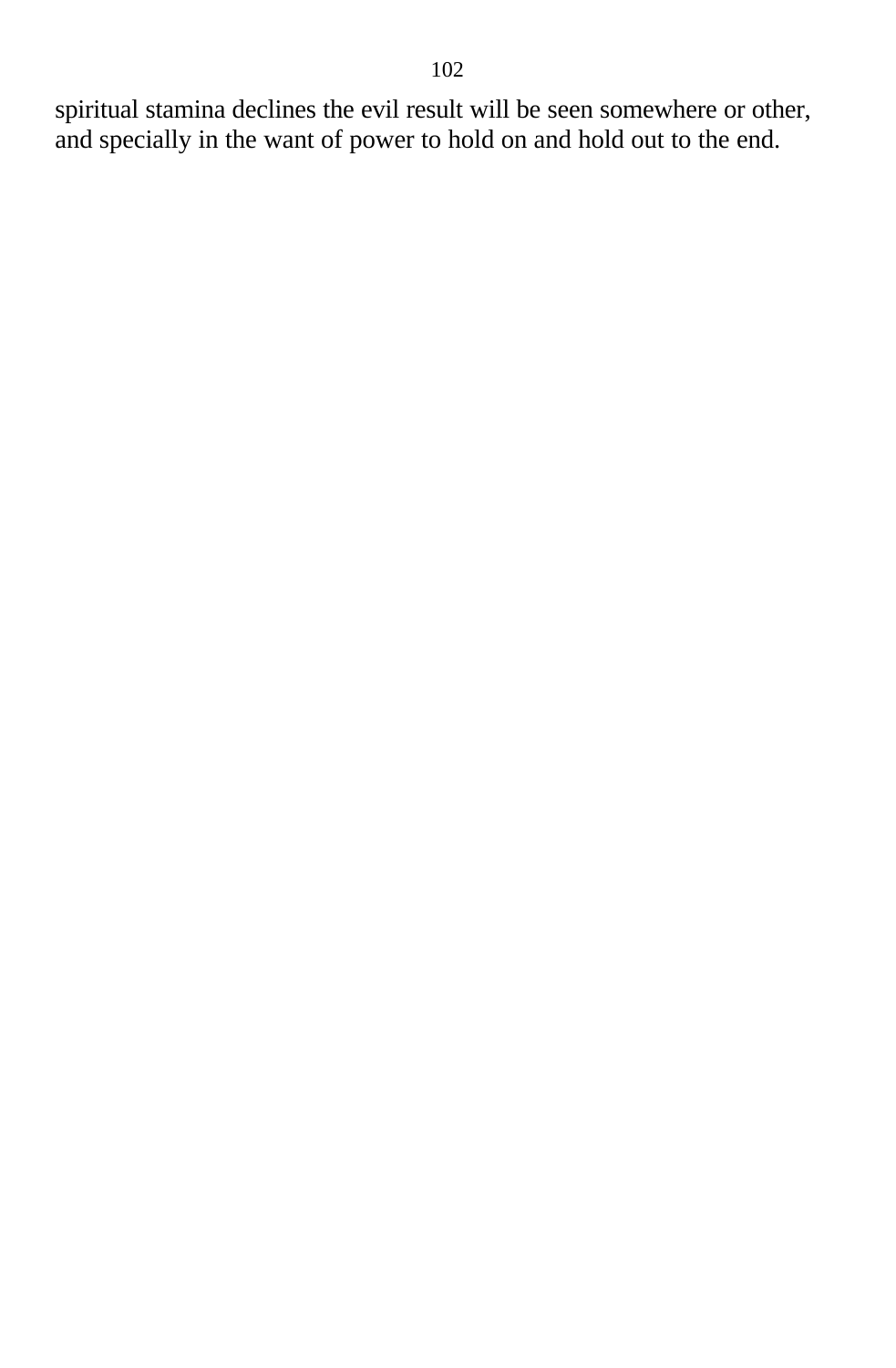# BLASTING PROHIBITED.

#### "Ye strain at a gnat, and swallow a camel." — Matthew 23:24.

THE *"Times,"* June 22nd, reports a speech of Mr. Bart in the House of Commons, which contains the following: — "He thought that in certain parts of the country it might be desirable to abolish blasting in coal-mines altogether, and, as a general rule, blasting should be entirely prohibited wherever it was absolutely necessary that the safety-lamp should be used. It was absurd to hedge about a small flame of less than one inch and to deal recklessly with a flame which might be hundreds of times as great."

We are entirely of Mr. Burt's opinion; there cannot be a second judgment upon it. We would carry the same thought into morals and religion, for there are persons who think a great deal of trifling offenses against the rules of society, and are quite indifferent concerning the alienation of the heart from God: an unimportant violation of propriety in religious worship shocks them, but they can sin against the Most High at a sad rate, and yet their conscience is by no means affected. They are punctilious concerning the ritual of outward ceremonies, but indifferent to the evils of the heart. They tithe mint and anise and cummin, and neglect the weightier matters of the law, judgment, mercy, and truth. There is a story told of a Spanish bandit who had killed many persons without compunction, but was struck with alarm because a little of the blood of one of his victims had spurted upon his lips on a Friday, and thus he had been guilty of tasting animal food on a fast day. Not long ago our police made great efforts to put down the sin of gambling as it displayed itself in a few boys playing pitch and toss with halfpence, but it never occurred to the authorities to interfere with Tattersall's and the almost universal gambling connected with Epsom and Newmarket. Should a poacher steal a goose from a common, he would be prosecuted with the utmost rigor of the law, but lords of the manor have stolen the common from the goose, and no law has been able to reach them. We still strain at gnats and swallow camels.

Conscience, which some cry up as God's vicegerent, in the heart of man seems to be a very imperfect monitor in the case of many persons; it lays on its strokes heavily concerning a minor offense, and flogs with a feather when the transgression is really great in the sight of God. The fact is that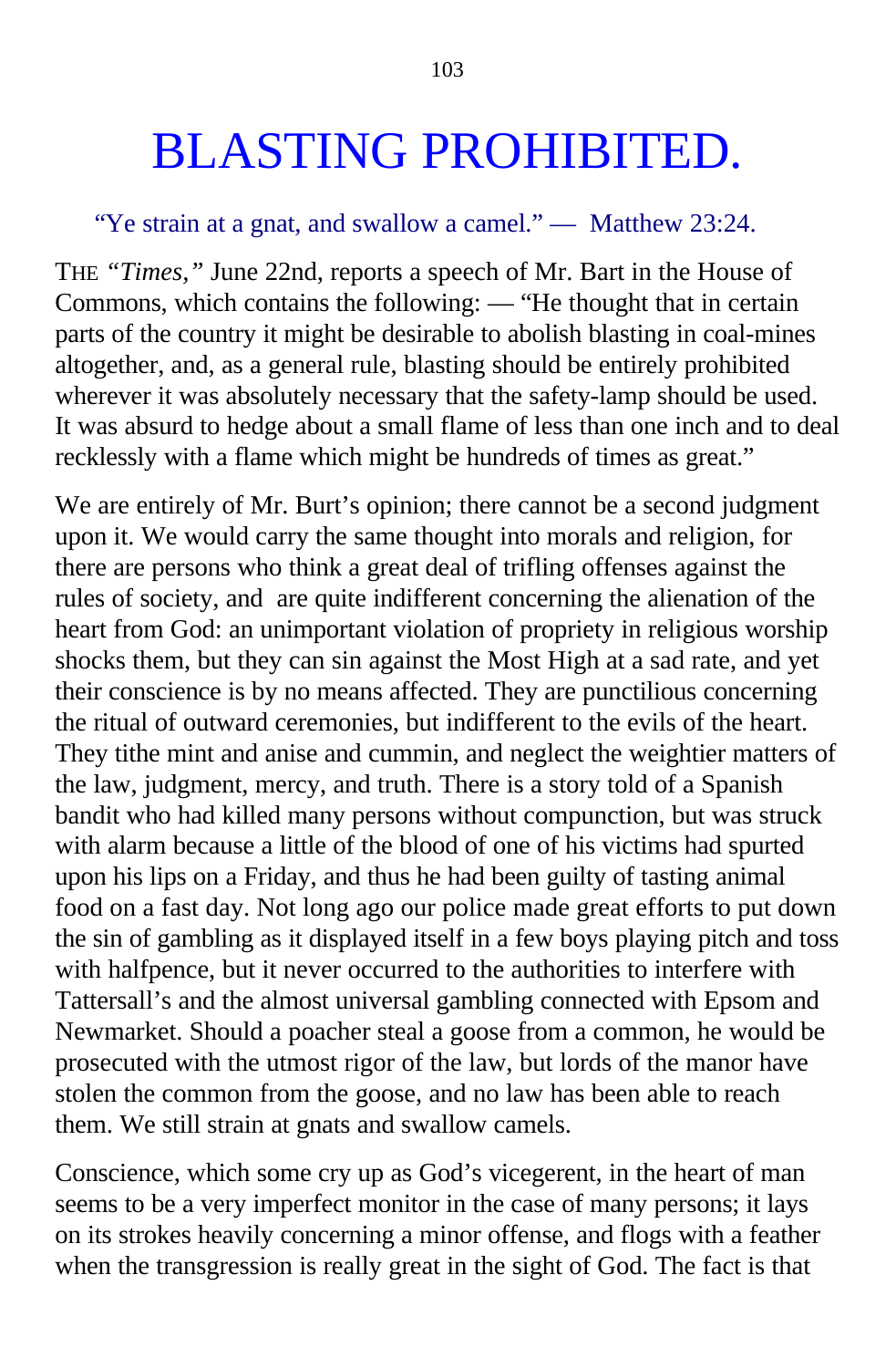when conscience is unenlightened its judgment is misleading, and it will make more of a mote than of a beam.

A little of Mr. Burton's common sense would be invaluable both to moralists and religionists. They look to outward actions, and neglect the heart. Yet acts are but as the flame of one inch in the miner's Davy, and the depravity of the heart is a flame a thousand times more dangerous. What is the filth upon the outside of the cup and platter compared with that which lies within? The interior to any one who uses the cup is vastly the more important. So, too, an ill word which grates upon a single ear is instantly condemned, but a false doctrine which may slay a thousand souls is allowed to spread, and to protest against it is accounted bigotry. We have heard of ministers whose speculations in theology are no better than so many firings of shots in dangerous mines; their blasts are ruinous to multitudes of young men, and yet they are tolerated and even esteemed. If these divines were heard to swear a profane oath, or known to pick a pocket, they would be scoured from society, but they are doing worse, and yet retain their position. Little do they consider what harm their vagaries cause among the younger and weaker part of their hearers. O that the grace of God would make them wise enough to desist from such perilous operations. At any rate their churches should look to it, and deal with them honestly if they will persist in their murderous romancings. If a man will play with powder and shot he must be kept out of the way, for we cannot afford to risk hundreds of lives for the amusement of a so-called "thoughtful man." Let him play off his gunpowder "thinkings" and his dynamite "culture" in some other sphere, but not among subjects which concern eternity, immortality, glory, and perdition.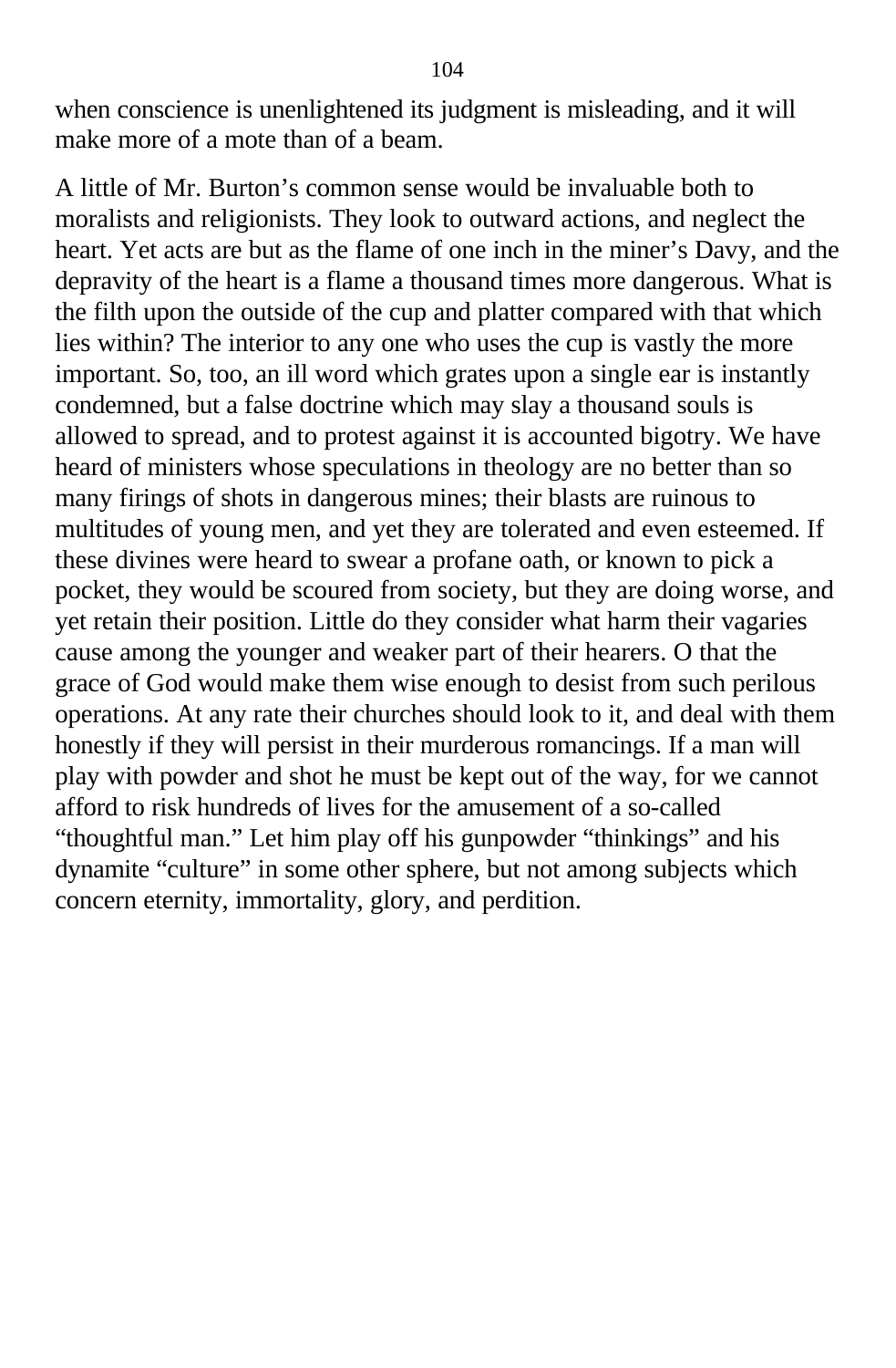## DESERTERS.

"Will ye also go away?" — John 6:67.

"Demas hath forsaken me, having loved this present world." — 2 Timothy 4:10.

THE *"Daily News,"* of June 22nd, in an article upon the character of the men in the British army, says: — "One great cause of misconduct is that few men enlist deliberately, but rather take the shilling as a means of escaping temporary trouble of some sort. Either a man is temporarily out of work, or he has a quarrel with his sweetheart, or he wishes for a while to keep out of the way of the police. Comparatively rarely does he become a soldier from a conviction that it is an honorable mode of earning a living, and that there are some extremely good prizes to be won. Hence speedy repentance, and if he is unable to purchase his discharge he will frequently in desperation steal, so openly that he must be discovered, some, to him, useless article, such as a broom or one boot."

It seems then that very much depends upon the manner of the enlistment of soldiers, and we are quite sure that with young converts everything depends upon the reason for their enrolment in the army of Christ. If they merely come to Christ because they are under some temporary alarm of soul, and not because they are heartily convinced of the error of their ways, they will probably desert from the standard of the cross as soon as the temporary pressure of natural conviction is removed. The awakening sermon is forgotten, the alarming providence is over, the eloquent revivalist has gone to another town, and the superficial converts regret that they ever made a profession of religion, and under one pretext or another they slide away. How well it is that our young friends should count the cost and understand what they are doing, and then should deliberately and heartily cast in their lot with the people of God. They must be convinced that to be a Christian is right, and honorable, and for their own eternal good, they, must also be assured that the causes one of truth and righteousness, and that in it lies all their hope of eternal salvation: they must in a word be renewed in the spirit of their minds, or they will soon be the prey of temptation, and the Church will be filled with alarm at the large number of deserters.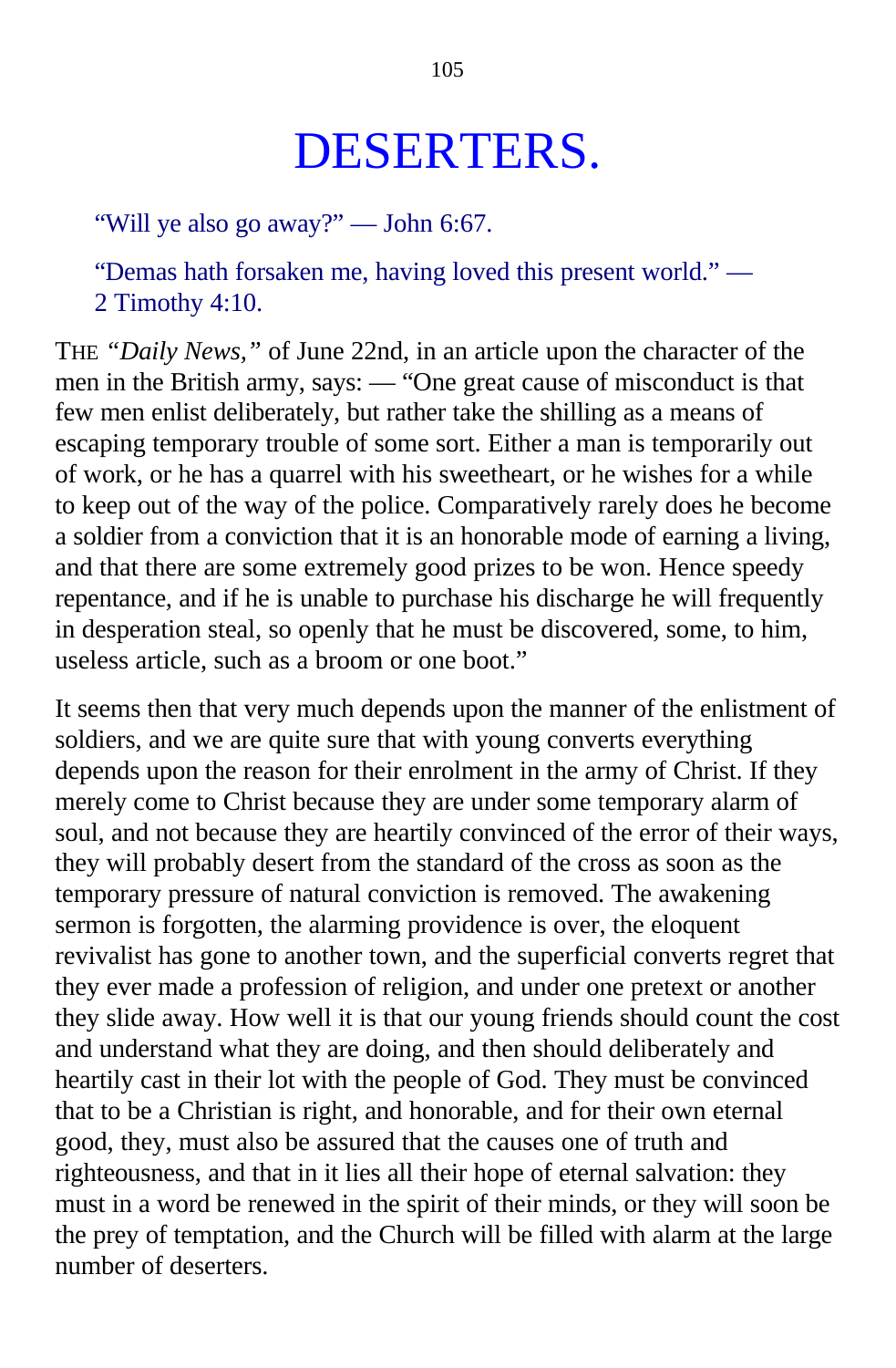Our Lord was always anxious that men should be saved, but he was never in a hurry to gather nominal disciples. When the scribe said to him "Master, I will follow thee whithersoever thou goest," he did not reply, as many of us would have done, with a pressing invitation, and an enthusiastic welcome, but he was far more wise in his procedure, for he replied, "The foxes have holes, and the birds of the air have nests; but I, the Son of man, have not where to lay my head." He put before him the poverty of the Captain and the hard fare of the soldier. When the multitude thronged around him, he did not commence taking their names, enrolling them as his converts, and counting heads in order to publish astounding statistics, but on the contrary he sifted them with words like these: "Verily, verily, I say unto you, Ye seek me, not because ye saw the miracles, but because ye did eat of the loaves, and were filled." The recruiting sergeants of her majesty's army are so anxious to get hold of the men that they are not scrupulous as to the arguments they use; drink is freely given, the soldier's condition is set forth in rosy colors, and the young man is cajoled and seduced into a way of life which he would not have thoughtfully chosen: but it must not be so among us. We may not repel any man who wishes to join our ranks, but we may not persuade men and women to make a hasty profession, and take the name of Christian upon them to please their friends. The door must not be closed with lock and key, but there must be a porter to open it in order that the sheep, and not the goats, may go in and out and find pasture. Since the porter himself may be readily deceived, it is every man's personal responsibility to see that he enters with his heart and soul into the church of God, if he does enter at all; and it is at his own peril that he dares to intrude unworthily or insincerely into the fold of Christ.

A profession carelessly made will soon be dishonorably abandoned. We know who it was that said: "They went out from us, but they were not of us; for if they had been of us, they would no doubt have continued with us: but they went out, that they might be made manifest that they were not all of us." He who wrote these words was of a loving nature, and never formed a harsh judgment, and therefore from his verdict we conclude that the backslidings and apostasies which weaken the visible church of Christ are caused by a want of reality at the commencement of the religious life. There was no root, and therefore the plant withered when the sun was risen with burning heat. There was no call to the soldier's life, or the reputed warrior of the cross would not have so shamefully deserted the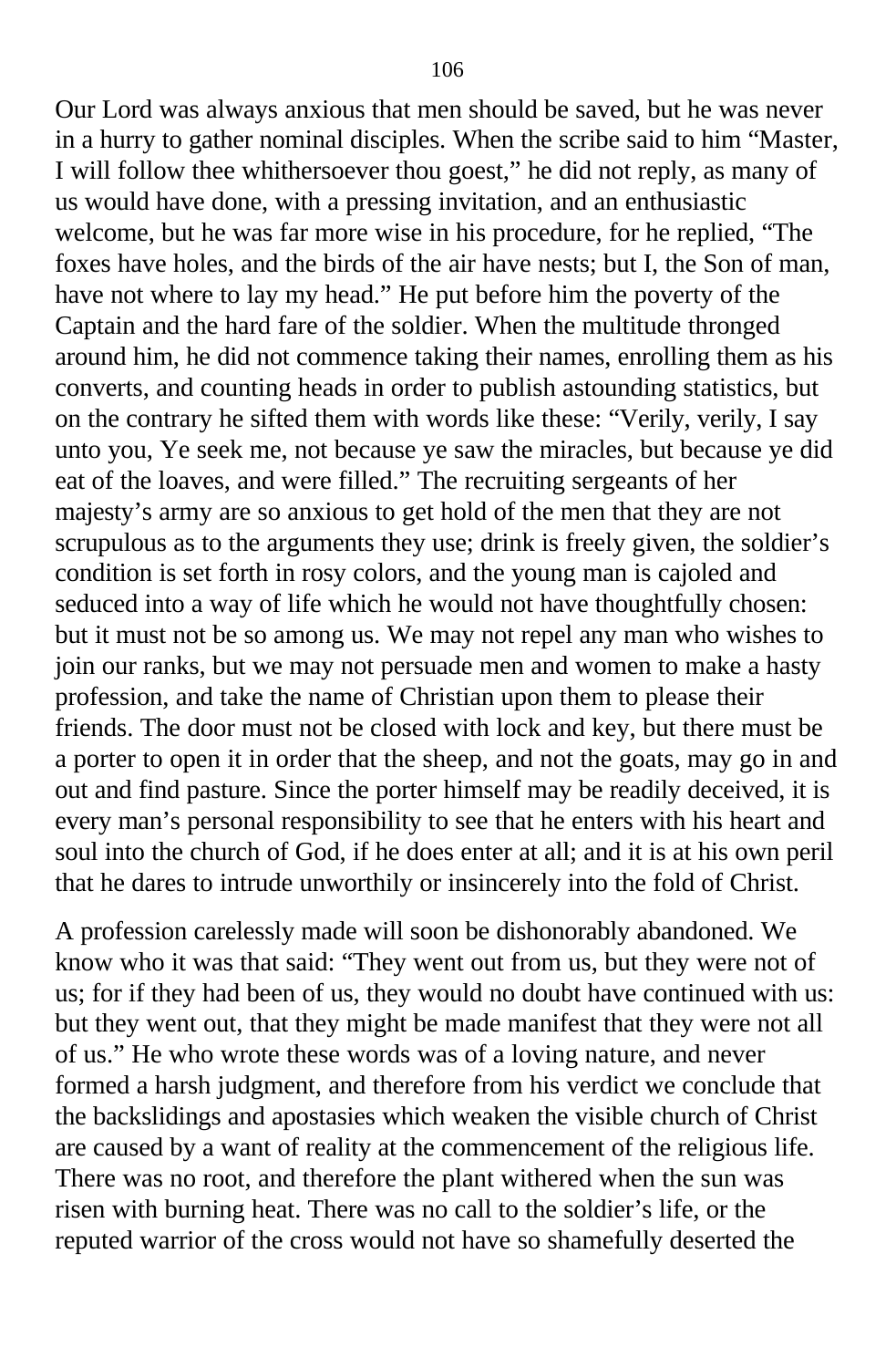colors. Hence the stern necessity of our being careful in examining all candidates, and honest in warning them of their responsibilities.

> *Have ye counted the cost? Have ye counted the cost, Ye warriors of the Cross? Are ye fixed in heart, for your Master's sake, To suffer all earthly loss? Can ye bear the scoff of the worldly-wise, As ye pass by pleasure's bower, To watch with your Lord on the mountain-top, Through the weary midnight hour?*

*Do ye answer, 'We can,' Do ye answer, 'We can,' Thro' his love's constraining power? But do ye remember, the flesh is weak, And shrinks in the trial-hour? Yet yield to his hand, who around you now, The cords of a man would cast! The bands of his love, who was smitten for you, To the altar binding you fast.*

*In the power of his might! In the power of his might! Who was made through weakness strong, Ye shall overcome in the fearful fight! And sing his victory song! But count ye the cost; yea, count ye the cost — The forsaking all ye have! Then take up your cross and follow your Lord, Not thinking your life to save!"*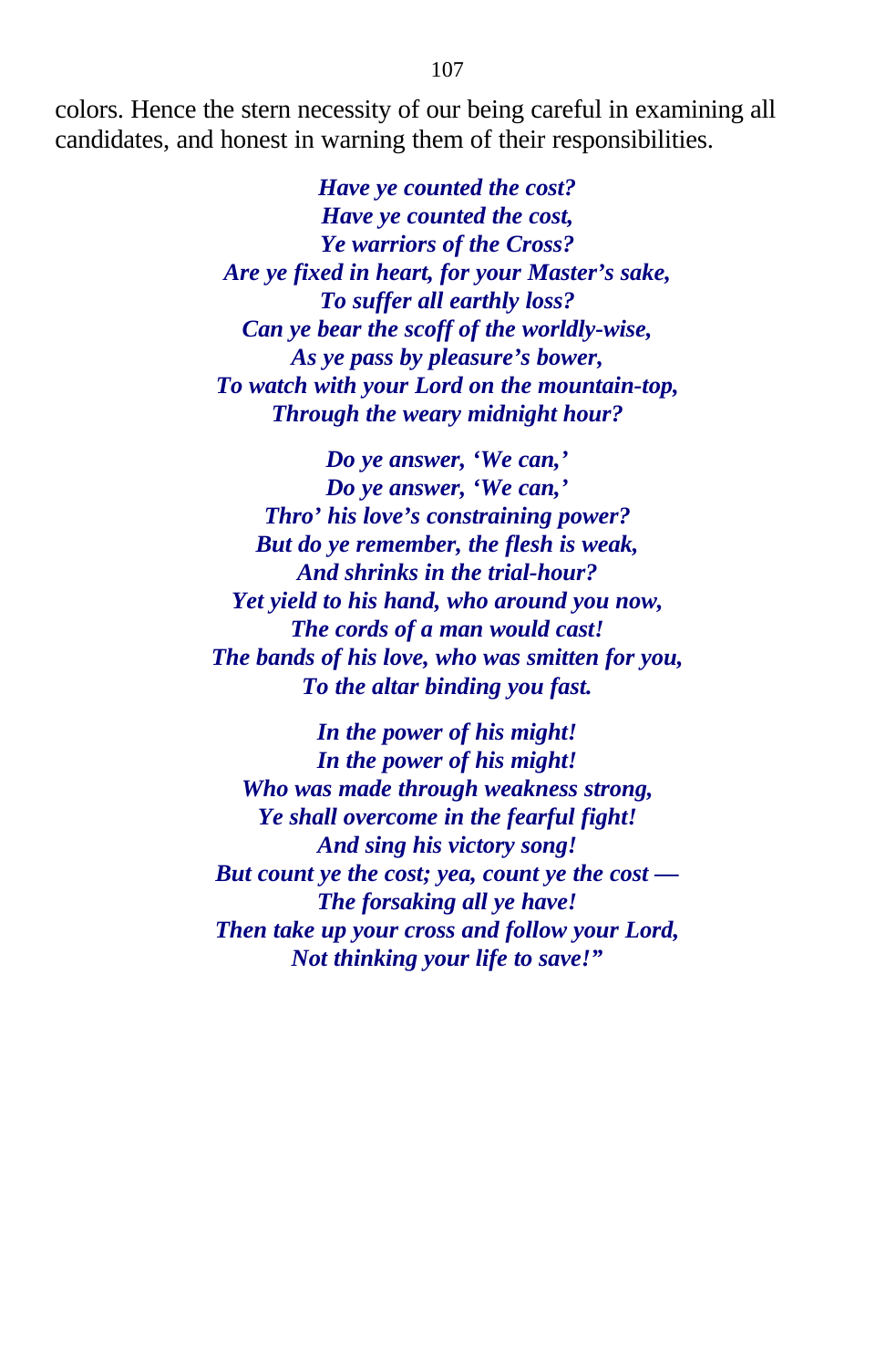# BLAME THE SCALE-MAKER.

"The woman said, The serpent beguiled me, and I did eat." — Genesis 3:13.

"Every man shall bear his own burden." — Galatians 6:5.

THE *"South London Press,"* June 22nd, reports the following, among a number of other cases of unjust weights and measures: — "A.B., cheesemonger. One machine. *Defendant said he paid a scale-maker* 10s. 6d. *to attend to it, and the neglect was his.* The chairman said one of the first things defendant should have attended to was the correctness of his scales and weights. Fined £1. Defendant thought the scalemaker ought to pay the fine. The Clerk: We look to you; we have nothing to do with the scalemaker."

National law is based upon the principle of personal responsibility, and it will not allow a transgressor to escape by pleading that he has shifted the burden of duty upon another. If in any cases responsibility could be transferred, it surely should be under the circumstances before us; but the law knows nothing of scale-makers, it deals with traders, and if anything be wrong with scales or weights it does not hold the shopkeeper guiltless, but visits the wrong upon him, even though he may have employed a person to keep his weights in order. This course appears to be severe, but it is both just and necessary; there would be no security for the purchaser, nor indeed for government itself, if the essential principle of personal responsibility could be departed from. Every man must bear his own burden.

Yet this truth is too often put into the background. In religion men have often acted as if they had altogether forgotten that it must of necessity be strictly personal. We hear of sponsors promising and vowing no end of things, and of priests performing service and doing the devotions of others. Proxies however in such matters are a sheer delusion, all true religion is a personal thing; men sin personally, and they must personally repent of that sin, or personally bear the guilt of it. No man can receive the new birth on behalf of another, nor can another man's faith excuse us from believing in Jesus. Sanctification is not a boon to be vicariously received, any more than heaven can be vicariously enjoyed. A man may fancy that he pays a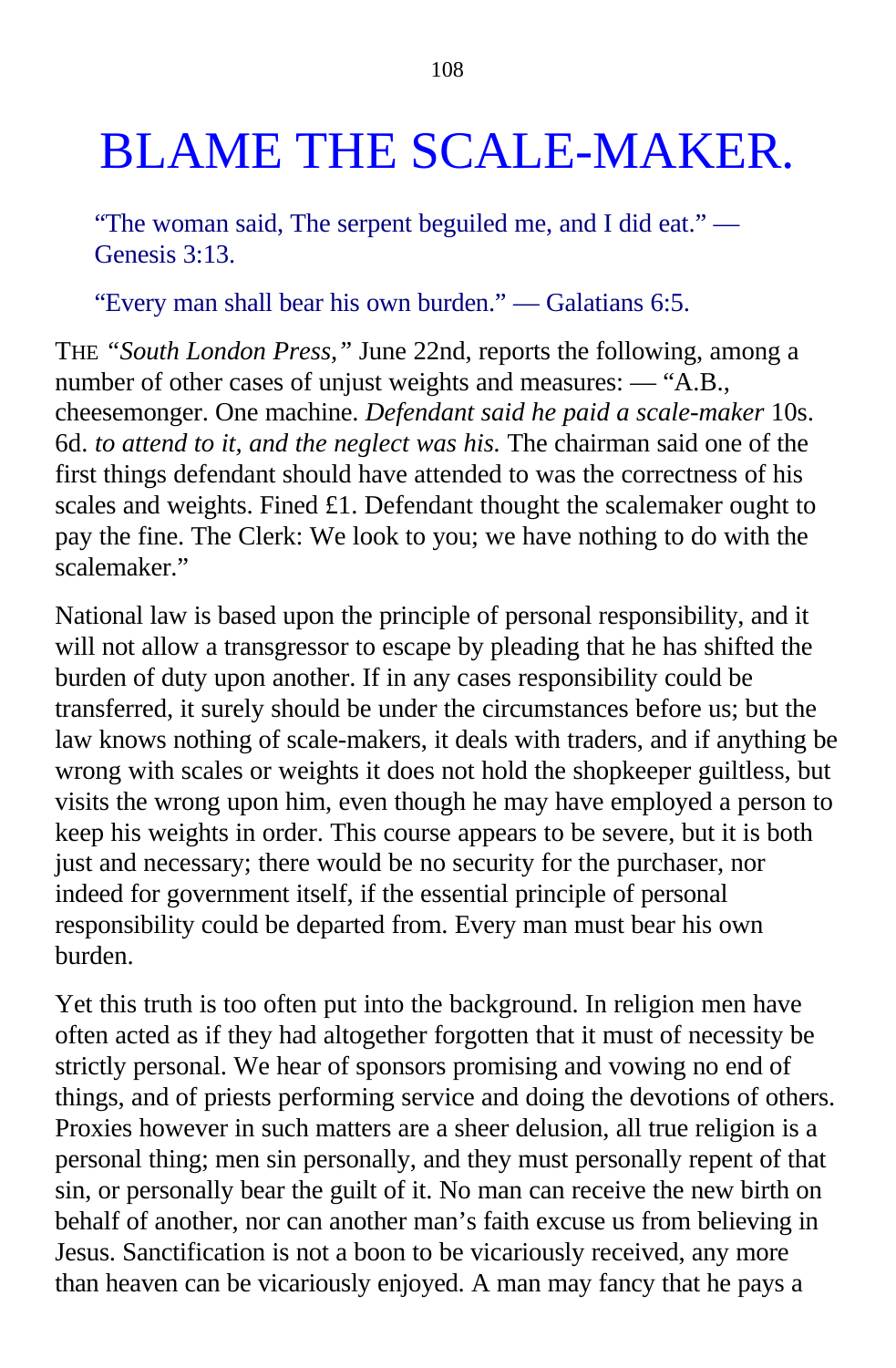priest or a minister to do his religion for him, just as the tradesman paid the scalemaker*,* but the law does not recognize the transaction, it deals with principals only. We cannot leave our heavenly business in the hands of a clergyman as we place our secular concerns in the hands of a lawyer, we must believe in Jesus Christ on our own account or judgment will go against us. It is true that in the matter of our justification before God we have been redeemed by the blood of our Substitute and are accepted in his imputed righteousness, but in the practical application of the blessings thus procured everything must be direct and personal. Another may procure us food, but he cannot eat or digest it for us: Jesus has become our bread from heaven, but we must individually partake of him if we would live for ever. Another may bring us a candle, but we cannot see the light except with our own vision, nay more, even the Sun of Righteousness makes no man to see except by his own eyes.

Never then let us leave our doctrinal views to be settled for us by the church, but let us search the Scriptures for ourselves; let us not derive our peace and confidence from the good opinion of our pastor and the deacons, but aim at attaining a full assurance of our calling and election by the seal of the Spirit upon our own hearts; neither let us leave the work of the Lord to be discharged by others, but honestly render our fair share of the service. We must ask for grace to see to our own scales, and cease to leave to the scalemaker a matter which is altogether our own concern.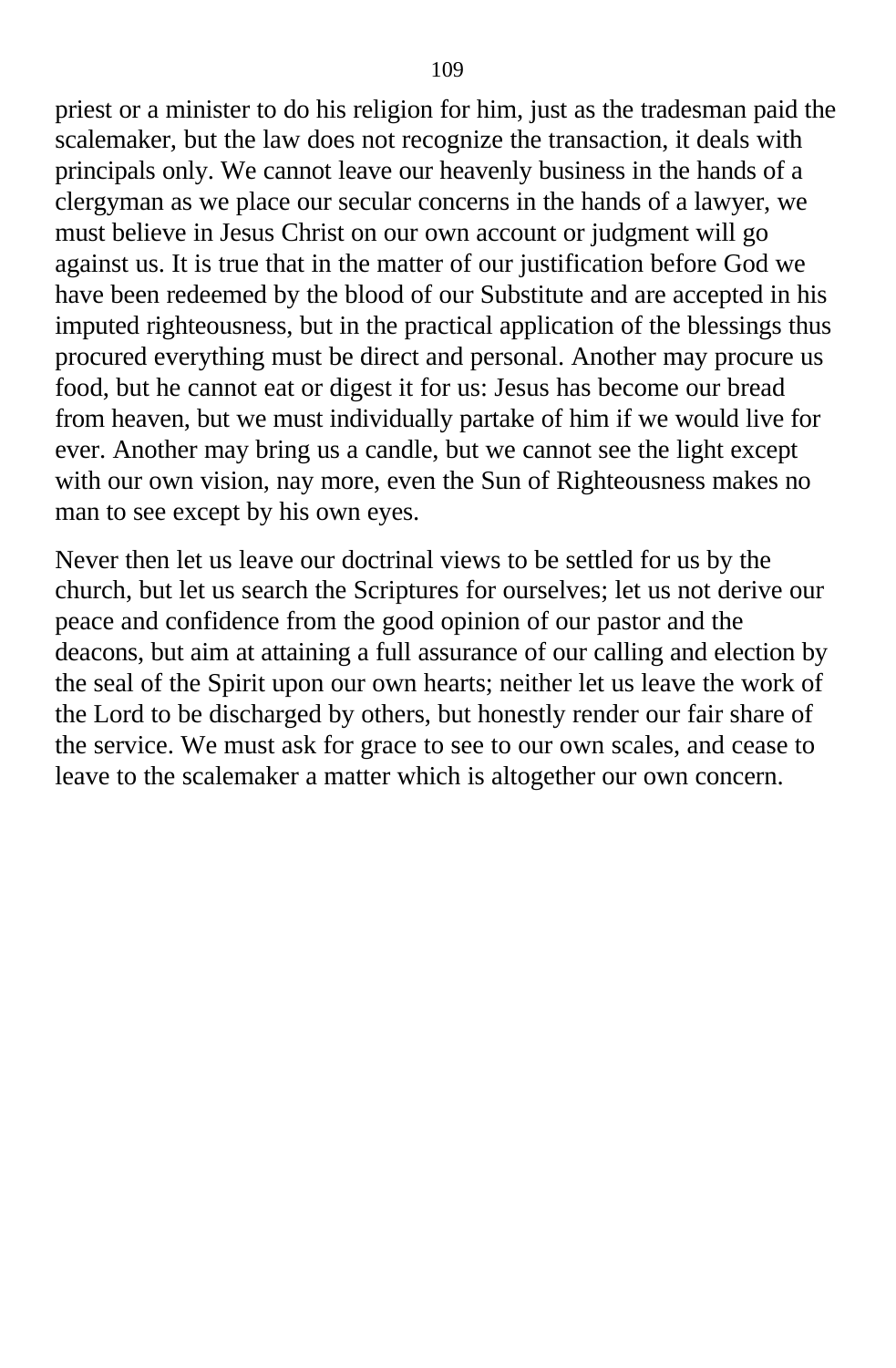## SPURIOUS IMITATIONS:

"Beloved, believe not every spirit, but try the spirits whether they are of  $God." - 1$  John 4:1.

"Be not deceived." — Galatians 6:7.

SEVERAL papers contain an advertisement commencing as follows: —

"BEWARE OF SPURIOUS IMITATIONS."

This is very useful and necessary advice, and we cannot do better than urge people of all ranks and ages to follow it.

*Beware of spurious imitations of the gospel.* There are several of them now on sale. One especially is much in vogue in these days, and secures a vast amount of patronage: it is the ritualistic gospel, in which Christ is displaced by the priest, and the work of the Spirit by sacramental efficacy. Instead of faith in the atoning blood we are taught confidence in the parish priest, and instead of regeneration by the Holy Ghost we are told of a new birth through the operation of water applied by a Clergyman. In order to sell this article it is done up in tasteful medieval wrappers, and warranted to be the old original primitive mixture; but it is a base cheat. With half an eye you can see that it is not fine flour, but Roman cement, the old Popish mixture which has ruined such multitudes and will certainly destroy all who place their confidence in it. Of all cheats it is one of the most impudent, but the pretty wrappers entice buyers by the thousand.

*Beware of spurious wisdom,* for there is much abroad in the world of "science falsely so called." Hypotheses are invented, and facts are manufactured, or at least colored, to sustain them, and then for a season the learned world goes mad upon its new theory, and we are solemnly warned that we must not oppose ourselves to the spirit of the age, to scientific development, and to the astonishing results of modern culture. However, in a short time, a fresh hypothesis shoves the former one from its perch, and the wisdom of yesterday is turned into foolishness, to be used as a foil for the infallible wisdom of today, which also in its due time will be exploded, and go into the limbo of the ten thousand equally absurd infallibilities which have preceded it. We are ready to accept air that science teaches us when it has made up its mind what it is. We never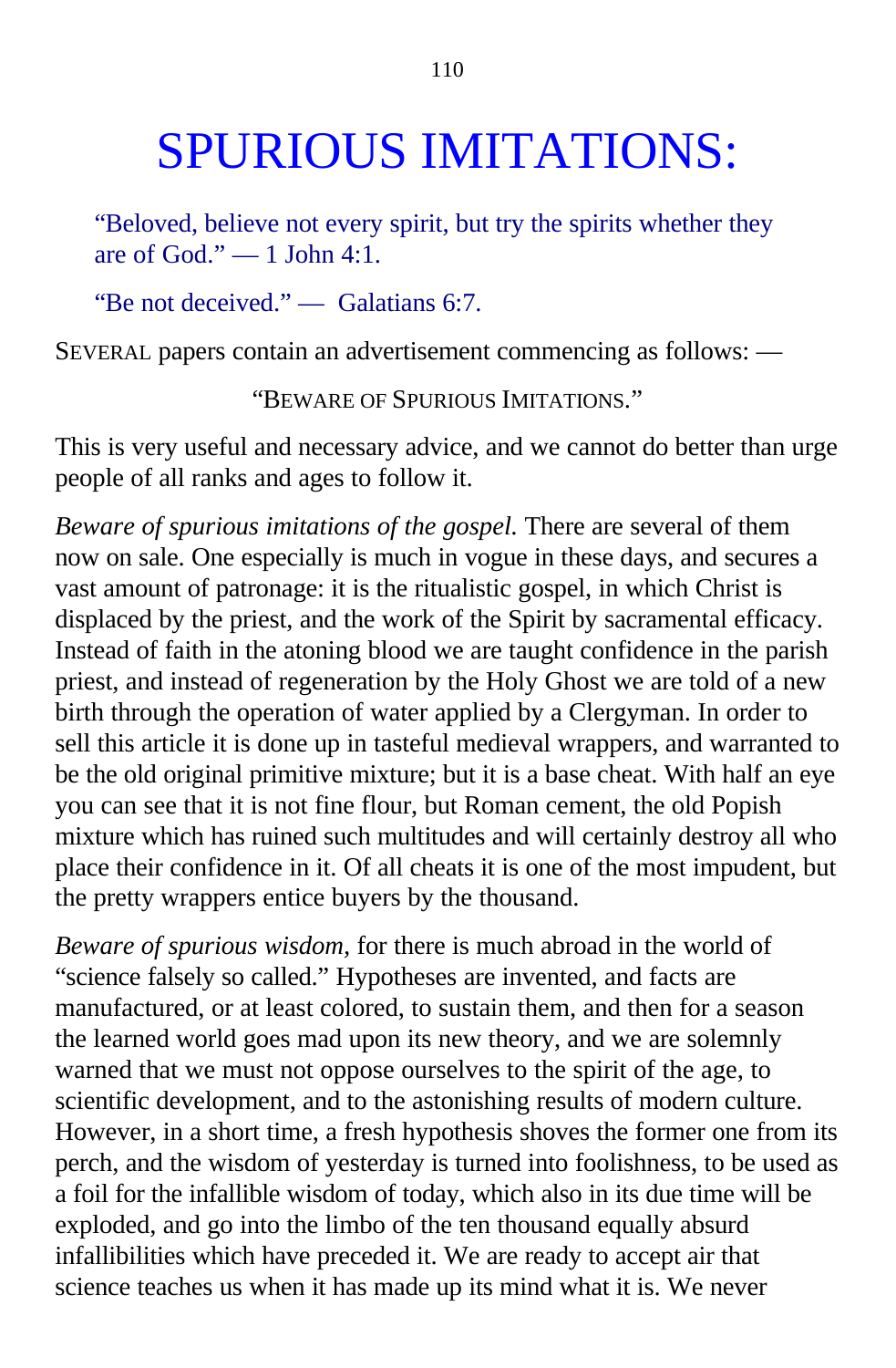despise knowledge, but on the contrary seek after it as for hidden treasure; but we do not want to be duped by conjectures and fooled by speculations. We are glad to receive all that the observation of intelligent minds can discover for us concerning the wonderful works of the Lord, but we must beware of spurious imitations. There are learned men, — and learned men. One class of *savans* mistakes assertion for proof, and sneering for logic; from such we turn away. It is written of certain persons, "professing themselves to be wise, they became fools," and we know the family is not extinct; therefore we would look before we leap.

*Beware also of spurious holiness:* a holiness which has ceased from conflict with sin which knows nothing of inward corruption, has no transgressions to confess, and has no need of watchfulness and holy anxiety. It is very easy to amass a great fortune in Russia just now if you will accept paper roubles, and reckon them at their nominal value, and it is equally easy to be eminent in the higher life if you take your emotions to be facts and your conceits to be realities. Grow in grace, strive after holiness, watch unto prayer, humble yourselves before the Lord, and seek to be perfect even as your Father which is in heaven is perfect, but beware of spurious imitations.

*Beware of spurious imitations of the Christian graces,* for they are very easily concocted, and are exceedingly plentiful. There is a faith which is not the faith of God's elect, for it is rather grounded upon fancy than upon the Word of God. It rests upon impressions and not upon the testimony of the Most High, it puffs up with presumption, but does not build up with the solid work of the Spirit of God. The faith which looks to God alone as he manifests himself in Christ Jesus is the only faith which will save the soul. Dreams, excitements, visions, and groundless assurances, are all to be avoided as spurious imitations. Hope may be counterfeited, for there is a false hope; and love may be mimicked, for there is such a thing as attachment to Christ for the sake of the loaves and fishes which he distributes to the multitude. Courage may be counterfeited by rashness, and patience by sullenness. We have known impudence to be mistaken for fidelity, and mere cant for holy unction. We fear that the solid silver plate of true grace is going out of fashion, and everything is German silver nowadays; a very thin deposit being quite sufficient to electro-plate the basest substance into the likeness of the genuine metal. We have lately read in the newspapers of violet powder which has poisoned little children by the arsenic mingled with it, and the parallel of this is to be met with every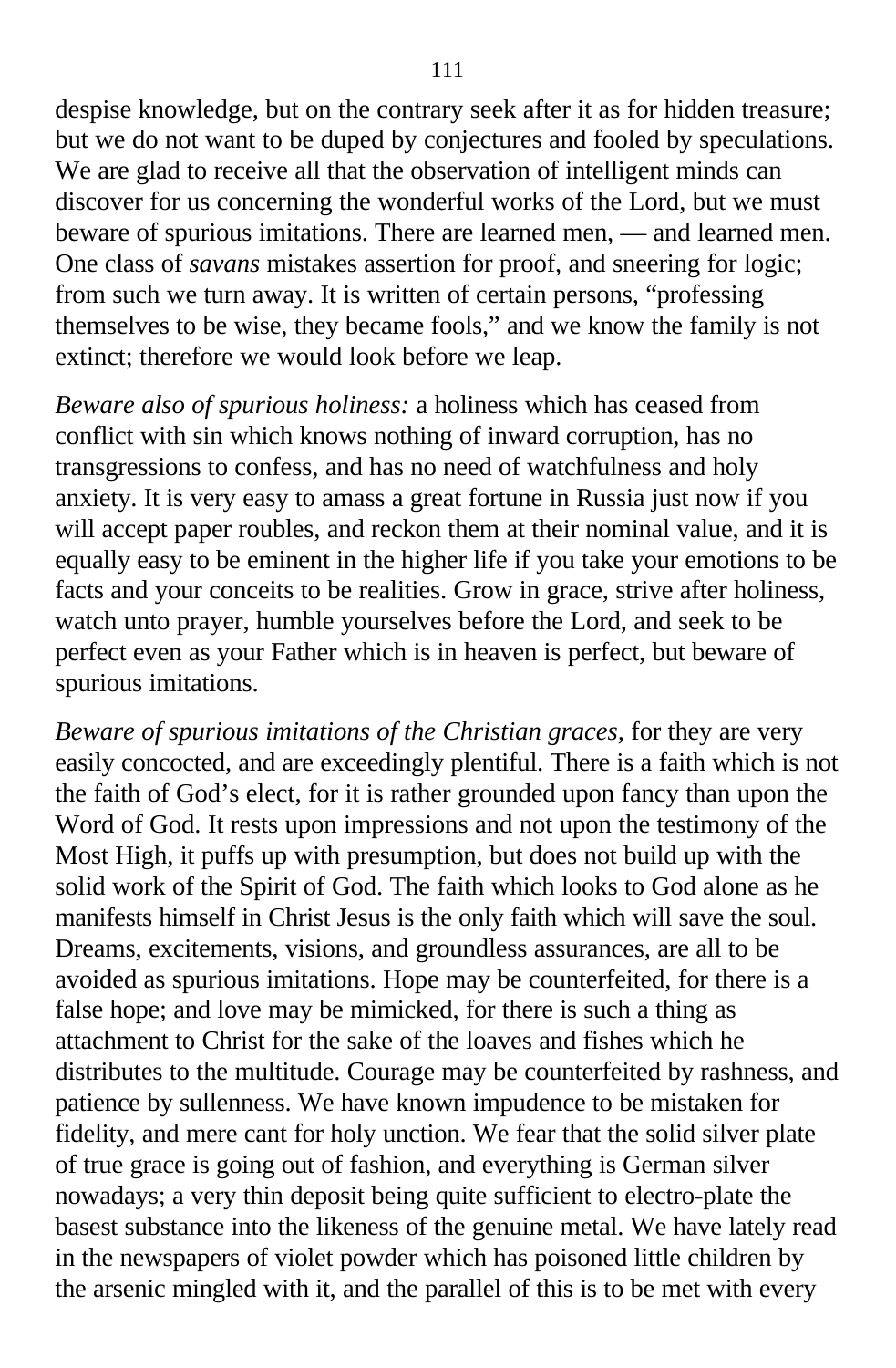day. Who could have suspected death in the puff-box? It is where we least look for it that the greatest deception will be found. Therefore prove the spirits whether they be of God, and beware of spurious imitations.

It is almost necessary to say, *beware of spurious revelations,* for nowadays there is much talk of spiritual manifestations, and strange doctrines are foisted upon the world as the utterances of beings from the mysterious land of the departed. It is forbidden to all the followers of Jehovah to have dealings with necromancers, yet some religious professors must needs pry into the devil's den of deceit. Hath not the Lord said unto his people, "There shall not be found among you a charmer, or a consulter with familiar spirits, or a wizard, or a necromancer. For all that do these things are an abomination unto the Lord." To believe what is declared to be said by spirits will be to accept the imitation of a revelation. It is a thorough imposture, and not even what it pretends to be. If men were not such idiots as to doubt God, they would never sink so low as to believe in spiritualism.

To close, let us *beware of everything deceptive in religion.* Let us not be among those who have the form of religion but deny the power thereof, from these we are bidden to turn away. Let us not offer spurious worship like those of old, of whom the Lord wrote through Isaiah, "This people draw near me with their mouth, and with their lips do honor me, but have removed their heart far from me, and their fear toward me is taught by the precept of men." Let us beware of spurious hearing, lest we be as those in Ezekiel's day, of whom the Lord complained, "They come unto thee as the people cometh, and they sit before thee as my people, and they hear thy words, but they will not do them: for with their mouth they show much love, but their heart goeth after their covetousness." There are such things as spurious prayers, like those of the Pharisee, who praised himself under pretense of praying to God. We have need to be on our watch against spurious revivalists, of whom Paul would have said, "They zealously affect you, but not well," and against spurious "missions," to whose agents may be applied the language of the Savior, "Woe unto you, scribes and Pharisees, hypocrites! for ye compass sea and land to make one proselyte, and when he is made, ye make him twofold more the child of hell than yourselves."

Nothing but truth will be acceptable with the Most High, nothing but sterling grace will bear even the test of time, much less the trying fires of the coming judgment. Wood, hay, and stubble are now made up into forms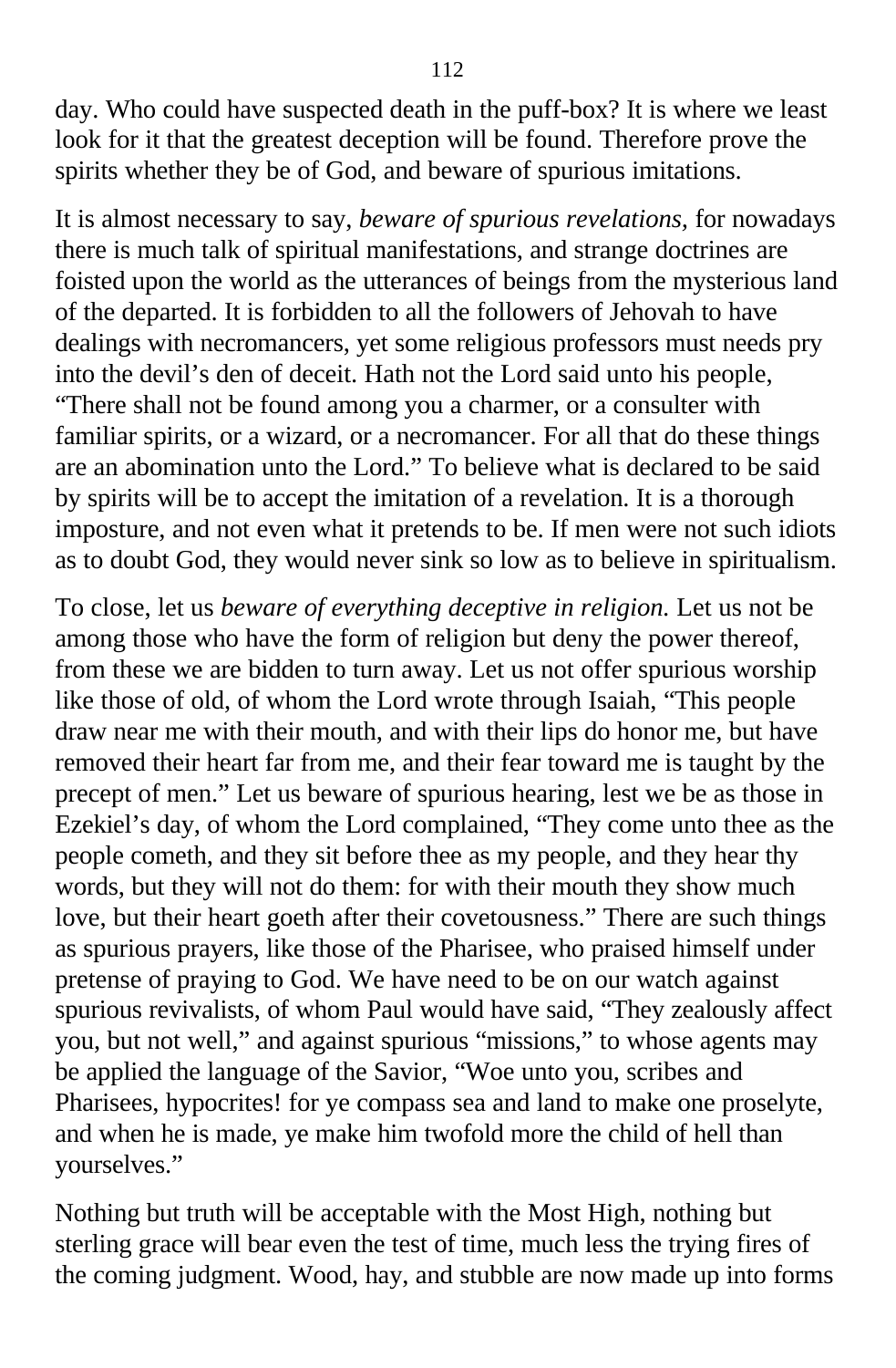which liken them to solid stones fit for the builder's use, and for this reason we must the more carefully avoid all spurious imitations, lest we suffer loss in the day of Christ's appearing. Oh, for the abiding teaching of the Holy Spirit that we may always be able to discern at once between the true and the false!

To many, life is all deception; they walk as in a vain show. They dwell as if in an elfin palace, where everything is the fabric of a vision, and yet seemeth to be substantial. The walls are of such stuff as dreams are made of, yet they account them to be builded of hewn stone; they are hung with tapestries and arras, so the inhabitants dream, yet are they of the spider's spinning, and are cobwebs all. A breath would lay the card-house low, and annihilate its mimic splendors. The joy of these poor dupes, who live for this present life alone, is a mere Venice glass, soon to be dashed to shivers, or as the frozen drops which diamond the brow of winter, speedily to melt and to disappear for ever. O that men were wise enough to have done with the world and its enchantments, for they must soon be taken front them! Why will they clutch imaginary treasure, and spend their souls to gather that which lasts for so short a space? Will they never seek true happiness? If they will, there is One who serenely looks upon them and beckons them to look on him, for saith he, "I AM THE WAY, THE TRUTH AND THE LIFE."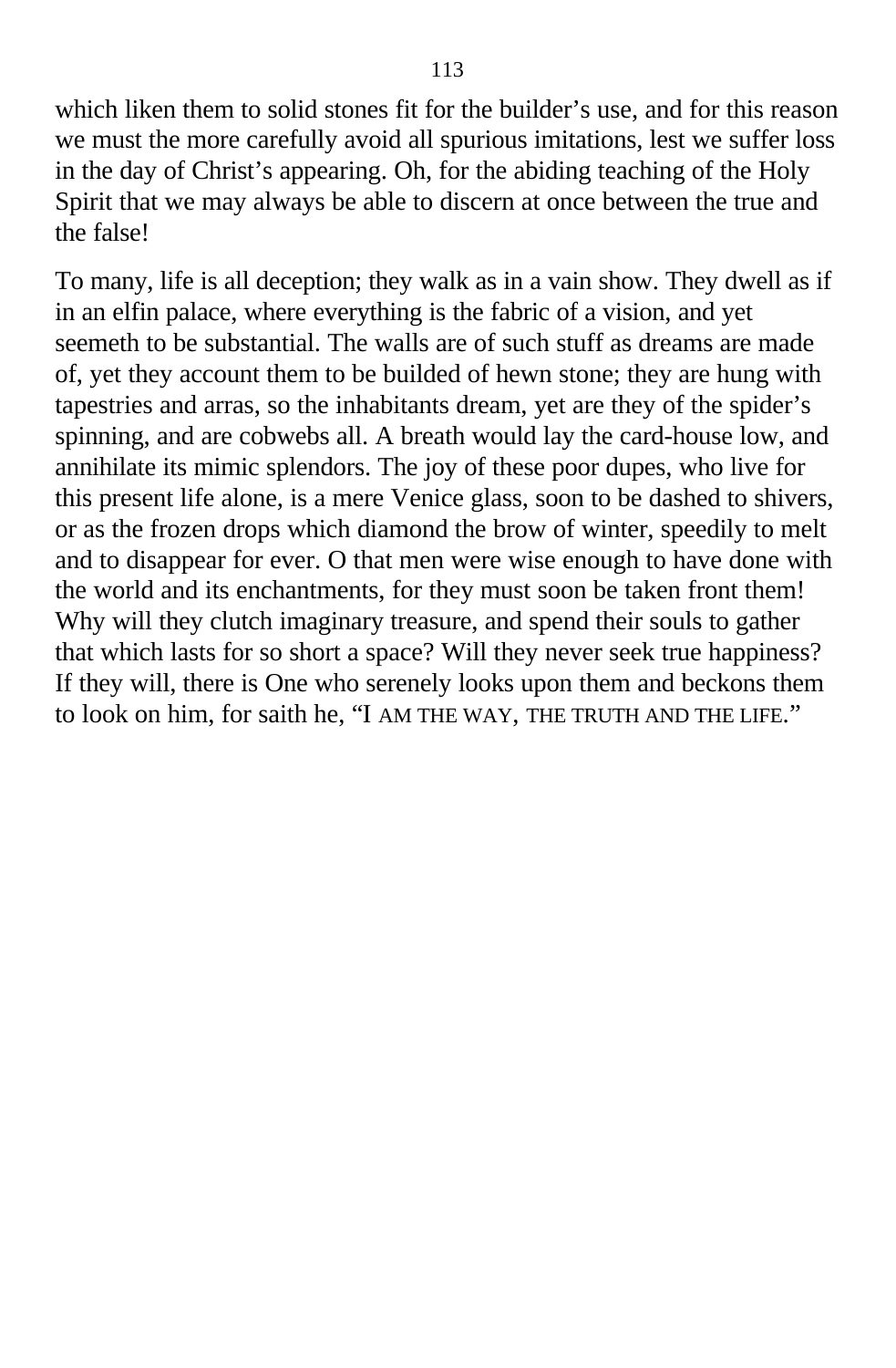## THE WATCH-TOWER.

"Looking diligently . . . .lest any root of bitterness springing up trouble you." — Hebrews 12:15.

"Behold, how great a matter a little fire kindleth! " — James 3:5.

THE *"Sussex Daily News,"* describing the new chief fire brigade station of London, says: "A prominent and important feature in the building is the watchtower, which is about 70ft. high, upon the top of which a man is to be on duty day and night, and is to be provided with a speaking-tube communicating with the engine-room, so that the reflection of a sudden outburst of fire within sight will at once be reported, that when the call is received the horses and men may all be in readiness."

This is an admirable emblem of the watch which should be maintained by every Christian pastor, and indeed by every instructed believer. We should watch day and night lest the fire of sin should break out in the midst of the community, and on its first appearing we should be ready at once to quench it with the water of life. Our eye should carefully mark the first uprising of the fires of strife, lest anger and ill-will should mar the union of the church of Christ, and thereby many should be offended. It may not be our house which burns, nor may the flames be apparent in our quarter of the sky, but anything which concerns any part of the church concerns us all. Knowing how great a matter a little fire kindleth, we should all be eager in the spirit of love to quench the tiniest spark, which may become the mother of a flame. There are many ways in which the fire of evil may break out besides that of strife, such as doctrinal error, fanaticism, worldliness, or sin; but if the evil be speedily detected the outburst may be kept within limits, and stopped before it leads to a general conflagration. Since we never know when evil may come we must always watch unto prayer. The horses must stand ready harnessed to the fire-engine, to dash to the scene of danger at an instant's notice. Before the cry is heard, "Fire! Fire!" we must be already on the road to it.

Alas! too many seem to be of a very different mind, for they are amusing themselves with spiritual-dreaming and worldliness while the fires are raging all around them, and men are perishing in them. Like Nero they sit fiddling on the top of the tower while the city is burning; they are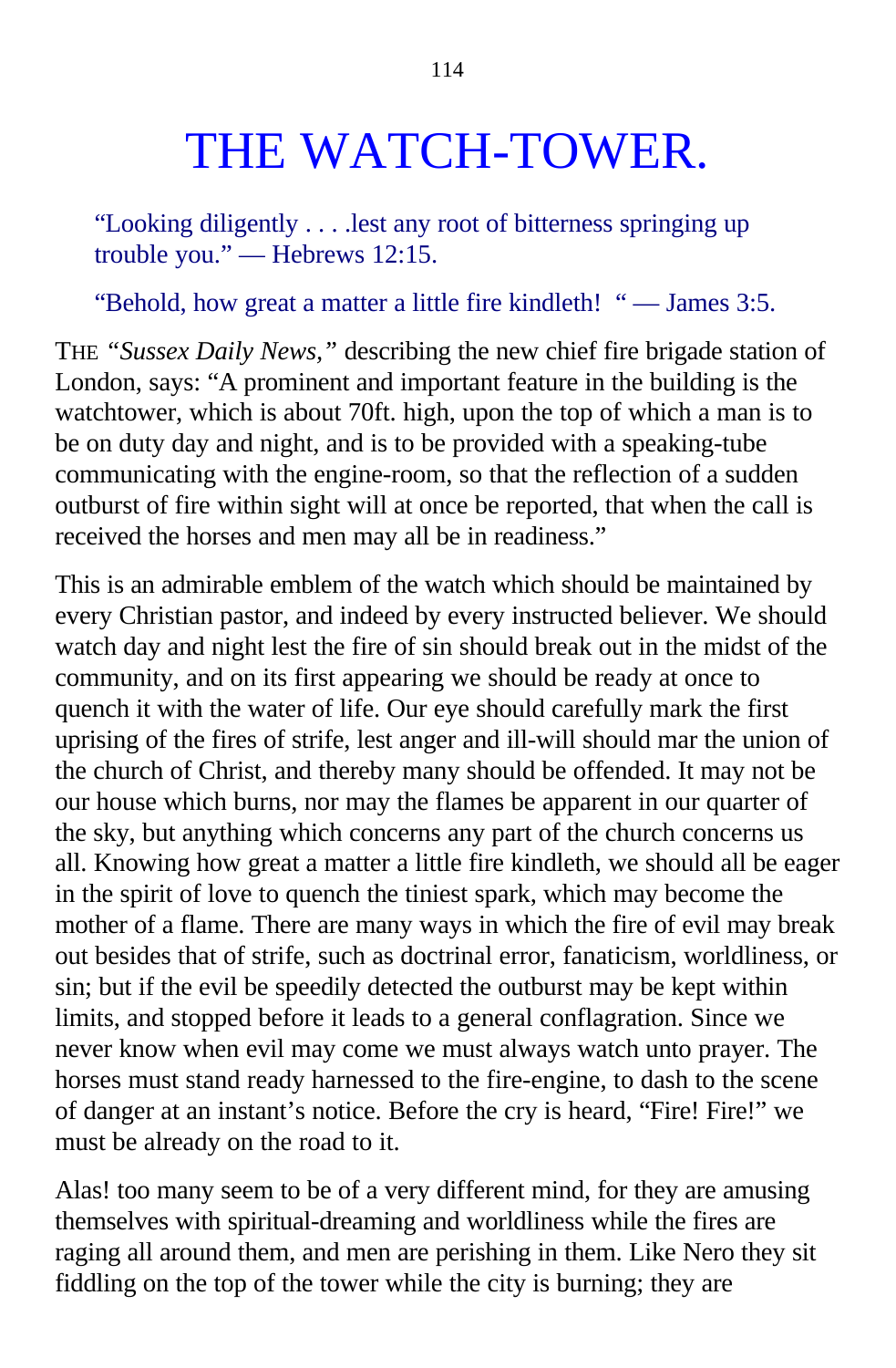indifferent to the mischief which ought to arouse all their zeal. Woe unto them when He cometh who hath said, "If thou dost not speak to warn the wicked from his way, the wicked man shall die in his iniquity; but his blood will I require at thine hand." O believer, stand upon thy watch-tower, and weary not in doing sentry's duty. Blessed is the servant who shall be found watching when the Master cometh.

We had come to the end of this passage when our mind persisted in an odd association. We recollected some who watch with all diligence to keep out of the way of anything like hard work. They climb the tower, like the firemen of London, but it is to observe carefully where a fire may be that they may travel in another direction. If there is any honor to be had they are to the front, but if labor must be expended and money given, where are they? The brave Mr. C. during the old French war, when the militia papers were left at his house, regularly inserted in the column of exemptions, *"old, lame, and a coward,"* and returned it to the proper officer within an hour of his having seen it. Some of our friends without being able to say that they are old or lame, might, without the slightest untruthfulness, claim to be cowards, and so excuse themselves from fire or fray. Some of them we doubt not are looking out even now; they are valiantly upon their guard against certain of those "many calls" which break their hearts, but which will never break their banks. As the New England goose always went into the woods at Michaelmas, so are they sure to be absent when they might be called upon for any sort of self-sacrifice. Theirs is a saving faith, for if it does not, save their souls it saves their coppers. When anything is to be done or given these brethren beat a hasty retreat. Well, we must let them go; perhaps they would do more mischief if they stayed.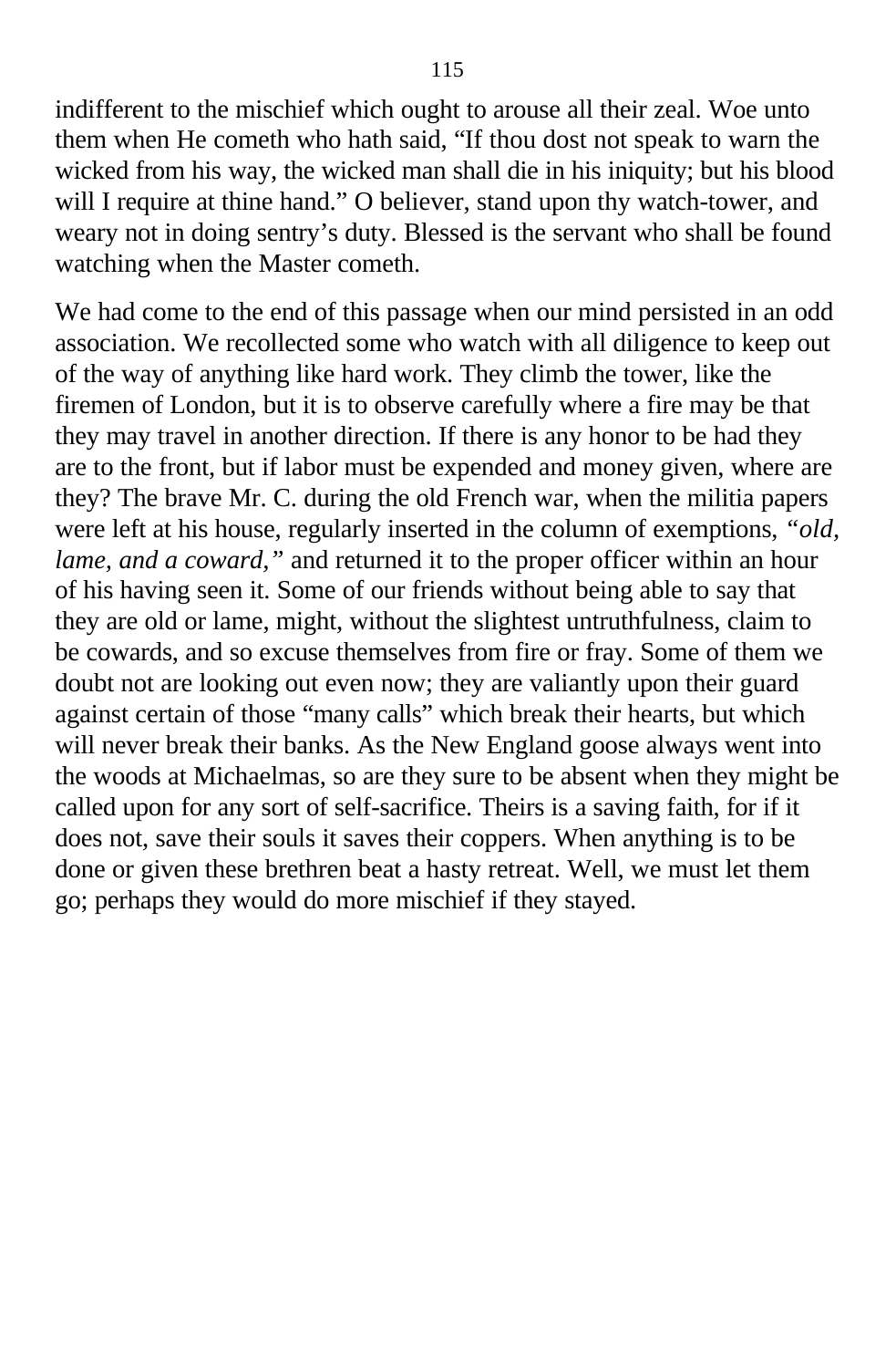## BATTERED SCRIPTURE.

"He that hath my word, let him speak my word faithfully." — Jeremiah 23:28."

"Ye shall not add unto the word which I command you, neither shall ye diminish ought it." — Deuteronomy 4:2.

THE London correspondent of the *"Deal Telegram,"* June 29, calls attention to the mutilation of the inscriptions on the wall of the Beauchamp Tower, which, he says, is being carried on so rapidly that, if the present practice continues, the touching memorials of illustrious prisoners will be completely obliterated in less than a year. He specially points out that it is not the visitors to the Tower of London who are guilty of the "barbarity;" it is the huge Beefeaters who are the vandals. In going their rounds to point out the chief objects of interest, they are provided with short sticks, and with these they rap, tap, strike, and poke the time-honored inscriptions as they explain their meaning, and the correspondent says that fresh marks, showing where the stone has been bruised by this shameful maltreatment, are to be seen on the very inscriptions themselves.

We do not know how far the unfortunate Beefeaters deserve this censure. but if they be indeed guilty, it is a great pity that valued inscriptions should be destroyed by their guardians during the process of exhibition. This singular piece of mischief has its precise parallel, and therefore may serve as a warning. Texts of Scripture are rapped and tapped, poked and smitten by preachers who are endeavoring to call attention to them and are at the same time misrepresenting them. How often is a text explained away, or expounded into confusion, or spiritualized into nonsense! Scripture probably suffers more from the hands of its friends than its foes. Great bruises remain upon some passages of scripture, and these will never be effaced, for the shameful maltreatment has not only fixed itself upon the memory, but affected the judgment of the hearer. Parson Pound-text is by no means a fictitious personage.

True reverence for the inspired word should lead a man to guard carefully the most delicate shades of meaning; the mind of the Spirit should be carefully ascertained, and then as carefully declared to the people. There should be no forcing of meanings, no twisting of words, no concealment of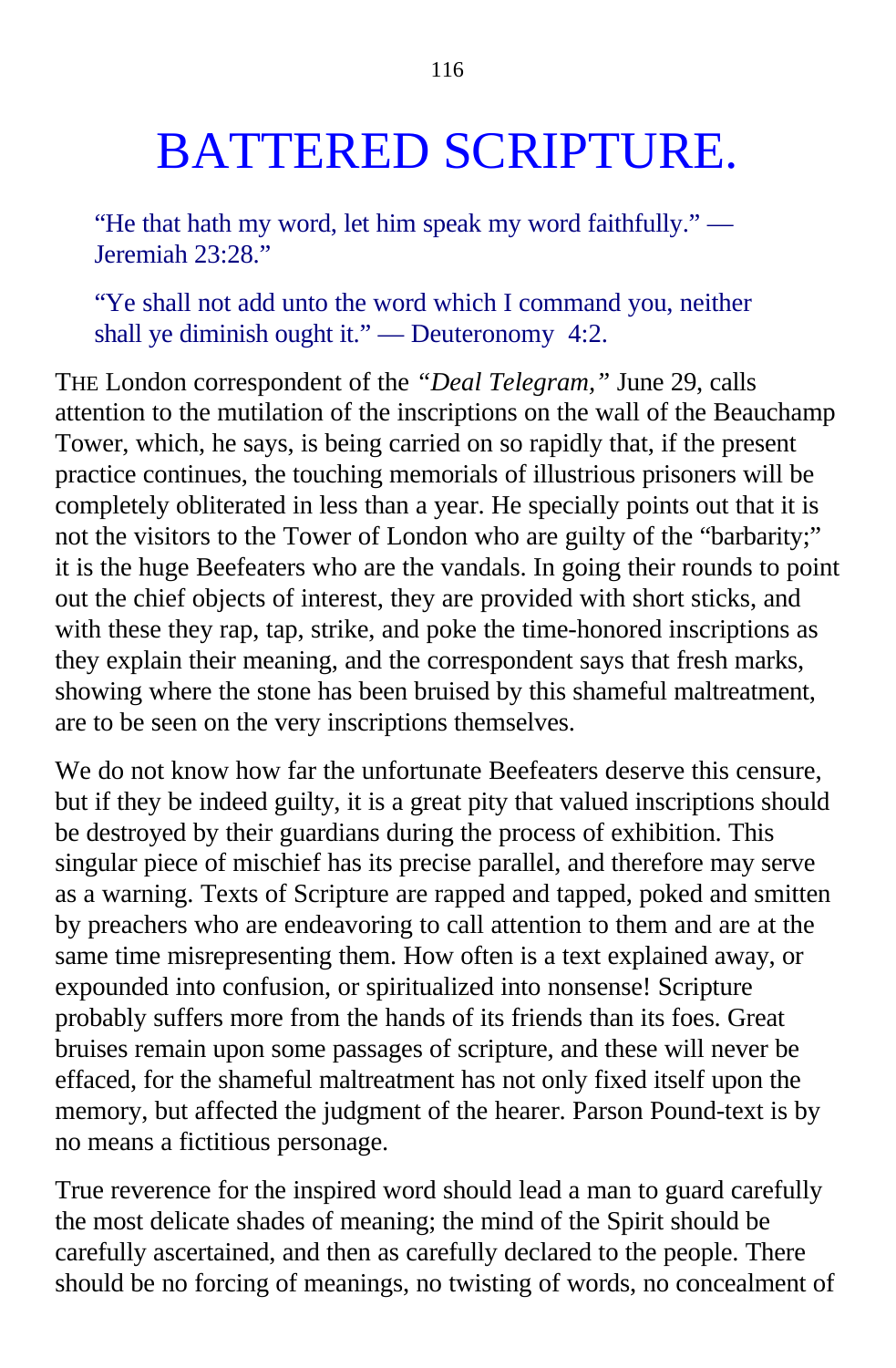evident teachings. The word was written by God and not by man, and therefore it deserves to be protected even at the cost of life if need be; never under any circumstances should it be made the martyr of prejudice, or the victim of learned wrestings, or the slave of ignorant misrepresentation. When atheists and infidels batter the word of God we can very well understand their object, but it is grievous when a man of God in order to call attention to a passage darkens its meaning, and in order to show his esteem for every letter smites it with an exaggerated emphasis which utterly mars it. When we visited the Golden House of Nero at Rome, the custodian showed us the frescoes upon the ceiling of the corridor by means of candles raised aloft upon a long rod. The colors were fresh after all these hundreds of years, and so far as the wear and tear of weather were concerned were quite uninjured; but we noticed, with regret, that; the smoke of the candles was sadly disfiguring them and even coating them with soot. It will be a sad thing for us if, while we are endeavoring to exhibit divine truth, we at the same time destroy or becloud its loveliest tints with our ignorance or prejudice. Our candles had better be put out rather than they should do permanent damage to the glorious doctrines of grace, which are the masterpiece of Infinite Wisdom.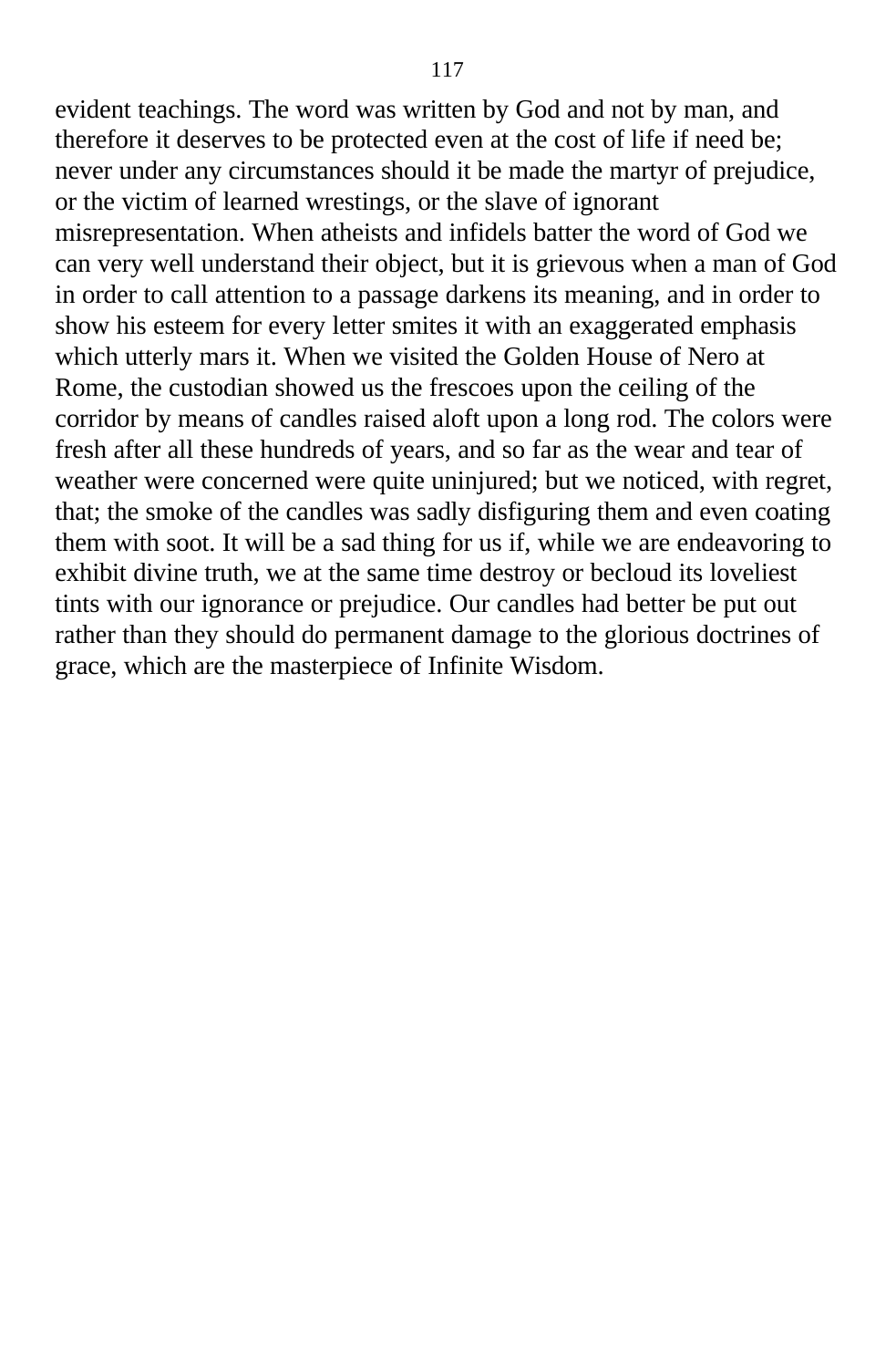#### THE TRUE WRESTLER.

"So fight I, not as one that beateth the air." — 1 Corinthians 9:26.

"Beware ye of the leaven of the Pharisees, which is hypocrisy." — Luke  $12:1$ .

"Thou hast a name that thou livest, and art dead." — Revelation 3:1.

A LOCAL newspaper complains of the modern circus. We scarcely know so much aboat it as Paul did concerning the Olympic games, but we will take it for granted that the gentleman is correct in his descriptions: — "Everything, with the exception of simply dangerous feats, is so strangely artificial. It is all sham. Our old friends 'the riders' are dexterous and graceful enough, going through their conventional business more or less satisfactorily; but there is no dash, no daring, nothing desperate or manly about it. The spangled youth, with the scarlet fillet about his carefully-oiled locks, who trips in with the dancing-school bow, and springs gracefully upon the back of the Wild Horse of the Pampas, which 'urges on its mad career' at the rate of a couple of miles an hour, might, for any peril he encounters, be taking a ride in a sedan chair. There is nothing of the skill which can 'catch the wild goat by the hair,' which can 'leap the rainbows of the brooks,' or of the daring which snatches triumph from peril. As to the gymnasts, they simply fail to satisfy any of the conditions of the gymnasium. They are all show, and posture, and grimace. The acrobat is the substitute for the gymnast. We ask for muscle, and they give us attitude. We look for the highest training of the schools, and they offer us tricks and contortions. We are sick of somersaults, and human pyramids, and sham gladiators, and pseudo-Roman brothers. It is quite time that all this trumpery were swept aside — or reserved for the delectation of the youngsters — and that we had a circus suited to a day of popular gymnastic and athletic training."

We fear that many of these criticisms will apply to the arena of spiritual conflict. Sham is abundant there. Many sermons are "dexterous and graceful," but they do not boldly rebuke sin, nor aim at the human heart. Many public prayers are far removed from the wrestlings of prevailing Israel. Much of professed piety is more careful of show and posture than of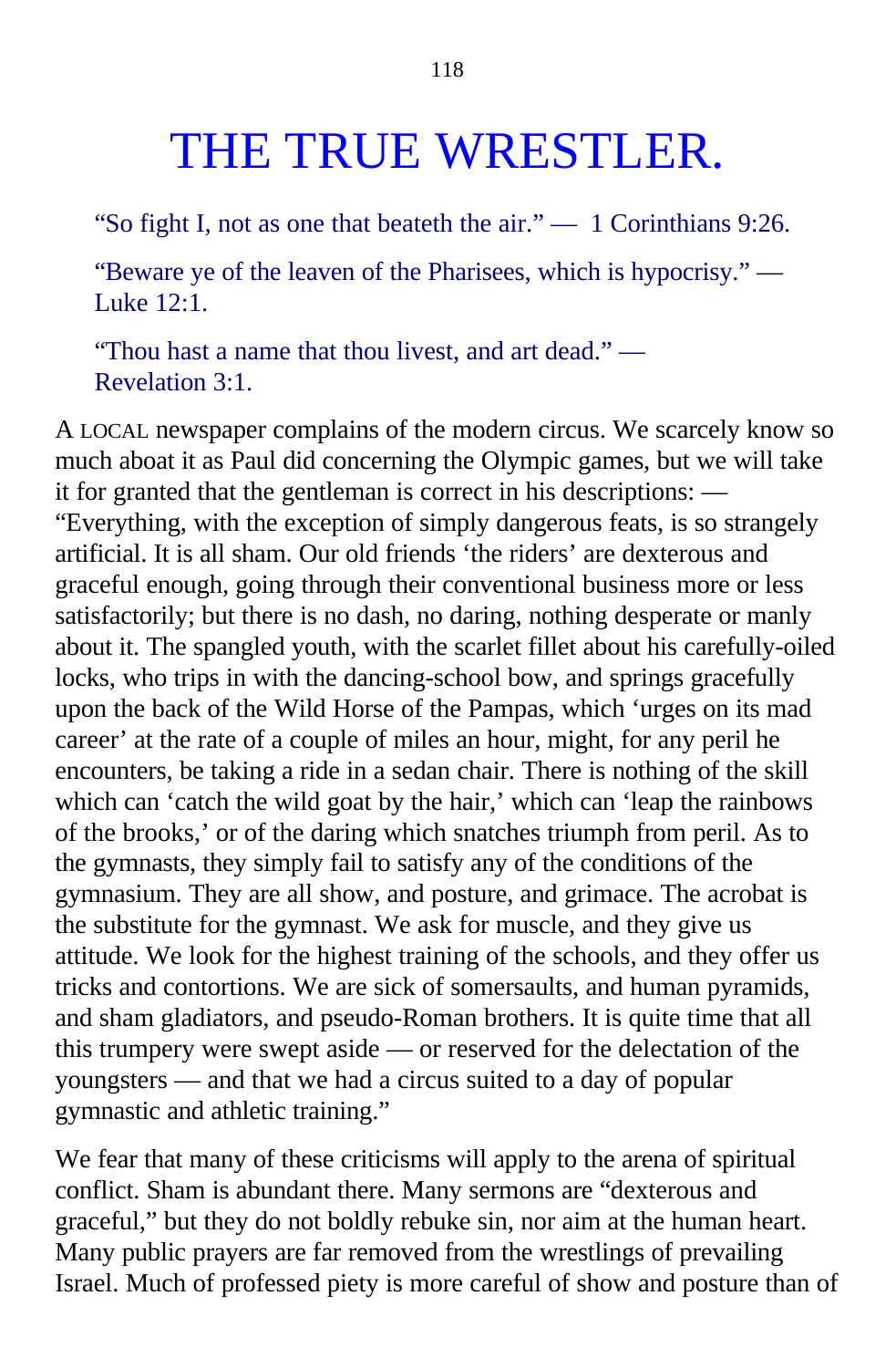heart-work and vital godliness. "We ask for muscle, and they give us attitude." Power from on high is lacking, but the magicians work their feats with their enchantments as in the days of Moses. There is little striving against sin, and decided battling with iniquity. Evil is talked against rather than lived down; worldliness is condemned and practiced; the higher life is mimicked, but not practically exhibited; outward worship consists too much of fine music and elaborate singing, too little of deep devotion and praying in the Holy Ghost. Church-membership is frequently a mere name, and discipline a farce. The form of godliness is everywhere, but where is the power? What the world really needs is the old-fashioned Christian, who "wrestled not with flesh and blood, but against principalities, against powers, against the rulers of the darkness of this world, against spiritual wickedness in high places."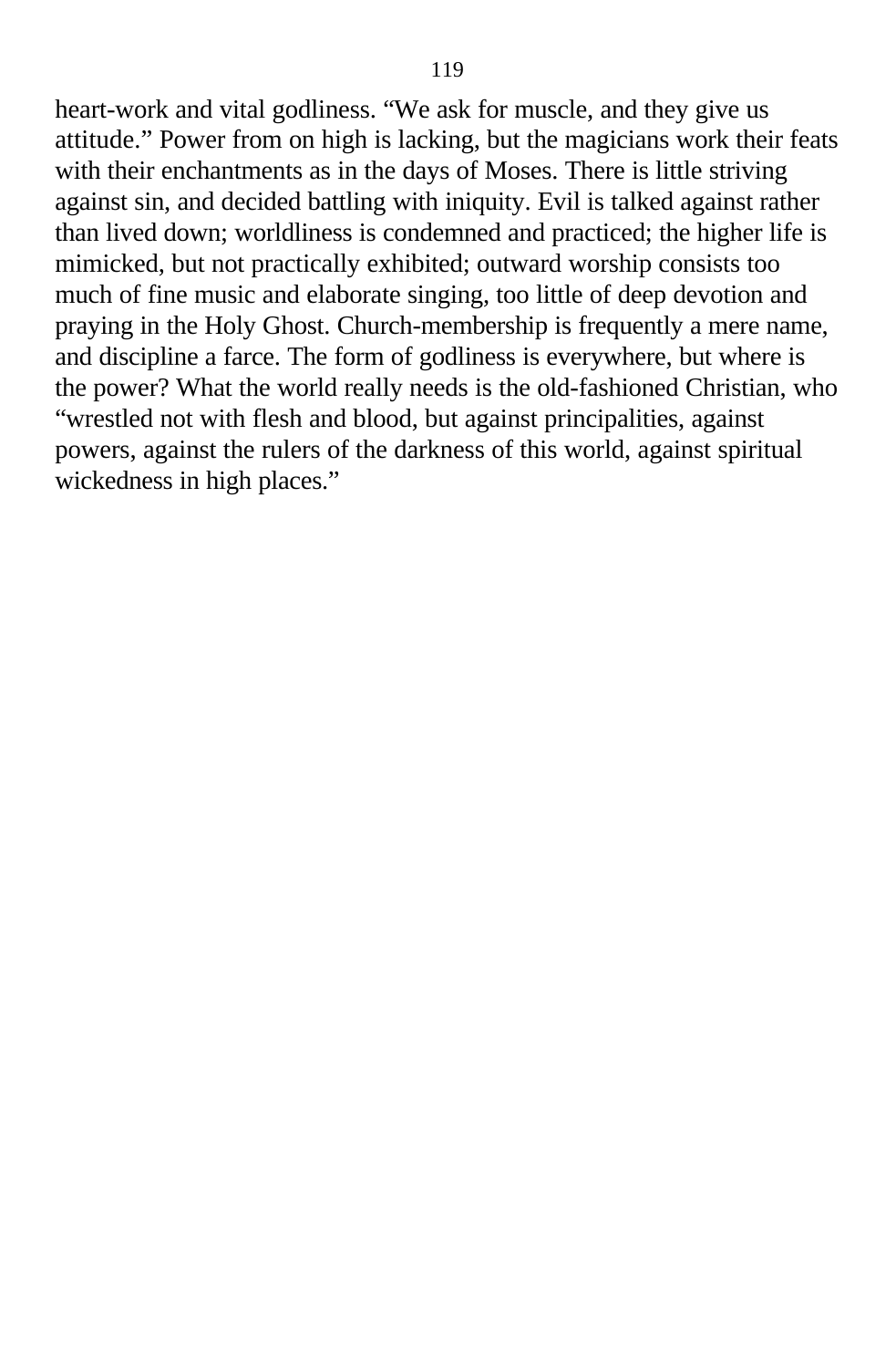# THE BEST PREPARATION FOR THE SECOND ADVENT.

"Let your loins be girded about, and your lights burning; and ye yourselves like unto men that wait for their Lord." — Luke 12:35-36.

THE *"Daily Telegraph,"* has a leading article commencing as follows: —

"There is a well-known story in New England which relates that, about a century ago, a day of remarkable gloom and darkness overspread the States of Massachusetts and Connecticut — a day still spoken of in local histories as 'the dark day,' when the light of the sun was slowly extinguished as if by an eclipse. The Legislature of Connecticut happened at that moment to be in session, and, to quote an American writer 'As its members saw the unexpected and unaccountable darkness coming on, they shared in the general awe and terror.'

It was supposed by many that the Last Day — the Day of Judgment — had come, and, in the consternation of the hour, some member moved the adjournment of the House. Then straightway there arose an old Puritan legislator, Davenport of Stamford, and said that if the Last Day had come, he desired to be found in his place and doing his duty; for which reasons he moved that candles should be brought, so that the House might proceed with its debate."

This Davenport of Stamford was a wise man. What could the other senators have suggested which would be equally suitable for the occasion? If it had been the Last Day, would they have been more ready for it if they had gone to their homes, and waited there in idleness? Would it have been more seemly to have rushed into the street, and to have stood there with gaping mouths looking upward to the sky? What was better than being ready for whatever might happen, and waiting at the post of duty? We believe firmly in the second advent of Christ, and in the grand fact that he may come at such an hour as we think not, but what of that? What is the practical use of the revelation? Are we to forego matters of immediate concern in order to pry into the impenetrable darkness of the future? Are we to make ourselves into mere star-gazers and prognosticators? Are we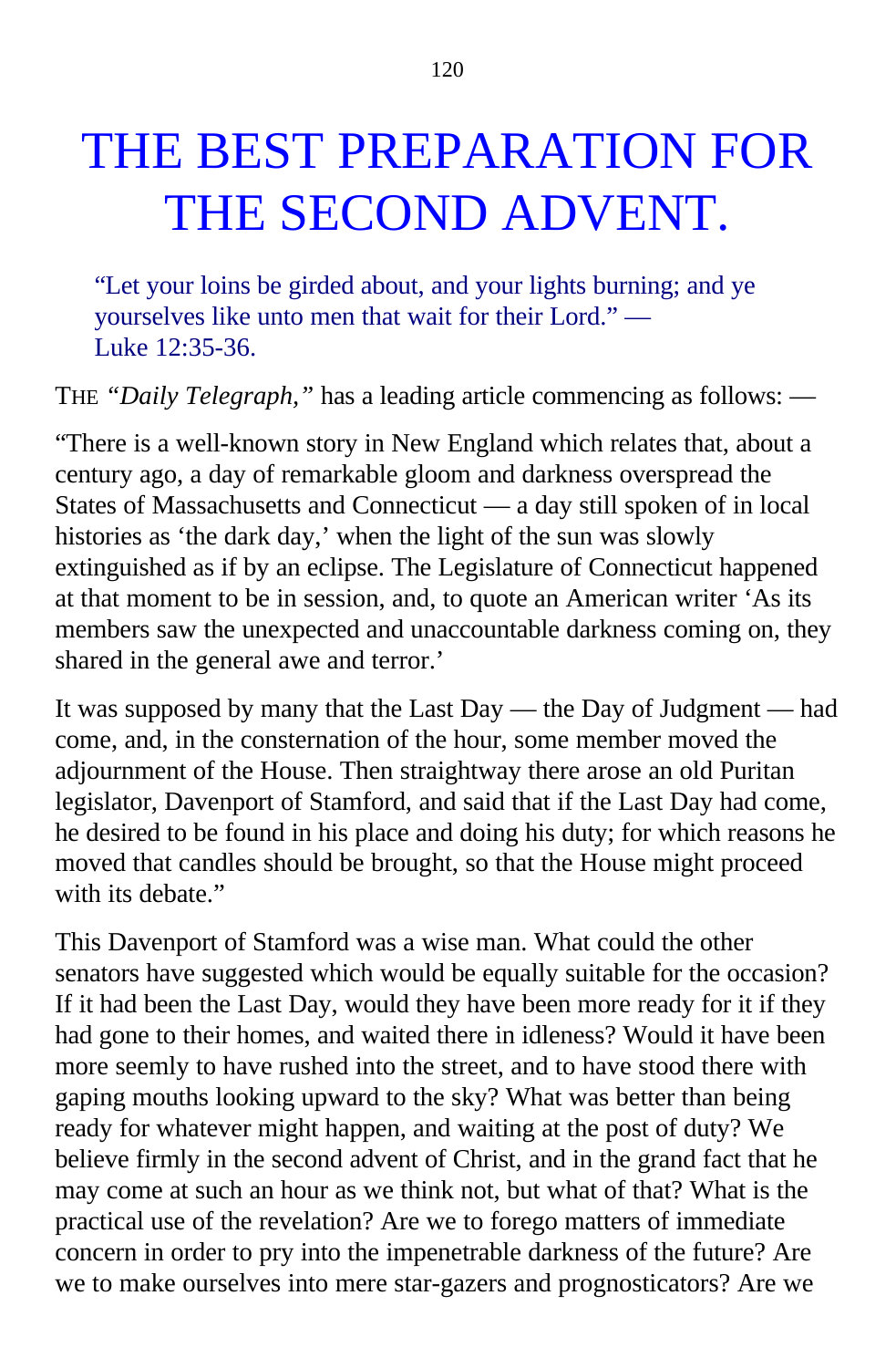to spend our time in idle wonder, concluding that every time we hear of wars and rumors of wars, and read of earthquakes in divers places, it is an infallible token that the end of the world is near? Why, there have been wars and rumors of wars and all the other signs a score of times, and yet the world wags on at its usual rate. No, rather let us give ourselves up more entirely to the pressing demands of our Lord's household, let us bring out of his storehouse things new and old, continue to feed our fellowservants and welcome home the wanderers, and then, whether the Master come at cock-crow or at midnight, it will signify little enough to us. We shall welcome him whenever he comes, and he will meet us with joy, for "Blessed is that servant, whom his Lord when he cometh shall find so doing."

Master Davenport of Stamford doubtless had a solid confidence in the Lord Jesus, his faith had fixed itself upon his first advent, and, received the salvation, which Jesus came to bring, and therefore, delivered from all trepidation and alarm, he did not share in the general terror, nor draw inferences of alarm from the unexpected and unaccountable darkness. The heavens might fall, but he dwelt above the heavens, and in quietness and assurance was his strength. Moreover, the good man possessed a faith which manifested itself by works; his business was his religion, and religion was his business. He believed he was called of God to sit in the legislature of Connecticut, and therefore there he sat; he only wanted candles that he might see what he was at. He was doing what was right, he was there to vote for justice and truth, and if his Master had come, he would have risen from his seat and said, "Here I am, in the place thou wouldst have me to occupy." We remember once calling upon one of our members, a sister who managed her household with discretion. She was in humble circumstances, and when we stopped opposite her house she was whitening the front steps. She rose from her pail, and apologized for being found with her sleeves up; but we begged her to make no excuse, for she was doing her duty, and we earnestly hoped that when our Lord should come he would find us in the same condition. If she had known we were coming, it is just possible she would have put on her best gown, and have been waiting in the little parlor, but we should not have been one half as charmed with her prepared appearance as with the exhibition of her everyday industry. The most fitting condition for death and for judgment is to be diligent in the Master's business, fervent in spirit, serving the Lord. The